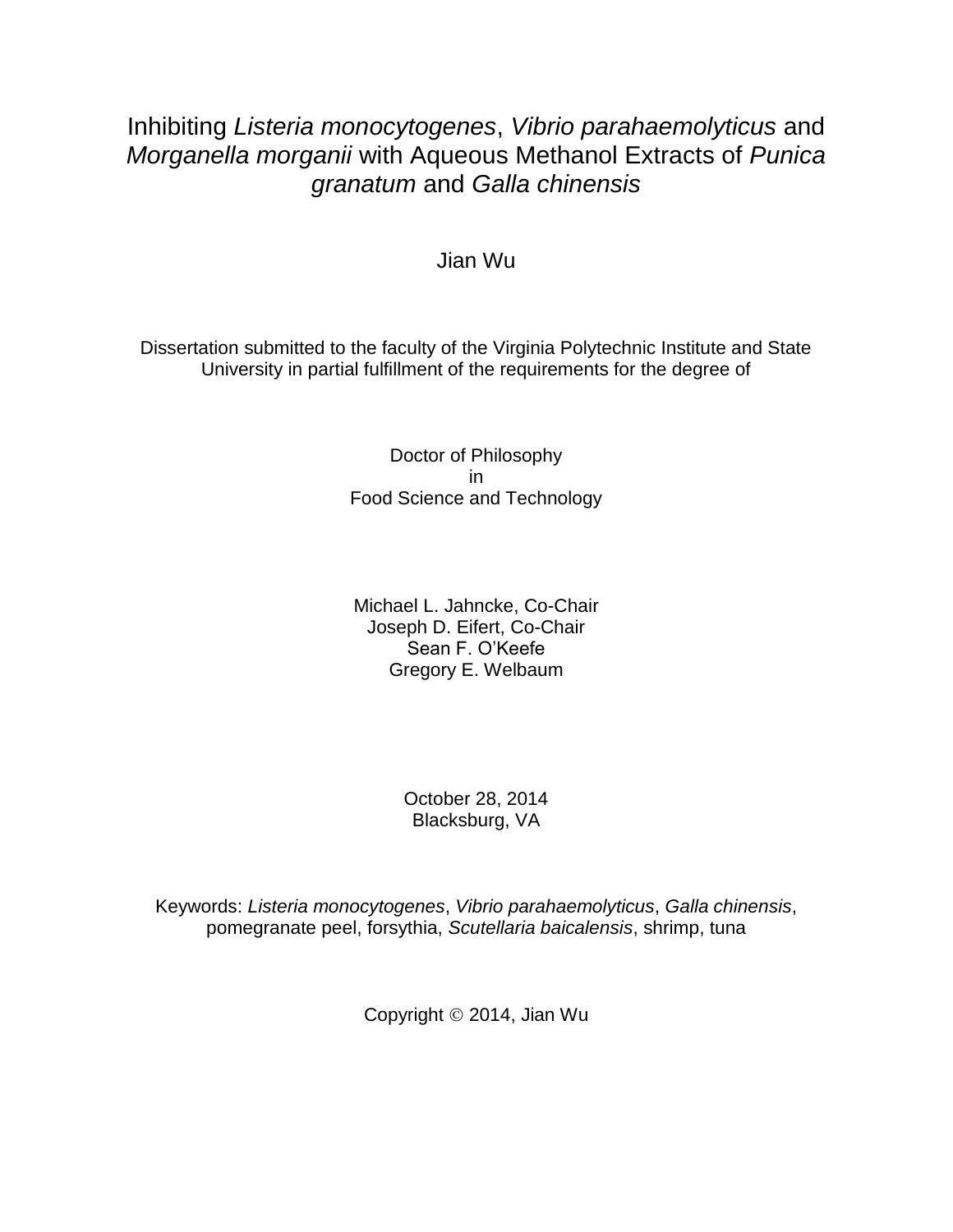## Inhibiting *Listeria monocytogenes*, *Vibrio parahaemolyticus* and *Morganella morganii* with Aqueous Methanol Extracts of *Punica granatum* and *Galla chinensis*

#### Jian Wu

#### ABSTRACT

*Listeria monocytogenes*, *Vibrio parahaemolyticus* and *Morganella morganii* are closely related to foodborne illnesses caused by the consumption of seafood and readyto-eat (RTE) food. Traditional Chinese medicines (TCM) have been widely studied as complementary and alternative medicines, and many of them have been verified to have antimicrobial properties. The purpose of this research was to study antimicrobial effects of plant extracts as potential preservatives in seafood products and to identify the primary antimicrobial compounds in plant extracts.

Four plants, Pomegranate peel ("PP", *Punica Granatum* L.), Chinese gallnut ("CG", *Galla chinensis*), forsythia fruit ("FS", *Forsythia suspensa*) and Baikal skullcap root ("BS", *Scutellaria baicalensis*) were ground and extracted with 70% methanol, respectively. The extracts were diluted at tested for antimicrobial activities on *V. parahaemolyticus*, *L. monocytogenes* and *M. morganii* both in agar diffusion assay using tryptic soy agar (TSA), and in microdilution assay using tryptic soy broth (TSB). Both CG and PP extracts, with concentrations no lower than 1 mg/ml, significantly inhibited both *V. parahaemolyticus* and *L. monocytogenes* (P<0.01) and reduced the bacterial population by up to 4 logs. No significant inhibition was observed with FS and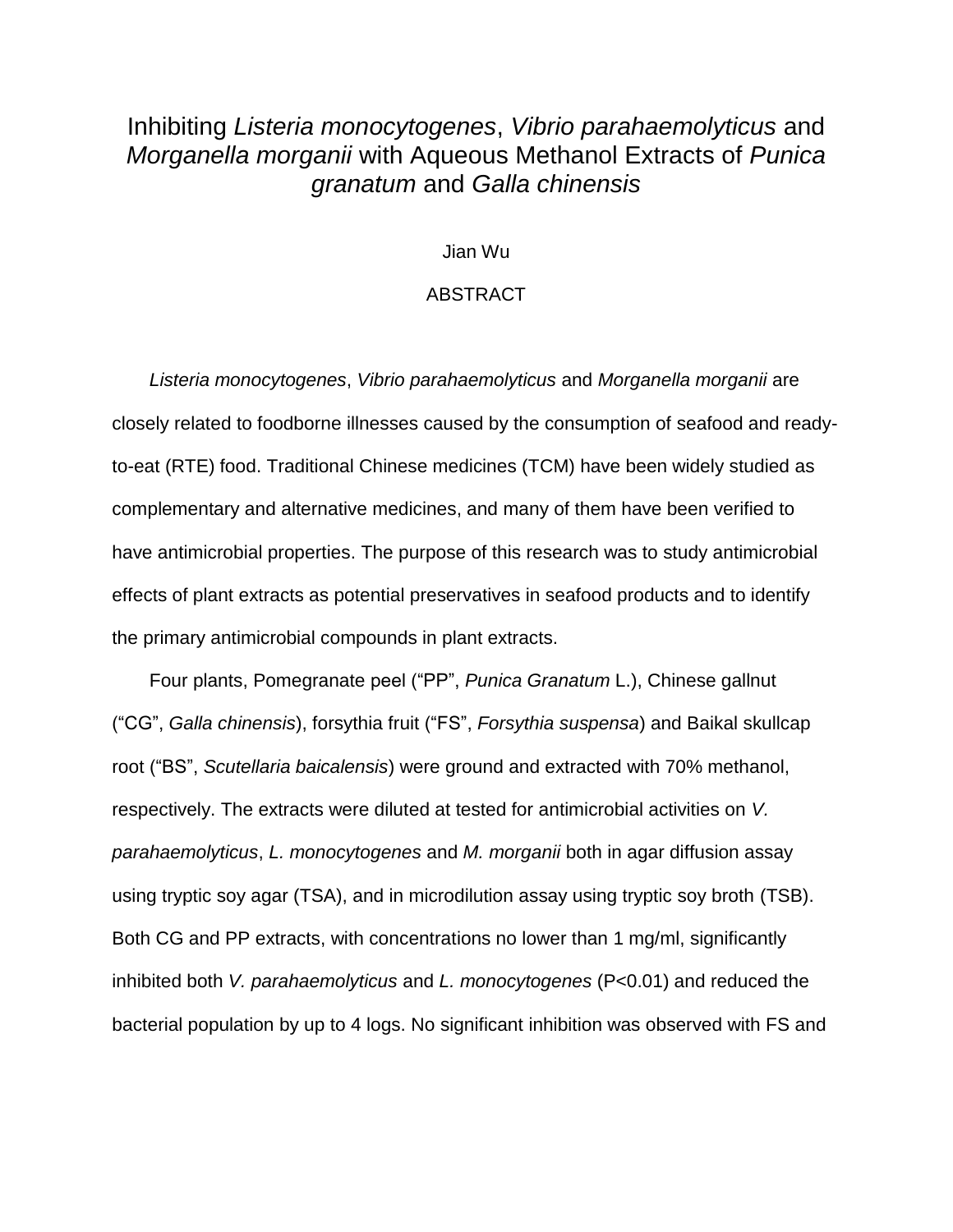BS extracts, except for BS at 5 mg/ml on *V. parahaemolyticus*. None of the extracts showed significant inhibition against *M. morganii*.

The antibacterial activities of CG and PP 70% methanol extracts were tested in ground raw tuna and cooked tail-on shrimp. The extracts were mixed in tuna with final concentration at 1.7 mg/ml, and applied as soaking treatments (5 mg/ml) for shrimp. Both CG and PP extracts inhibited *V. parahaemolyticus* on both food matrices while only CG significantly inhibited *L. monocytogenes*.

The 70% methanol crude extract of CG was analyzed by HPLC and LC-MS. Oligogalloyl-O-glucose (nGG, n=1-10) are the major compounds in CG. The crude CG extract was fractionated using HPLC and the fractions were collected based on elution time and tested for their antimicrobial activities against *V. parahaemolyticus* and *L. monocytogenes* using agar diffusion methods. The fractions containing 3GG – 8GG were the most active antimicrobials on both bacteria.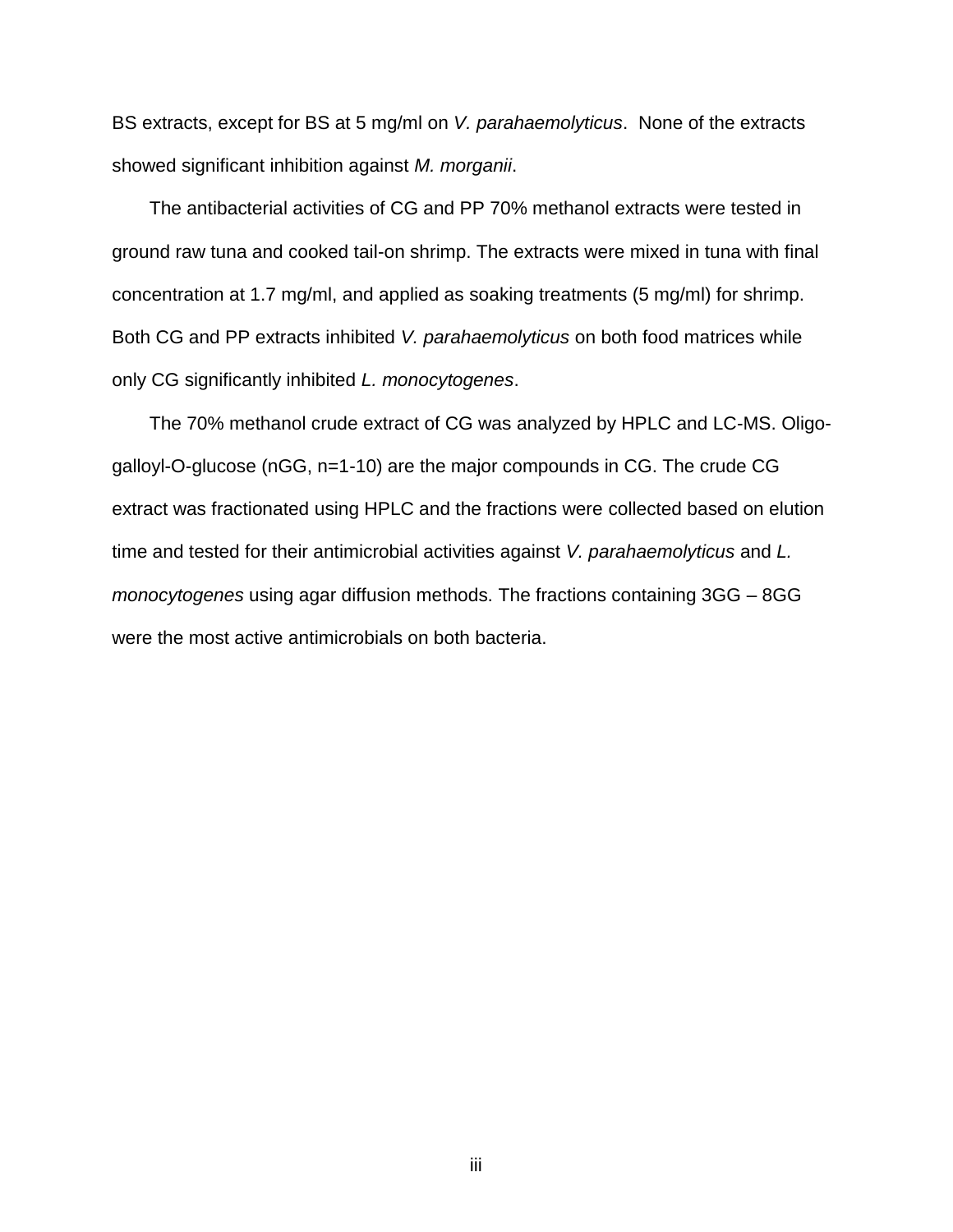# DEDICATION

This dissertation is dedicated to Lina Zhou and Angelina Wu.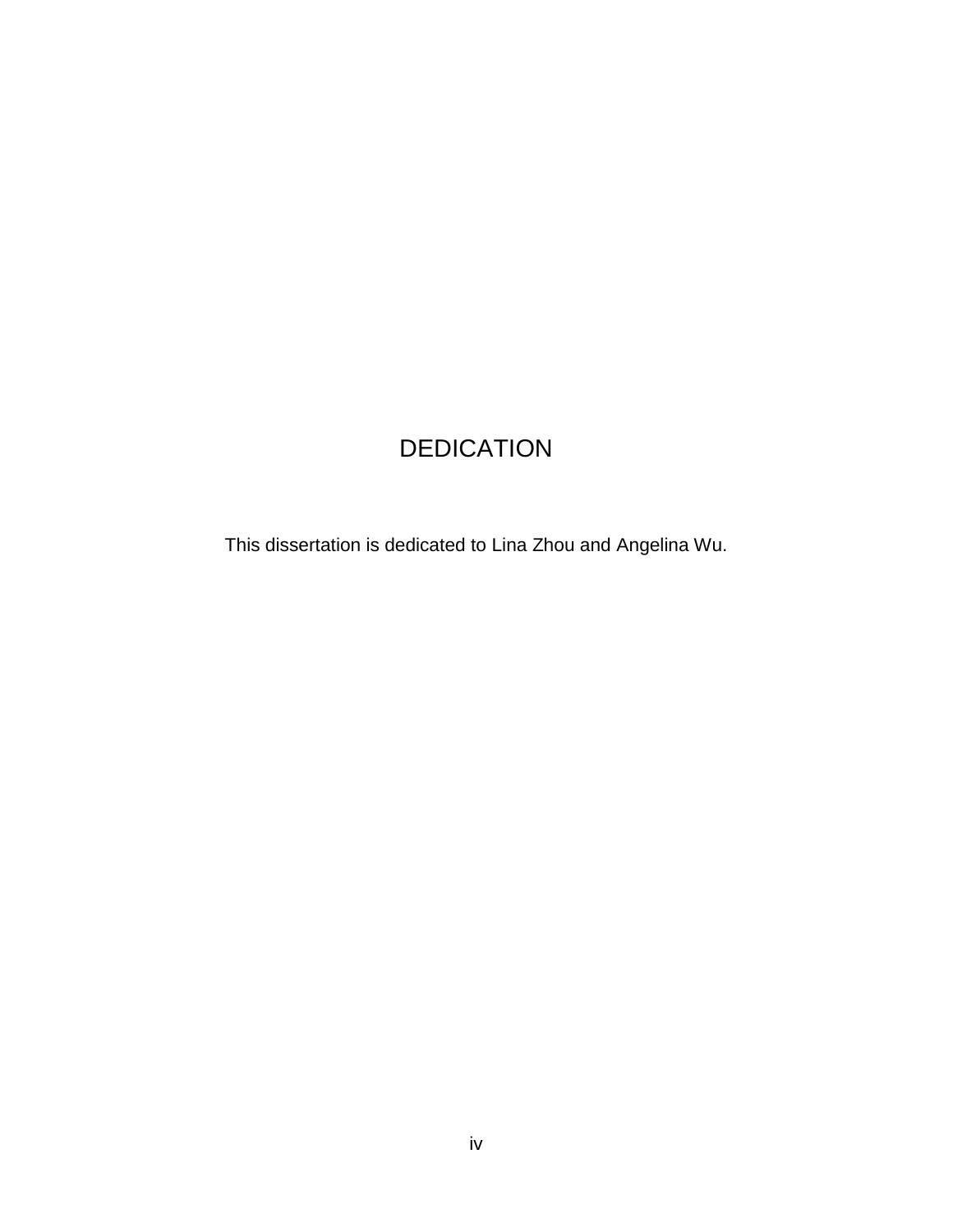### ACKNOWLEDGEMENTS

This study was supported by Virginia Seafood Agricultural Research and Extension Center. I would like to thank Dr. Michael Jahncke for both financial and mental support. I would also like to thank Dr. Joseph Eifert for his advising as my co-advisor, and partial financial support for my graduate education. It is not easy for a graduate student to find an advisor this good – and I have two. I would like to thank my academic committee members Dr. Sean O'Keefe and Dr. Greg Welbaum for their help on my research, suggestions on my research, review of my writings, and everything else. Again, big thanks to the whole committee, that I appreciate a lot the advising, communication, and friendship.

I would like to thank Dr. Andrew Neilson and Katie Goodrich for the advice and assistance with LC-MS analysis. Thanks to Dr. Hengjian Wang for his help with experimental design and lab technical support. I would also like to thank Kim Waterman, Margo Duckson, Liyun Ye, and Lily Yang for their help with microbiological techniques; thank Dr. Robert Williams, Tina Plotka and other fellow micro TAs for helps with food microbiology lab teaching; thank Dr. Melissa Chase for professional trainings.

I would like to thank the Department of Food Science and Technology and all faculty, staff, and grad students for the family-like atmosphere. Life here was my precious memory and will never be forgotten.

Lastly I would like to thank my family for all supports and specially my wife Lina Zhou and my daughter Angelina Wu for being my permanent motive power for everything.

v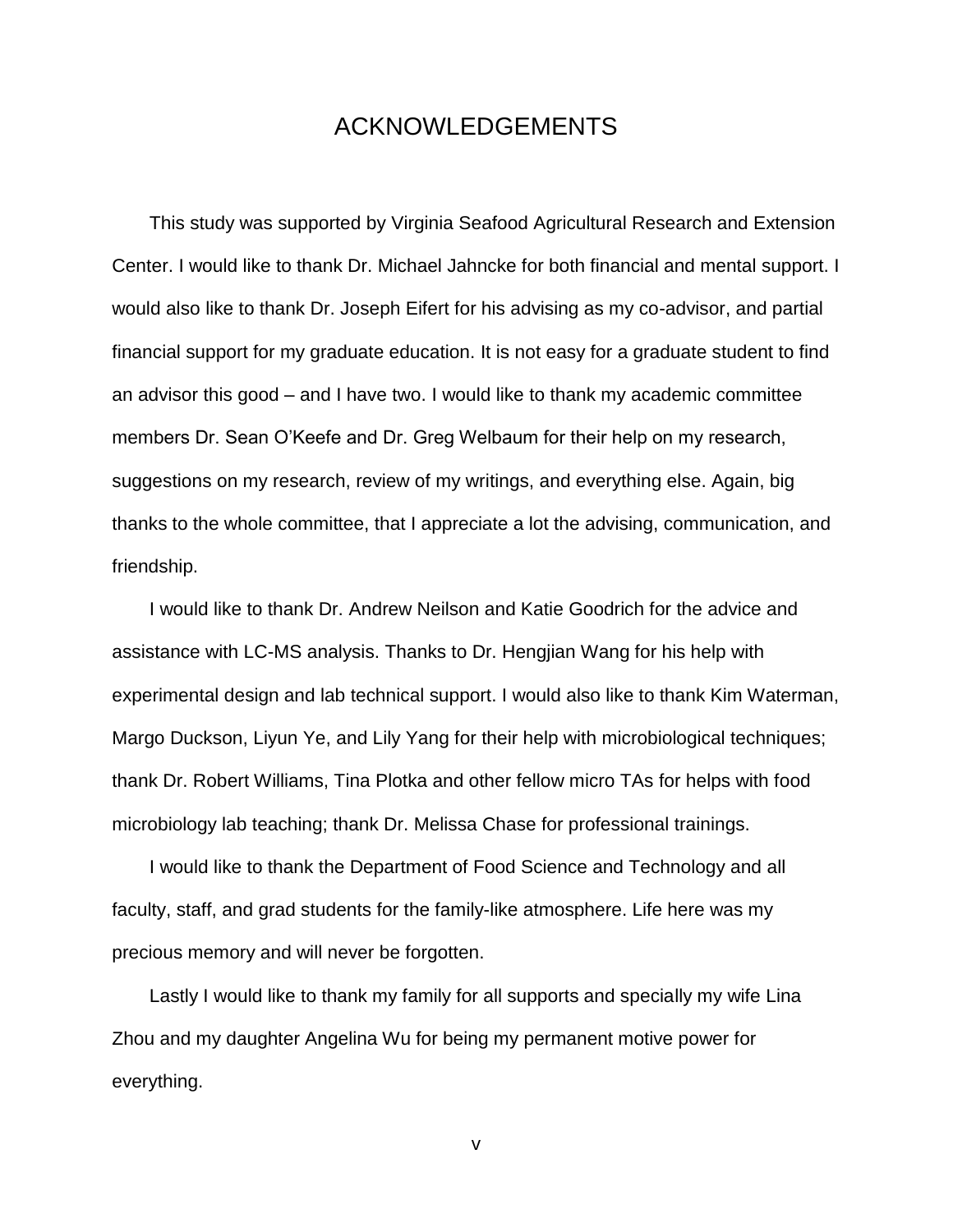# TABLE OF CONTENTS

| 1.4. Histamine (scombrotoxin) poisoning and Morganella morganii11 |  |
|-------------------------------------------------------------------|--|
| 1.5. Current processing strategies to ensure seafood safety13     |  |
| 2. Plant-Source Antimicrobial Compounds and Current Research15    |  |
|                                                                   |  |
|                                                                   |  |
|                                                                   |  |
|                                                                   |  |
|                                                                   |  |
|                                                                   |  |
| 3.2. Chinese gallnuts (Rhus chinensis/Galla chinensis)21          |  |
| 3.3. Baikal skullcap (Scutellaria baicalensis Georgi)24           |  |
| 3.4. Forsythia fruit (Forsythia suspensa (Thunb.) Vahl)24         |  |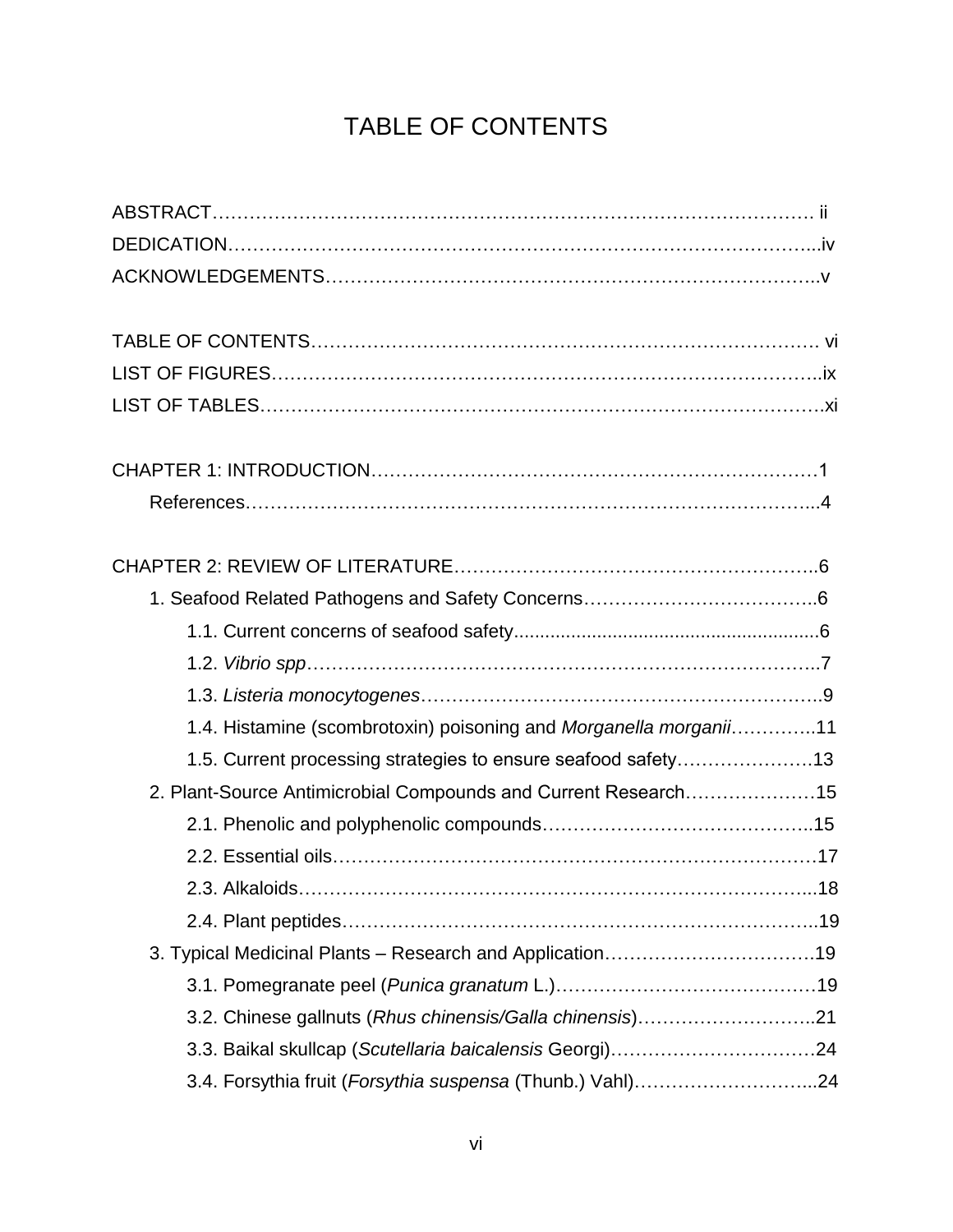| 4. Future Directions of Polyphenolic Antimicrobials in Seafood Preservation25 |  |
|-------------------------------------------------------------------------------|--|
|                                                                               |  |

| CHAPTER 3: EXTRACTION OF PLANT-SOURCE ANTIMICROBIAL COMPOUNDS       |  |
|---------------------------------------------------------------------|--|
| AND ANTIBACTERIAL TESTS ON AGAR AND BROTH CULTURES OF <i>VIBRIO</i> |  |
| PARAHAEMOLYTICUS AND LISTERIA MONOCYTOGENES47                       |  |
|                                                                     |  |
|                                                                     |  |
|                                                                     |  |
|                                                                     |  |
|                                                                     |  |
|                                                                     |  |

## CHAPTER 4: ANTIMICROBIAL TEST OF GALLA CHINENSIS EXTRACTS WITH

| VIBRIO PARAHAEMOLYTICUS AND LISTERIA MONOCYTOGENES ON COOKED |  |
|--------------------------------------------------------------|--|
|                                                              |  |
|                                                              |  |
|                                                              |  |
|                                                              |  |
|                                                              |  |
|                                                              |  |
|                                                              |  |

| CHAPTER 5: FRACTIONATION AND ANALYSIS OF GALLA CHINENSIS AND |  |
|--------------------------------------------------------------|--|
|                                                              |  |
|                                                              |  |
|                                                              |  |
|                                                              |  |
|                                                              |  |
|                                                              |  |
|                                                              |  |
|                                                              |  |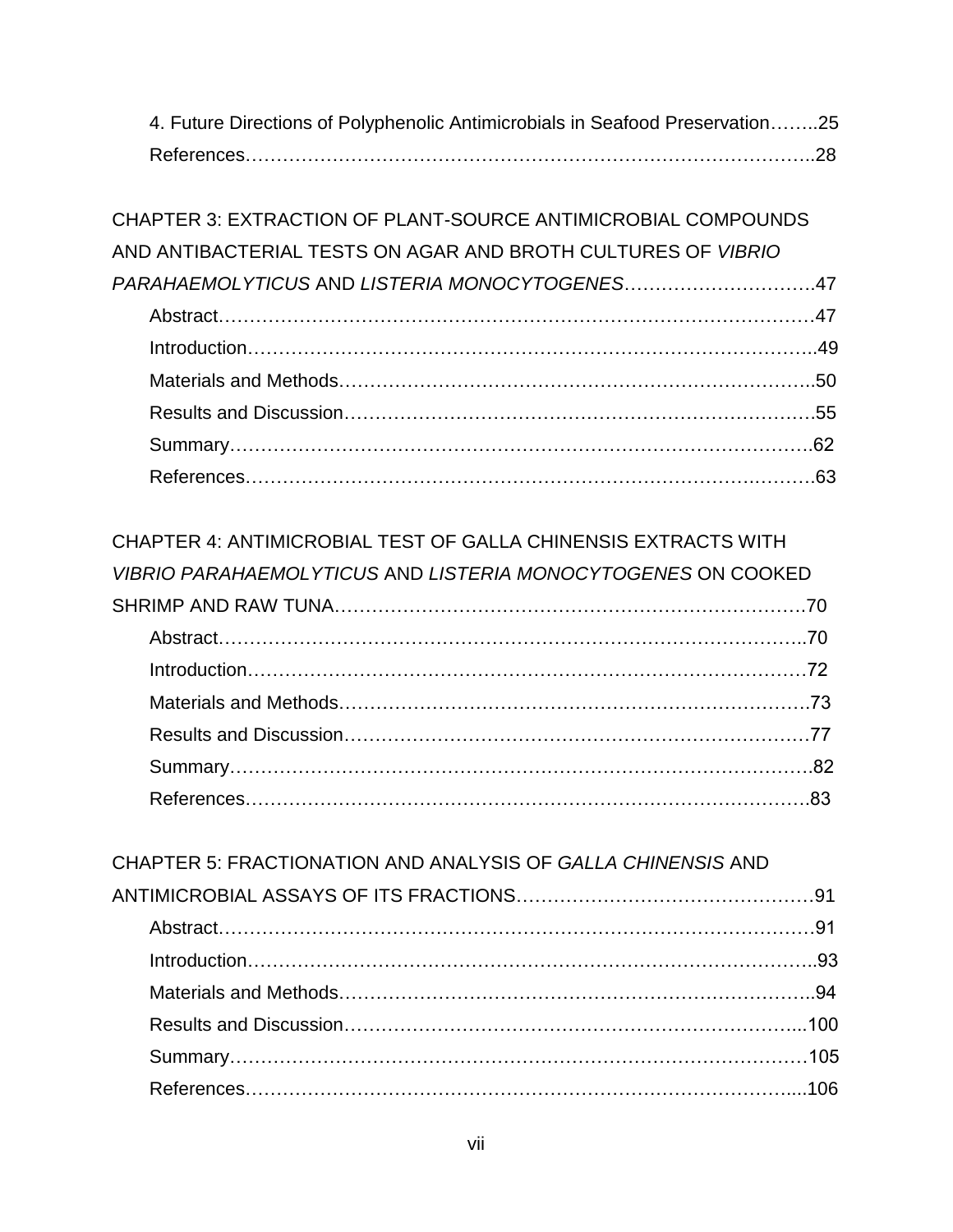|  | CHAPTER 6: CONCLUSIONS AND FUTURE DIRECTIONS114 |
|--|-------------------------------------------------|
|--|-------------------------------------------------|

| APPENDIX A: Experimental design of antimicrobial test of plant extracts against V. |  |
|------------------------------------------------------------------------------------|--|
| parahaemolyticus, L. monocytogenes, or M. morganii on 96-well plates (extract      |  |
|                                                                                    |  |

| APPENDIX B: Autoplate <sup>®</sup> 4000 plate count protocol and enumeration constants (from |  |
|----------------------------------------------------------------------------------------------|--|
|                                                                                              |  |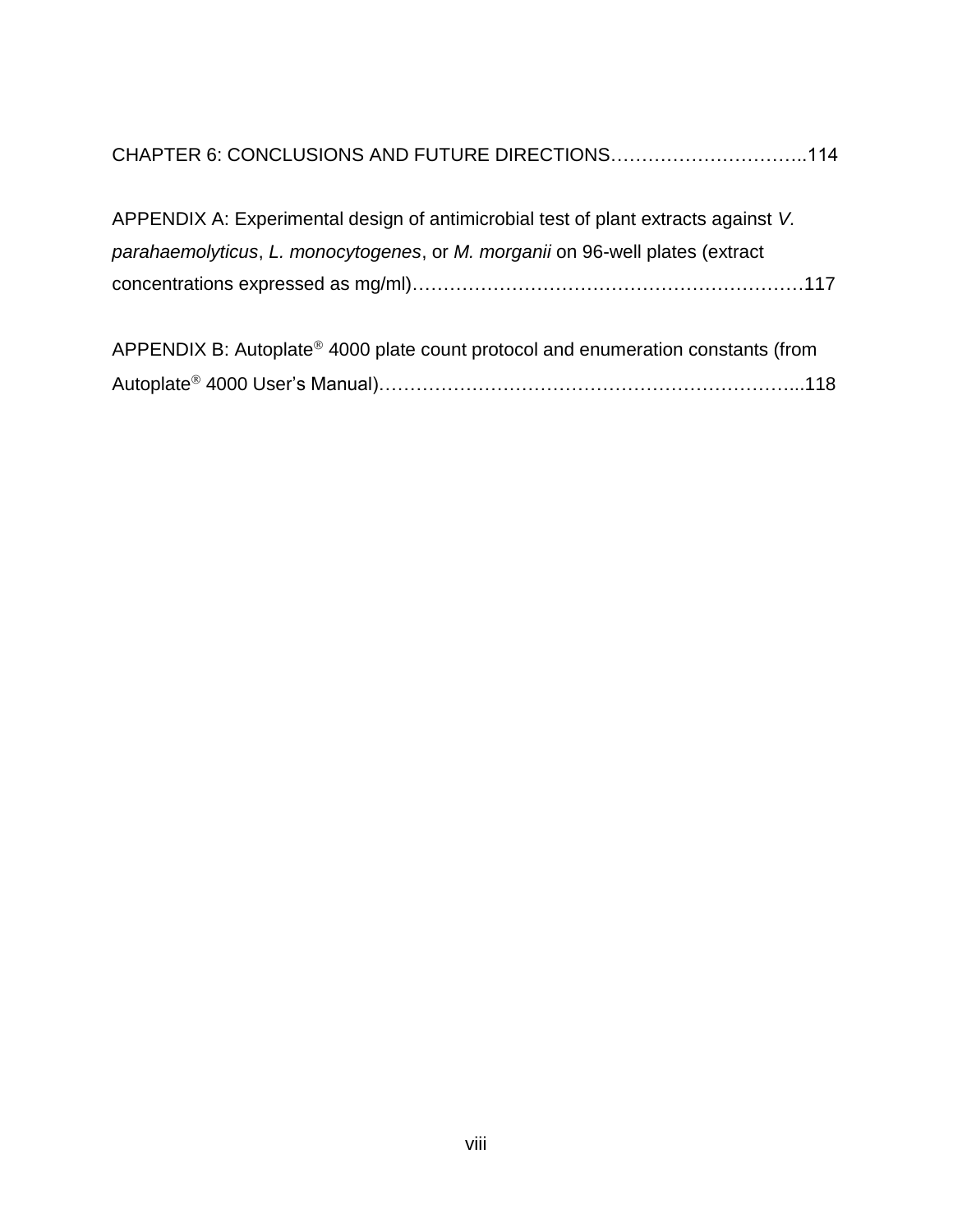## LIST OF FIGURES

#### CHAPTER 3

Figure 3.1. Population (cfu/ml) of *V. parahaemolyticus* in broth with plant extract treatments, after 0 hour, 8 hours, 24 hours and 96 hours incubation at  $37\pm1^{\circ}$ C....68

Figure 3.2. Population (cfu/ml) of *L. monocytogenes* in broth with plant extract treatments, after 0 hour, 8 hours, 24 hours and 96 hours incubation at  $37\pm1^{\circ}$ C....69

#### CHAPTER 4

Figure 4.1. Population (cfu/ml) of *V. parahaemolyticus* on cooked shrimp with treatments of Chinese gall extract, pomegranate peel extract, methanol and water, after 0 day, 1 day, 4 days, 7 days and 10 days incubation at  $12\pm1^{\circ}$ C……………...85

Figure 4.2. Population (cfu/ml) of *V. parahaemolyticus* on raw tuna with treatments of Chinese gall extract, pomegranate peel extract, methanol and water, after 0 day, 1 day, and 4 days incubation at 142C……………………………………………….86

Figure 4.3. Population (cfu/ml) of *L. monocytogenes* on cooked shrimp with treatments of Chinese gall extract, pomegranate peel extract, methanol and water, after 0 day, 1 day, 2 days, 4 days, 7 days and 10 days incubation at  $4\pm1^{\circ}$ C….......87

Figure 4.4. Population (cfu/ml) of *L. monocytogenes* on cooked shrimp with treatments of Chinese gall extract, pomegranate peel extract, methanol and water, after 0 day, 1 day, 2 days, 4 days, 7 days and 10 days incubation at  $12\pm1^{\circ}$ C…....88

Figure 4.5. Population (cfu/ml) of *L. monocytogenes* on raw tuna with treatments of Chinese gall extract, pomegranate peel extract, methanol and water, after 0 day, 1 day, 4 days, and 7 days incubation at  $4\pm1^{\circ}$ C……………………………………………………………89

ix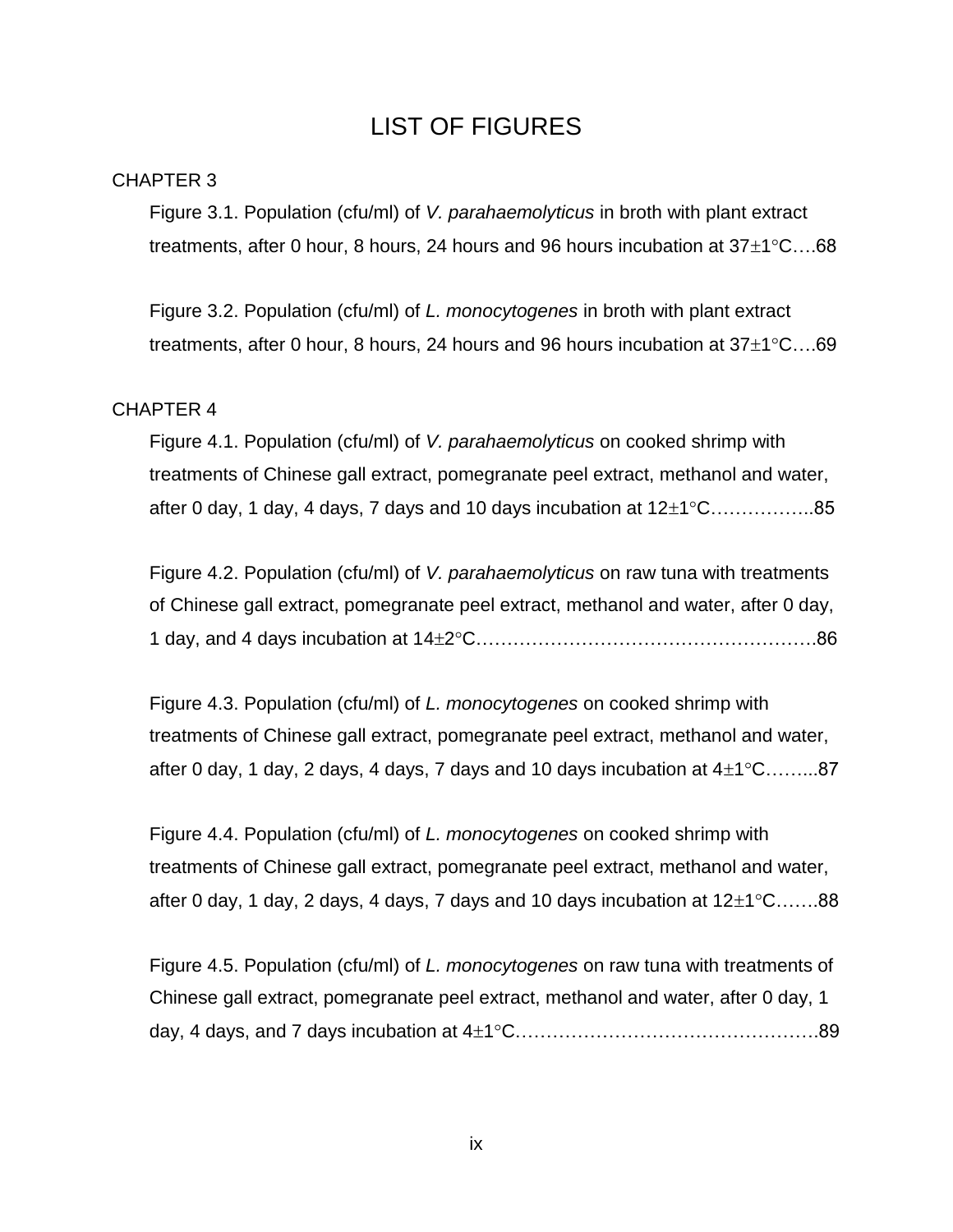| Figure 4.6. Population (cfu/ml) of L. monocytogenes on raw tuna with treatments of |  |
|------------------------------------------------------------------------------------|--|
| Chinese gall extract, pomegranate peel extract, methanol and water, after 0 day, 1 |  |
|                                                                                    |  |

### CHAPTER 5

| Figure 5.1. Chromatogram of the HPLC fractionation of CG extract in 70%            |
|------------------------------------------------------------------------------------|
|                                                                                    |
|                                                                                    |
| Figure 5.2. LC-MS analysis of CG extract in 70% methanol112                        |
|                                                                                    |
| Figure 5.3. Population (cfu/sample) of V. parahaemolyticus and L. monocytogenes    |
| in tryptic soy broth (TSB) with treatments of CG crude extract, CG HPLC fractions, |
|                                                                                    |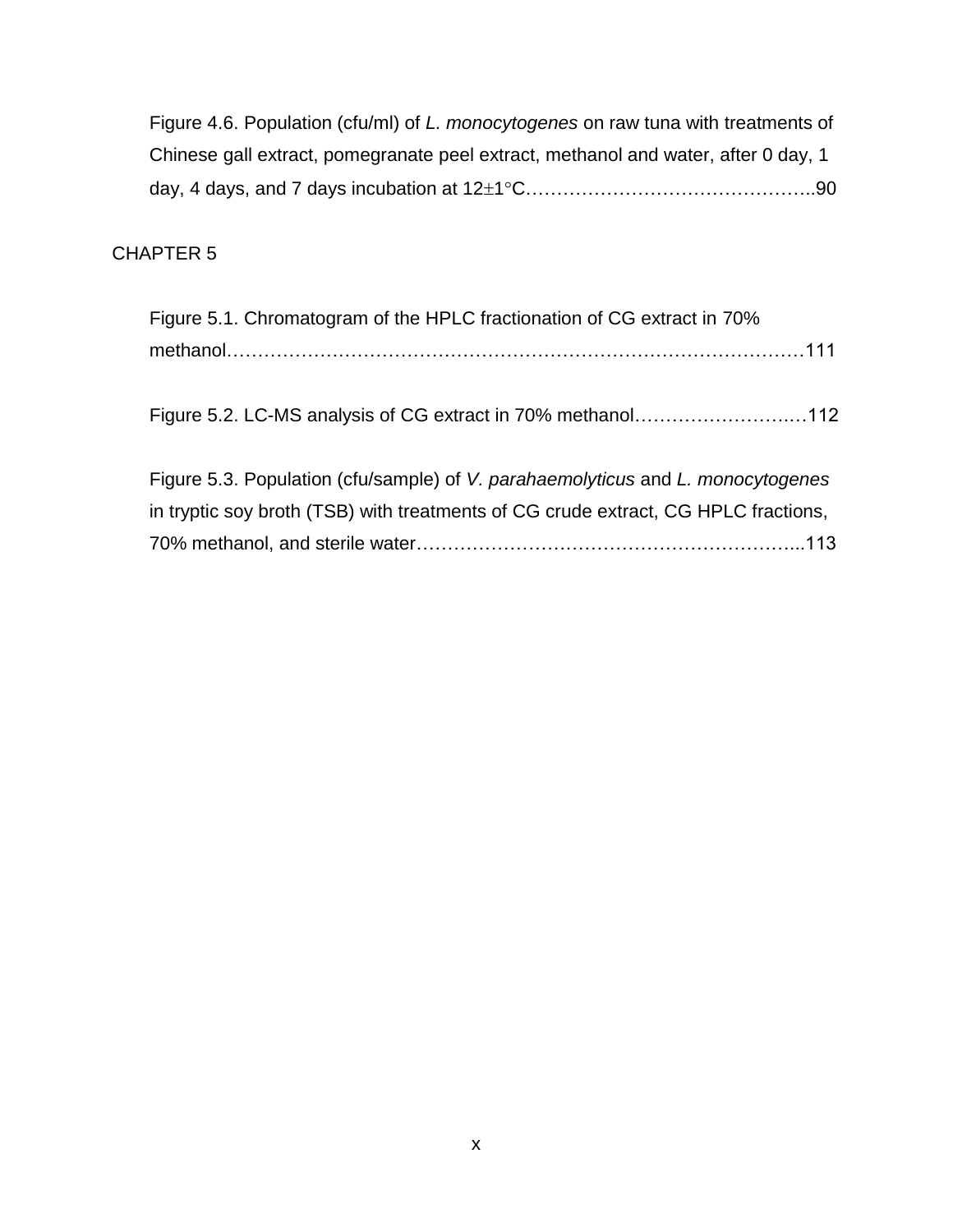# LIST OF TABLES

### CHAPTER 3

Table 3.1. Diameters of inhibitory zones (mm) formed by plant extracts against *V.*  parahaemolyticus cultures on agar, after 24 hours incubation at 37±1°C…………..66

Table 3.2. Diameters of inhibitory zones (mm) formed by plant extracts against *L. monocytogenes* cultures on agar, after 24 hours incubation at 37±1°C……………67

### CHAPTER 5

Table 5.1. Major compounds in CG crude extract in 70% methanol, according to LC-MS analysis …………………………………………………………………………109

Table 5.2. Diameters of inhibitory zones (mm) formed by CG crude extract and fractions against *V. parahaemolyticus*, *M. morganii* and *L. monocytogenes* cultures on agar, after 24 hours incubation at 371C ……………………………………….110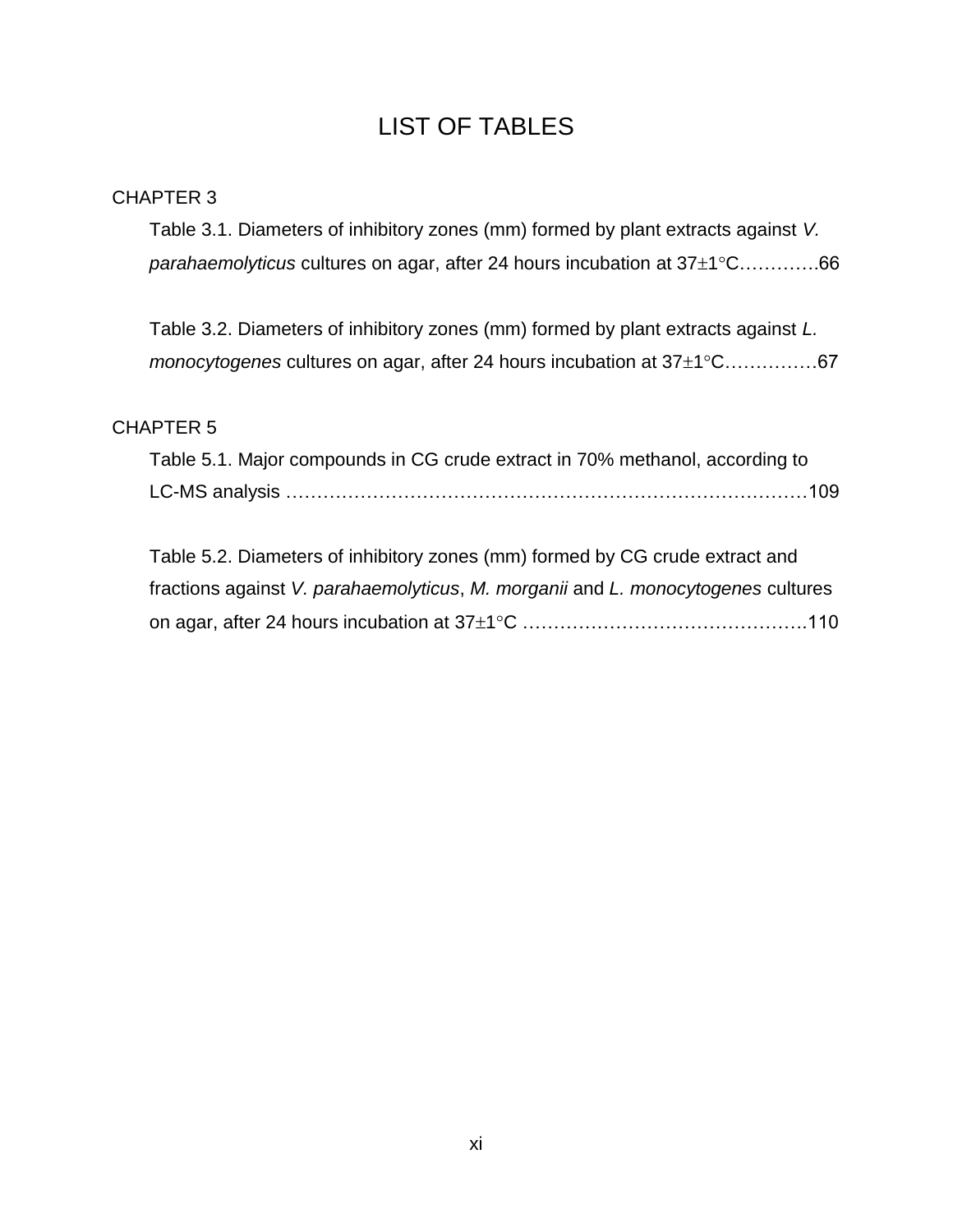#### **CHAPTER 1:**

#### **INTRODUCTION**

Seafood safety has been continuously improved during recent years; however, seafood related foodborne disease outbreaks remained to be a serious food safety issue. According to Center of Disease Control and Prevention (CDC), aquatic animal commodities (fish, mollusks and crustacean) are estimated to be responsible for more than 25% of all foodborne diseases outbreaks that have been reported with an implicated contaminated food or food ingredient (Gould et al., 2013).

*Vibrio parahaemolyticus* and *Listeria monocytogenes* are two important foodborne pathogenic bacteria. *V. parahaemolyticus* is responsible for the largest number of bacteria-caused outbreaks, and the number of foodborne illnesses caused by *V. parahaemolyticus* is increasing. In 2013, the highest number of illnesses associated with *V. parahaemolyticus* was observed since 1996. *L. monocytogenes* was responsible for the third largest number of foodborne deaths in the USA (CDC, 2010). According to CDC's foodborne outbreak online database, outbreaks caused by *V. parahaemolyticus* are specifically associated with consumption of raw shellfish and crustacean; outbreaks caused by *L. monocytogenes* are associated with ready-to-eat (RTE) food products. In both situations, pre-consumption heat treatment is either absent or not sufficient. Therefore, an alternative pathogen control strategy is necessary to ensure safety of related food commodities.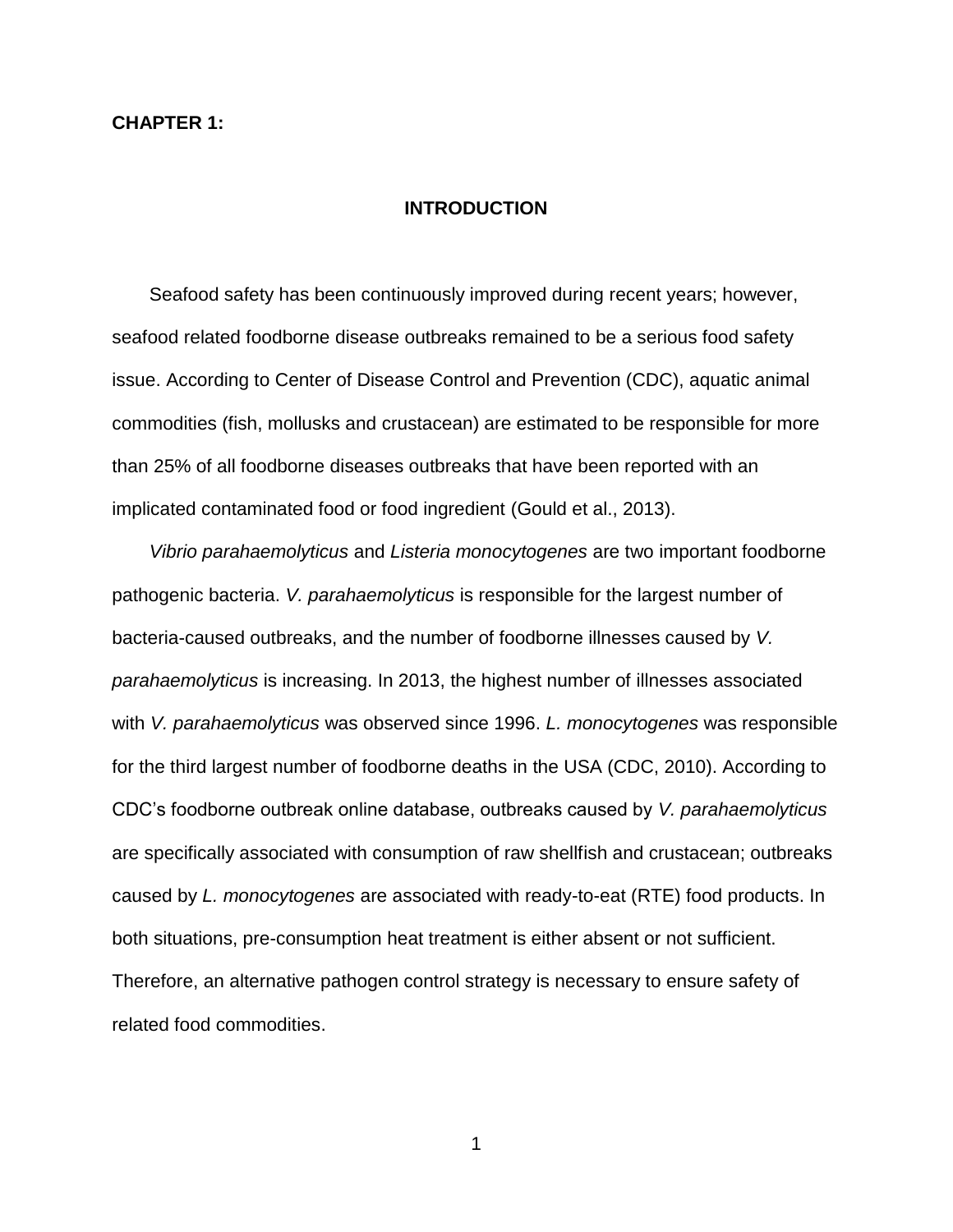Many plant-source materials have been used in traditional Chinese medicine (TCM) for many centuries in China and other Asian countries. In recent years, TCM has been gradually accepted by the western world. In the USA, TCM is studied and used as a complementary and alternative medicine (CAM) as well as a dietary supplement. By the year 2000, more than 35,000 plant-source materials were screened for potential medical use by the National Cancer Institute (NCI) and the United States Department of Agriculture (Yuan. et al, 2000). Scientific research on the use of TCM has increased with thousands of functional compounds being isolated from TCM (Zhou. et al, 2011). For example, Chinese gallnut (CG, *Rhus chinensis* Mill.), pomegranate peel (PP, *Punica granatum* L.), forsythia fruit (FF, *Forsythia suspensa* (Thunb.) Vahl) and baikal skullcap root (BS, *Scutellaria baicalensis* Georgi.) are several of the most commonly used TCM. Research has been conducted to identify antimicrobial compounds contained in these plants. Phenolic compounds, such as essential oils, gallotannins and flavonoids, are the major compounds with antimicrobial activity found in these plants (Jiao et al. 2012). The antimicrobial properties were verified using antibacterial assays (Kang. et al. 2008, Tian et al. 2009, Fawole et al. 2012), and tested on food products (Taguri et al., 2004; Guillén and García, 2007; AL-Zoreky, 2009; González et al., 2010; Kanatt et al, 2010; Xi et al., 2012). However, little research has addressed on the application of TCM in seafood products; the inhibition of TCM on important foodborne pathogens, such as *Listeria monocytogenes* and *Vibrio parahaemolyticus,* deserve further studies and discussions.

The purpose of this research was to identify the potential inhibitory effects of plant extracts against *Listeria monocytogenes*, *Vibrio parahaemolyticus* and *Morganella*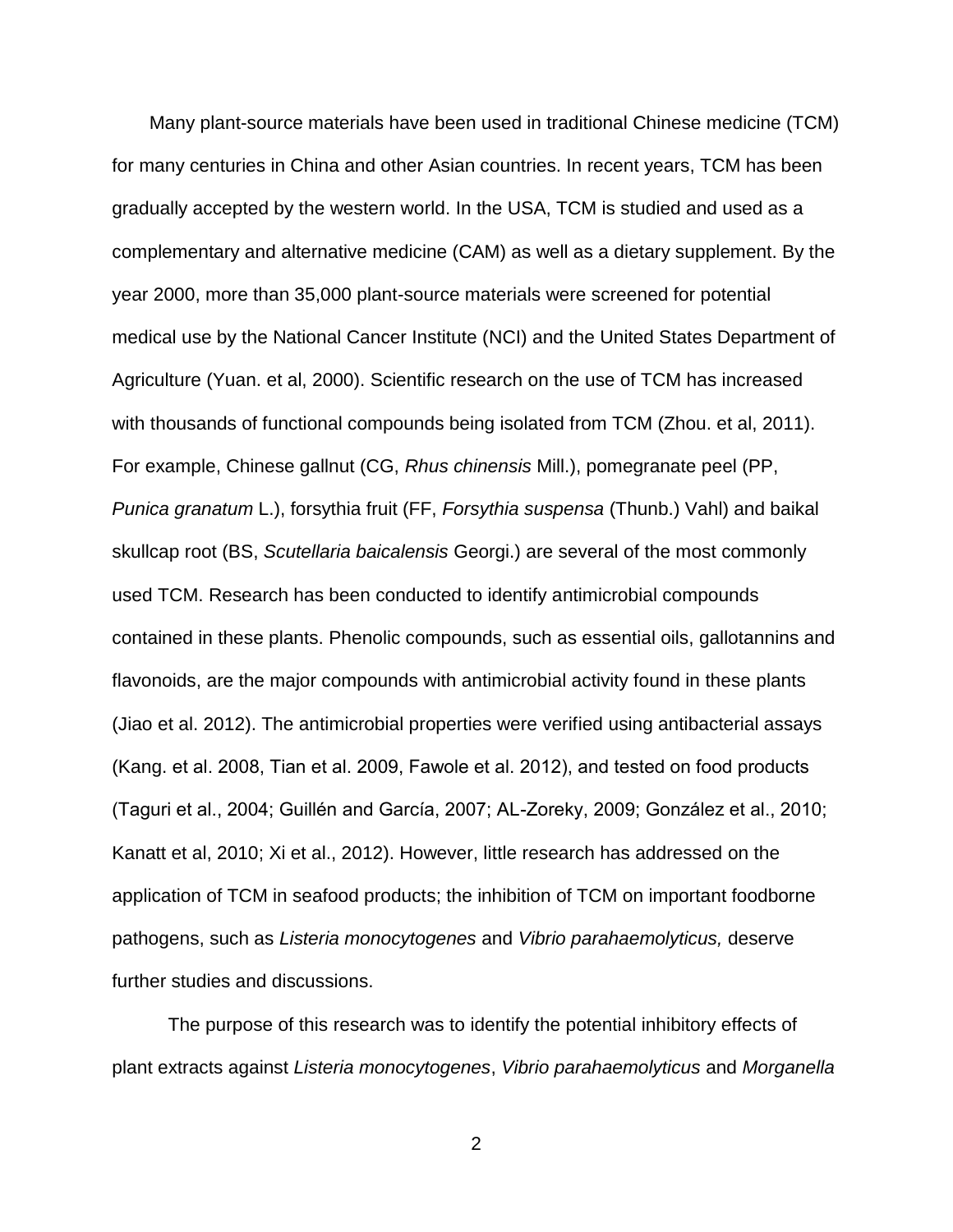*morganii* in shrimp and tuna products. Antimicrobial assays were conducted on pure cultures of selected bacterial strains both on agar plates and in broth. When the extracts showed bacterial inhibition, further studies were conducted in typical seafood product matrices including cooked shrimp and raw tuna. The extracts of CG and PP were added into shrimp and tuna meat with inoculated bacteria, and the inhibitory effects were studied. Furthermore, the major inhibitory compounds in CG were also fractionated and analyzed, and the antimicrobial activities of fractions were tested to see which compound(s) contributed to the total inhibitory effects against pathogenic bacteria.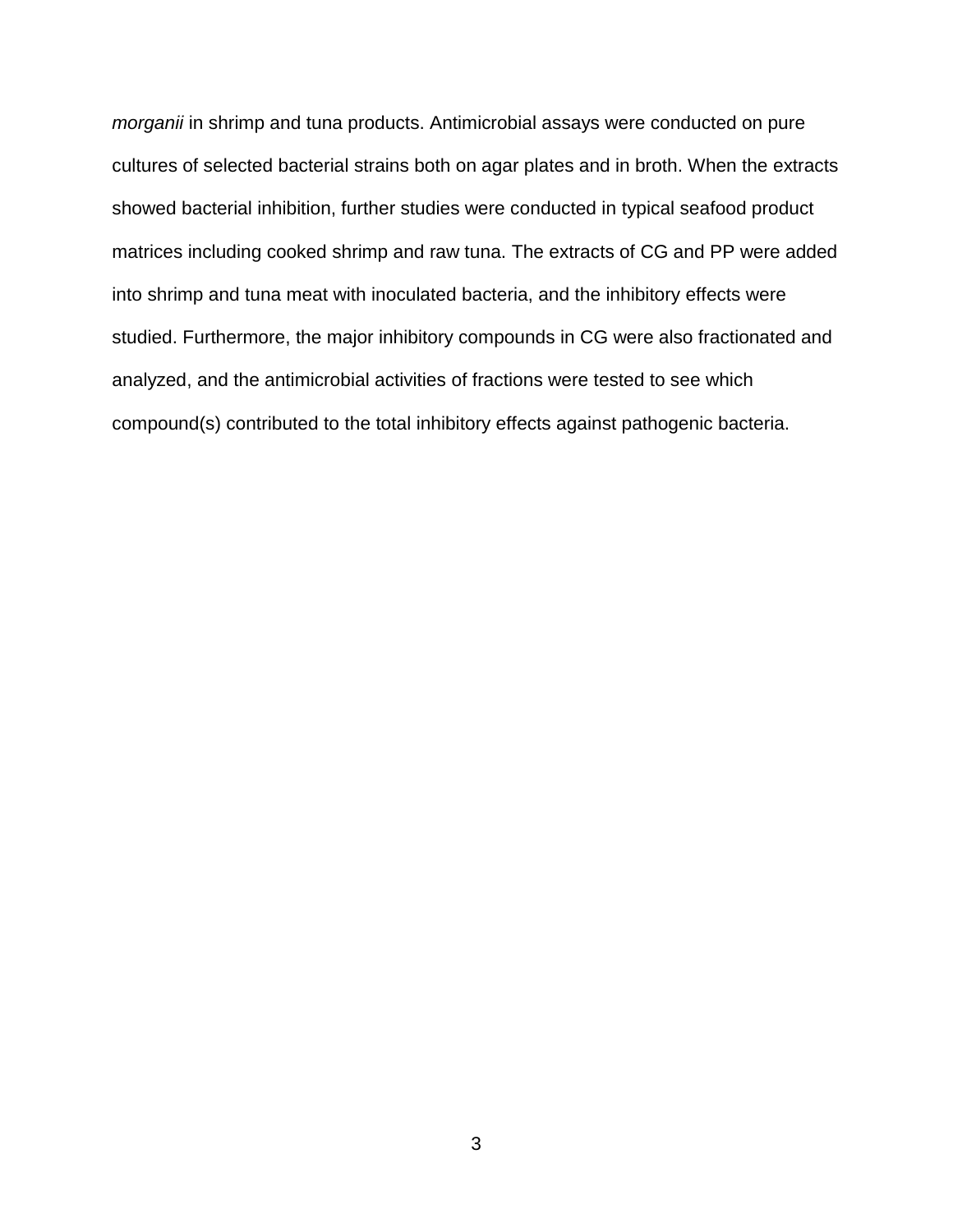#### **References**

- Al-Zoreky, N. S. (2009). Antimicrobial activity of pomegranate (*Punica granatum* L.) fruit peels. *International Journal of Food Microbiology*, *134*(3), 244-248.
- Centers for Disease Control and Prevention (CDC). (2010). Preliminary FoodNet data on the incidence of infection with pathogens transmitted commonly through food-10 states, 2009. *MMWR. Morbidity and Mortality Weekly Report*, *59*(14), 418-422.
- Fawole, O. A., Makunga, N. P., & Opara, U. L. (2012). Antibacterial, antioxidant and tyrosinase-inhibition activities of pomegranate fruit peel methanolic extract. *BMC complementary and alternative medicine*, *12*(1), 200-210.
- González, M. J., Torres, J. L., & Medina, I. (2010). Impact of thermal processing on the activity of gallotannins and condensed tannins from *Hamamelis virginiana* used as functional ingredients in seafood. *Journal of Agricultural and Food Chemistry*, *58*(7), 4274-4283.
- Gould, L. H., Walsh, K. A., Vieira, A. R., Herman, K., Williams, I. T., Hall, A. J., & Cole, D. (2013). Surveillance for foodborne disease outbreaks – United States, 1998- 2008. *MMWR Surveill Summ, 62*(2), 1-34.
- Guillén, G., & Montero García, P. (2007). Polyphenol uses in seafood conservation. *American Journal of Food Technology, 2*, 593-601.
- Jiao, J., Fu, Y. J., Zu, Y. G., Luo, M., Wang, W., Zhang, L., & Li, J. (2012). Enzymeassisted microwave hydro-distillation essential oil from *Fructus forsythia*, chemical constituents, and its antimicrobial and antioxidant activities. *Food Chemistry*, *134*(1), 235-243.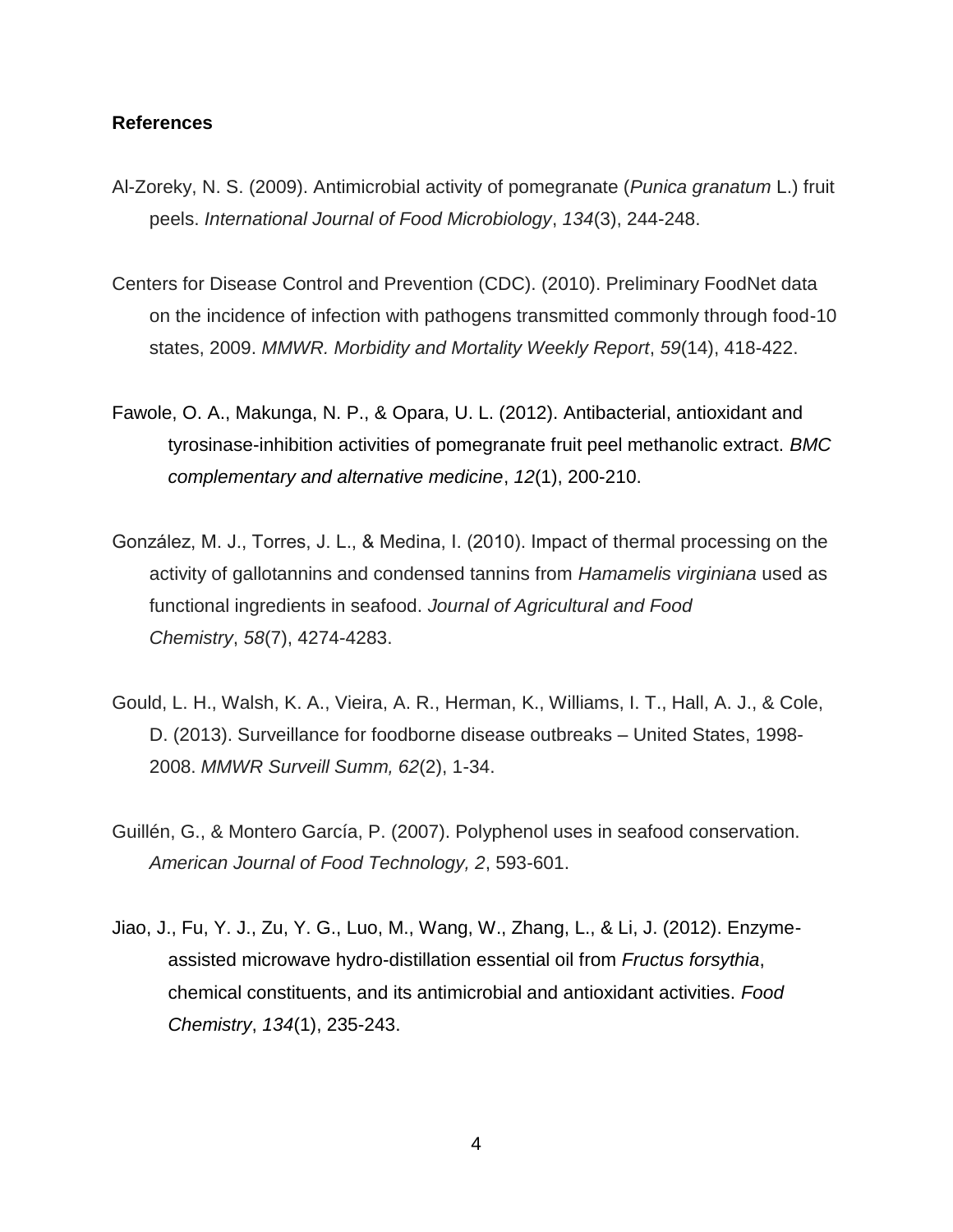- Kanatt, S. R., Chander, R., & Sharma, A. (2010). Antioxidant and antimicrobial activity of pomegranate peel extract improves the shelf life of chicken products. *International Journal of Food Science & Technology*, *45*(2), 216-222.
- Kang, M. S., Oh, J. S., Kang, I. C., Hong, S. J., & Choi, C. H. (2008). Inhibitory effect of methyl gallate and gallic acid on oral bacteria. *The Journal of Microbiology*, *46*(6), 744-750.
- Taguri, T., Tanaka, T., & Kouno, I. (2004). Antimicrobial activity of 10 different plant polyphenols against bacteria causing food-borne disease. *Biological and Pharmaceutical Bulletin*, *27*(12), 1965-1969.
- Tian, F., Li, B., Ji, B., Yang, J., Zhang, G., Chen, Y., & Luo, Y. (2009). Antioxidant and antimicrobial activities of consecutive extracts from *Galla chinensis*: The polarity affects the bioactivities. *Food Chemistry*, *113*(1), 173-179.
- Xi, D., Liu, C., & Su, Y. C. (2012). Effects of green tea extract on reducing *Vibrio parahaemolyticus* and increasing shelf life of oyster meats. *Food Control*, *25*(1), 368-373.
- Yuan, R., & Lin, Y. (2000). Traditional Chinese medicine: an approach to scientific proof and clinical validation. *Pharmacology & Therapeutics*, *86*(2), 191-198.
- Zhou, J., Xie, G., & Yan, X. (2011). *Encyclopedia of Traditional Chinese Medicines-Molecular Structures, Pharmacological Activities, Natural Sources and Applications: Vol. 6: Indexes* (Vol. 6). Springer.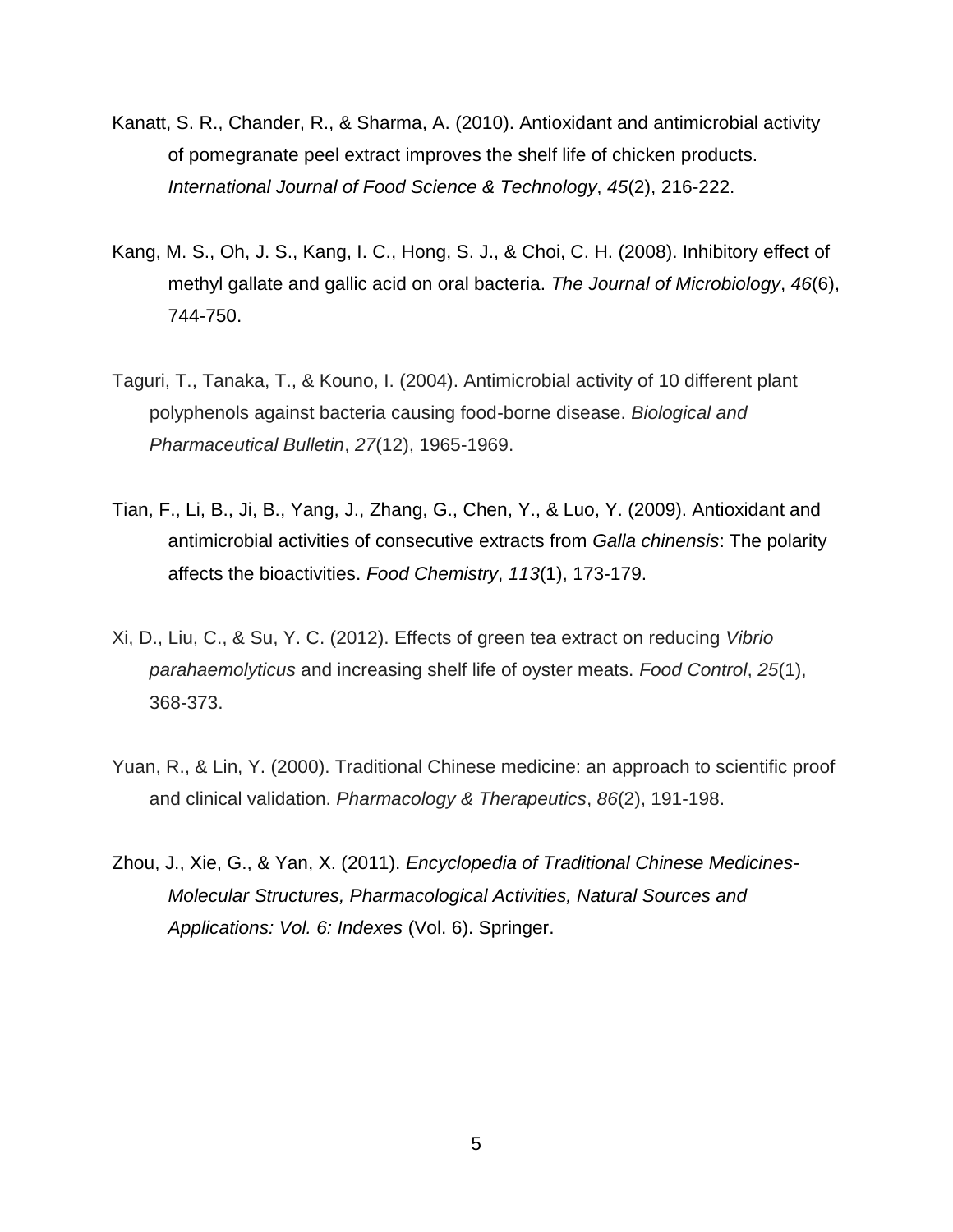#### **CHAPTER 2:**

#### **REVIEW OF LITERATURE**

#### **1. Seafood Related Pathogens and Safety Concerns**

In the United States, an estimated 48 million foodborne illnesses occur annually (Scallan et al., 2011). An outbreak is defined as "the occurrence of two or more cases of a similar illness resulting from ingestion of a common food" (CDC, 2014a). While only a small portion of all illnesses cases are involved in outbreaks, investigation and study of foodborne disease outbreaks can provide more useful information for public health officials, regulatory agencies and the food industry (CDC 2014a, 2014b). In recent years (1998-2008), food safety and outbreaks are serious issues in the USA. The numbers of reported outbreaks increased from the previous years 1973 to 1997, which may suggest improved surveillance. The number of annual reported outbreaks shows a declining trend (Gould et al., 2013).

#### **1.1. Current concerns of seafood safety**

According to a report from the Centers for Disease Control and Prevention (CDC), 889 foodborne diseases outbreaks have been reported from 1998 – 2008 associated with aquatic animals (Gould et al., 2013). This is a large portion of all outbreaks reported from a food source, compared to outbreaks attributed to land animals (1585) and plants (790). From an etiological perspective, *Vibrio parahaemolyticus* and scombrotoxin (histamine) have been the leading bacterial and chemical agents,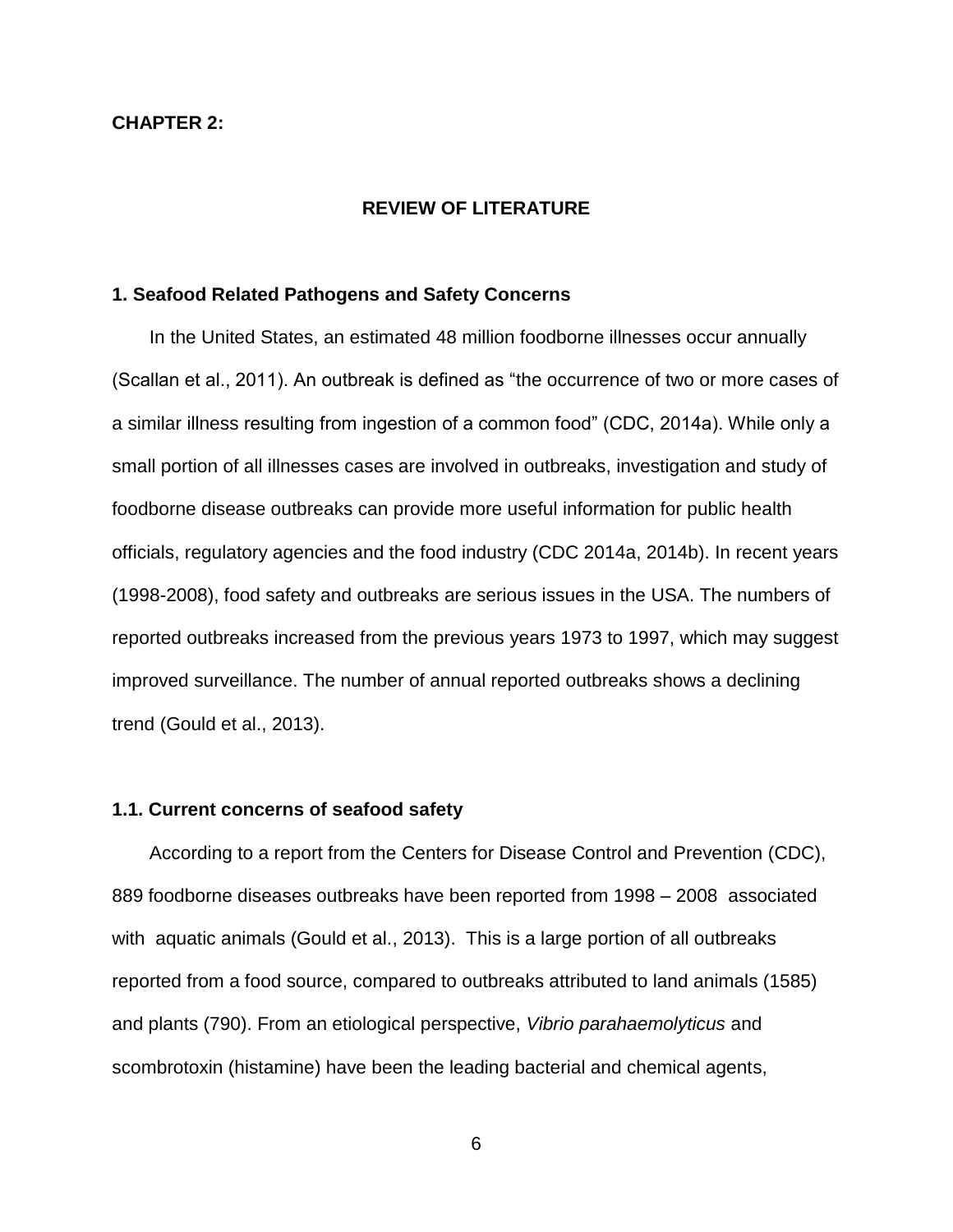responsible for the majority of illnesses and outbreaks from seafood products. *V. parahaemolyticus* is associated with more than 50% of all seafood related outbreaks caused by bacterial agents, and scombrotoxin has caused more than half of all seafood related outbreaks from chemical agents (Gould et al., 2013; CDC, 2014a and 2014b).

According to CDC (Gould et al., 2013), there were 353 illnesses associated with outbreaks from *Listera monocytogenes* from 1998 – 2008, of which 61% of people were hospitalized. From 1998 – 2008, *L. monocytogenes* was responsible for 25% of all deaths associated with foodborne illnesses.

#### **1.2.** *Vibrio spp.*

*Vibrio* spp. is a Gram-negative, facultative anaerobic bacteria which occurs naturally in the marine environment. *Vibrio* spp. have a curved-rod shape and are motile with flagella (Thompson et al., 2004). There are more than 80 species in the genus and at least 12 of them can cause human illnesses (Thompson et al., 2004), among them are 8 species are associated with foods (Doyle and Buchanan, 2011). *Vibrio* spp. usually require a small amount of salt for growth and survival, but some species are also found in fresh water and lakes (Abbott et al., 2006). *Vibrios* grow optimally at neutral and slight alkaline environment (7.5-8.5), but growth can still occur in acid conditions at pH 4.5 – 5.0 (Adams and Moss, 2008). The optimal temperature for *Vibrio* growth is approximately 37°C, but *Vibrio* spp. can survive and grow at temperatures between 10 and 43°C.

The isolation of *Vibrio* spp*.* is based on traditional microbiological techniques (DePaola et al., 2004). Alkaline peptone water is used for enrichment since *Vibrio* spp.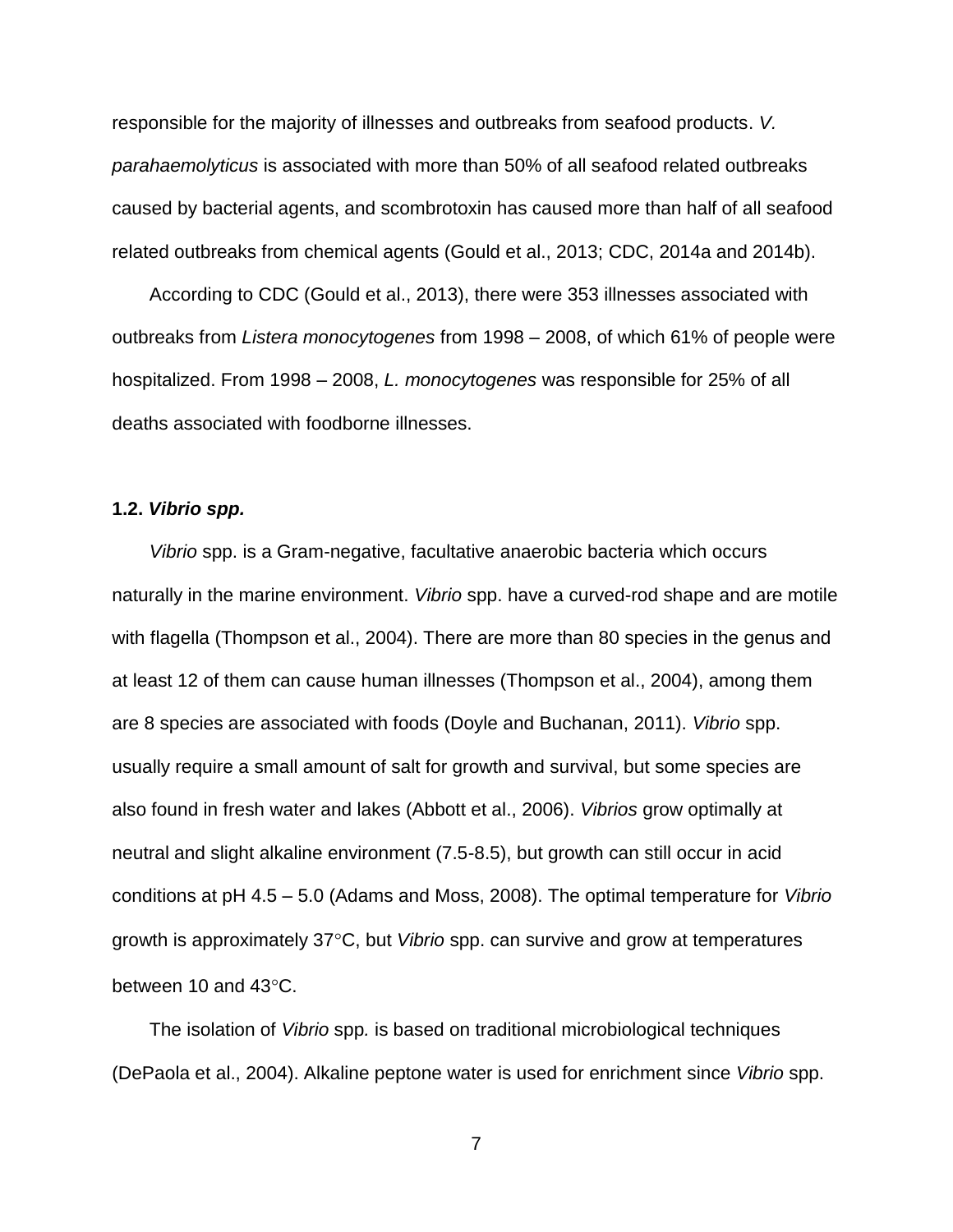are more tolerant to alkaline conditions compared with other microorganisms (Adams and Moss, 2008). The most commonly used medium for isolation and differentiation of *Vibrio* spp. is thiosulfate-citrate-bile salt-sucrose agar (TCBS). Identification of *Vibrio* spp. is achieved through a group of biological tests (Alsina and Blanch, 1994). Given the specific combination of the results, the species are determined.

Vibriosis refers to the illness caused by *Vibrio* spp. other than *V. cholerae*. Typical symptoms of vibriosis includes watery diarrhea, abdominal cramps, nausea, vomiting, fever and chills (Doyle and Buchanan, 2011). According to CDC's estimation (Scallan et al., 2011), there are approximately 80,000 vibriosis cases, 500 hospitalizations and 100 deaths. Among all pathogenic *Vibrio* spp*.*, *V. parahaemolyticus, V. cholera, and V. vulnificus* are the most species of concern according to CDC's Cholera and Other Vibrios Illness Surveillence (COVIS) annual summary (2011).

*V. parahaemolyticus* is the leading bacterial cause of foodborne illnesses associated with consumption of seafood (CDC, 2010; Doyle and Buchanan, 2011), mostly from consumption of raw or undercooked fish and shellfish. In the United States, gastrointestinal illnesses caused by *V. parahaemolyticus* are usually associated with ingestion of shellfish such as oysters, crab, shrimp, and lobsters; while in Japan, the consumption of raw fish is the major cause (Adams and Moss, 2008), since raw fish is more commonly consumed in Japan than in the United States. *V. parahaemolyticus* is more often found in shallow coastal area associated with shellfish (Hackney et al. 1980), although fish can also be cross-contaminated during transportation, and in the kitchen. The absence of adequate heat treatments, inadequate cooking, and post-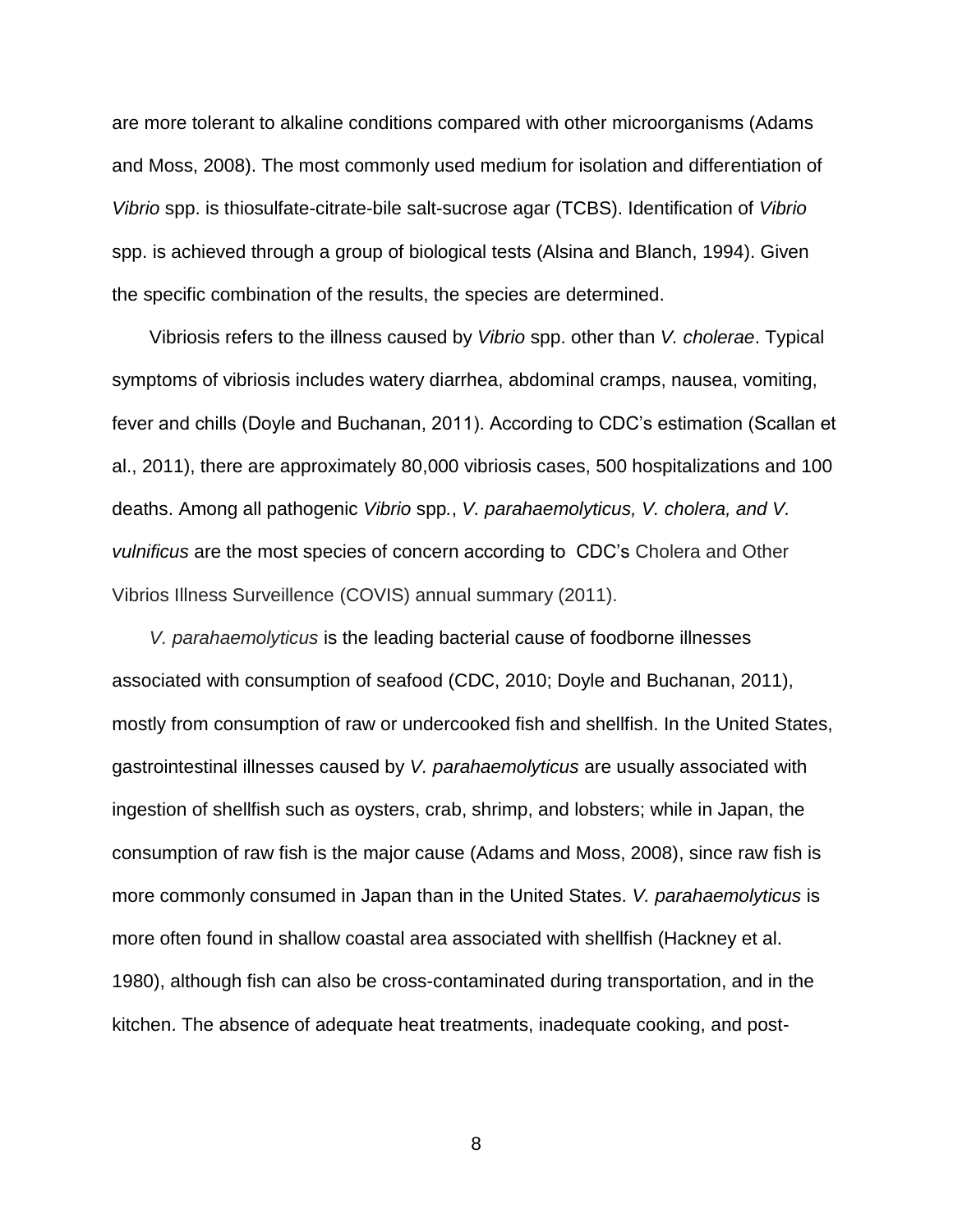processing contamination are all possible paths for foodborne illness from *V. parahaemolyticus* (Doyle and Buchanan, 2011).

*V. parahaemolyticus* associated outbreaks from 1973 to 1998 were summarized by Daniels et al. (2000). A typical large outbreak occurred in 1978, when 1133 persons were infected after eating dinner in Port Allen, LA. The food was boiled shrimp. The raw shrimp was purchased and held in a wooden box, boiled and put back into the same boxes where the raw shrimp was held. The shrimp was transported unrefrigerated and held without refrigeration for several hours before being served. Although food handling practices have been improved over the years, *V. parahaemolyticus* remains a major foodborne pathogen. The CDC's data (2010) shows the increase of foodborne illnesses associated with *V. parahaemolyticus* since 2000.

#### **1.3.** *Listeria monocytogenes*

*Listeria monocytogenes* is a Gram-positive, facultative anaerobic bacterium with motility via flagella. The genus *Listeria* contains eight species, and six of them are closely related (Doyle and Buchanan, 2011). Among the six species, only *L. monocytogenes* and *L. ivanovii* are considered as human pathogens, and the only important human pathogen is *L. monocytogenes* (Doyle and Buchanan, 2011). There are 13 serotypes of *L. monocytogenes*, but the serotypes of concern are 1/2a, 1/2b, and 4b (Seeliger and Höhne, 1979). The isolation of *L. monocytogenes* requires serotyping (Doyle and Buchanan, 2011). Methods of isolation include phage-typing, molecular typing (ribotyping, enzyme electrophoresis, DNA microrestriction, etc.), and recently developed PCR-based sub-typing methods (Doyle and Buchanan, 2011 and Doumith et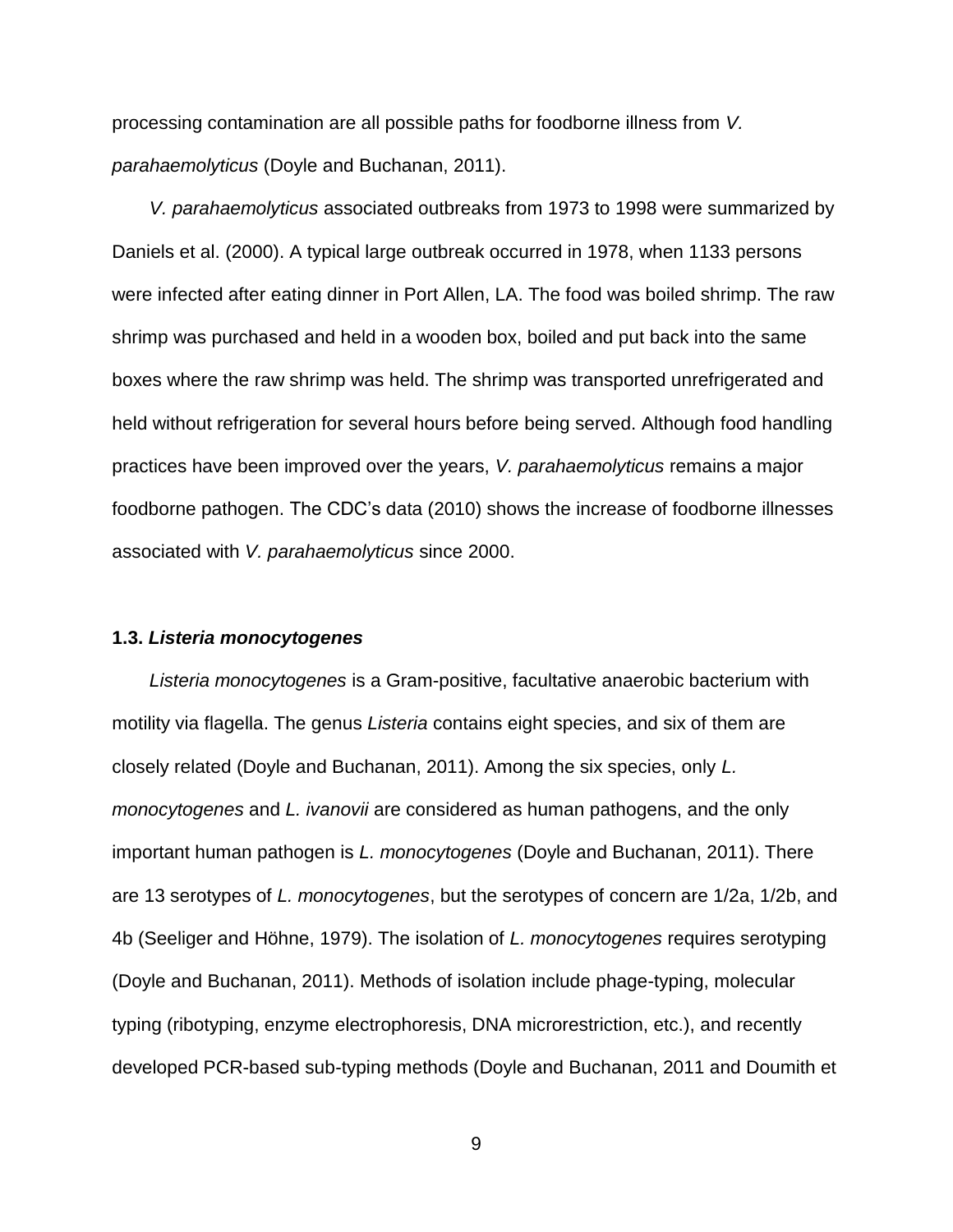al., 2005). Rapid detection methods are also available based on PCR and DNA probe principles (Ingianni et al., 2001).

*L. monocytogenes* can survive and grow in a wide temperature range, from 0 °C to 42 $\degree$ C, with optimal growth between 30 $\degree$ C and 35 $\degree$ C (Adams and Moss, 2008). It is the most heat resistant vegetative foodborne pathogen. *L. monocytogenes* is inactivated at temperatures less than 0°C or higher than 50°C (Doyle and Buchanan, 2011). *L. monocytogenes* grows in foods with pH between 5.5 and 9.6; however, given optimal nutritional environment, bacterial growth of some strains occur at pH 4.4 (Doyle and Buchanan, 2011). The optimal water activity (aw) for *L. monocytogenes* is 0.97; however, some strains can grow at  $a_w = 0.90$ , and survive at  $a_w = 0.83$  (Shahamat et al., 1980). *L. monocytogenes* can also survive and grow in a high salt environment (10%- 12%), and can grow to high population levels at moderate salt content (6.5%) (Doyle and Buchanan, 2011). Large inoculum size (106-107 cfu/ml) facilitates the survival and growth in adverse environment (Koutsoumanis and Sofos, 2005)

*Listeria monocytogenes* is ubiquitous in the environment and humans are frequently exposed to *L. monocytogenes* (Adams and Moss, 2008). However, the occurrence of infection is low. It is suggested that only when susceptible individuals are exposed to the dose of  $10<sup>3</sup>$  cfu/g or higher does infection occur (Adams and Moss, 2008).

The illness listeriosis is usually caused by consumption of RTE foods contaminated with *L. monocytogenes* (Schlech et al., 1983). Listeriosis is a serious food safety concern for RTE foods in the USA (Silk et al., 2012). The most susceptible groups of people are older adults, pregnant women, infants, and people with weak or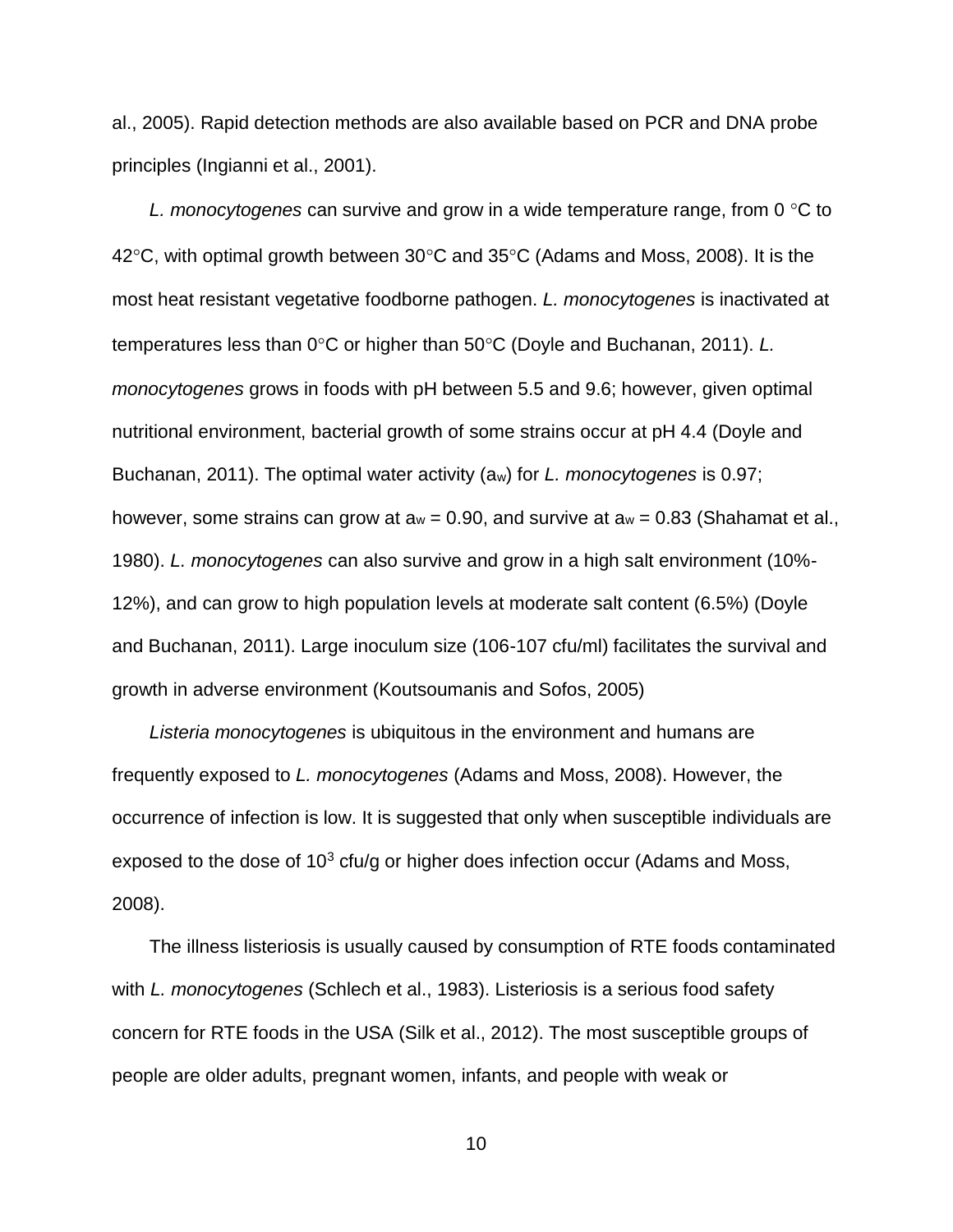compromised immune system (Adam and Moss, 2008). Listeriosis in pregnant women can cause miscarriage, stillbirth, premature delivery and life-threaten infections to newborn infants (Jackson et al., 2010). The typical symptoms of listeriosis in people other than pregnant women results in flu-like symptoms, symptoms similar to meningitis such as headache, stiff neck, loss of balance, and so on (Adams and Moss, 2008).

The monitoring of listeriosis outbreaks began in 1981, on a listeriosis outbreak in Canada (Schlech et al., 1983). Since then, more than 10 major listeriosis outbreaks have been traced to various food products (Doyle and Buchanan, 2011). According to CDC's estimation (Scallan et al., 2011), on an annual basis there are approximately 1600 cases of listeriosis and about 260 deaths in the United States.

*L. monocytogenes* can grow at refrigeration temperatures (Doyle and Buchanan, 2011). According to the US Food and Drug Administration (USFDA)'s risk assessment (2003), RTE meat (Deli, non-reheated frankfurters, etc.), dairy products, smoked seafood and RTE crustaceans were among the high risk foods associated with foodborne listeriosis. (CDC, 2011).

#### **1.4. Histamine (scombrotoxin) poisoning and** *Morganella morganii*

Histamine is a naturally occurred organic nitrogenous compound in humans. It is involved in local immune responses as well as regulating physiological function in the gut and acting as a neurotransmitter by binding to receptors on the cellular membrane (Lehane and Olley, 2000). When present at high levels (>500 ppm), histamine can cause poisoning thus is considered as a chemical hazard in food primarily associated with consumption of temperature abused scombrotoxic fish. The symptoms of histamine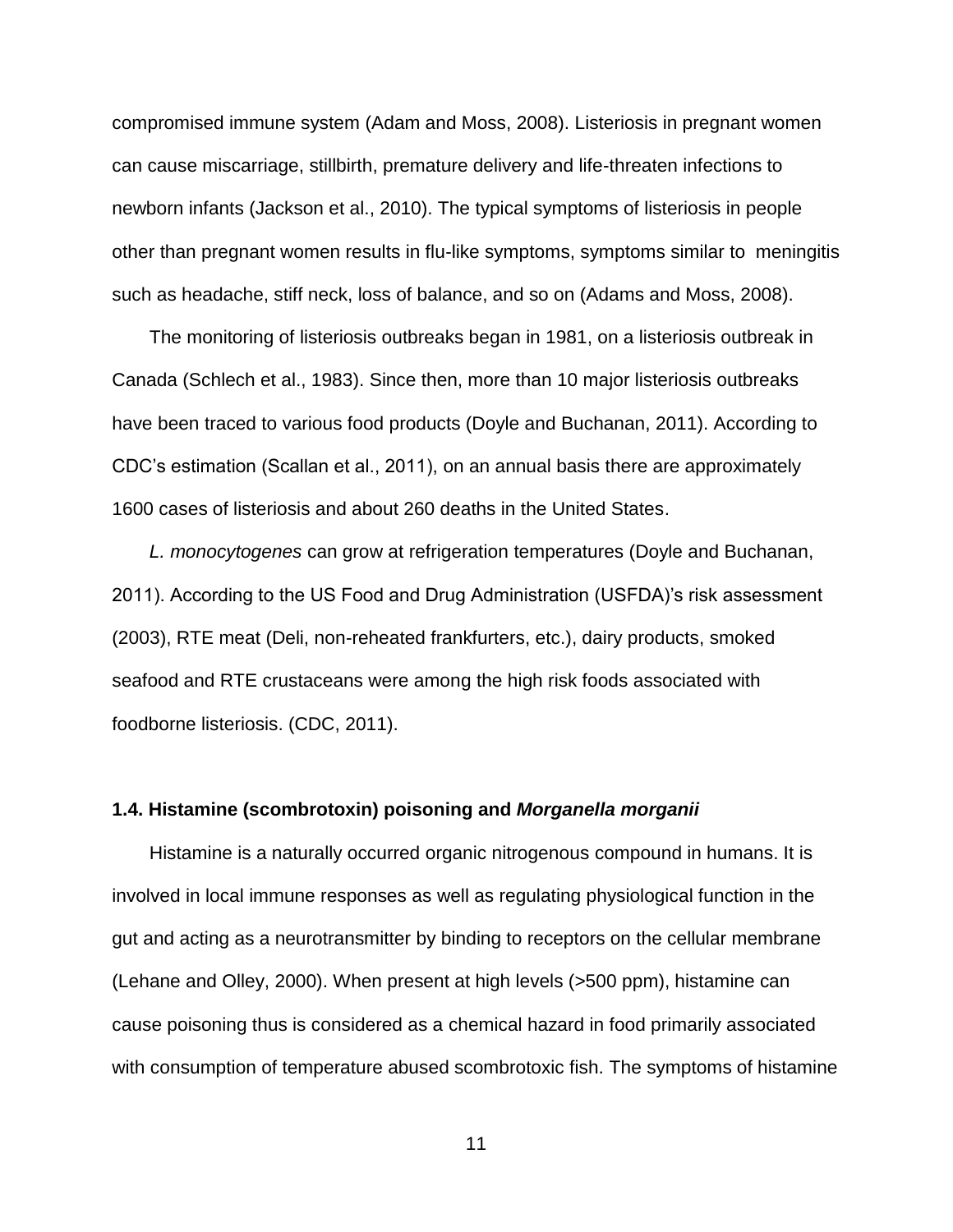poisoning can mimic salmonellosis (Russell and Maretic, 1986) and food allergies (Taylor, 1985). Histamine fish poisoning (HFP), also referred as scombroid fish poisoning. It is the second leading cause of foodborne illness from consumption of seafood (Olsen et al., 2000; Lynch et al., 2006). According to CDC's data (2000 and 2006), HFP outbreaks accounted for more than half of all foodborne illnesses and outbreaks caused by chemical agents. HFP is both a public health concern (Sanchez-Guerrero et al., 1997) and an issue in trade (Anonymous, 1998).

Histamine is produced by bacterial decarboxylases in scombroid fish that have high concentrations of histidine in their muscle tissue (Love, 1980). When scombrotoxic fish are stored for long periods of time above  $4.4^{\circ}$ C histamine is formed from free histidine in the fish muscle (Sapin-Jaloustre and Sapin-Jaloustre, 1957; Eitenmiller et al., 1982). Lehane and Olley (2000) summarized the factors affecting the occurrence of HFP, including post-catch contamination, temperature abuse on-board fishing vessels, inadequate chilling, freezing and thawing procedures, temperature abuse during drying and smoking procedures, improper canning, improper fermentation procedures, and temperature abuse during storage.

Many bacterial species of *Enterobacteriaceae* family are known to produce histidine decarboxylase (HD). Taylor et al. (1978) have identified 112 species of these histidine decarboxylating bacteria (HDB). *Morganella morganii*, some strains of *Klebsiella pneumonia* and *Hafnia alvei* are considered the most productive histamine formers (Stratton and Taylor, 1991). *Morganella morganii* is a Gram-negative, facultative anaerobic bacterium found in the gastrointestinal system of human and vertebrate animals as natural flora (O'Hara et al., 2000). *M. morganii* possesses HD, and can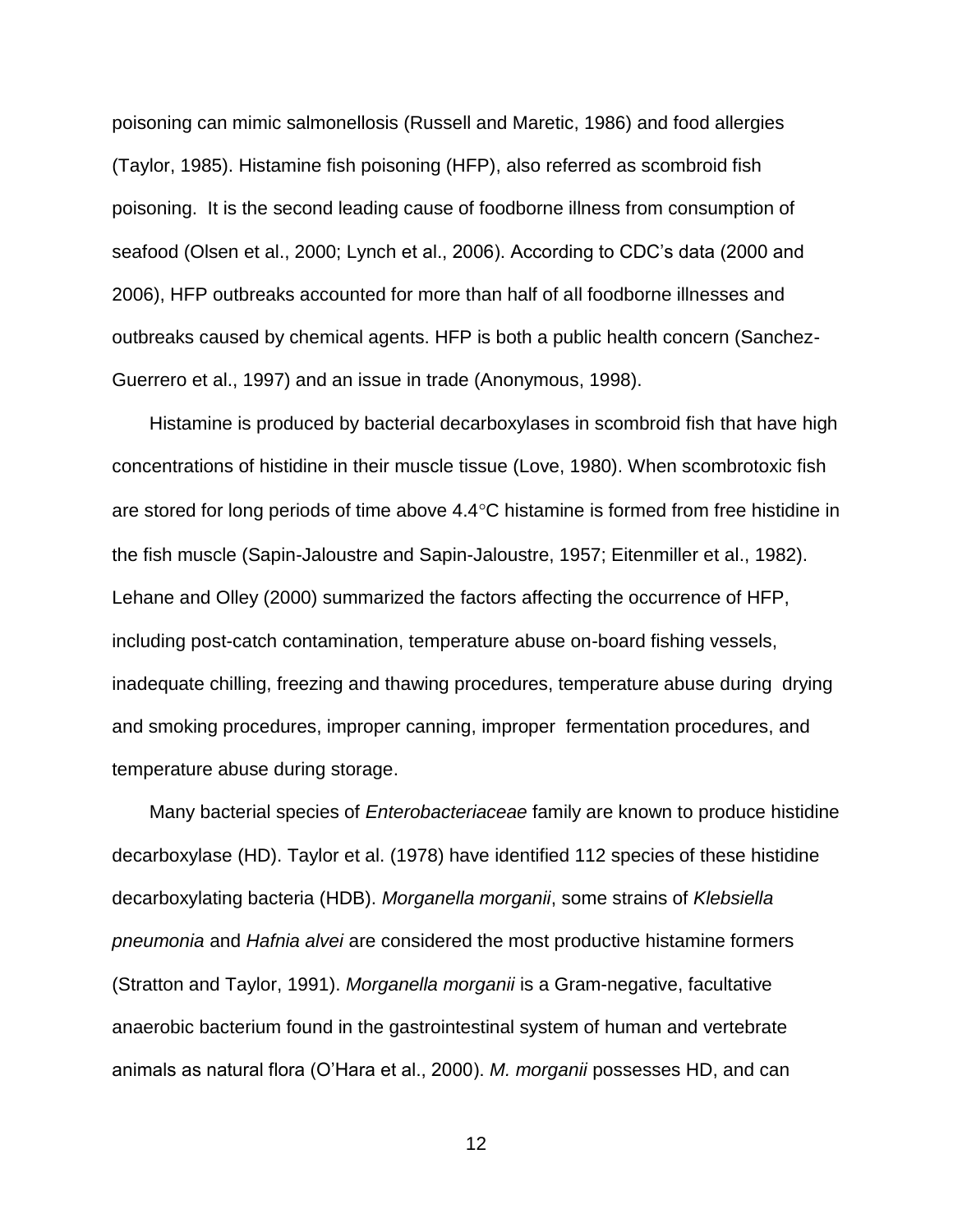produce histamine when fish are held at temperatures greater than  $4^{\circ}$ C (Stratton and Taylor, 1991). Since it is a part of the natural flora in fish gills, guts and external surfaces, the contact of HD and histidine in fish muscle is very likely to occur. (FDA, 2011).

#### **1.5. Current processing strategies to ensure seafood safety**

Thermal processing, low-temperature preservation, high-pressure processing, control of water activity, modified-atmosphere packaging, and chemical preservation are the most commonly used methods used to minimize the biological and chemical hazards in seafood (Adams and Moss, 2008; FDA, 2011). To ensure seafood safety, usually a combination of several preserving methods is applied.

Research has shown that proper thermal processing will destroy or deactivate pathogens (FDA, 2011). However, some seafood products are consumed raw without heat treatment or with mild heat treatment that are not sufficient to destroy pathogens (Awuha et al., 2007). For those products, additional processing methods alternative to heat treatments have been developed, such as high hydrostatic pressure processing, freezing, dehydration and ionizing radiation. Morris et al. (2007) summarized and discussed the features of several novel non-thermal processing methods for food products.

High hydrostatic pressure processing is widely used in shellfish products (Murchie et al., 2005). Studies shown that HPP can successfully inactivate pathogenic bacteria (Farkas and Hoover, 2000) and some viruses (Kinsley et al., 2002), extending the shelf life of seafood (Hurtado et al., 2000; Considine et al., 2008). It is commonly used for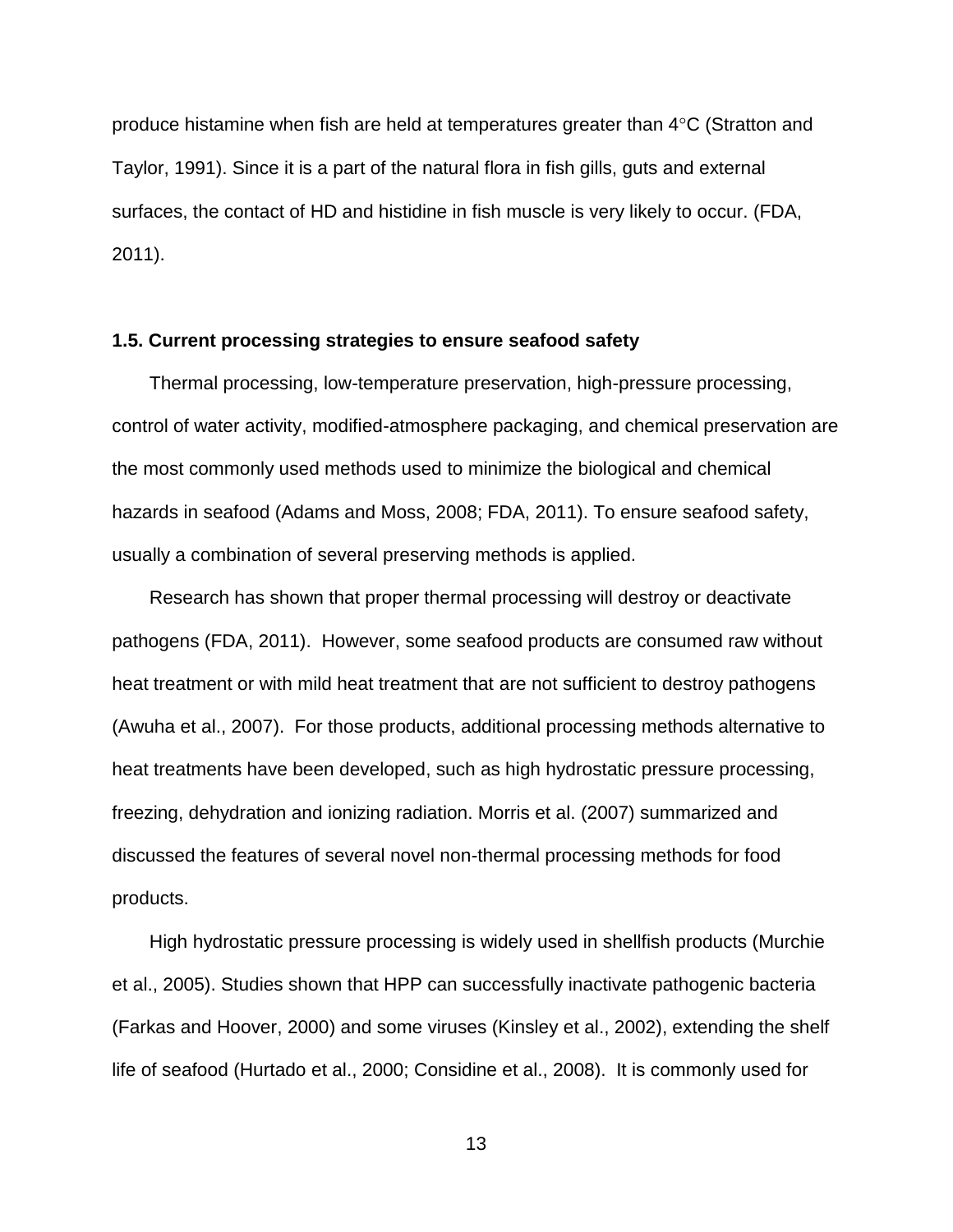shellfish processing (Voisin, 2002). However, HPP has its limitations. The processing is insufficient to sterilize the seafood (Murchie et al., 2005) by itself. Moreover, the efficacy is influenced by the chemical environment around microorganisms (Alpas et al., 2000). Furthermore, possible adverse effects on sensory properties may be a problem (Gudmundsson and Hafsteinsson, 2002).

Irradiation includes gamma ray radiation, electron beam (EB), ultraviolet (UV) radiation, and x-rays radiation (Morris et al., 2007). It is effective in reducing bacteria, parasites and insects in food, and irradiation has been approved by FDA for controlling *V. parahaemolyticus* and *V. vulnificus* in molluscan shellfish (FDA, 2011), and crustaceans (FDA 2014). At higher doses, it can cause generation of carcinogens in certain food (Morris et al., 2007). Individual quick freezing (IQF) processing is usually combined with extended frozen storage period to control parasites and some bacterial strains, such as *V. parahaemolyticus* and *V. vulnificus*.

The addition of chemical antimicrobials is another important preservation strategy. Common chemical preservatives can be roughly divided in traditional antimicrobials and naturally occurred antimicrobials (Doyle and Buchanan, 2011). The traditional antimicrobials include organic acids and derivatives, phosphoric acid and derivatives, lactoferrin and lactoferricin, nitrates, sulfites, lysozyme and so on. There are also natural occurring antimicrobials such as chitosan from animal sources, and essential oils and phenolic compounds from plant source (Doyle and Buchanan, 2011). The following sections describe the use of plant-sourced antimicrobials for potential use in seafood products.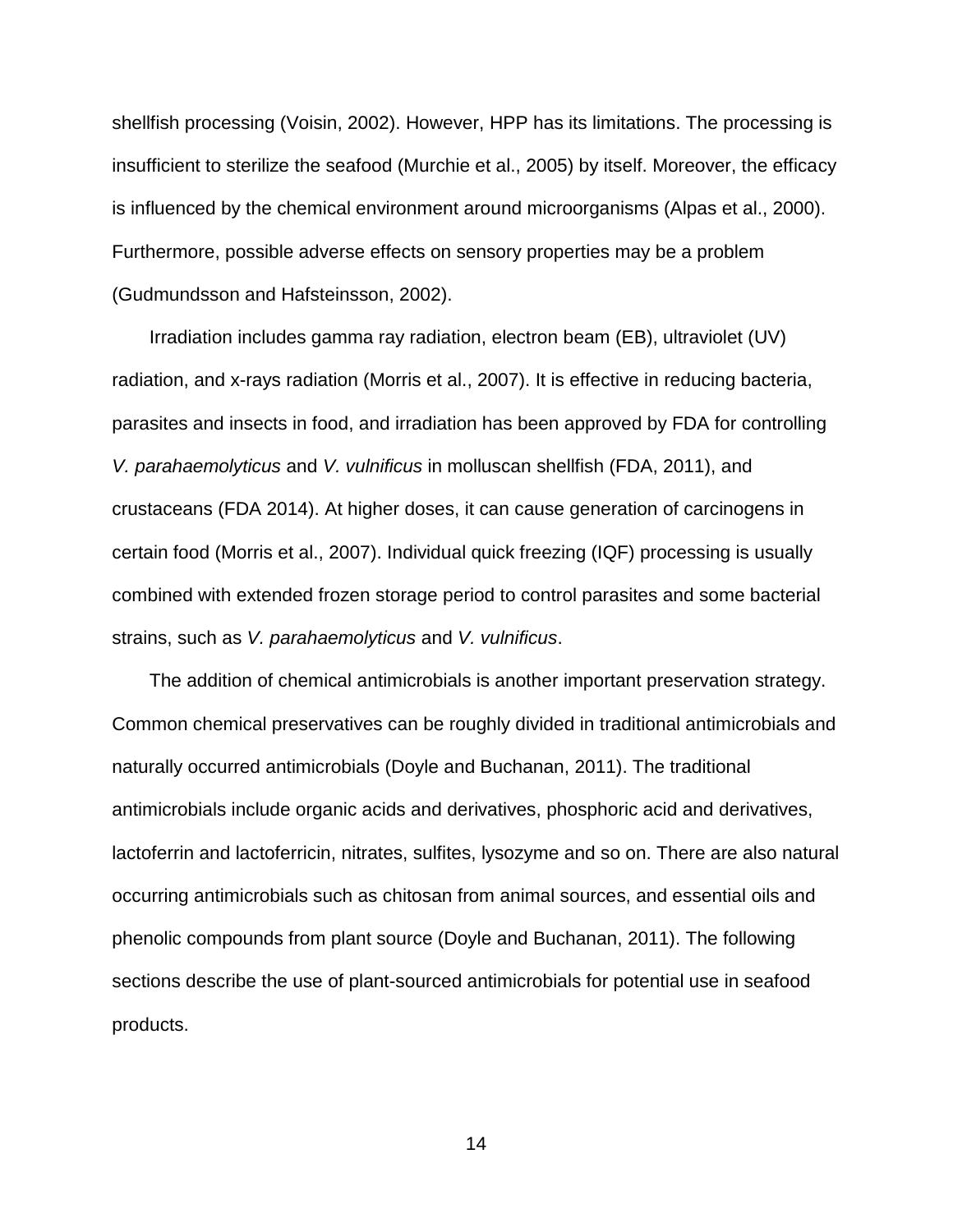#### **2. Plant-Source Antimicrobial Compounds**

There are more than 250,000 species of plants on the earth (Cowan, 1999). Among all plant species, less than 10% are edible. Plant-source antimicrobial compounds can be divided in several major groups – phenolic and polyphenolic compounds, essential oils, alkaloids, plant peptides, and others (Cowan, 1999).

In addition to serving as food sources, plants are also used for medicinal purposes. The history of plant being used for medication is estimated to be more than 6,000 years according to archeological evidence (Stockwell, 1988).

Another potential advantage of plant-source antimicrobials is that many can be obtained from by-products of food industry. For example, fruit peel (Al-Zoreky, 2009), seeds (Perumalla and Hettiarachchy, 2011), or kernels (Engels et al., 2009a, 2009b, 2011) are all potential sources of natural antimicrobials.

#### **2.1. Phenolic and polyphenolic compounds**

Phenolic and polyphenolic compounds are ubiquitous in plants. They are formed through secondary metabolism and function in defending the plant against pathogens, pests, and herbivorous animals (Daglia, 2012). Phenolic and polyphenolic compounds are further classified as flavonoids, phenolic acids, hydrolysable tannins and condensed tannins, lignans, etc. These compounds have shown activity in antibacterial, antifungal, or antiviral assays (Cushnie and Lamb, 2005; Engels et al., 2011; Hatano et al., 2003; Tian et al., 2009b; Yi et al., 2010).

The antimicrobial mechanisms of phenolic compounds are yet to be described, but researchers are conducting studies on the subject. The antimicrobial mechanisms of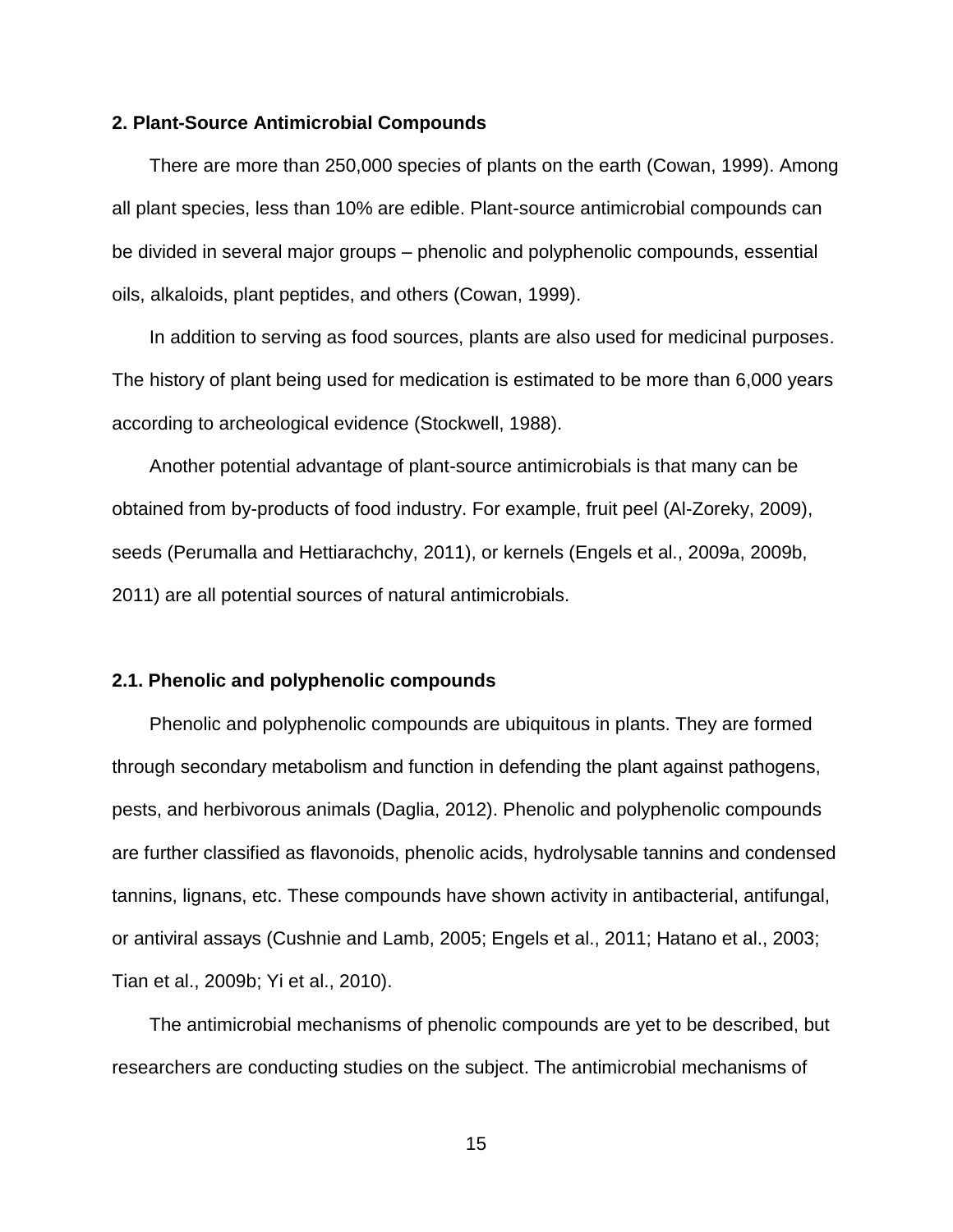flavonoids are summarized and discussed by Cushnie and Lamb (2005). The inhibition of the synthesis of nucleic acids (Mori et al., 1987), inhibition of the cell membrane functions of microorganisms (Tsuchiya et al., 2000), and inhibition of the transportation of electrons in energy metabolism (Haraguchi et al., 1998) are suggested as possible antimicrobial mechanisms of flavonoids. It is unknown, however, whether flavonoids are bacteriostatic or bactericidal, or both (Cushnie and Lamb, 2005).

Many plants have been screened for antimicrobial phenolic compounds. Studies have been conducted addressing the antimicrobial activity of polyphenols extracted from tea (Friedman et al., 2007). Xi et al. (2012) reported that tea extracts inhibited *V. parahaemolyticus* as well as total psychrotrophic microflora, extending the shelf life of the raw oysters. Since tea is a relatively expensive, the prospect of using it in an industrial application is uncertain. There were also changes in the oyster's sensory profile.

Taguri et al. (2004) studied 10 different antimicrobial polyphenolic compounds derived from plant sources, including epigallocatechin gallate, tannic acid, punicalagin, procyanidins and other extracts from tea. The antimicrobial assays were conducted on *Staphylococcus*, *Salmonella*, and different *E. coli* and *Vibrio* strains. The results showed that most polyphenolic compounds, when present at certain concentrations (0.05-32 mg/ml), will inhibit selected bacteria. The antimicrobial activity of polyphenols may also be species-specific. Proestos et al. (2006) analyzed the antioxidant and antimicrobial activity of the polyphenols from plants. Gram-negative bacteria were more resistant to polyphenols.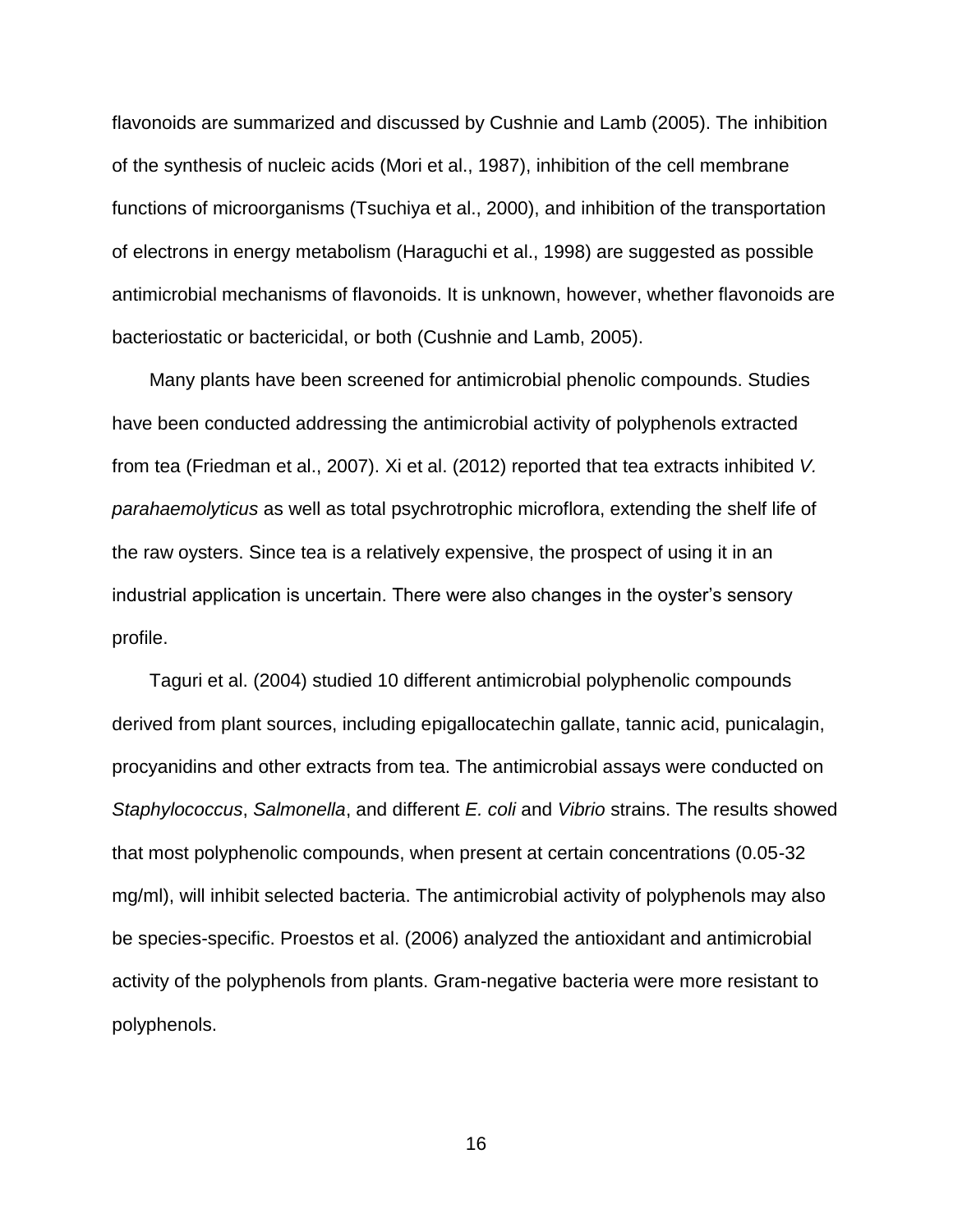The agar diffusion assay of phenolic compounds may be influenced by solubility of the compounds (Proestos et al. 2006). Ikigai et al. (1993) studied the antimicrobial mechanism of catechins derived from tea. The cell membrane was simulated using liposomes and the damage to the liposome was determined by measuring the leakage of intra-liposomal molecules (Ikigai et al., 1993). This did not explain how membrane is damaged but was evidence of the catechins' antimicrobial property.

#### **2.2. Essential oils**

Essential oils (EOs) are plant-source aromatic volatile oily liquids (Burt, 2004). The EOs can be obtained by several methods including expression, fermentation, extraction, etc., but are mostly obtained by steam distillation (Van de Braak and Leijten, 1999). Plants containing essential oils can also be used as antimicrobials (Solórzano-Santos et al., 2012). One of the earliest uses of EOs was reported from ancient Greece and Rome (Guenther, 1948). A lab-conducted antimicrobial test was carried out by De la Croix in 1881 (Boyle, 1955). Currently EOs are not only used in foods, perfumes and pharmaceuticals, but also used as natural preservatives because of their antioxidant and antimicrobial activity (Burt, 2004). Some herbal extracts, such as clove bud extract, are listed as generally recognized as safe (GRAS) substances by FDA. The composition of many EOs have been studied; and some of the EOs with commercial potentials are summarized by Bauer et al. (2008). Usually more than one volatile compound is present in an individual plant, and the composition is varied among different cultivars, harvesting seasons, or geographical locations (Arras and Grella, 1992; Marotti et al., 1994; Juliano et al., 2000).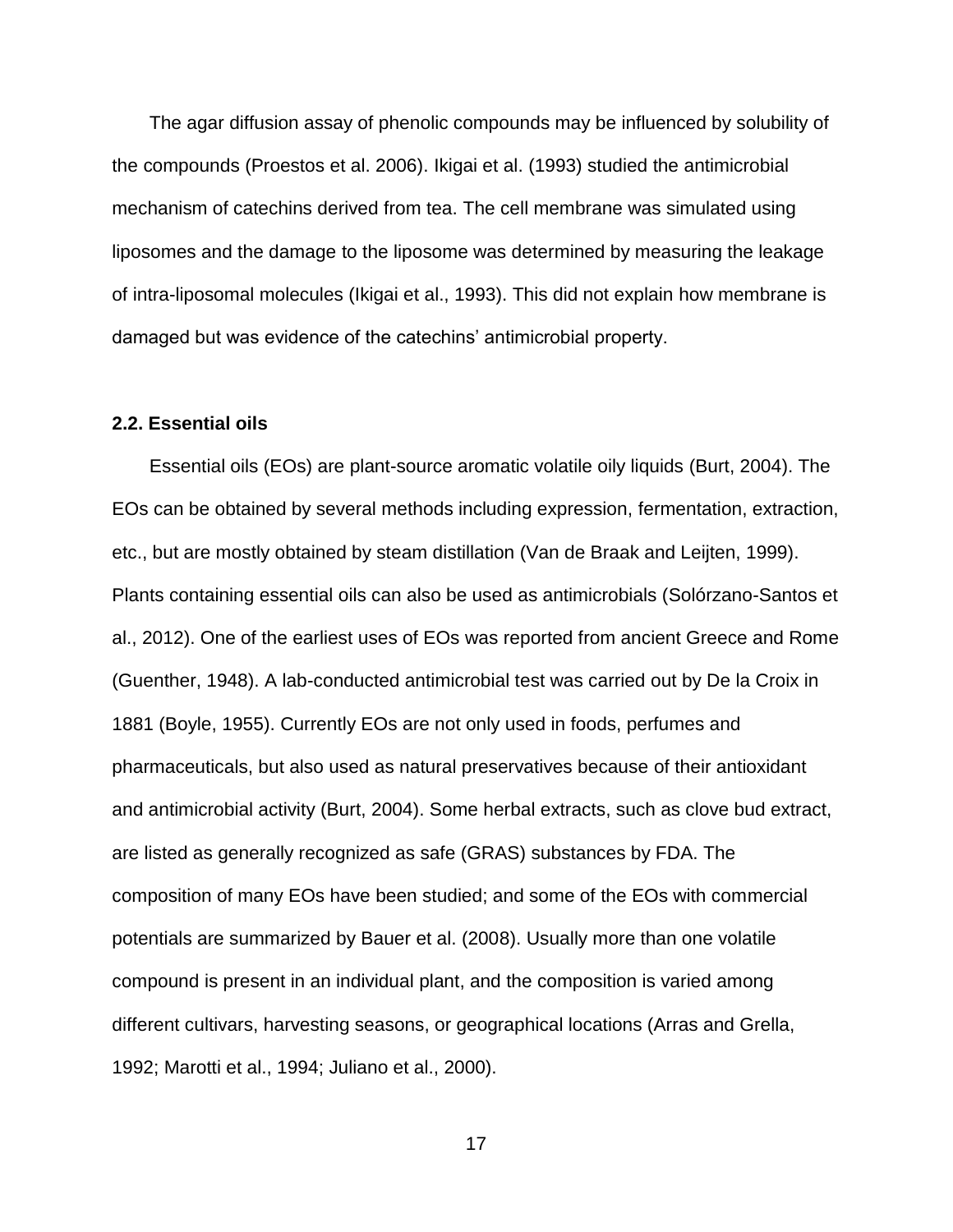The antibacterial effects of EOs derived from some common plants, including cinnamon, clove, rosemary, thyme, lemongrass, sage, and so on were tested *in vitro* and found to be promising (Smith-Palmer et al., 1998; Hammer et al., 1999; Pintore et al., 2002; Burt and Reinders, 2003). The minimum inhibitory concentrations of these EOs ranged from 0.2 to 10  $\mu$ I/ml (Burt, 2004). The purified major components of the EOs were also tested in vitro on common foodborne pathogens. Kim et al. (1995) studied inhibitory effects of eugenol, citral, perillaldehyde, and carvacrol on *E. coli*, *L. monocytogenes* and *Salmonella* Typhimurium, respectively, and the minimum inhibitory concentratons (MICs) were typically 0.5 to 1  $\mu$ I/ml. Cosentino et al. (1999) conducted similar research on carvacrol, terpineol and thymol on *E. coli, L. monocytogenes, S.*  Typhimurium*, Staphylococcus aureus*, and *Bacillus cereus* and reported similar MICs. However, the protocols of antimicrobial assays for EOs' MIC may differ among researchers, thus direct comparisons of MICs may be difficult (Burt, 2004).

#### **2.3. Alkaloids**

Alkaloids have been recognized for thousands of years as a poison; however, the first alkaloid isolated for a medicinal purpose was opium, in the early  $19<sup>th</sup>$  century (Roberts and Wink, 1998). Alkaloids are involved in secondary metabolism of plants when they are produced as a chemical defense (Roberts and Wink, 1998). Alkaloids are those compounds that are "cyclic containing nitrogen in a negative oxidation state which is of limited distribution in living organisms" (Pelletier, 1983). These compounds are usually toxic and may have a strong bitter taste, functioning as deterrents to animal and insects (Bernays, 1983).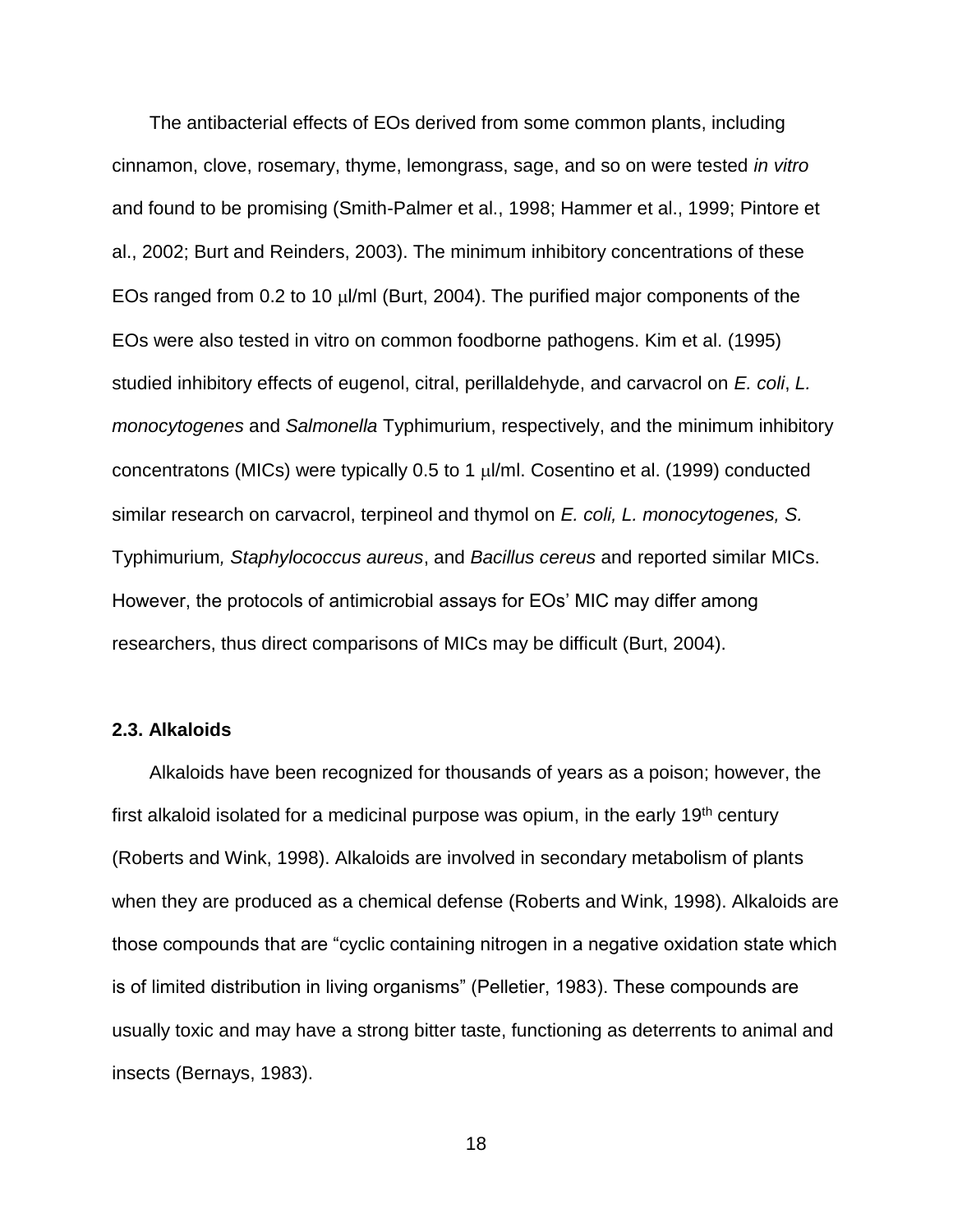Different individual alkaloids may have direct antimicrobial activity, or antibiotic enhancement properties (Cushnie et al. 2014). For example, Yan et al. (2008) discussed the antimicrobial properties of berberine. More research addressed extractions of individual alkaloids from medicinal plants (Navarro and Delgado, 1999). Domadia et al. (2008) suggested that the antibacterial activity of alkaloids is by enzyme binding and deactivation. Alkaloids may also find their use in synergies with classical antimicrobials (Mitchell et al., 2012).

#### **2.4. Plant peptides**

The first discovered antimicrobial peptide originating from plants is purothionin extracted from wheat flour (De Caleya et al., 1972). This compound inhibits Grampositive and Gram-negative bacteria. These plant antimicrobial peptides are involved in the defense mechanism of the plant against pathogens (Pelegrini et al., 2011). The length of these plant-source antimicrobial peptides vary from 30 to 50 amino acid residues (Broekaert et al., 1997), and contain a high portion of cysteine and glycine, which form disulfide bridges to enhance the structural stability (Pelegrini et al., 2011). The antimicrobial actions may be caused by the amphiphilicity and cationic charge of the peptide (Yeaman and Yount, 2003), yet more research is needed to elucidate the selectivity and individual antimicrobial mechanism (Pelegrini et al., 2011).

#### **3. Typical Medicinal Plants – Research and Application**

#### **3.1. Pomegranate peel (***Punica granatum* **L.)**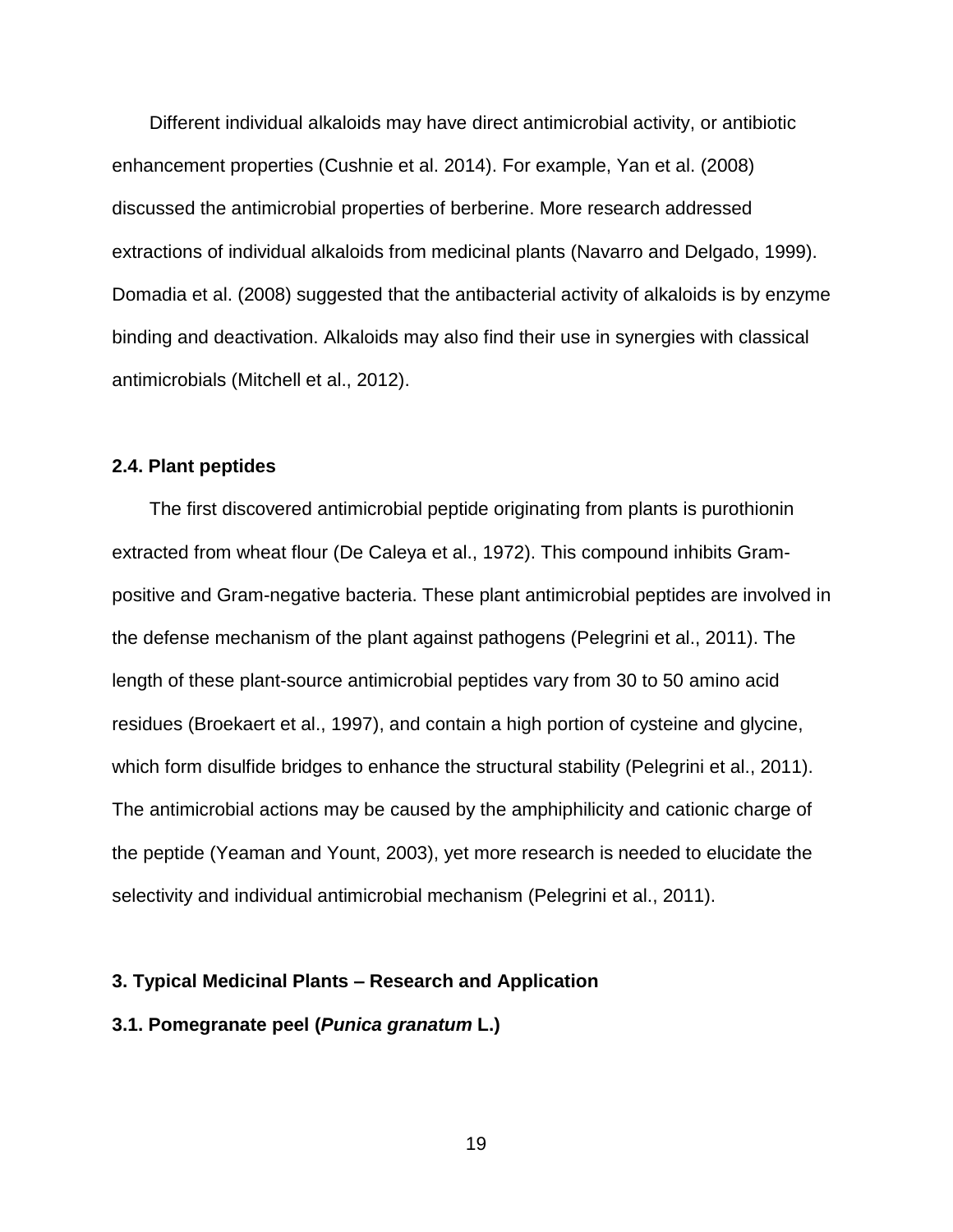Pomegranate (*Punica granatum* L.) originates from the Middle East area and was first introduced into North America by Spanish settlers in the  $18<sup>th</sup>$  century. The production of pomegranate around the world is approximately 1.5 million tons with about half coming from Iran (Fischer et al., 2011). According to the Food and Agriculture Organization (FAO, 2010) the market for pomegranate has increased during recent years. Pomegranate fruit and juice are reported to have abundant antioxidant contents (Gil et al., 2000) and associated health benefits (Aviram and Dornfeld, 2001). Pomegranate peel (PP), the by-product of juice manufacture, possesses stronger antioxidant activity (Guo et al., 2003; Cai et al.,2004; Singh et al.,2002; Li et al., 2006) and has been used as a traditional remedy to treat gastroenteritis, diarrhea, and parasites (Lansky et al., 2000; Longtin, 2003). Recent research shows PP's antimicrobial (Al-Zoreky, 2009; Fawole et al., 2012), antioxidant (Guo et al., 2003; Li et al., 2006), anticancer (Lansky and Newman, 2007), and antidiabetic bioactivities (Khalil, 2004).

The extracts of PP are a complex of polyphenolic compounds that can be categorized as hydrolysable tannins, hydroxybenzoic acids, hydroxycinamic acids and dihydroflavonols (Fischer et al., 2011). Most studies have addressed the antioxidant properties of PP (Singh et al., 2002; Guo et al., 2003; Li et al., 2006). Guo et al. (2003) studied the antioxidant activities of the peel, pulp and seed of 28 fruits using ferric reducing/antioxidant power (FRAP) assay and found the peel of white pomegranate has an exceptionally high ferric reducing equivalence. Li et al. (2006) went further studying the antioxidant activity between the peel and pulp of pomegranate.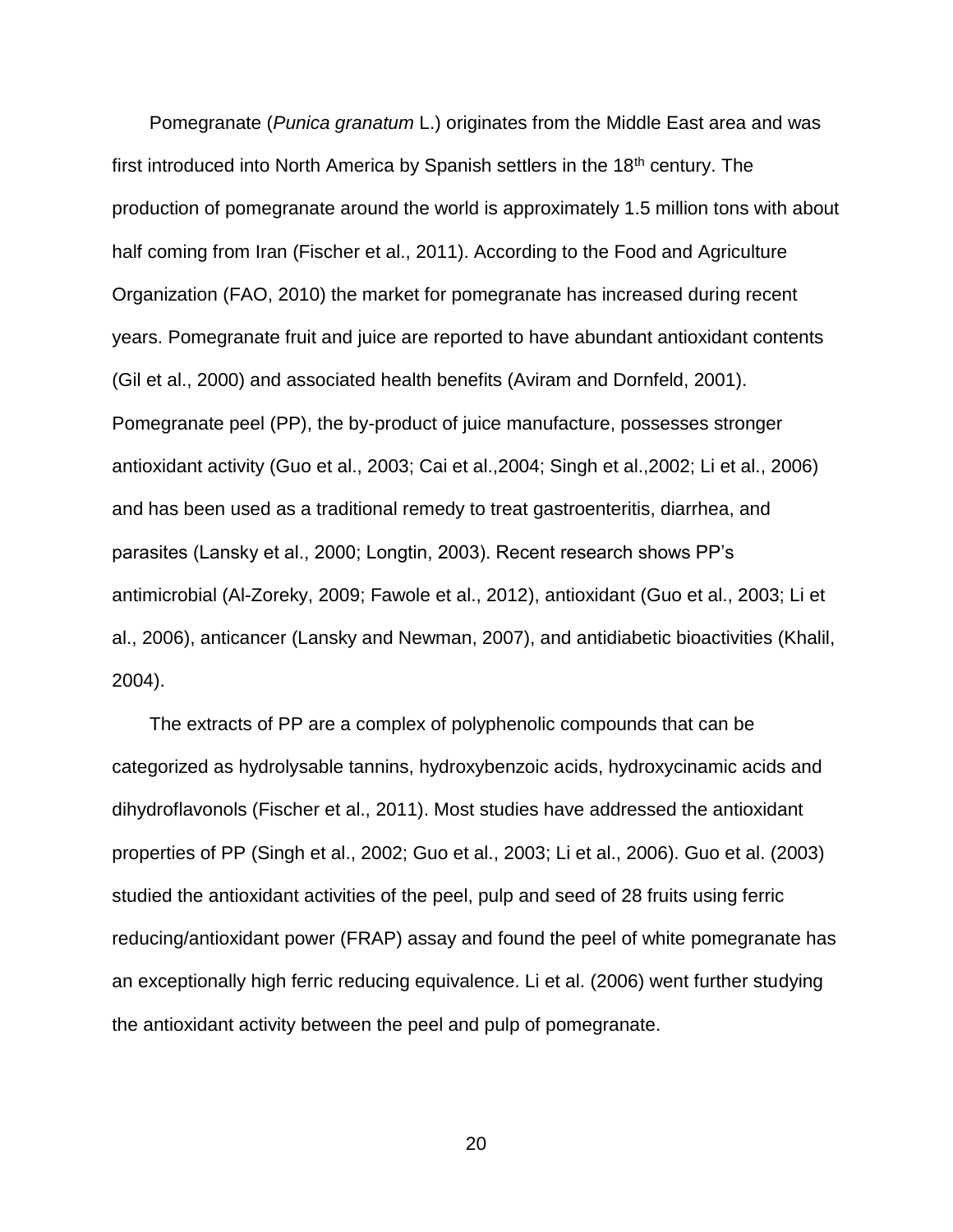The antimicrobial activity of PP on common pathogenic bacteria has been summarized by Al-Zoreky (2009). The antimicrobial assays show that the minimum inhibitory concentration (MIC) of PP aqueous methanol extracts on tested foodborne pathogens ranges from 0.25 to 4 mg/ml in culturing media (Al-Zoreky, 2009). Another representative research study shows MICs of PP against pathogens ranging from 0.2 to 0.78 mg/ml (Fawole et al., 2012).

Polyphenols from PP are reported to inhibit viruses such as influenza virus (Haidari et al., 2009 and Sundararajan et al., 2010). The antimicrobial mechanism is suggested to be by both direct damage to the structure of the virus and indirect inactivation through the inhibition of viral reproduction (Kotwal, 2008). Pomegranate polyphenols inhibited the RNA replication at 0.04 mg/ml and also have synergetic antiviral effect when applied with oseltamivir (Haidari et al. 2009).

#### **3.2. Chinese gallnuts (***Rhus chinensis/Galla chinensis***)**

Chinese gallnuts (CG) (or *wu bei zi* in Chinese language), the common name of the medicinal plant source material (*Galla chinensis*), is the gall formed on a species of sumac tree (*Rhus chinensis*). *Rhus chinensis* belongs to the family *Anacardiaceae* and genus *Rhus*. (Miller et al., 2001). When the *R. chinensis* is invaded by aphids, galls are formed on leaves. *Schlechtendalia chinensis* is specifically used for CG production (Djakpo and Yao, 2010), while invasion of other aphids may also produce galls with inferior quality.

Gallic acid (GA), methyl gallate, and gallotannins (hydrolysable tannins) are the major components of CG. The molecular structure of hydrolysable tannins include a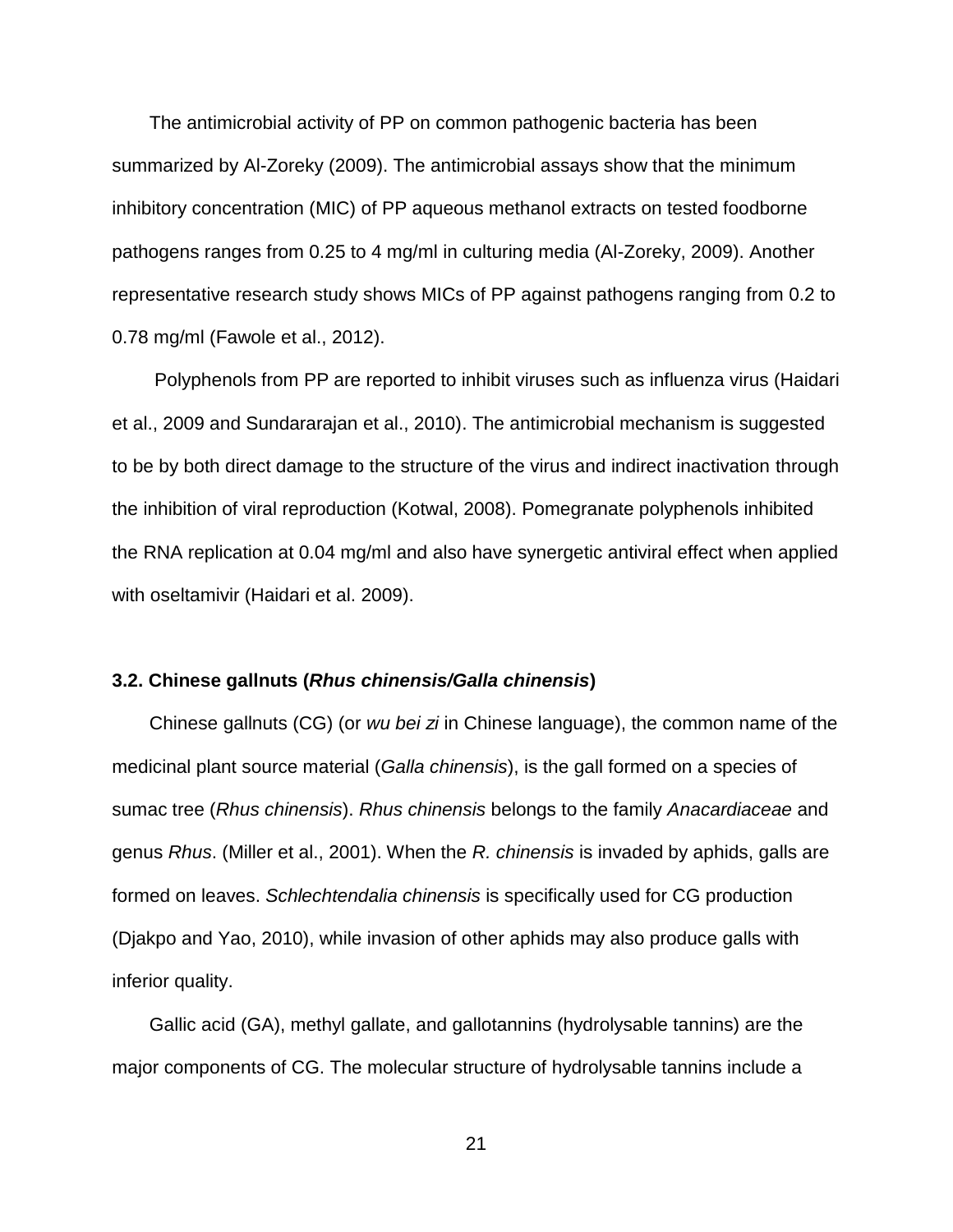glucose center and 1-5 gallic acid units attached to the glucose center through glycosidic bonds. Gallic acid units attach to galloyl units to form depsides (Xiang et al. 2007). The first detail characterization CG composition was conducted by Nishizawa et al. (1982). The GA and GG contents were found to be related to extraction solvents.

Historically, CG has been widely used in TCM to treat various illnesses such as diarrhea, ulcer, skin infection, toxicosis, and oral diseases (Gao et al., 2000; Tian et al. 2009a, 2009b). Modern studies of CG show its antibacterial (Tian et al., 2009a and 2009b; Feng et al., 2012), antiviral (Wang et al., 2006; Gu et al., 2007), anticancer (Kuo et al., 2009), antioxidant (Cai et al., 2004), antidiabetic (Shim et al., 2003), antiinflammatory (Kim et al., 2005), anti-cavity (Zou et al., 2008; Huang et al., 2012) and hepato-protective (Oh et al., 2002) activities.

The CG aqueous extracts and extracts in organic solvents demonstrated strong bactericidal and bacteriostatic activities in previous research (Wu-Yuan et al., 1988; Tian et al., 2009a and 2009b; Feng et al., 2012). Different solvents were used in extraction, including water, ethyl acetate, ethanol and ethyl either. The correlation between the antimicrobial activity and the polarity of extract was discussed by Tian et al. (2009a). Extract of CG with lower polarity (extracted with ethanol and ethyl acetate) showed stronger antimicrobial activity than those with higher polarity extracted with water. In Feng's research (2012), the inhibitory effect of 67 medicinal plants on plant pathogens was studied, and the CG extract demonstrated the strongest bacterial inhibition among all plant extracts tested.

The major components in CG, the hydrolysible tannins, such as tannic acid and ellagic acid are reported to have antimicrobial activities (Zhao et al., 1997, Smith et al.,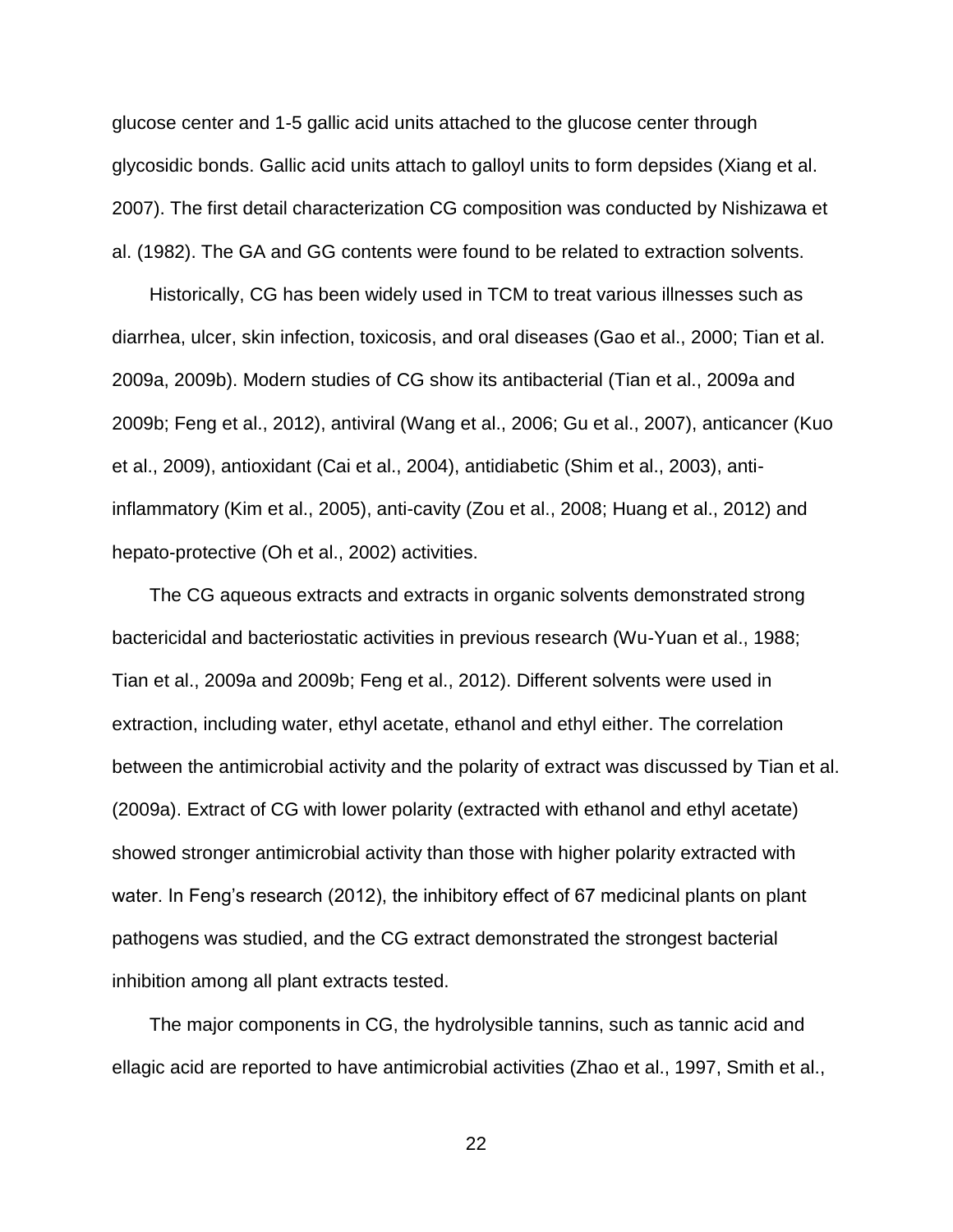2005, Buzzini et al., 2008). The antimicrobial mechanisms are believed to be from two aspects – ion chelation (Sebat et al., 2001) and damages to cell wall and membrane structure and functionality, causing leakage of cytoplasm from membrane as well as enzyme dysfunction (Wu-Yuan et al, 1988).

Bacteria can also overcome the inhibition by tannins (Smith et al., 2005). Some specific strains of bacteria can develop better metal ion sequestration when exposed to tannins (Mila et al., 1996). Tannins can decrease the fluidity of the cell membrane (Smith et al., 2005). Some bacteria can alter the composition of cell membrane by increasing the unsaturated lipids in the membrane to compensate for this effect (Rozes et al., 1998). It is also suggested that the metabolism level of bacteria is increased so that the damaged membrane can be repaired or replaced; however, more evidence of this metabolic change is needed (Smith et al., 2005).

The CG's antibacterial and ion-chelating properties have been studied for protection of enamel (Zou, L. et al. 2008, Huang, X. L. et al. 2012). The chemical composition of water extract of CG was analyzed by Huang (2012) using a LC-TOF-MS method, and showed that most of the active compounds were gallic acid and galloyl glucose or oligo-galloyl glucose and their isomers. The research results demonstrated that the CG water extract significantly inhibited enamel demineralization. The precipitation of proteins and the chelation of ions caused by CG extracts played the most important role in demineralization prevention. Although antimicrobial tests were not conducted in this research, the mechanisms of enamel protection (i.e. protein precipitation and ion chelation) may be important for bacterial inhibition.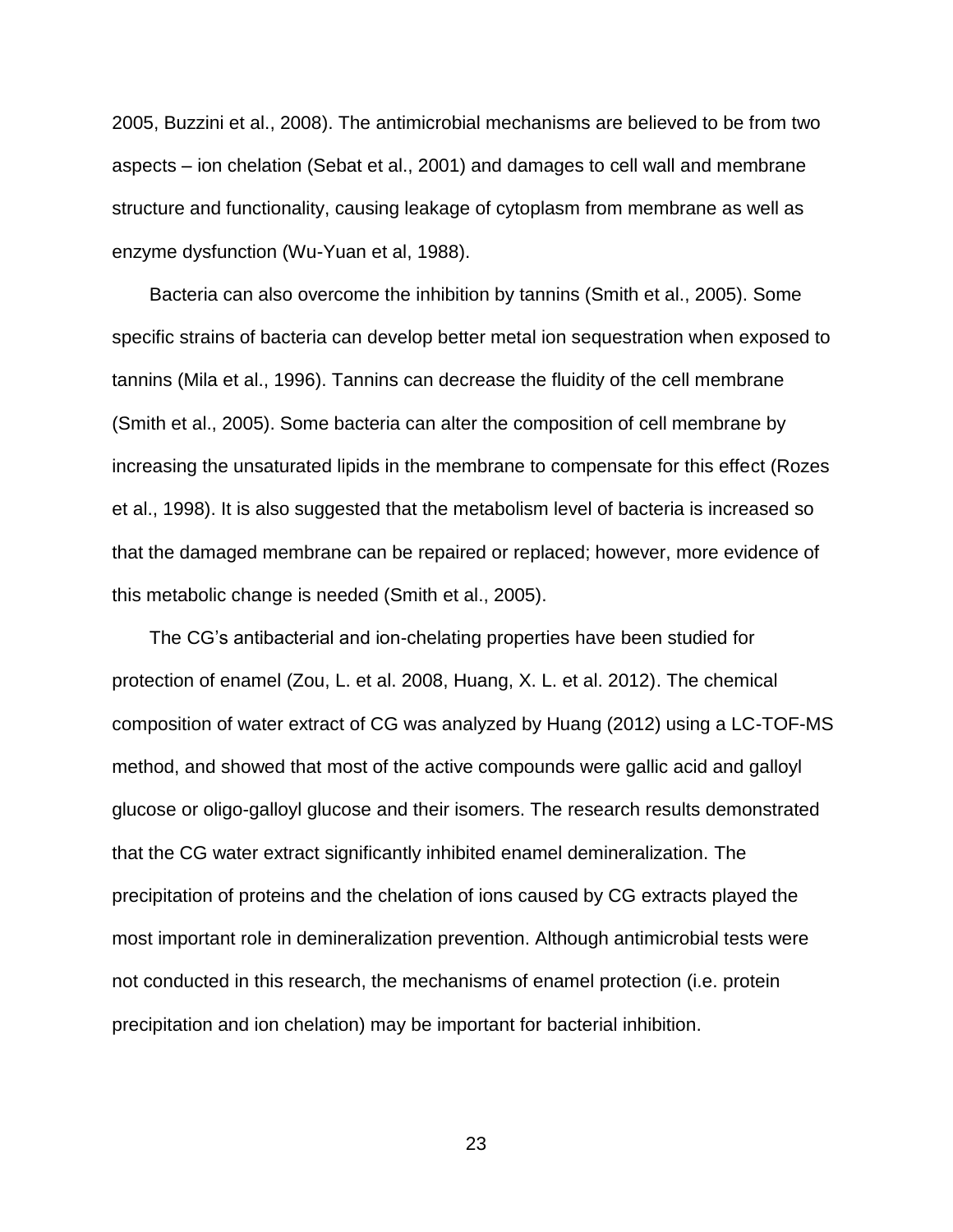#### **3.3. Baikal skullcap (***Scutellaria baicalensis* **Georgi)**

The root of the plant Baikal Skullcap (BS), named *huang qin* in Chinese, has been used as a treatment for bacterial and viral infection, inflammation, and as an alternative treatment for cancer (Lu et al., 2011). It is among the 50 fundamental herbs in traditional Chinese medicine (TCM) and is officially recorded in Chinese Pharmacopoeia (Li et al., 2004). Over 40 components have been identified from BS, and the major active compounds in BS are flavonoids (Horvath et al., 2005), a group of phenolic compounds commonly occur in the plant kingdom (Havsteen, 1983). The BS contains a complex of flavonoids (Horvath et al., 2005) reported to have antimicrobial properties (Harborne, 1999; Arweiler et al., 2011; Lu et al., 2011).

#### **3.4. Forsythia fruit (***Forsythia suspensa* **(Thunb.) Vahl)**

Forsythia is a deciduous, ornamental, woody, and shrub that can be identified by its bright yellow flowers in early spring. *Forsythia suspensa* is native from China, with cultivars around the world. Forsythia fruit (FF) is a dry capsule with several winged seeds inside. It is used as herbal medicine and is among the 50 fundamental herbs in TCM.

The FF contains both phenolic compounds such as suspensaside (Guo et al., 2007) and essential oils such as rengyol (Endo et al., 2004). The discovery of essential oils contents in FF were initially discussed by Endo et al. (2004) in their research. Both the essential oils contents and the phenolic compounds have been shown to have antimicrobial activities (Jiao et al., 2012, Qu et al., 2008, 2012), although to what extent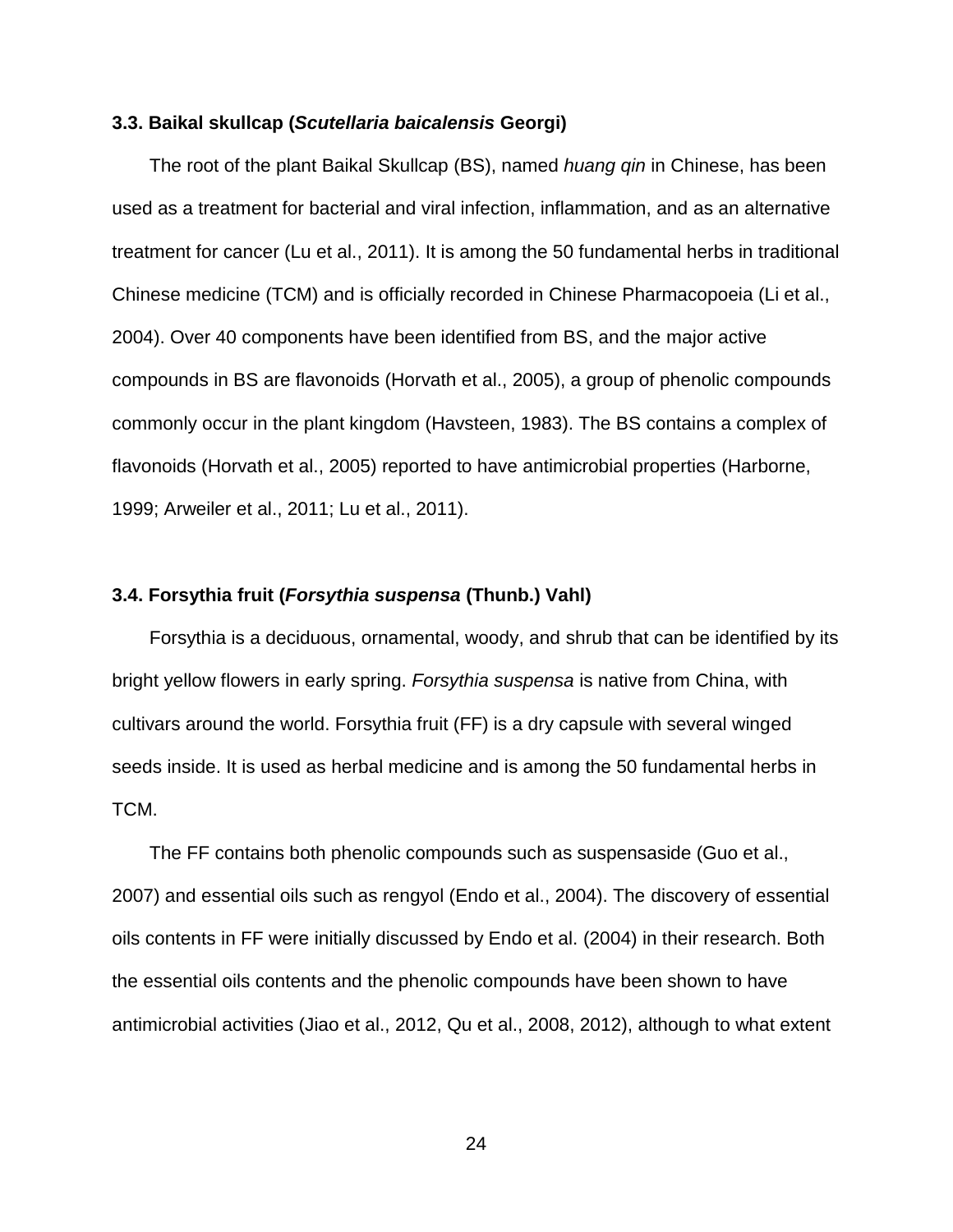the essential oils and/or polyphenols contribute to the total antimicrobial activity remains unclear.

Two major compounds found in FF, forsythiaside and forsythin, were studied for their antioxidant and antimicrobial activities (Qu et al. 2008). The antimicrobial study was conducted on both Gram-positive and Gram-negative bacteria. The results showed that both compounds inhibited selected bacterial strains.

#### **4. Future Directions of Polyphenolic Antimicrobials in Seafood Preservation.**

The polyphenolic compounds have been studied in seafood conservation because of their antioxidant and antimicrobial properties (Guillén and García, 2007). In seafood products, naturally occurring polyphenols act as preservatives similarly as synthetic phenolic compounds, since they share the aromatic ring structure and hydroxyl groups. However, since the plant-derived polyphenols can react with protein content in food, the antioxidant activity of them may be compromised (Shahidi and Naczk, 2004).

One major challenge of applying polyphenols in food products is the potential negative impact to sensory properties of the food product (Pérez-Mateos et al., 2001). The polyphenols may change the flavor, color and scent of the food product (Xi, Y. et al., 2012).

A perspective of polyphenol application demands more research, showing that polyphenols can make traditional antimicrobial more effective. Hatano et al. (2005) summarized their research on inhibition of polyphenol against methicillin-resistant *Staphylococcus aureus* and the synergies between polyphenols and antibiotics (Hatano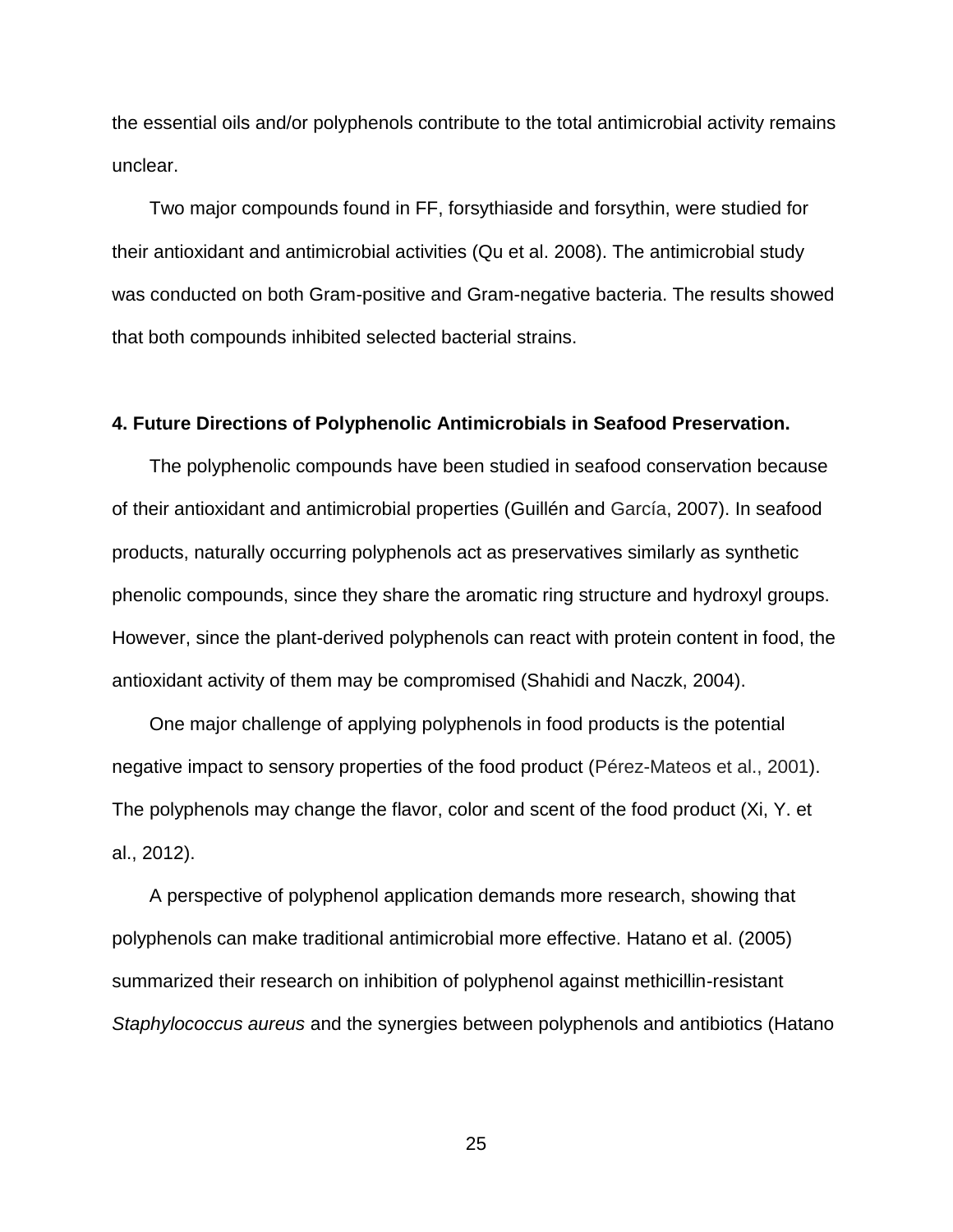et al., 2003). Although the research is for clinical potentials, more synergetic research can be conducted on preservation.

Polyphenolic antimicrobials can be combined with other processing. Juneja et al. (2013) developed a predictive model for the effect of combined treatment of sodium chloride and apple polyphenols on the heat resistance of *L. monocytogenes*. The results demonstrated the synergy between polyphenols and salt in weakening the heat resistance of *L. monocytogenes*.

Plant-source phenolic compounds can assist with the smoking in the processing of fish and meat products to inhibit spoilage and pathogenic bacterial growth. For example, liquid smoke, the condensation of pyrolysis of woods, bark, nut shells and other smokegenerating material contains phenolic compounds, which can inhibit microorganisms, such as *Listeria, Salmonella, E. coli* and *Staphylococcus spp*., in smoked foods (Lingbeck, 2014).

Polyphenols may change chemical structure due to thermal processing. González et al. (2010) found that the thermal processing of food can also hydrolyze the hydrolysable tannins to release free gallic acid. This results in tannins' better antioxidant activity. There was no discussion addressing the antimicrobial activity change; however, since it was shown that penta-galloyl-O-D-glucose has the strongest antimicrobial activity (Tian et al., 2009b), it can be implied that due to the generation of penta-galloyl-O-D-glucose, the antimicrobial activity is also strengthened.

Combinations of natural antimicrobials have been discussed. Li et al. (2012) found the combination of a plant-source antimicrobial (polyphenols, essential oil) and an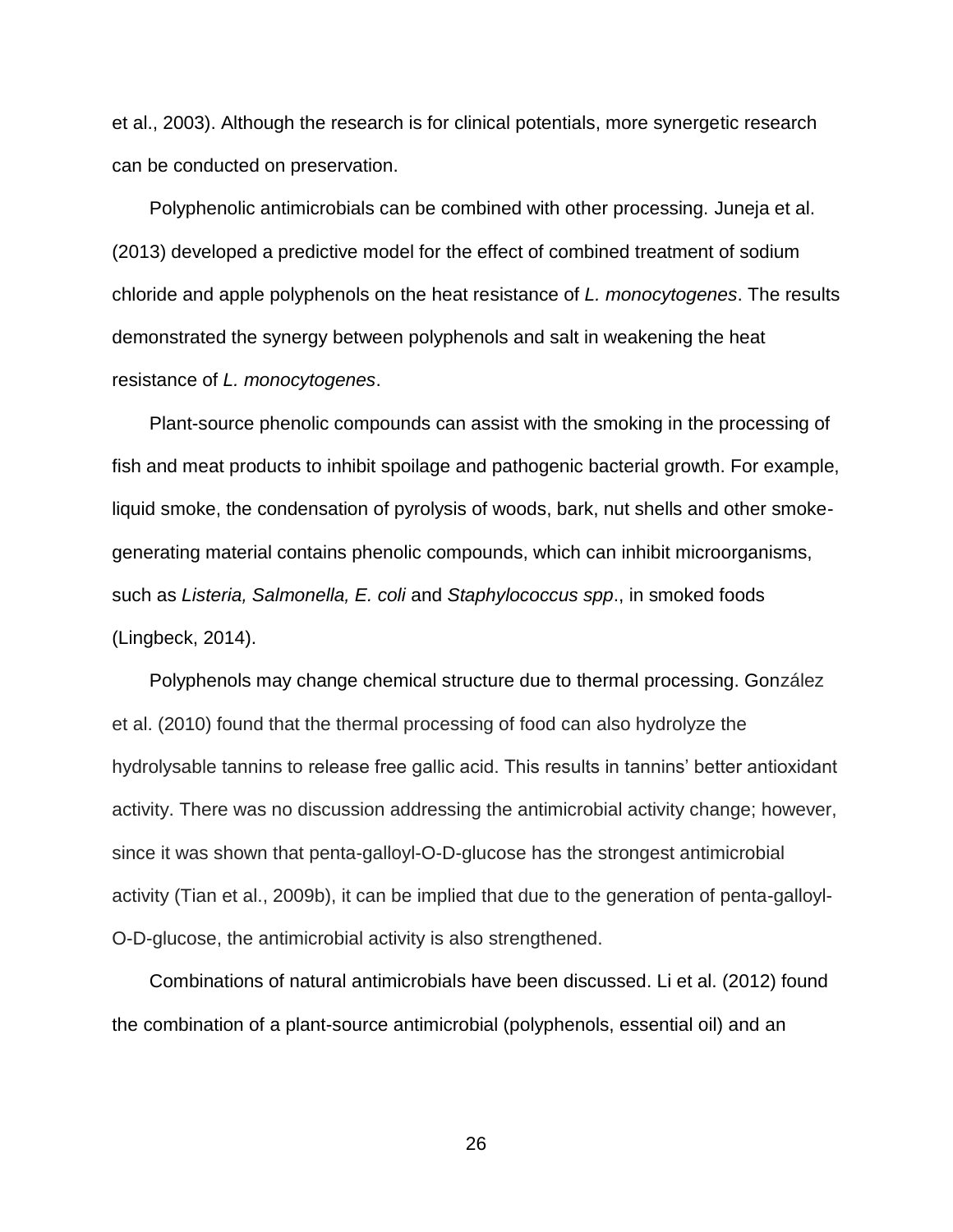animal-source antimicrobial (chitosan) can significantly extend the shelf life of fish products.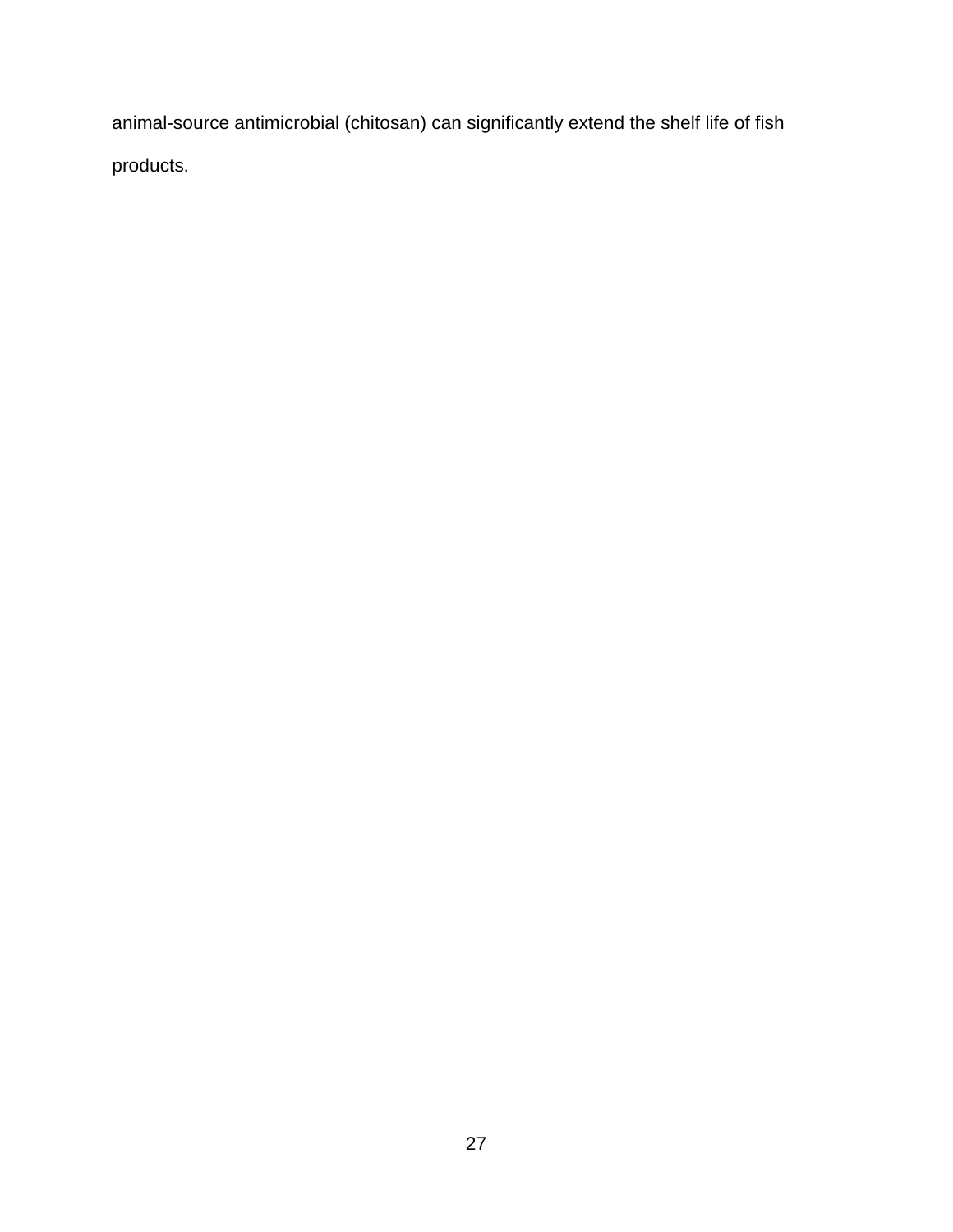## **References**

- Abbott, S. L., Janda, J. M., Johnson, J. A., Farmer III, J. J. (2006) Vibrio and related organisms. Ch. 47 In: Murray, P. R., Baron, E. J., Jorgensen, J.H., Pfaller, M. A. & Landry, M.L. (eds.). *Manual of Clinical Microbiology: Volume 1*, (Ed. 9), 723-733.
- Adams, M. R., & Moss, M. O. (2008). *Food Microbiology.* Cambridge, UK: RSC Publishing.
- Alkan, D., Aydemir, L. Y., Arcan, I., Yavuzdurmaz, H., Atabay, H. I., Ceylan, C., & Yemenicioğlu, A. (2011). Development of flexible antimicrobial packaging materials against *Campylobacter jejuni* by incorporation of gallic acid into zein-based films. *Journal of Agricultural and Food Chemistry*, *59*(20), 11003-11010.
- Alpas, H., Kalchayanand, N., Bozoglu, F., & Ray, B. (2000). Interactions of high hydrostatic pressure, pressurization temperature and pH on death and injury of pressure-resistant and pressure-sensitive strains of foodborne pathogens. *International Journal of Food Microbiology*, *60*(1), 33-42.
- Alsina, M., & Blanch, A. R. (1994). A set of keys for biochemical identification of environmental Vibrio species. *Journal of Applied Bacteriology*, *76*(1), 79-85.
- Al-Zoreky, N. S. (2009). Antimicrobial activity of pomegranate (*Punica granatum* L.) fruit peels. *International Journal of Food Microbiology*, *134*(3), 244-248.
- Arnold, S. H., & Brown, W. D. (1978). Histamine toxicity from fish products. *Advances in Food Research*, *24*, 113-154.
- Arras, G., & Grella, G. E. (1992). Wild thyme, *Thymus capitatus*, essential oil seasonal changes and antimycotic activity. *Journal of Horticultural Science*, *67*(2), 197-202.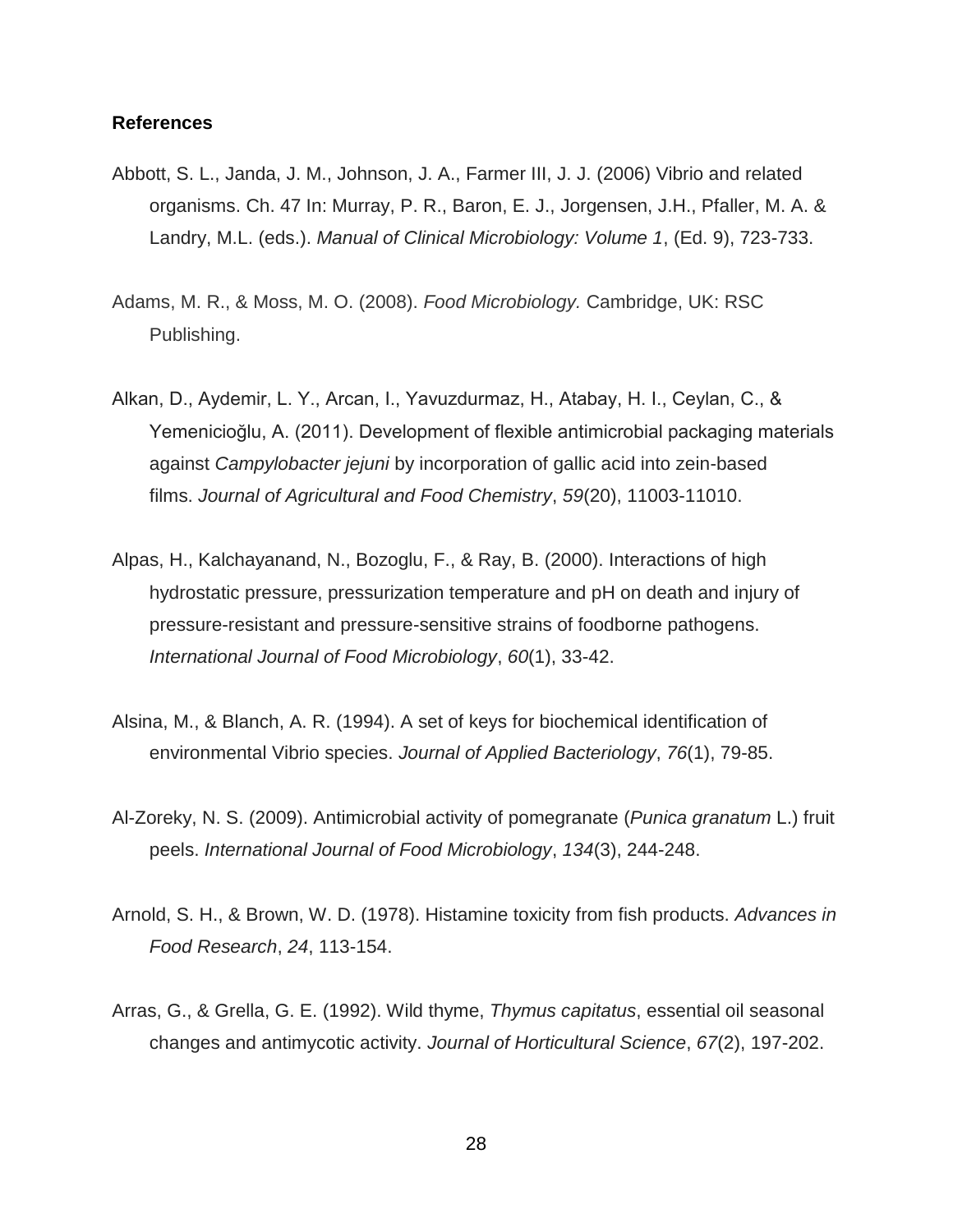- Arweiler, N. B., Pergola, G., Kuenz, J., Hellwig, E., Sculean, A., & Auschill, T. M. (2011). Clinical and antibacterial effect of an anti-inflammatory toothpaste formulation with *Scutellaria baicalensis* extract on experimental gingivitis. *Clinical Oral Investigations*, *15*(6), 909-913.
- Aviram, M., & Dornfeld, L. (2001). Pomegranate juice consumption inhibits serum angiotensin converting enzyme activity and reduces systolic blood pressure. *Atherosclerosis*, *158*(1), 195-198.
- Awuah, G. B., Ramaswamy, H. S., & Economides, A. (2007). Thermal processing and quality: Principles and overview. *Chemical Engineering and Processing: Process Intensification*, *46*(6), 584-602.
- Bauer, K., Garbe, D., & Surburg, H. (2008). *Common Fragrance and Flavor Materials: Preparation, Properties and Uses*. John Wiley & Sons. 167-226
- Boyle, W. (1955). Spices and essential oils as preservatives. *The American Perfumer and Essential Oil Review* 66, 25–28.
- Broekaert, W. F., Cammue, B. P., De Bolle, M. F., Thevissen, K., De Samblanx, G. W., Osborn, R. W., & Nielson, K. (1997). Antimicrobial peptides from plants. *Critical Reviews in Plant Sciences*, *16*(3), 297-323.
- Burt, S. A., & Reinders, R. D. (2003). Antibacterial activity of selected plant essential oils against *Escherichia coli* O157: H7. *Letters in applied microbiology*, *36*(3), 162- 167.
- Burt, S. (2004). Essential oils: their antibacterial properties and potential applications in foods – a review. *International Journal of Food Microbiology*, *94*(3), 223-253.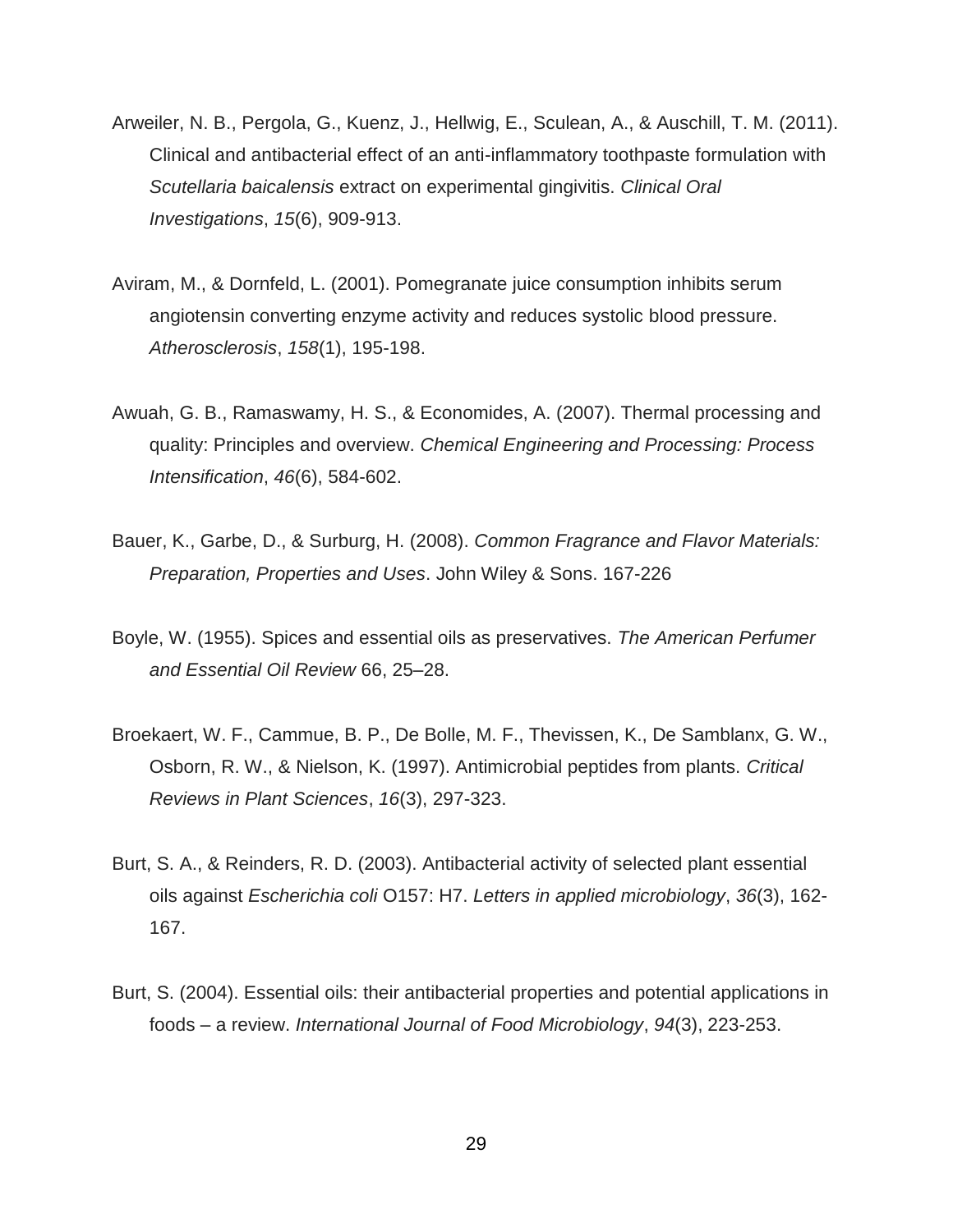- Buzzini, P., Arapitsas, P., Goretti, M., Branda, E., Turchetti, B., Pinelli, P., ... & Romani, A. (2008). Antimicrobial and antiviral activity of hydrolysable tannins. *Mini Reviews in Medicinal Chemistry*, *8*(12), 1179-1187.
- Cai, Y., Luo, Q., Sun, M., & Corke, H. (2004). Antioxidant activity and phenolic compounds of 112 traditional Chinese medicinal plants associated with anticancer. *Life Sciences*, *74*(17), 2157-2184.
- Centers for Disease Control and Prevention (CDC). (2010). Preliminary FoodNet data on the incidence of infection with pathogens transmitted commonly through food-10 states, 2009. *MMWR. Morbidity and Mortality Weekly Report*, *59*(14), 418-422.
- Centers for Disease Control and Prevention. (2011a). Cholera and other *Vibrios* Illness Surveillence (COVIS) Annual Summary 2011. 1-10
- Centers for Disease Control and Prevention. (2011b). Multistate outbreak of listeriosis associated with Jensen Farms cantaloupe--United States, August-September 2011. *MMWR. Morbidity and Mortality Weekly Report*, *60*(39), 1357.
- Centers for Disease Control and Prevention (CDC). (2014a) Surveillance for Foodborne Disease Outbreaks, United States, 2011, Annual Report. Atlanta, Georgia: US Department of Health and Human Services, CDC. 1-14.
- Centers for Disease Control and Prevention (CDC). (2014b) Surveillance for Foodborne Disease Outbreaks, United States, 2012, Annual Report. Atlanta, Georgia: US Department of Health and Human Services, CDC. 1-14.
- Considine, K. M., Kelly, A. L., Fitzgerald, G. F., Hill, C., & Sleator, R. D. (2008). Highpressure processing-effects on microbial food safety and food quality. *FEMS Microbiology Letters*, *281*(1), 1-9.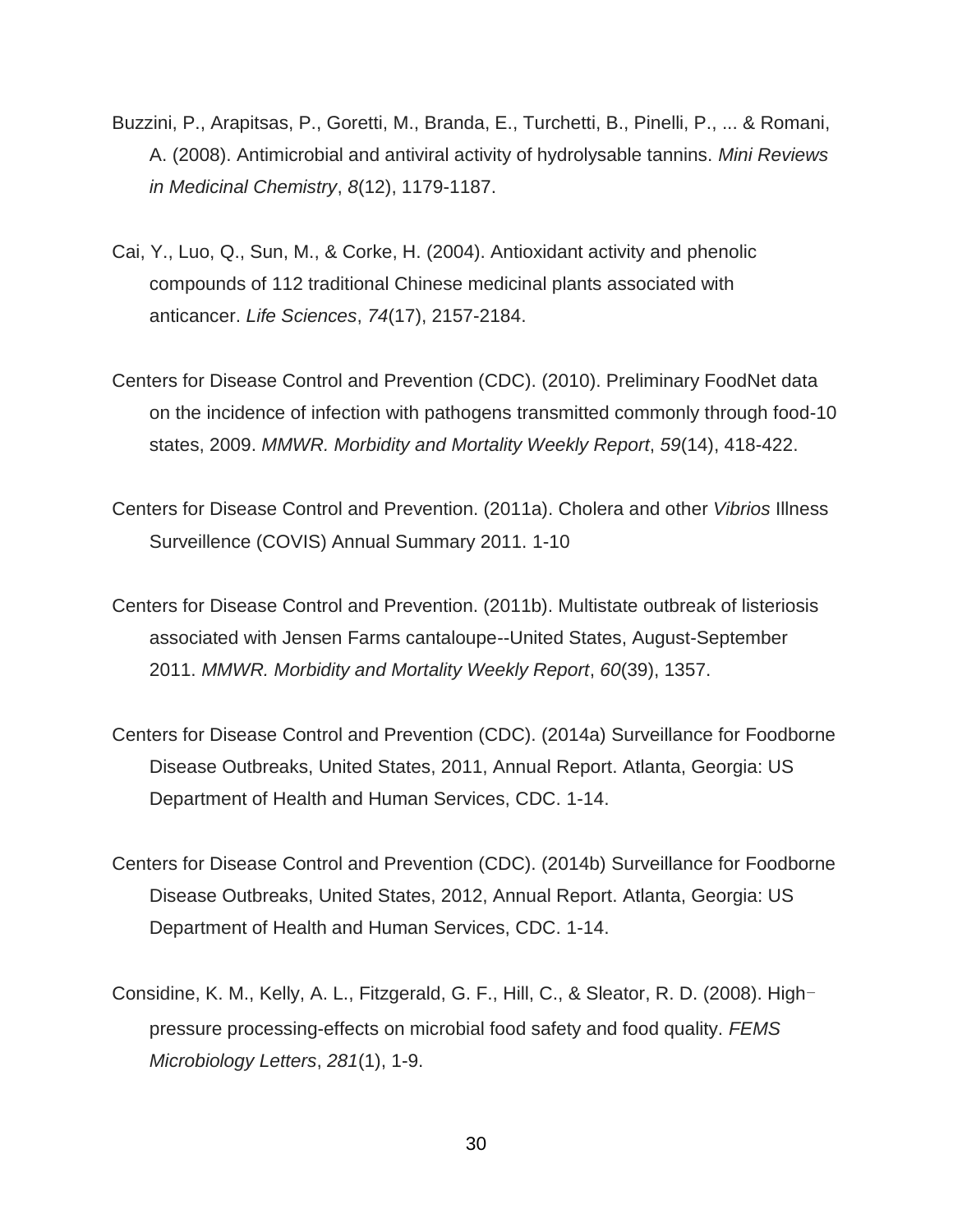- Cosentino, S., Tuberoso, C. I. G., Pisano, B., Satta, M., Mascia, V., Arzedi, E., & Palmas, F. (1999). In vitro antimicrobial activity and chemical composition of Sardinian thymus essential oils. *Letters in Applied Microbiology*, *29*(2), 130-135.
- Cowan, M. M. (1999). Plant products as antimicrobial agents. *Clinical Microbiology Reviews*, *12*(4), 564-582.
- Cushnie, T. P., & Lamb, A. J. (2005). Antimicrobial activity of flavonoids. *International Journal of Antimicrobial Agents*, *26*(5), 343-356.
- Cushnie, T. P., Cushnie, B., & Lamb, A. J. (2014). Alkaloids: An overview of their antibacterial, antibiotic-enhancing and antivirulence activities. *International Journal of Antimicrobial Agents,* in press:http://*dx.doi.org/10.1016/j.ijantimicag.2014.06.001*.
- Daniels, N. A., MacKinnon, L., Bishop, R., Altekruse, S., Ray, B., Hammond, R. M., ... & Slutsker, L. (2000). *Vibrio parahaemolyticus* infections in the United States, 1973– 1998. *Journal of Infectious Diseases*, *181*(5), 1661-1666.
- DePaola, A., & Kaysner, C. A. (2004). *Vibrio*. Bacteriological Analytical Manual online. US. Food and Drug Administration, Washington, DC. http://www.fda.gov/Food/FoodScienceResearch/LaboratoryMethods/ucm070830.ht m
- De Caleya, R. F., Gonzalez-Pascual, B., García-Olmedo, F., & Carbonero, P. (1972). Susceptibility of phytopathogenic bacteria to wheat purothionins in vitro. *Applied Microbiology*, *23*(5), 998-1000.
- De Coninck, B., Cammue, B., & Thevissen, K. (2013). Modes of antifungal action and *in planta* functions of plant defensins and defensin-like peptides. *Fungal Biology Reviews*, *26*(4), 109-120.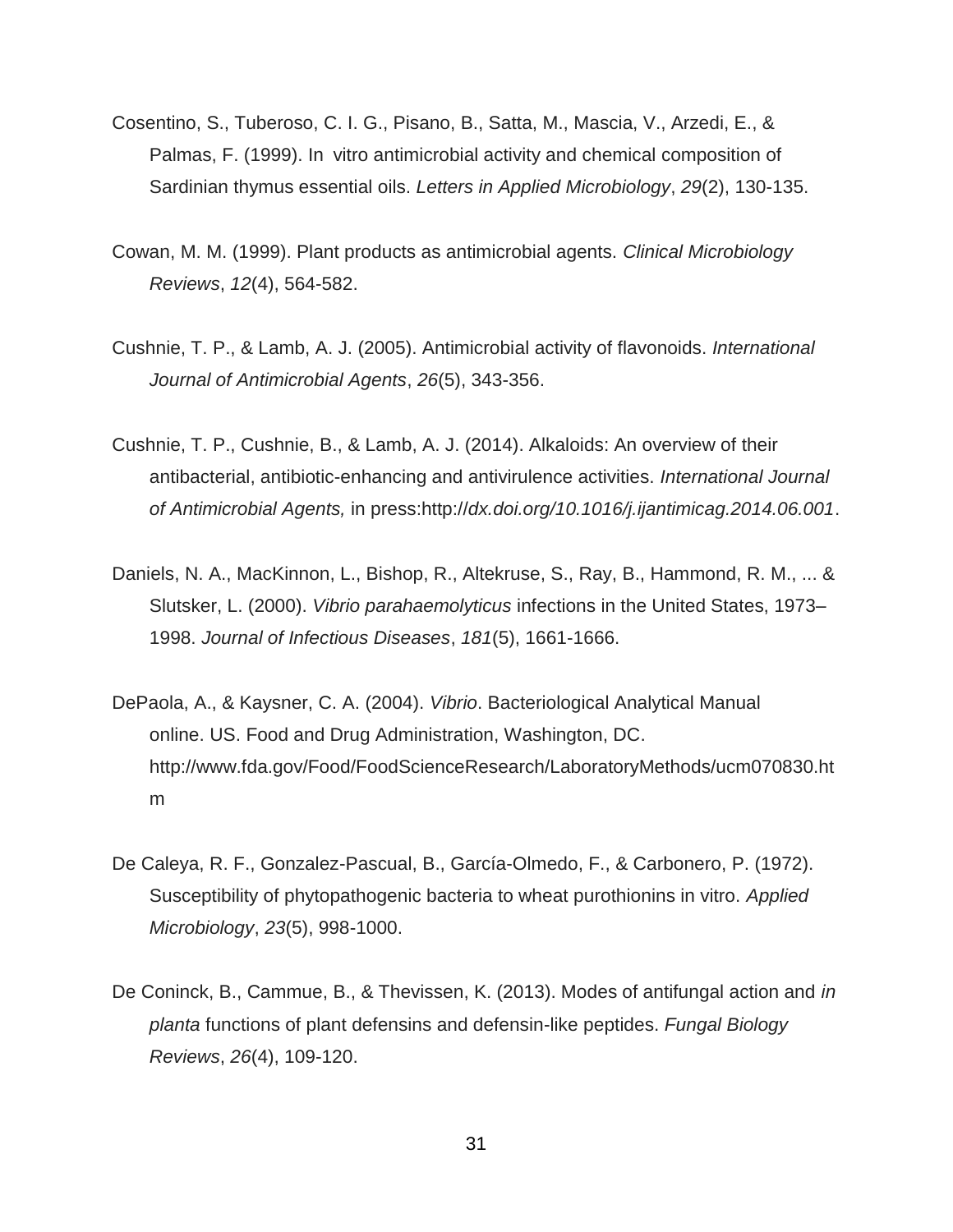- Doumith, M., Jacquet, C., Gerner-Smidt, P., Graves, L. M., Loncarevic, S., Mathisen, T., Martin, P. (2005). Multicenter validation of a multiplex PCR assay for differentiating the major *Listeria monocytogenes* serovars 1/2a, 1/2b, 1/2c, and 4b: toward an international standard. *Journal of Food Protection*, *68*(12), 2648-2650.
- Doyle, M. P., & Buchanan, R. (2011). Food Microbiology: Fundamentals and Frontiers (4th edition) ASM Press.
- Eitenmiller, R. R., Orr, J. H., & Wallis, W. W. (1982). Histamine formation in fish: microbiological and biochemical conditions. *Chemistry and Biochemistry of Marine Food Products*, 39-50.
- Endo, K., & Hikino, H. (1984). Structures of rengyol, rengyoxide, and rengyolone, new cyclohexylethane derivatives from Forsythia suspensa fruits. *Canadian Journal of Chemistry*, *62*(10), 2011-2014.
- Engels, C., Knodler, M., Zhao, Y.-Y., Carle, R., Gänzle, M. G., & Schieber, A. (2009a). Antimicrobial activity of gallotannins isolated from mango (Mangifera indica L.) kernels. *Journal of Agricultural and Food Chemistry, 57*(17), 7712-7718.
- Engels, C., Ganzle, M. G., & Schieber, A. (2009b). Fractionation of gallotannins from mango (Mangifera indica L.) kernels by high-speed counter-current chromatography and determination of their antibacterial activity. *Journal of Agricultural and Food Chemistry*, *58*(2), 775-780.
- Engels, C., Schieber, A., & Gänzle, M. G. (2011). Studies on the inhibitory spectrum and mode of antimicrobial action of gallotannins from mango kernels (Mangifera indica L.). *Applied and Environmental Microbiology*.
- Farkas, D. F., & Hoover, D. G. (2000). High pressure processing. *Journal of Food Science*, *65*(s8), 47-64.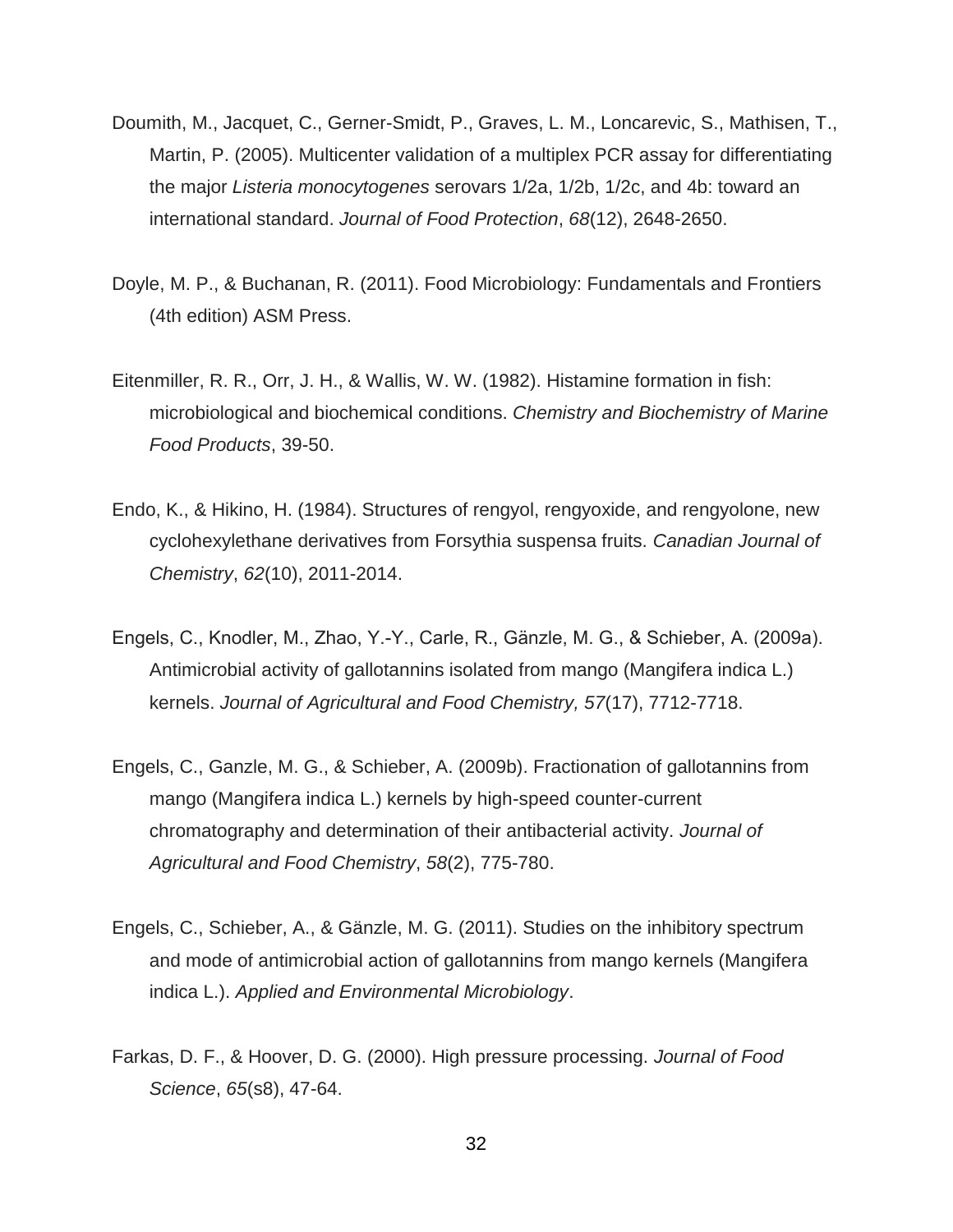- Fawole, O. A., Makunga, N. P., & Opara, U. L. (2012). Antibacterial, antioxidant and tyrosinase-inhibition activities of pomegranate fruit peel methanolic extract. *BMC Complementary and Alternative Medicine*, *12*(1), 200-210.
- Feng, C. T., Su, H. J., Chen, C. T., Ho, W. C., Tsou, Y. R., & Chern, L. L. (2012). Inhibitory effects of chinese medicinal herbs on plant-pathogenic bacteria and identification of the active components from gallnuts of chinese sumac. *Plant Disease*, *96*(8), 1193-1197.
- Fischer, U. A., Carle, R., & Kammerer, D. R. (2011). Identification and quantification of phenolic compounds from pomegranate (*Punica granatum* L.) peel, mesocarp, aril and differently produced juices by HPLC-DAD–ESI/MS. *Food Chemistry*, *127*(2), 807-821.
- Friedman, M. (2007). Overview of antibacterial, antitoxin, antiviral, and antifungal activities of tea flavonoids and teas. *Molecular Nutrition & Food research*, *51*(1), 116-134.
- Gil, M. I., Tomás-Barberán, F. A., Hess-Pierce, B., Holcroft, D. M., & Kader, A. A. (2000). Antioxidant activity of pomegranate juice and its relationship with phenolic composition and processing. *Journal of Agricultural and Food Chemistry*, *48*(10), 4581-4589.
- González, M. J., Torres, J. L., & Medina, I. (2010). Impact of thermal processing on the activity of gallotannins and condensed tannins from *Hamamelis virginiana* used as functional ingredients in seafood. *Journal of Agricultural and Food Chemistry*, *58*(7), 4274-4283.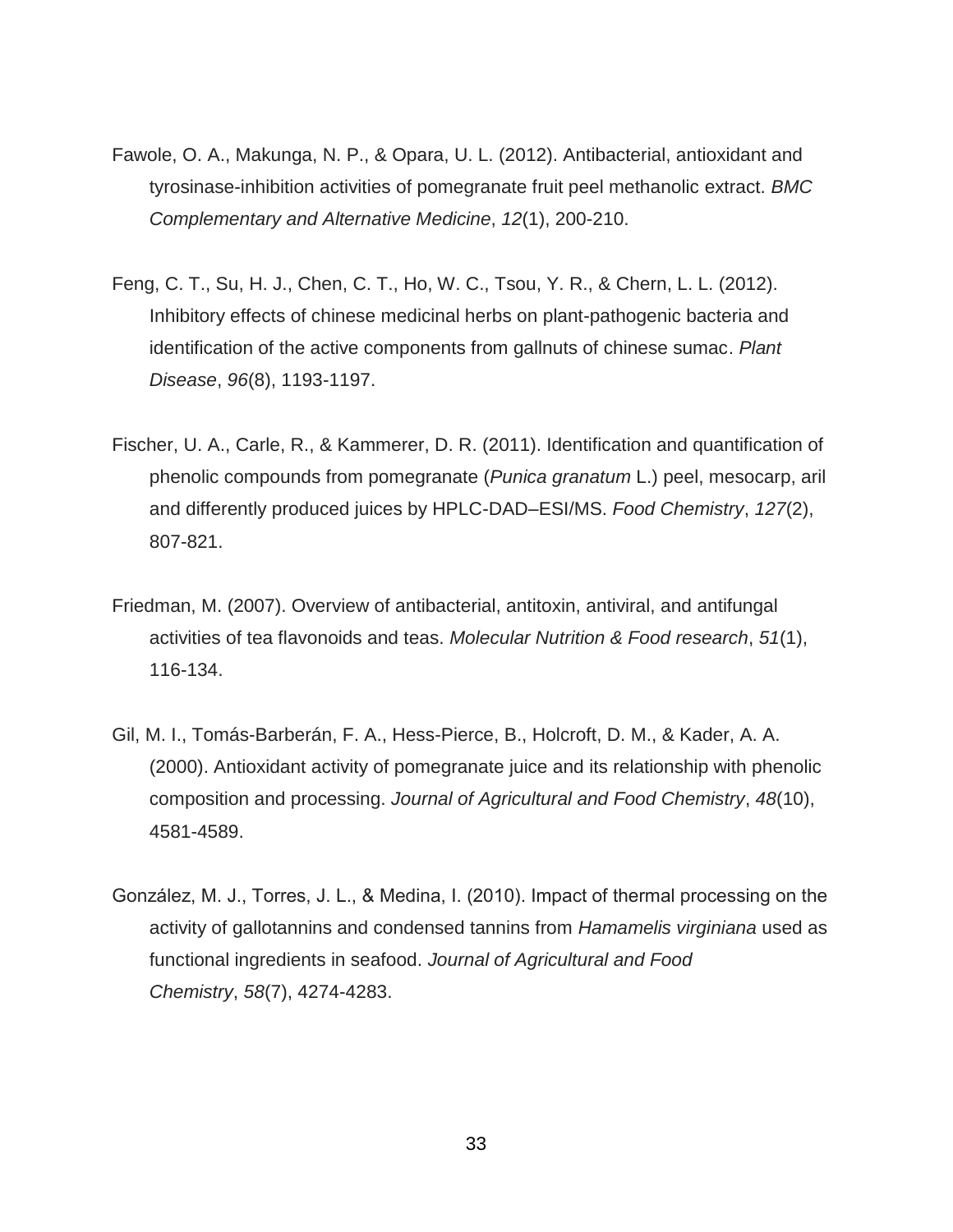- González-Lamothe, R., Mitchell, G., Gattuso, M., Diarra, M. S., Malouin, F., & Bouarab, K. (2009). Plant antimicrobial agents and their effects on plant and human pathogens. *International Journal of Molecular Sciences*, *10*(8), 3400-3419.
- Gould, L. H., Walsh, K. A., Vieira, A. R., Herman, K., Williams, I. T., Hall, A. J., Cole, D. (2013). Surveillance for foodborne disease outbreaks – United States, 1998- 2008. *MMWR Surveill Summ*, *62*(2), 1-34.
- Gudmundsson, M., Hafsteinsson, H., Ohlsson, T., & Bengtsson, N. (2002). Minimal processing in practice: seafood. *Minimal Processing Technologies in the Food Industry*, 245-266.

Guenther, E. (1948). *The Essential Oils.* D. Van Nostrand, New York.

- Guillén, G., & Montero García, P. (2007). Polyphenol uses in seafood conservation. American Journal of Food Technology, 2, 593-601.
- Guo, C., Yang, J., Wei, J., Li, Y., Xu, J., & Jiang, Y. (2003). Antioxidant activities of peel, pulp and seed fractions of common fruits as determined by FRAP assay. *Nutrition Research*, *23*(12), 1719-1726.
- Hackney, C. R., Ray, B., & Speck, M. L. (1980). Incidence of *Vibrio parahaemolyticus* in and The Microbiological Quality of Seafood in North Carolina. *Journal of Food Protection*, *43*(10), 769-773.
- Haidari, M., Ali, M., Ward Casscells III, S., & Madjid, M. (2009). Pomegranate (*Punica granatum*) purified polyphenol extract inhibits influenza virus and has a synergistic effect with oseltamivir. *Phytomedicine*, *16*(12), 1127-1136.
- Hammer, K. A., Carson, C. F., & Riley, T. V. (1999). Antimicrobial activity of essential oils and other plant extracts. *Journal of applied microbiology*, *86*(6), 985-990.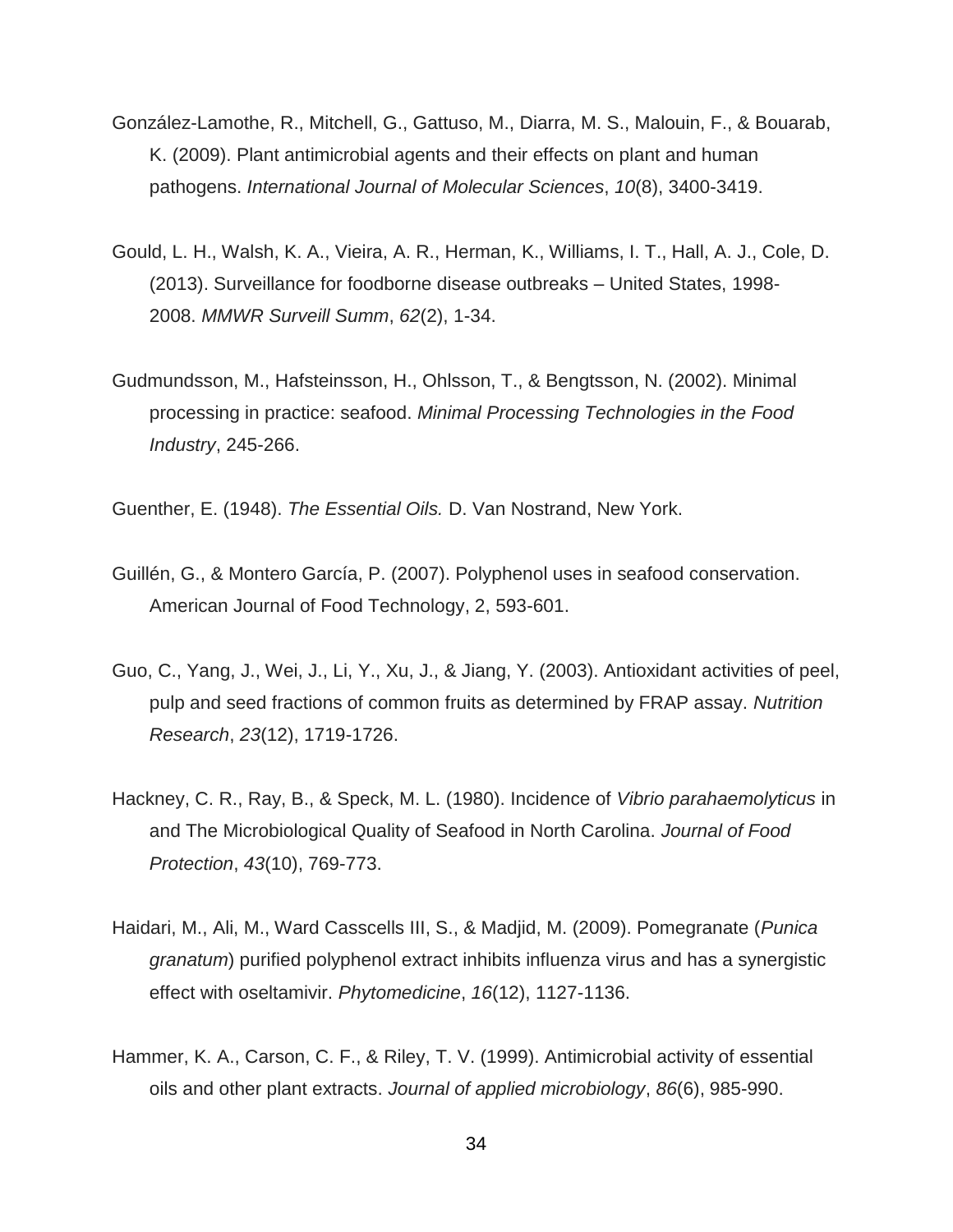- Haraguchi, H., Tanimoto, K., Tamura, Y., Mizutani, K., & Kinoshita, T. (1998). Mode of antibacterial action of retrochalcones from *Glycyrrhiza inflate*. *Phytochemistry*, *48*(1), 125-129.
- Harborne, J. B., & Baxter, H. (1999). *The handbook of natural flavonoids. Volume 1 and Volume 2*. John Wiley & Sons.
- Hatano, T., Kusuda, M., Hori, M., Shiota, S., Tsuchiya, T., & Yoshida, T. (2003). Theasinensin A, a Tea Polyphenol Formed from (-)-Epigallocatechin Gallate, Suppresses Antibiotic Resistance of Methicillin-Resistant< EM EMTYPE=. *Planta medica*, *69*(11), 984-989.
- Hatano, T., Kusuda, M., Inada, K., Ogawa, T. O., Shiota, S., Tsuchiya, T., & Yoshida, T. (2005). Effects of tannins and related polyphenols on methicillin-resistant *Staphylococcus aureus*. *Phytochemistry*, *66*(17), 2047-2055.
- Havsteen, B. (1983). Flavonoids, a class of natural products of high pharmacological potency. *Biochemical pharmacology*, *32*(7), 1141-1148.
- Horvath, C. R., Martos, P. A., & Saxena, P. K. (2005). Identification and quantification of eight flavones in root and shoot tissues of the medicinal plant Huang-qin (*Scutellaria baicalensis* Georgi) using high-performance liquid chromatography with diode array and mass spectrometric detection. *Journal of Chromatography A*, *1062*(2), 199-207.
- Huang, X. L., Liu, M. D., Li, J. Y., Zhou, X. D., & ten Cate, J. M. (2012). Chemical composition of *Galla chinensis* extract and the effect of its main component (s) on the prevention of enamel demineralization in vitro. *International Journal of Oral Science*, *4*(3), 146-151.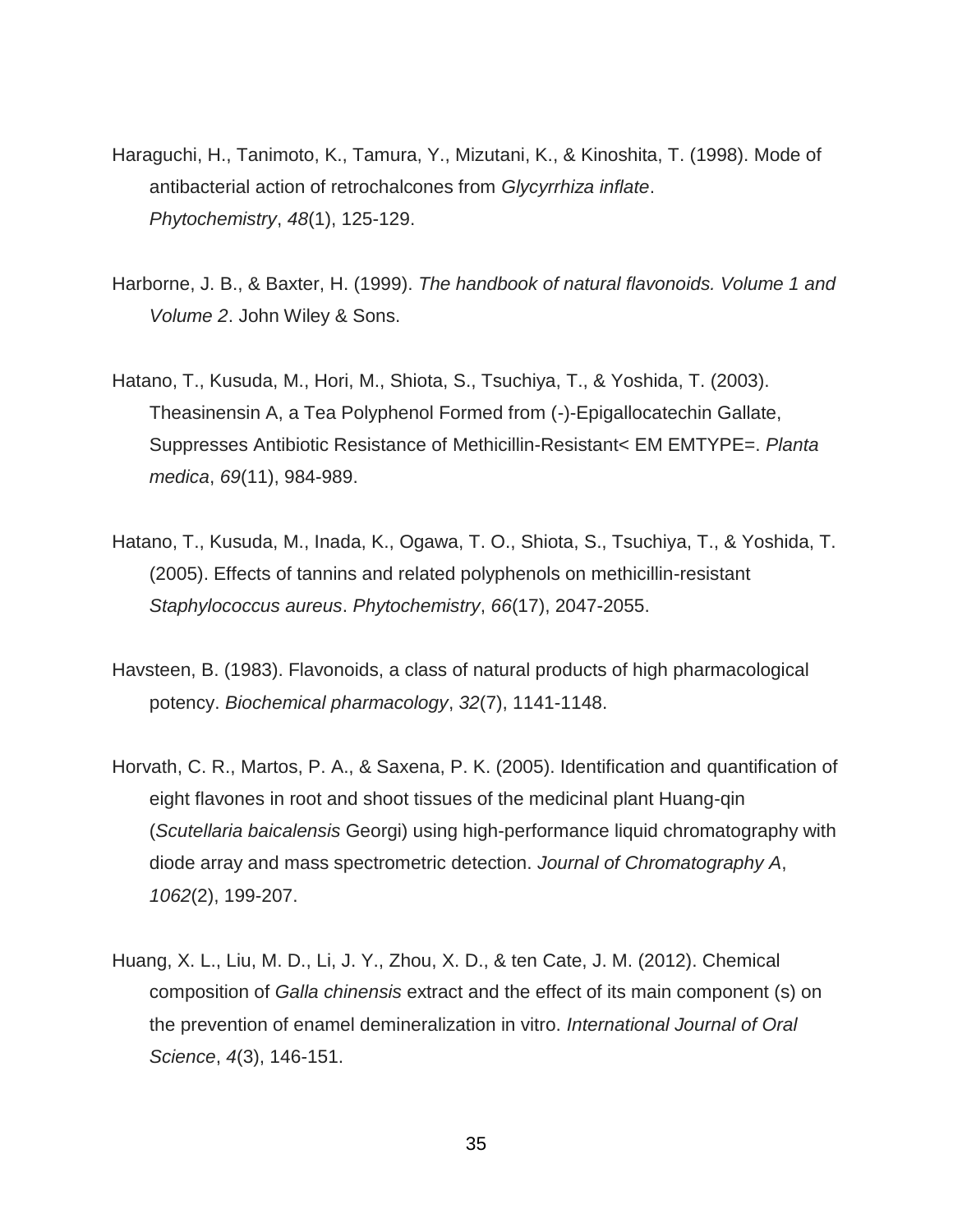- Hurtado, J. L., Montero, P., & Borderias, A. J. (2000). Extension of shelf life of chilled hake (*Merluccius capensis*) by high pressure/ Prolongación de la vida útil de merluza (*Merluccius capensis*) sometida a altas presiones conservada en refrigeración. *Food Science and Technology International*, *6*(3), 243-249.
- Ikigai, H., Nakae, T., Hara, Y., & Shimamura, T. (1993). Bactericidal catechins damage the lipid bilayer. *Biochimica et Biophysica Acta (BBA)-Biomembranes*, *1147*(1), 132-136.
- Ingianni, A., Floris, M., Palomba, P., Madeddu, M. A., Quartuccio, M., & Pompei, R. (2001). Rapid detection of *Listeria monocytogenes* in foods, by a combination of PCR and DNA probe. *Molecular and Cellular Probes*, *15*(5), 275-280.
- Jackson, K. A., Iwamoto, M., & Swerdlow, D. (2010). Pregnancy-associated listeriosis. *Epidemiology and Infection*, *138*(10), 1503-1509.
- Jami, M., Ghanbari, M., Zunabovic, M., Domig, K. J., & Kneifel, W. (2014). *Listeria monocytogenes* in Aquatic Food Products – A Review. *Comprehensive Reviews in Food Science and Food Safety*, *13*(5), 798-813.
- Jiao, J., Fu, Y. J., Zu, Y. G., Luo, M., Wang, W., Zhang, L., & Li, J. (2012). Enzymeassisted microwave hydro-distillation essential oil from *Fructus forsythia*, chemical constituents, and its antimicrobial and antioxidant activities. *Food Chemistry*, *134*(1), 235-243.
- Juliano, C., Mattana, A., & Usai, M. (2000). Composition and in vitro antimicrobial activity of the essential oil of Thymus herba-barona Loisel growing wild in Sardinia. *Journal of Essential Oil Research*, *12*(4), 516-522.
- Juneja, V. K., Altuntaş, E. G., Ayhan, K., Hwang, C. A., Sheen, S., & Friedman, M. (2013). Predictive model for the reduction of heat resistance of *Listeria*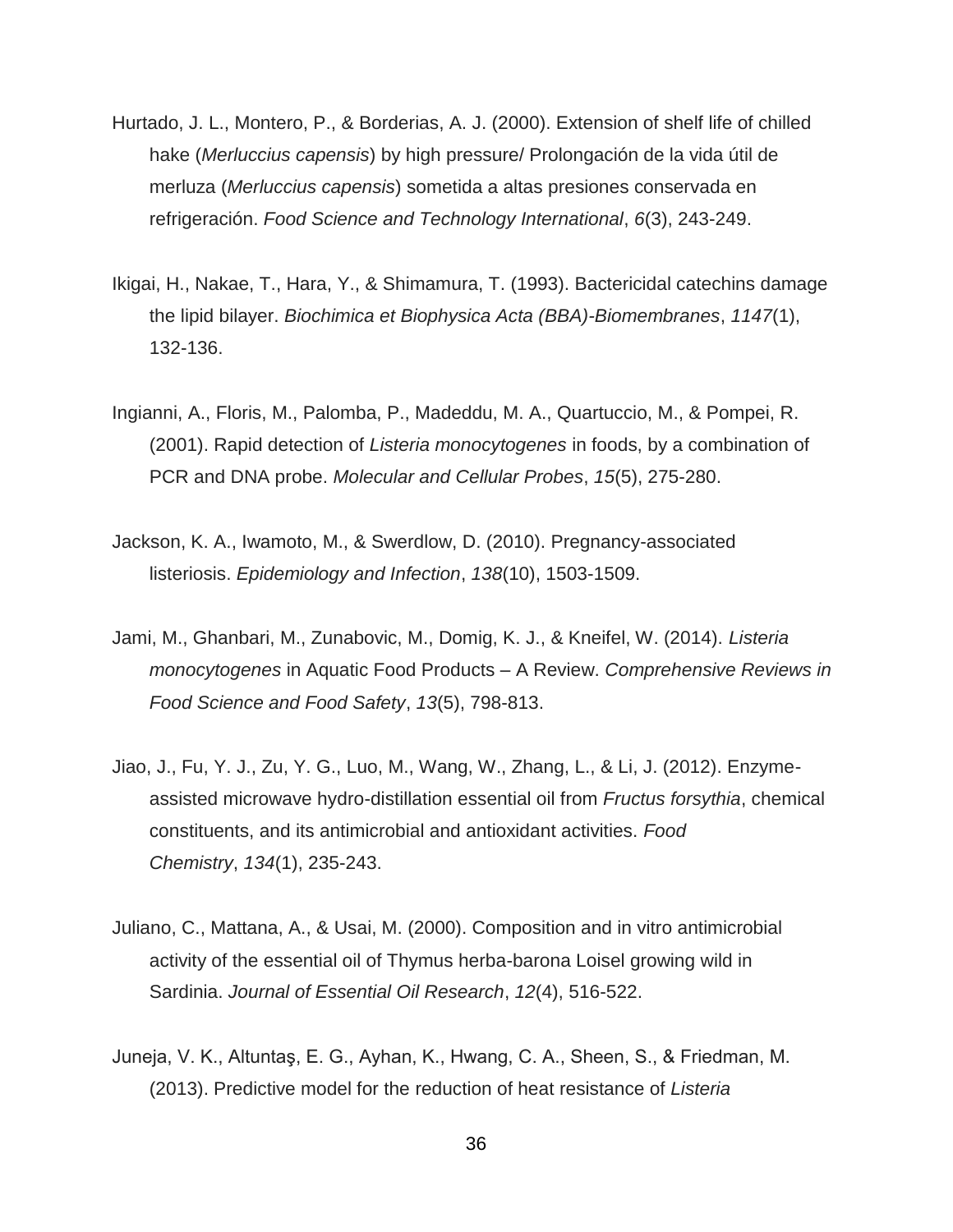*monocytogenes* in ground beef by the combined effect of sodium chloride and apple polyphenols. *International Journal of Food Microbiology*, *164*(1), 54-59.

- Khalil, E. A. (2004). Antidiabetic effect of an aqueous extract of pomegranate (*Punica granatum* L.) peels in normal and alloxan diabetic rats. *The Egyptian Journal of Hospital Medicine*, *16*(1), 92-99.
- Kim, J., Marshall, M. R., & Wei, C. I. (1995). Antibacterial activity of some essential oil components against five foodborne pathogens. *Journal of Agricultural and Food Chemistry*, *43*(11), 2839-2845.
- Kim, S. H., Park, H. H., Lee, S., Jun, C. D., Choi, B. J., Kim, S. Y., ... & Shin, T. Y. (2005). The anti-anaphylactic effect of the gall of *Rhus javanica* is mediated through inhibition of histamine release and inflammatory cytokine secretion. *International immunopharmacology*, *5*(13), 1820-1829.
- Kingsley, D. H., Hoover, D. G., Papafragkou, E., & Richards, G. P. (2002). Inactivation of hepatitis A virus and a calicivirus by high hydrostatic pressure. *Journal of Food Protection*, *65*(10), 1605-1609.
- Kotwal, G. J. (2008). Genetic diversity-independent neutralization of pandemic viruses (eg HIV), potentially pandemic (eg H5N1 strain of influenza) and carcinogenic (eg HBV and HCV) viruses and possible agents of bioterrorism (variola) by enveloped virus neutralizing compounds (EVNCs). *Vaccine*, *26*(24), 3055-3058.
- Koutsoumanis, K. P., & Sofos, J. N. (2005). Effect of inoculum size on the combined temperature, pH and *a<sup>w</sup>* limits for growth of *Listeria monocytogenes*. *International Journal of Food Microbiology*, *104*(1), 83-91.
- Kuo, P. T., Lin, T. P., Liu, L. C., Huang, C. H., Lin, J. K., Kao, J. Y., & Way, T. D. (2009). Penta-O-galloyl-β-D-glucose suppresses prostate cancer bone metastasis by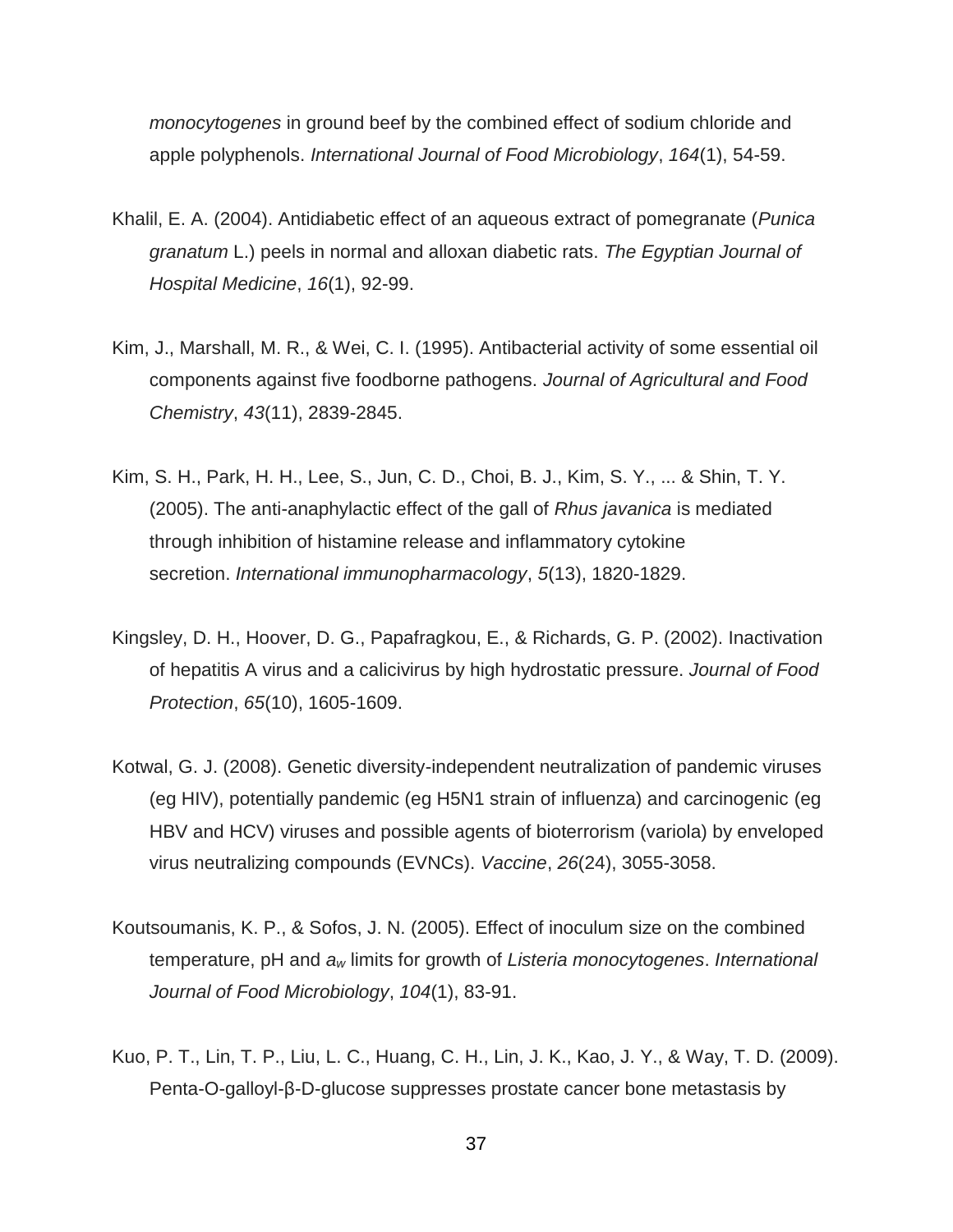transcriptionally repressing EGF-induced MMP-9 expression. *Journal of Agricultural and Food Chemistry*, *57*(8), 3331-3339.

- Lansky, E., Shubert, S., & Neeman, I. (2000). Pharmacological and therapeutic properties of pomegranate. *Serie A. Séminaires Méditerranées*, *42*, 231-235.
- Lansky, E. P., & Newman, R. A. (2007). *Punica granatum* (pomegranate) and its potential for prevention and treatment of inflammation and cancer. *Journal of Ethnopharmacology*, *109*(2), 177-206.
- Li, H. B., Jiang, Y., & Chen, F. (2004). Separation methods used for *Scutellaria baicalensis* active components. *Journal of Chromatography B*,*812*(1), 277-290.
- Li, T., Hu, W., Li, J., Zhang, X., Zhu, J., & Li, X. (2012). Coating effects of tea polyphenol and rosemary extract combined with chitosan on the storage quality of large yellow croaker (*Pseudosciaena crocea*). *Food Control*, *25*(1), 101-106.
- Li, Y., Guo, C., Yang, J., Wei, J., Xu, J., & Cheng, S. (2006). Evaluation of antioxidant properties of pomegranate peel extract in comparison with pomegranate pulp extract. *Food Chemistry*, *96*(2), 254-260.
- Lingbeck, J. M., Cordero, P., O'Bryan, C. A., Johnson, M. G., Ricke, S. C., & Crandall, P. G. (2014). Functionality of liquid smoke as an all-natural antimicrobial in food preservation. *Meat Science*, *97*(2), 197-206.
- Longtin, R. (2003). The pomegranate: nature's power fruit?. *Journal of the National Cancer Institute*, *95*(5), 346-348.
- Love, R. M. (1980). Histidine. *The chemical biology of fishes. Volume II, Advances 1968–1977, Academic Press.*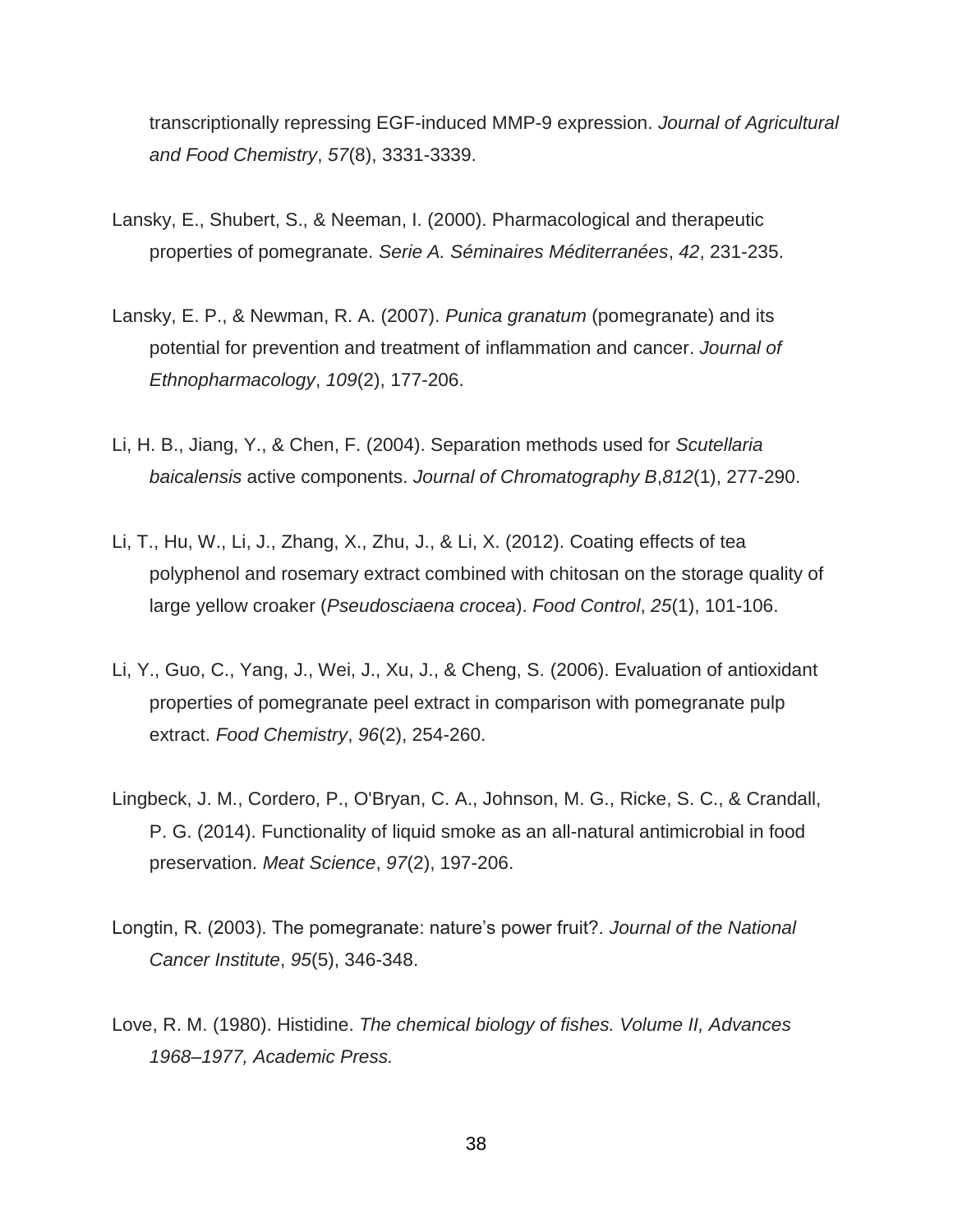- Lu, Y., Joerger, R., & Wu, C. (2011). Study of the chemical composition and antimicrobial activities of ethanolic extracts from roots of *Scutellaria baicalensis* Georgi. *Journal of Agricultural and Food Chemistry*, *59*(20), 10934-10942.
- Lynch, M., Painter, J., Woodruff, R., Braden, C., & Centers for Disease Control and Prevention. (2006). Surveillance for foodborne-disease outbreaks--United States, 1998-2002. *Morbidity and mortality weekly report. Surveillance summaries (Washington, DC: 2002)*, *55*(10), 1.
- Ma, C., Deng, X., Ke, C., He, D., Liang, Z., Li, W., Cui, Z. (2014). Epidemiology and etiology characteristics of foodborne outbreaks caused by *Vibrio parahaemolyticus* during 2008–2010 in Guangdong Province, China. *Foodborne pathogens and disease*, *11*(1), 21-29.
- Maqsood, S., Benjakul, S., & Shahidi, F. (2013). Emerging role of phenolic compounds as natural food additives in fish and fish products. *Critical reviews in food science and Nutrition*, *53*(2), 162-179.
- Marotti, M., Piccaglia, R., Giovanelli, E., Deans, S. G., & Eaglesham, E. (1994). Effects of planting time and mineral fertilization on peppermint (Mentha x piperita L.) essential oil composition and its biological activity. *Flavour and Fragrance Journal*, *9*(3), 125-129.
- Mila, I., Scalbert, A., & Expert, D. (1996). Iron withholding by plant polyphenols and resistance to pathogens and rots. *Phytochemistry*, *42*(6), 1551-1555.
- Miller, A. J., Young, D. A., & Wen, J. (2001). Phylogeny and biogeography of Rhus (Anacardiaceae) based on ITS sequence data. *International Journal of Plant Sciences*, *162*(6), 1401-1407.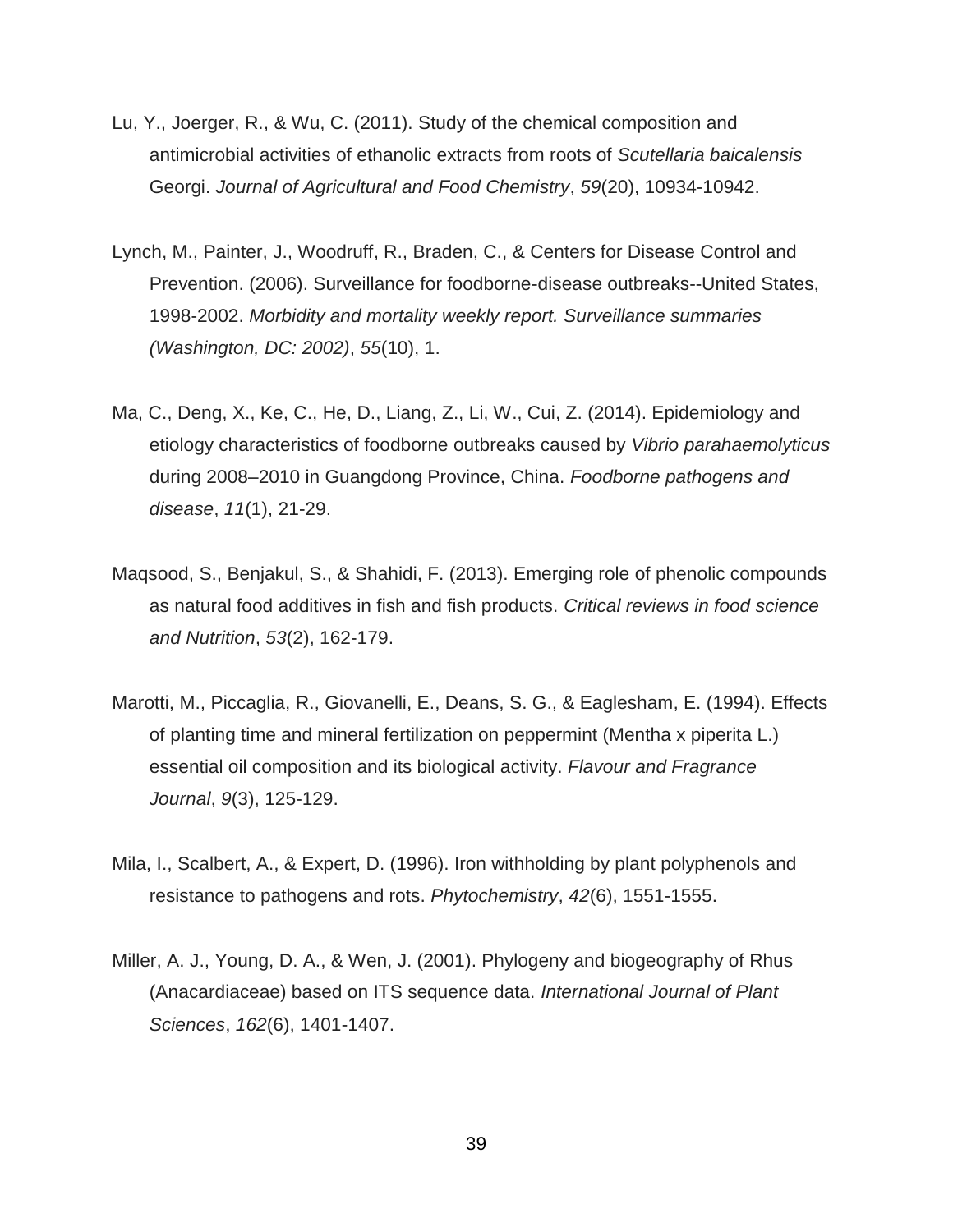- Mitchell, G., Lafrance, M., Boulanger, S., Séguin, D. L., Guay, I., Gattuso, M., Malouin, F. (2012). Tomatidine acts in synergy with aminoglycoside antibiotics against multiresistant Staphylococcus aureus and prevents virulence gene expression. *Journal of Antimicrobial Chemotherapy*, *67*(3), 559-568.
- Mori, A., Nishino, C., Enoki, N., & Tawata, S. (1987). Antibacterial activity and mode of action of plant flavonoids against *Proteus vulgaris* and *Staphylococcus aureus*. *Phytochemistry*, *26*(8), 2231-2234.
- Morris, C., Brody, A. L., & Wicker, L. (2007). Non-thermal food processing/ preservation technologies: a review with packaging implications. *Packaging Technology and Science*, *20*(4), 275-286.
- Murchie, L. W., Cruz-Romero, M., Kerry, J. P., Linton, M., Patterson, M. F., Smiddy, M., & Kelly, A. L. (2005). High pressure processing of shellfish: a review of microbiological and other quality aspects. *Innovative Food Science & Emerging Technologies*, *6*(3), 257-270.
- Navarro, V., & Delgado, G. (1999). Two antimicrobial alkaloids from *Bocconia arborea*. *Journal of Ethnopharmacology*, *66*(2), 223-226.
- Nishizawa, M., Yamagishi, T., Nonaka, G. I., & Nishioka, I. (1982). Tannins and related compounds. Part 5. Isolation and characterization of polygalloylglucoses from Chinese gallotannin. *Journal of the Chemical Society, Perkin Transactions 1*, 2963- 2968.
- Olsen, S. J., MacKinnon, L. C., Goulding, J. S., Bean, N. H., & Slutsker, L. (2000). Surveillance for foodborne-disease outbreaks – United States, 1993–1997. *MMWR CDC Surveill Summ*, *49*(1), 1-62.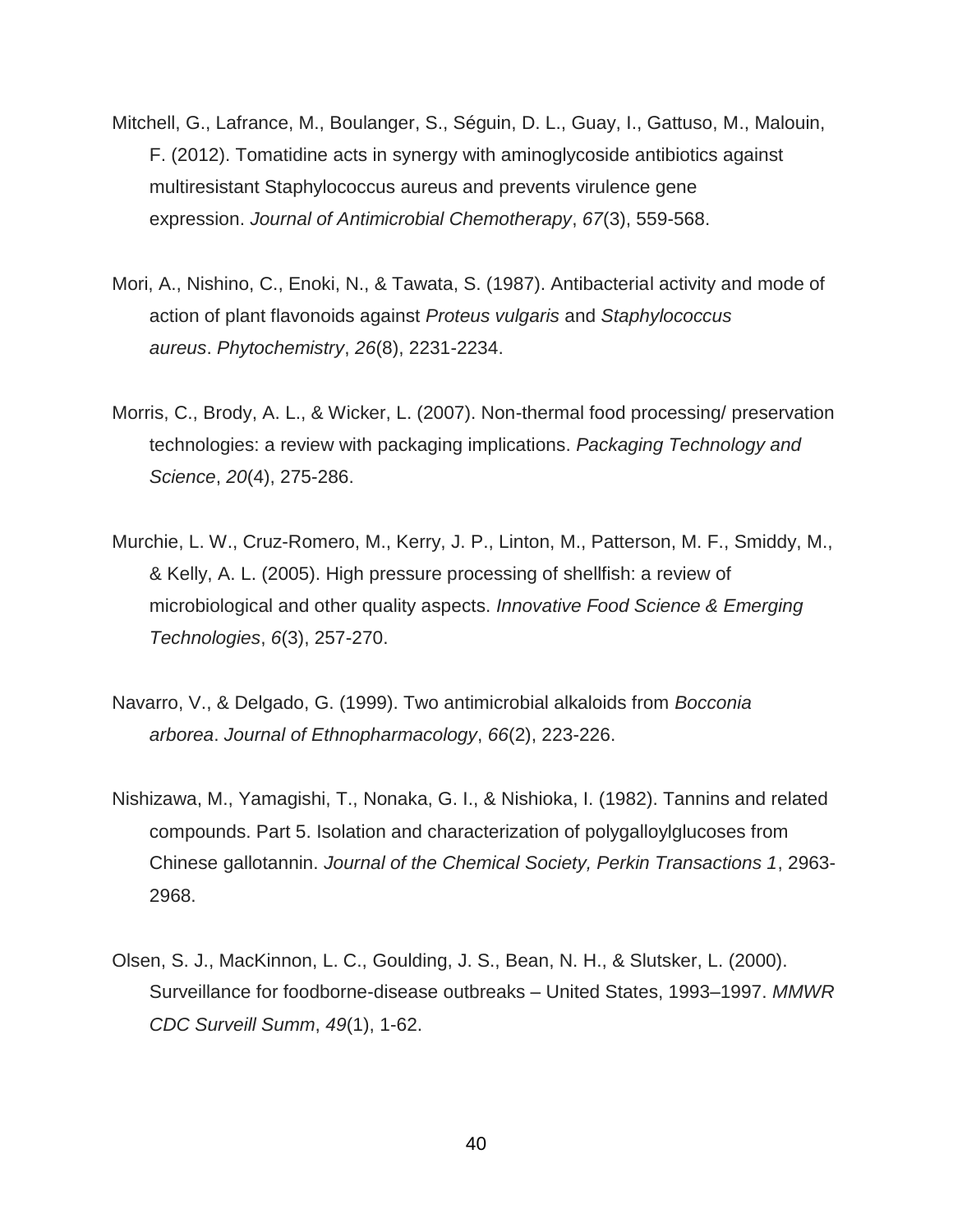- Özçelik, B., Kartal, M., & Orhan, I. (2011). Cytotoxicity, antiviral and antimicrobial activities of alkaloids, flavonoids, and phenolic acids. *Pharmaceutical Biology*, *49*(4), 396-402.
- O'Hara, C. M., Brenner, F. W., & Miller, J. M. (2000). Classification, identification, and clinical significance of *Proteus*, *Providencia*, and *Morganella*. *Clinical microbiology reviews*, *13*(4), 534-546.
- Pelegrini, P., Del Sarto, R. P., Silva, O. N., Franco, O. L., & Grossi-de-Sa, M. F. (2011). Antibacterial peptides from plants: what they are and how they probably work. *Biochemistry Research International*, 1-9.
- Peña-Rodriguez, C., Martucci, J. F., Neira, L. M., Arbelaiz, A., Eceiza, A., & Ruseckaite, R. A. (2014). Functional properties and in vitro antioxidant and antibacterial effectiveness of pigskin gelatin films incorporated with hydrolysable chestnut tannin. *Food Science and Technology International*, 1082013214525429.
- Perumalla, A. V. S., & Hettiarachchy, N. S. (2011). Green tea and grape seed extracts—Potential applications in food safety and quality. *Food Research International*, *44*(4), 827-839.
- Pérez-Mateos, M., Boyd, L., & Lanier, T. (2004). Stability of omega-3 fatty acids in fortified surimi seafoods during chilled storage. *Journal of Agricultural and Food Chemistry*, *52*(26), 7944-7949.
- Pintore, G., Usai, M., Bradesi, P., Juliano, C., Boatto, G., Tomi, F., Casanova, J. (2002). Chemical composition and antimicrobial activity of *Rosmarinus officinalis* L. oils from Sardinia and Corsica. *Flavour and Fragrance Journal*, *17*(1), 15-19.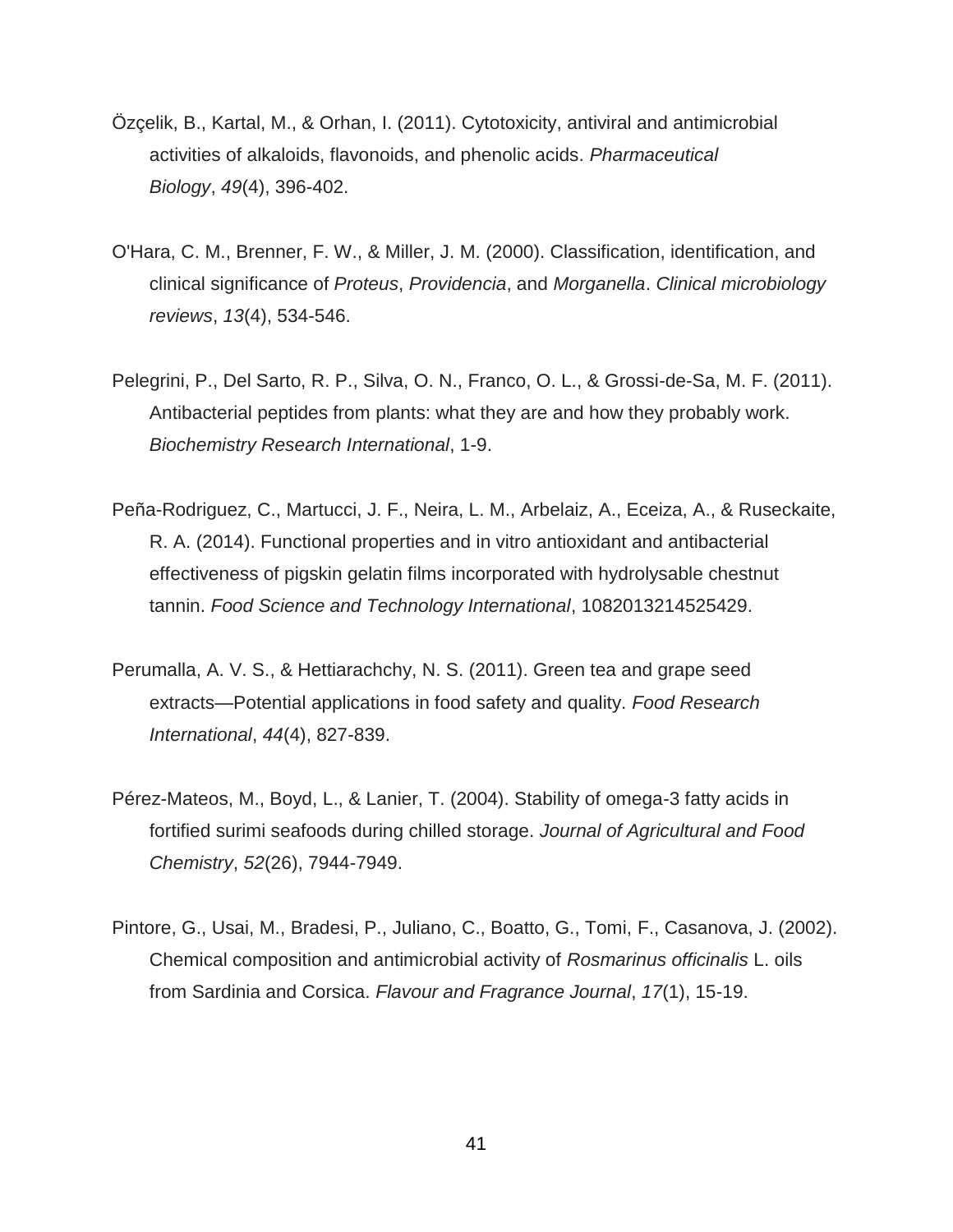- Proestos, C., Boziaris, I. S., Nychas, G. J., & Komaitis, M. (2006). Analysis of flavonoids and phenolic acids in Greek aromatic plants: Investigation of their antioxidant capacity and antimicrobial activity. *Food Chemistry*, *95*(4), 664-671.
- Qu, H., Zhang, Y., Wang, Y., Li, B., & Sun, W. (2008). Antioxidant and antibacterial activity of two compounds (forsythiaside and forsythin) isolated from *Forsythia suspensa*. *Journal of Pharmacy and Pharmacology*, *60*(2), 261-266.
- Qu, H., Zhang, Y., Chai, X., & Sun, W. (2012). Isoforsythiaside, an antioxidant and antibacterial phenylethanoid glycoside isolated from *Forsythia suspensa*. *Bioorganic Chemistry*, *40*, 87-91.
- Rozes, N., & Peres, C. (1998). Effects of phenolic compounds on the growth and the fatty acid composition of Lactobacillus plantarum. *Applied Microbiology and Biotechnology*, *49*(1), 108-111.
- Scallan, E., Hoekstra, R. M., Angulo, F. J., Tauxe, R. V., Widdowson, M. A., Roy, S. L., Jones, J. L., Griffin, P. M. (2011). Foodborne illness acquired in the United States – major pathogens. *Emerg Infect Dis*, *17*(1). 7-15
- Schlech 3rd, W. F., Lavigne, P. M., Bortolussi, R. A., Allen, A. C., Haldane, E. V., Wort, A. J., ... & Broome, C. V. (1983). Epidemic listeriosis – evidence for transmission by food. *The New England Journal of Medicine*, *308*(4), 203-206.
- Sebat, J. L., Paszczynski, A. J., Cortese, M. S., & Crawford, R. L. (2001). Antimicrobial Properties of Pyridine-2, 6-Dithiocarboxylic Acid, a Metal Chelator Produced by Pseudomonas spp. *Applied and Environmental Microbiology*, *67*(9), 3934-3942.
- Seeliger, H. P. R., & Höhne, K. (1979). Serotyping of *Listeria monocytogenes* and Related Species. *Methods in Microbiology* (*Vol. 13*), Academic Press.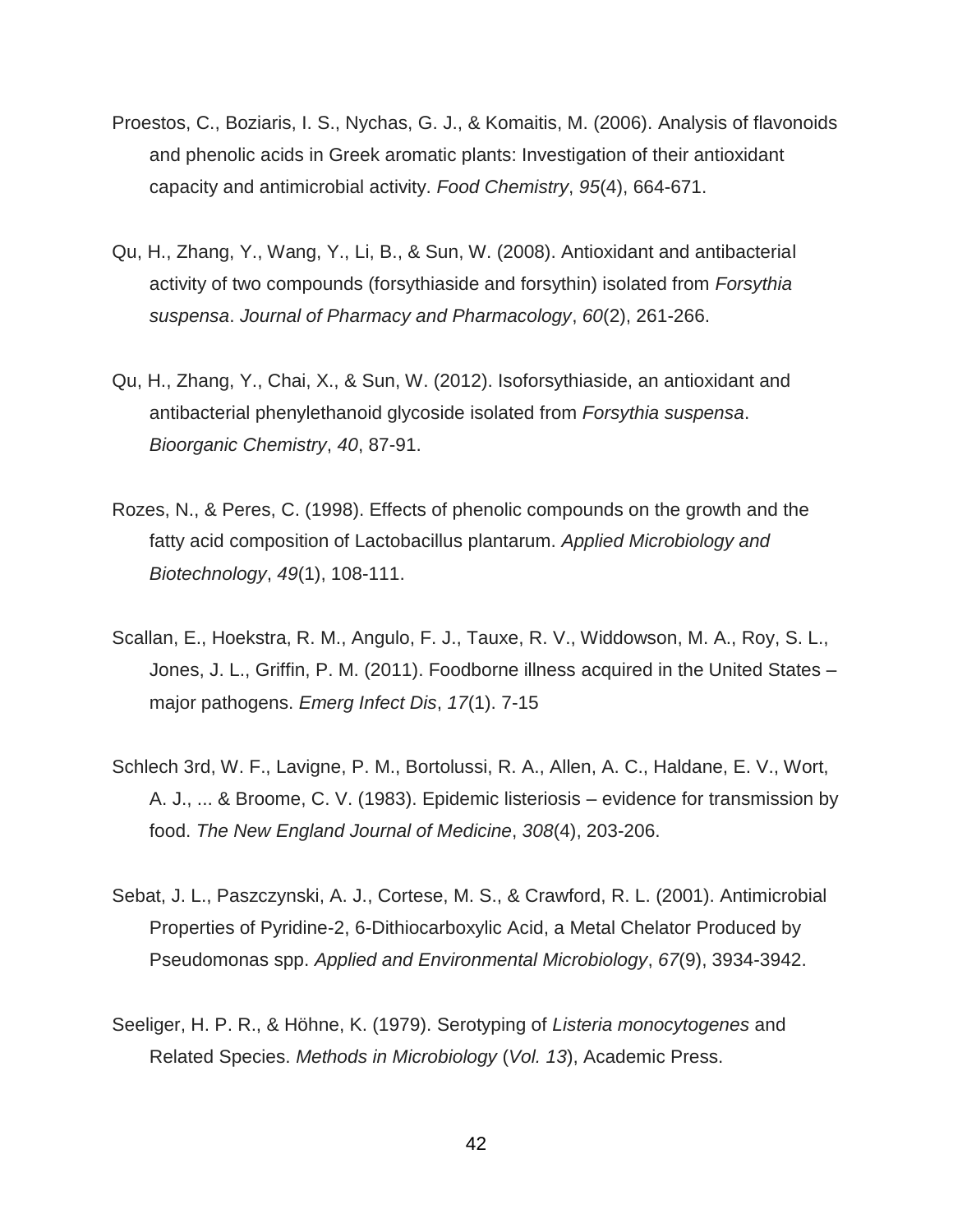- Shahamat, M., Seaman, A., & Woodbine, M. (1980). Survival of *Listeria monocytogenes*  in high salt concentrations. *Zentralblatt für Bakteriologie. 1. Abt. Originale A, Medizinische Mikrobiologie, Infektionskrankheiten und Parasitologie*, *246*(4), 506- 511.
- Silk, B. J., Date, K. A., Jackson, K. A., Pouillot, R., Holt, K. G., Graves, L. M., ... & Mahon, B. E. (2012). Invasive listeriosis in the Foodborne Diseases Active Surveillance Network (FoodNet), 2004–2009: further targeted prevention needed for higher-risk groups. *Clinical Infectious Diseases*, *54*(suppl 5), S396-S404.
- Singh, R. P., Chidambara Murthy, K. N., & Jayaprakasha, G. K. (2002). Studies on the antioxidant activity of pomegranate (*Punica granatum*) peel and seed extracts using in vitro models. *Journal of Agricultural and Food Chemistry*, *50*(1), 81-86.
- Smith, A. H., Zoetendal, E., & Mackie, R. I. (2005). Bacterial mechanisms to overcome inhibitory effects of dietary tannins. *Microbial Ecology*, *50*(2), 197-205.
- Solórzano-Santos, F., & Miranda-Novales, M. G. (2012). Essential oils from aromatic herbs as antimicrobial agents. *Current opinion in biotechnology*, *23*(2), 136-141.
- Stockwell, C. (1988). Nature's Pharmacy. *Century Hutchinson Ltd.*, London. United Kingdom.
- Stratton, J. E., & Taylor, S. L. (1991). Scombroid poisoning. In *Microbiology of Marine Food Products* (pp. 331-351). Springer US.
- Sundararajan, A., Ganapathy, R., Huan, L., Dunlap, J. R., Webby, R. J., Kotwal, G. J., & Sangster, M. Y. (2010). Influenza virus variation in susceptibility to inactivation by pomegranate polyphenols is determined by envelope glycoproteins. *Antiviral Research*, *88*(1), 1-9.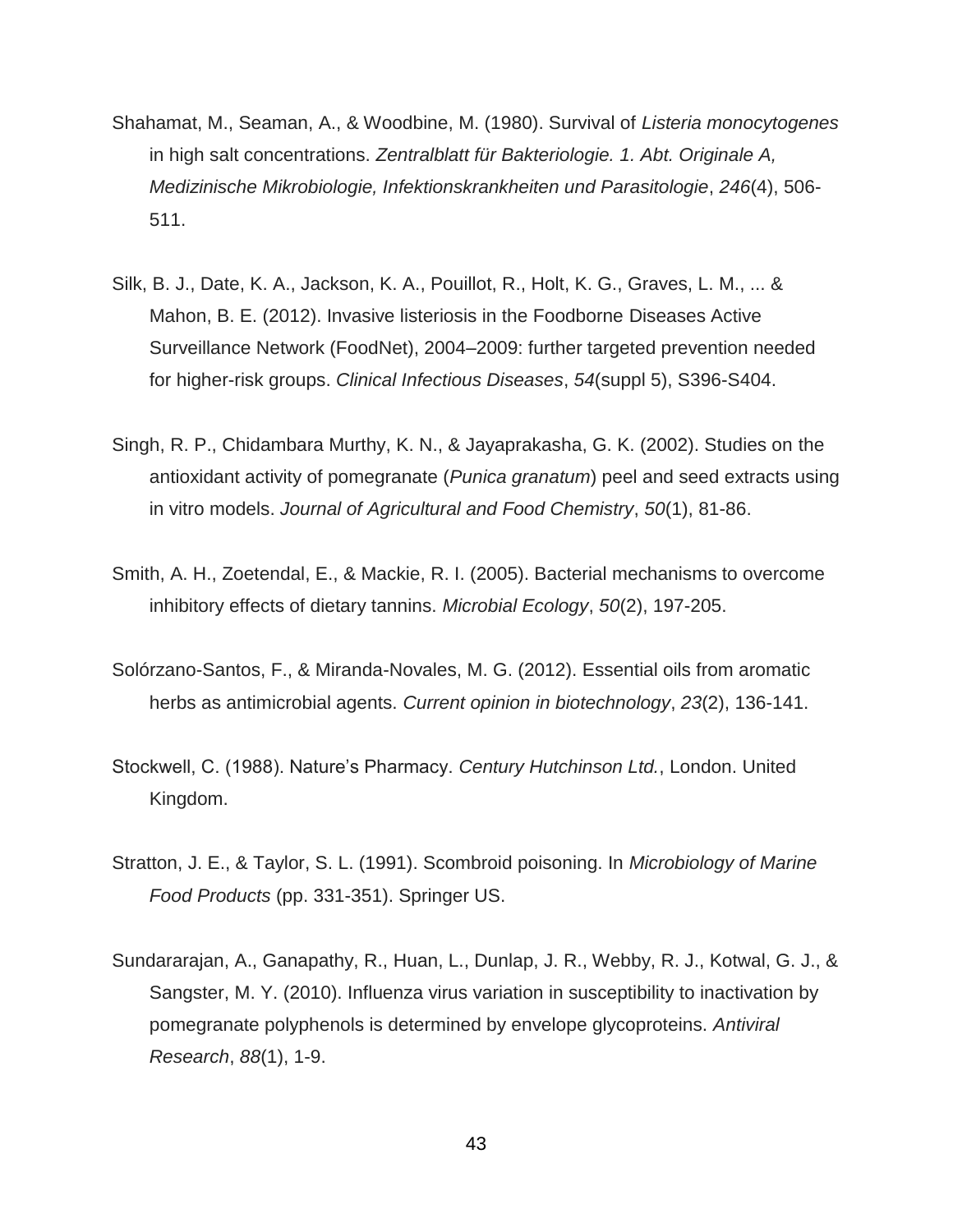- Taguri, T., Tanaka, T., & Kouno, I. (2004). Antimicrobial activity of 10 different plant polyphenols against bacteria causing food-borne disease. *Biological and Pharmaceutical Bulletin*, *27*(12), 1965-1969.
- Taylor, S. L. (1985). Histamine poisoning associated with fish, cheese and other food. World Health Organization, Geneva. 1-47
- Taylor, S. L., Guthertz, L. S., Tillman, M. L. F., & Lieber, E. R. (1978). Histamine Production by Food-borne Bacterial Species. *Journal of Food Safety*, *1*(3), 173- 187.
- Tian, F., Li, B., Ji, B., Zhang, G., & Luo, Y. (2009a). Identification and structure–activity relationship of gallotannins separated from *Galla chinensis*. *LWT-Food Science and Technology*, *42*(7), 1289-1295.
- Tian, F., Li, B., Ji, B., Yang, J., Zhang, G., Chen, Y., & Luo, Y. (2009b). Antioxidant and antimicrobial activities of consecutive extracts from *Galla chinensis*: The polarity affects the bioactivities. *Food chemistry*, *113*(1), 173-179.
- Tsuchiya, H., & Iinuma, M. (2000). Reduction of membrane fluidity by antibacterial sophoraflavanone G isolated from *Sophora exigua*. *Phytomedicine*, *7*(2), 161-165.
- US Food and Drug Administration. (2003). Quantitative assessment of relative risk to public health from foodborne *Listeria monocytogenes* among selected categories of ready-to-eat foods. *US Food and Drug Administration Center for Food Safety and Applied Nutrition, College Park, Md*.
- US Food and Drug Administration. (2011). *Fish and Fishery Products Hazards and Controls Guidance – Fourth Edition (Chap. 7)*. 113-152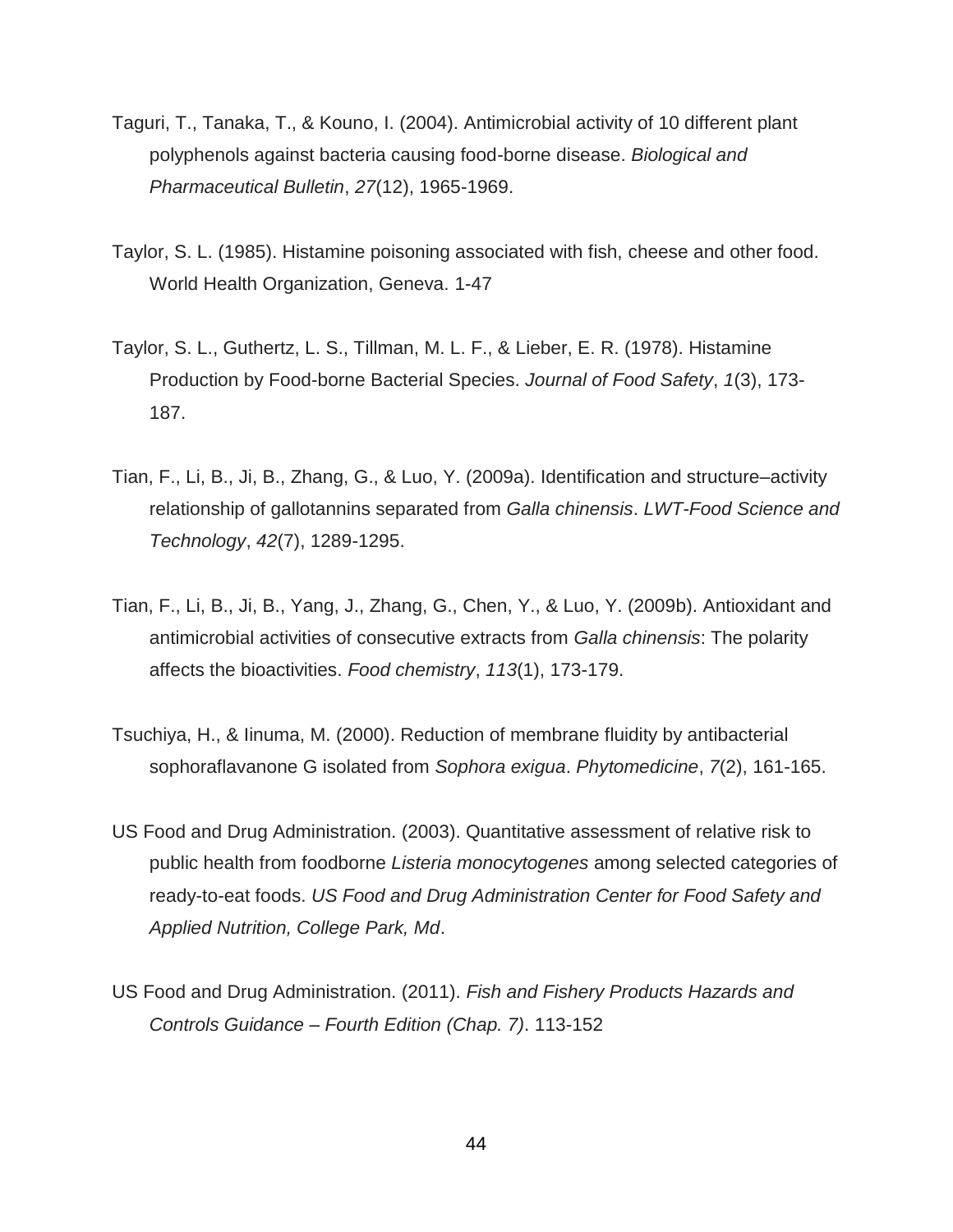- Voisin, E. A. (2002). *U.S. Patent No. 6,426,103*. Washington, DC: U.S. Patent and Trademark Office.
- Wang, R. R., Gu, Q., Wang, Y. H., Zhang, X. M., Yang, L. M., Zhou, J., ... & Zheng, Y. T. (2008). Anti-HIV-1 activities of compounds isolated from the medicinal plant *Rhus chinensis*. *Journal of Ethnopharmacology*, *117*(2), 249-256.
- Wu-Yuan, C. D., Chen, C. Y., & Wu, R. T. (1988). Gallotannins inhibit growth, waterinsoluble glucan synthesis, and aggregation of *mutans streptococci*. *Journal of Dental Research*, *67*(1), 51-55.
- Xi, D., Liu, C., & Su, Y. C. (2012). Effects of green tea extract on reducing *Vibrio parahaemolyticus* and increasing shelf life of oyster meats. *Food Control*, *25*(1), 368-373.
- Xi, Y., Sullivan, G. A., Jackson, A. L., Zhou, G. H., & Sebranek, J. G. (2012). Effects of natural antimicrobials on inhibition of *Listeria monocytogenes* and on chemical, physical and sensory attributes of naturally-cured frankfurters. *Meat Science*, *90*(1), 130-138.
- Xiang, P., Lin, Y., Lin, P., Xiang, C., Yang, Z., & Lu, Z. (2007). Effect of cationization reagents on the matrix-assisted laser desorption/ionization time-of-flight mass spectrum of Chinese gallotannins. *Journal of Applied Polymer Science*, *105*(2), 859-864.
- Yi, S. M., Zhu, J. L., Fu, L. L., & Li, J. R. (2010). Tea polyphenols inhibit *Pseudomonas aeruginosa* through damage to the cell membrane.*International Journal of Food Microbiology*, *144*(1), 111-117.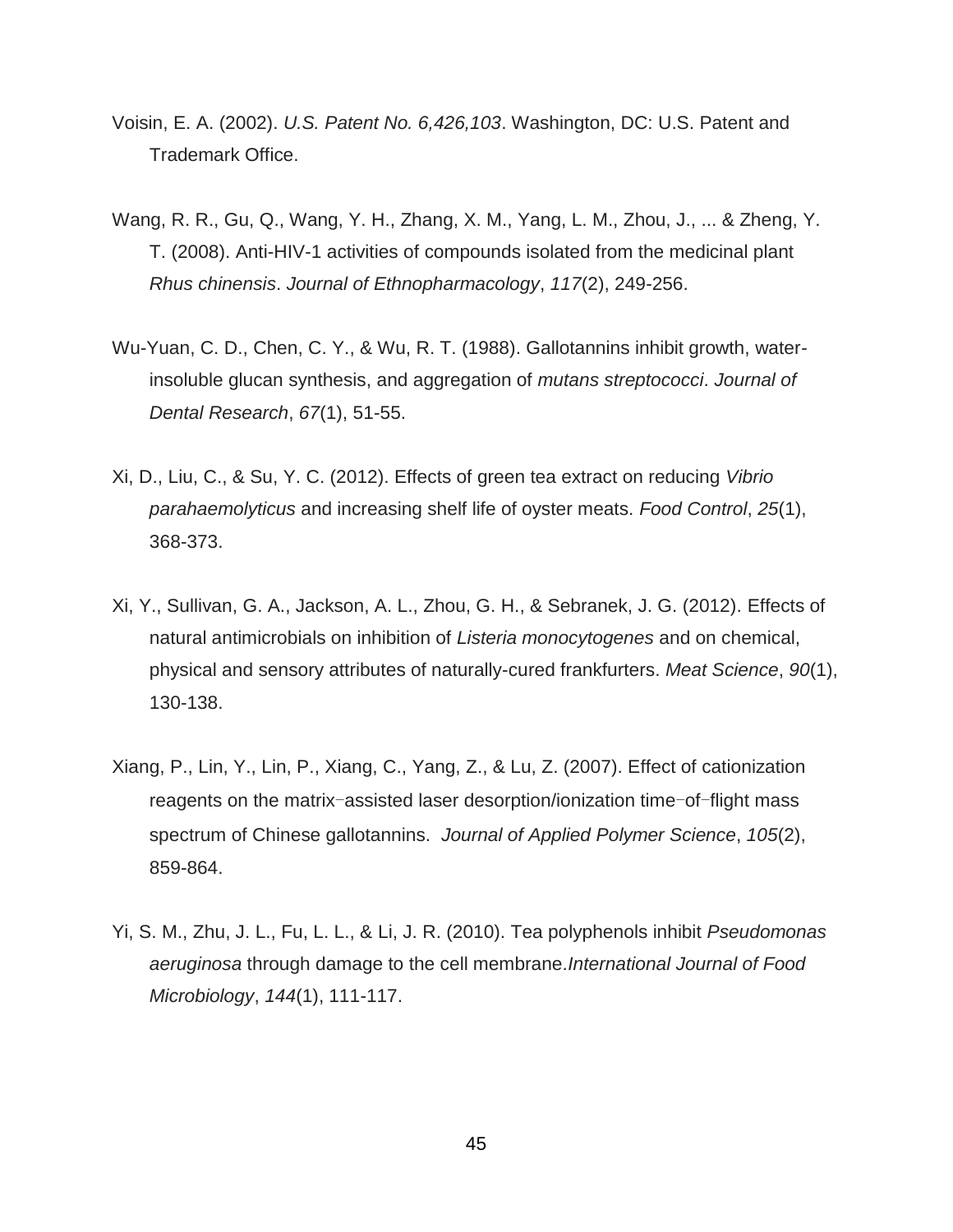- Yan, D., Jin, C., Xiao, X. H., & Dong, X. P. (2008). Antimicrobial properties of berberines alkaloids in *Coptis chinensis* Franch by microcalorimetry. *Journal of biochemical and biophysical methods*, *70*(6), 845-849.
- Yeaman, M. R., & Yount, N. Y. (2003). Mechanisms of antimicrobial peptide action and resistance. *Pharmacological reviews*, *55*(1), 27-55.
- Yuan, R., & Lin, Y. (2000). Traditional Chinese medicine: an approach to scientific proof and clinical validation. *Pharmacology & Therapeutics*, *86*(2), 191-198.
- Zhang, X. & Li, Y. (2013). The antibacterial activity of plant polyphenols and its application in food preservation. *Journal of Food Safety and Quality*, *4*(3), 769-773.
- Zhao, G., Chung, K. T., Milow, K., Wang, W., & Stevens Jr, S. E. (1997). Antibacterial properties of tannic acid and related compounds against the fish pathogen *Cytophaga columnaris*. *Journal of Aquatic Animal Health*, *9*(4), 309-313.
- Zou, L., Zhang, L., Li, J., Hao, Y., Cheng, L., Li, W., & Zhou, X. (2008). Effect of *Galla chinensis* extract and chemical fractions on demineralization of bovine enamel *in vitro*. *Journal of Dentistry*, *36*(12), 999-1004.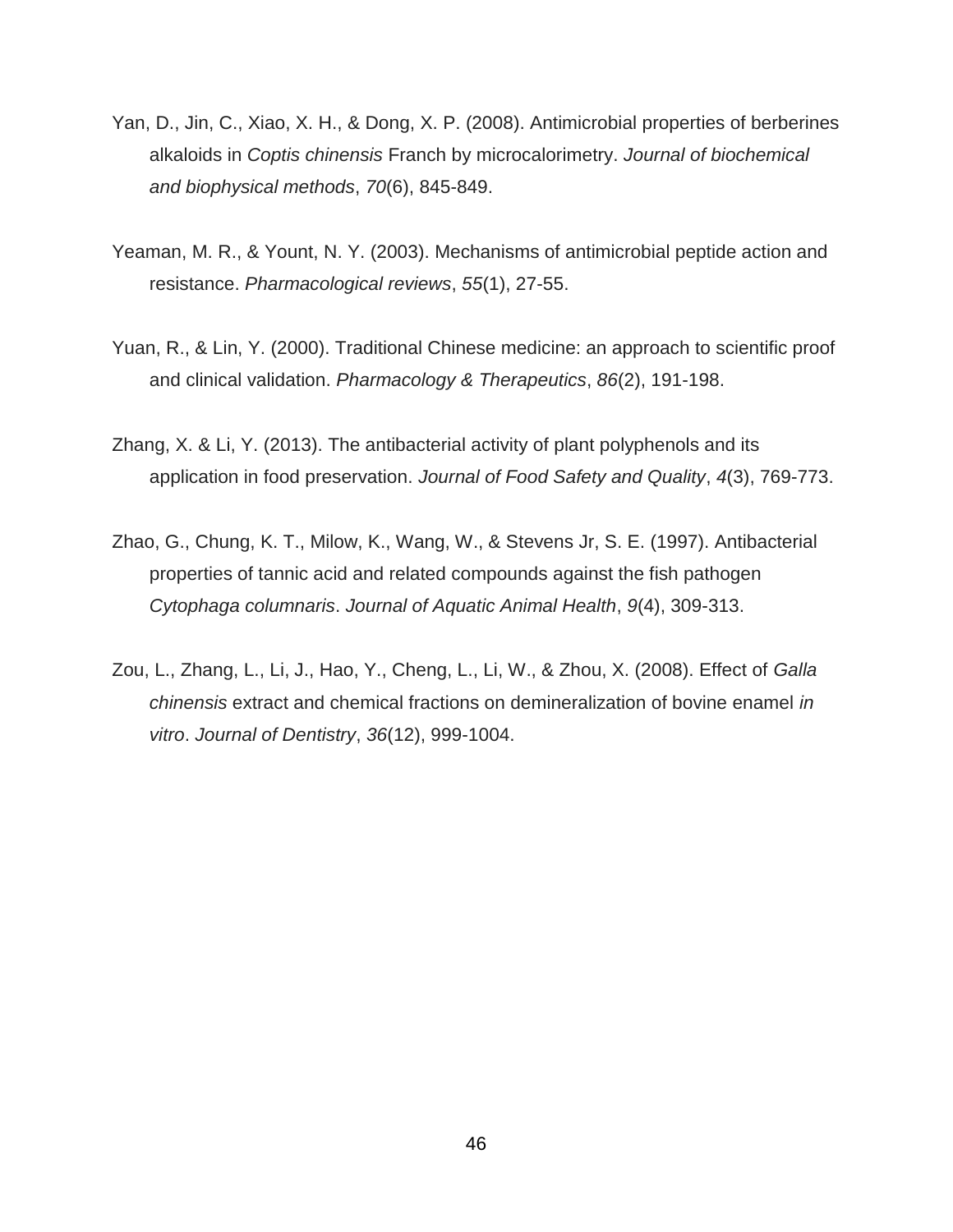# **EXTRACTION OF PLANT-SOURCE ANTIMICROBIAL COMPOUNDS AND ANTIBACTERIAL TESTS ON AGAR AND BROTH CULTURES OF** *VIBRIO PARAHAEMOLYTICUS* **AND** *LISTERIA MONOCYTOGENES*

#### **Abstract**

This research was conducted to study antimicrobial effects of aqueous methanol extracts from several medicinal plants against several seafood related pathogenic bacteria. The antibacterial activity of four plants, pomegranate peel ("PP", *Punica Granatum* L.), Chinese gallnut ("CG", *Galla chinensis*), forsythia fruits ("FF", *Forsythia suspensa*) and baikal skullcap ("BS", *Scutellaria baicalensis*) were tested using the agar diffusion assay and the microdilution assay. Dry plant materials were ground and extracted with 70% methanol respectively. Five concentrations (1, 2, 5, 10, 20 mg/ml) of each extract were tested in agar diffusion assay, and the zones of inhibition were measured. The minimum inhibitory concentration (MIC) of CG and PP extracts on *V. parahaemolyticus* were 1 mg/ml and 2 mg/ml. Only CG inhibited *L. monocytogenes* when present at  $\geq$  5mg/ml. Five concentrations of each extract (0.008, 0.04, 0.2, 1.0, and 5.0 mg/ml) were applied to *V. parahaemolyticus*, *L. monocytogenes*, and *M. morganii* cultures which were then incubated at 37<sup>o</sup>C, and sampled after 8, 24, and 96 hours. Samples were spread plated, incubated and enumerated to determine the actual bacterial population. The results were compared with control groups to determine the inhibitory effects. The CG extracts at concentrations of  $\geq 0.04$  mg/ml and  $\geq 1$  mg/ml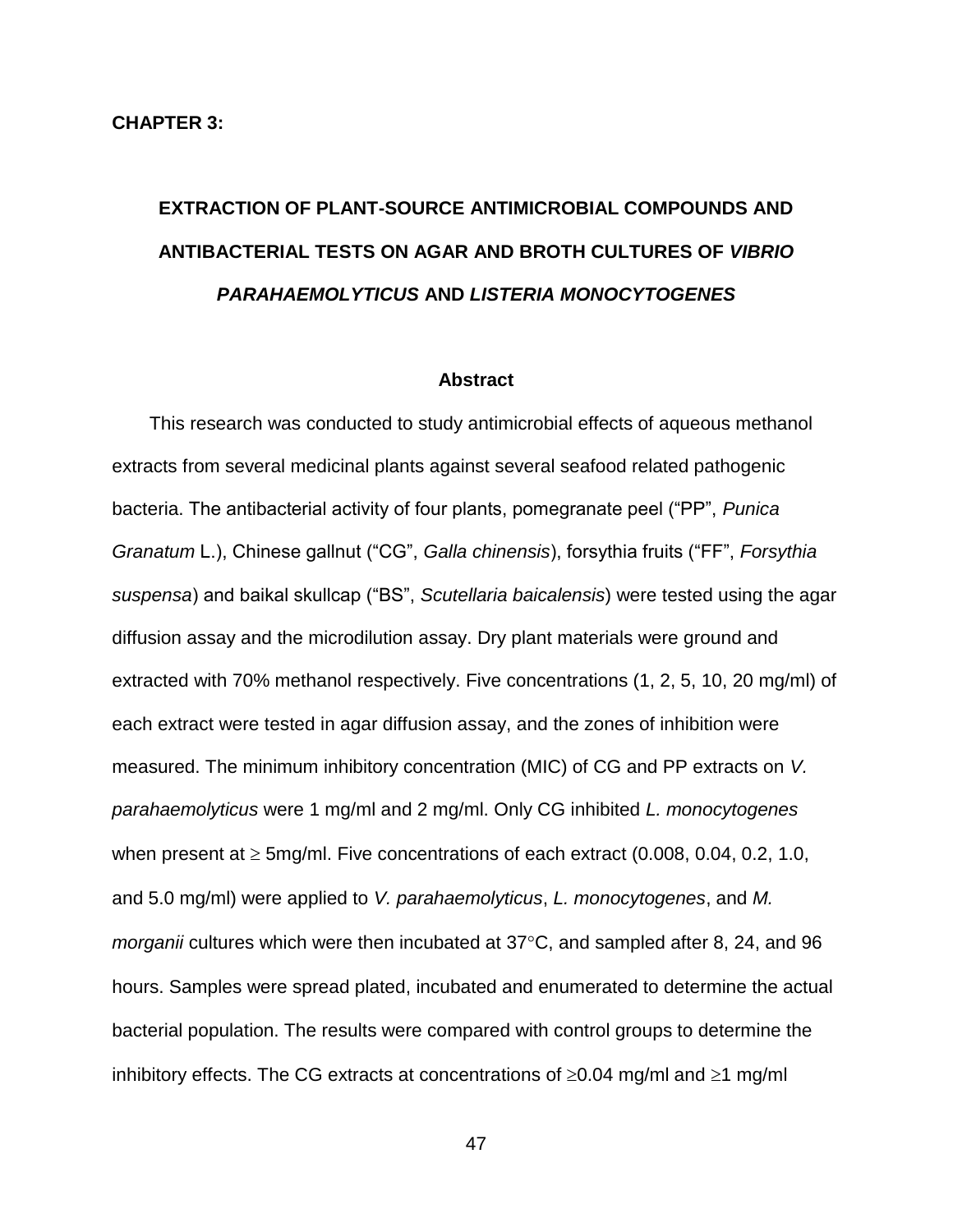significantly inhibited growth of *V. parahaemolyticus* and *L. monocytogenes*, respectively. At concentrations of  $\geq 1$  mg/ml and 5 mg/ml, the PP extracts significantly inhibited growth of *V. parahaemolyticus*, and *L. monocytogenes,* respectively. Both extracts reduced bacterial populations by up to 4 logs. No inhibition of pathogen growth was observed with FS and BS extracts except for BS at 5 mg/ml with *V. parahaemolyticus* in broth and 20 mg/ml with *L. monocytogenes* on agar. None of the plant extracts showed inhibition on *M. morganella*.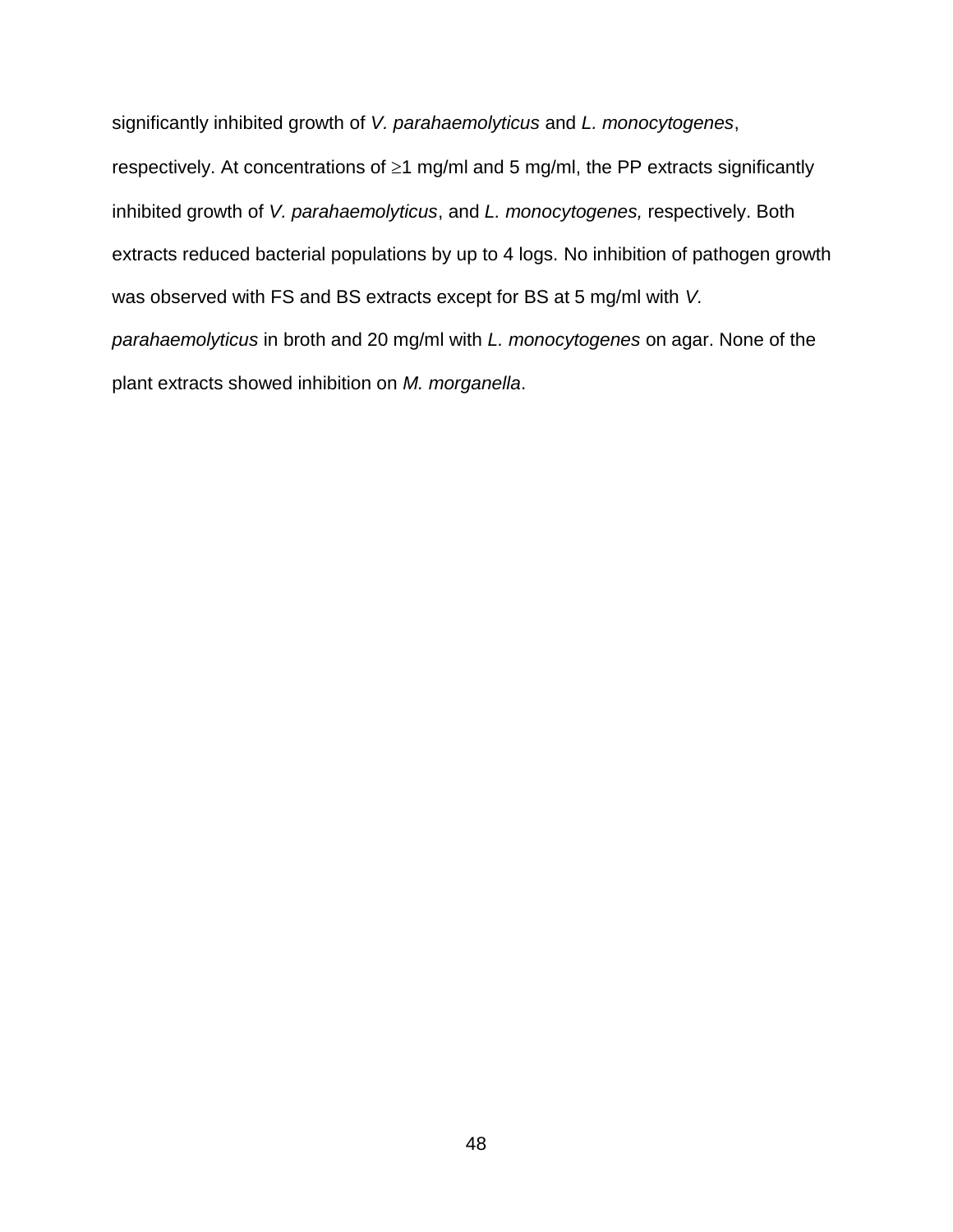# **Introduction**

Many plant-source materials have been used in traditional Chinese medicine (TCM) for many centuries in China and other Asian countries. In recent years, TCM has been gradually accepted by the western world. In the USA, TCM is studied and used as a complementary and alternative medicine (CAM) as well as a dietary supplement. By the year 2000, more than 35,000 plant-source materials were screened for potential medical use by the National Cancer Institute (NCI) and the United States Department of Agriculture (Yuan. et al, 2000). Scientific research on the use of TCM has increased with thousands of functional compounds being isolated from TCM (Zhou. et al, 2011). For example, Chinese gallnut (CG, *Rhus chinensis* Mill.), pomegranate peel (PP, *Punica Granatum* L.), forsythia fruit (FF, *Forsythia suspensa* (Thunb.) Vahl) and baikal skullcap root (BS, *Scutellaria baicalensis* Georgi.) are several of the most commonly used TCM. They are widely cultivated in various locations in China and various areas around the world, including North America. Research has been conducted to identify antimicrobial compounds contained in these plants. Phenolic compounds, such as essential oils, gallotannins and flavonoids, are the major compounds with antimicrobial activity found in these plants (Jiao et. al. 2012). The antimicrobial properties were verified using antibacterial assays (Tian et al. 2009; Kang et al. 2008; Fawole et al. 2012), and being tested on food products (Kanatt et al, 2010). However, little research has addressed the inhibitory effect of extracts TCM against important foodborne pathogens, such as *Listeria monocytogenes*, and *Vibrio parahaemolyticus,* which are major food safety concerns with seafood products. In addition, *Morganella morganii* is the organism primarily responsible for the formation of scombrotoxin (i.e. histamine) in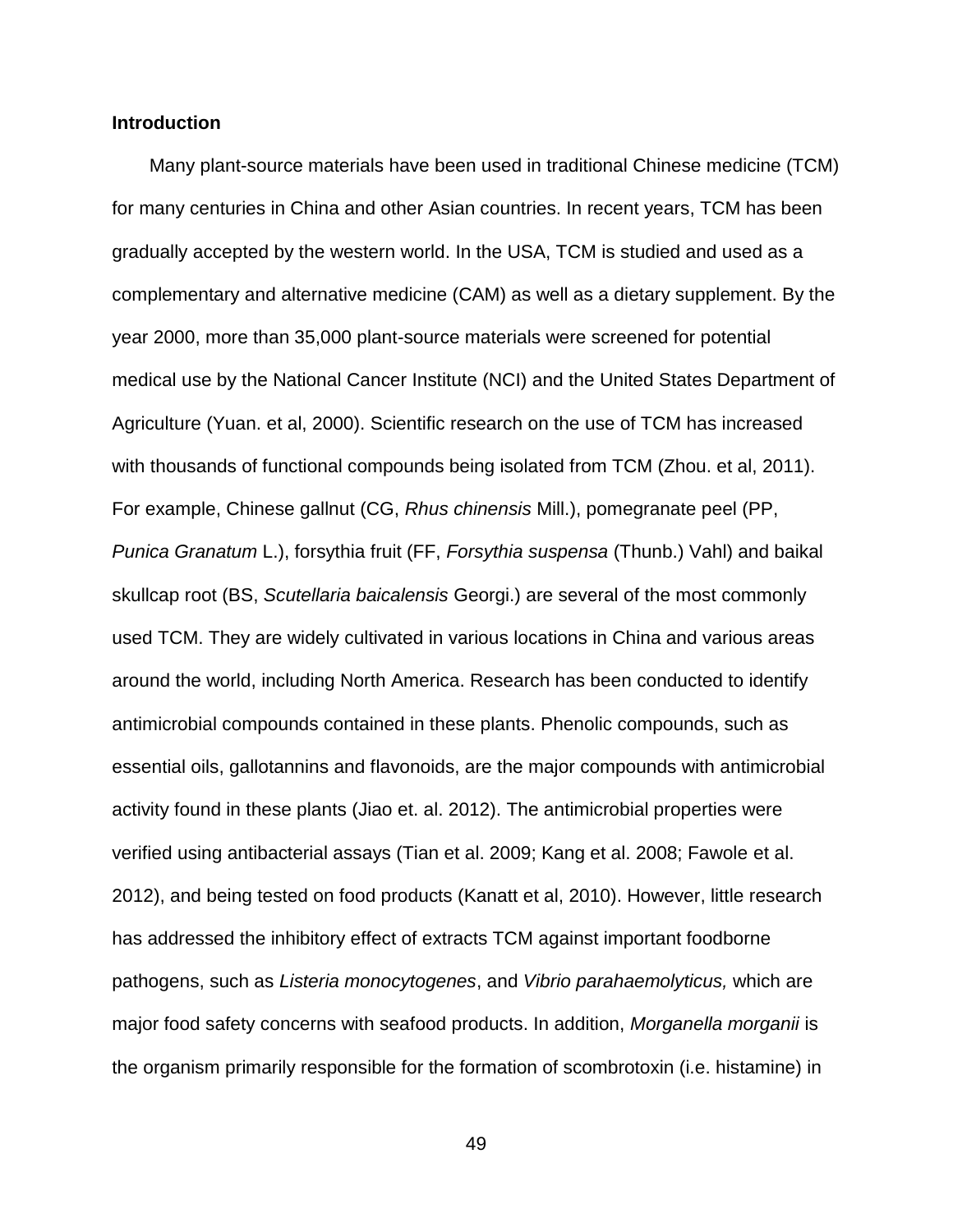temperature-abused fish (Arnold, S., and Brown, D., 1978). The inhibition of *M. morganii* will help to control the formation of scombrotoxins.

The purpose of this research was to identify the potential inhibitory effects of plant extracts against *Listeria monocytogenes* in shrimp, *Vibrio parahaemolyticus* in oysters and *Morganella morganii* in tuna products. Antimicrobial assays were conducted on pure cultures of selected bacterial strains both on agar plates and in broth. When the extracts showed bacterial inhibition, further studies were conducted in food product matrices. The CG, PP, BS and FF contains multiple compounds, and specific information is still required to determine which specific compounds have the highest antimicrobial activities. Therefore, the plant extracts used in this research were crude extracts in aqueous methanol.

### **Materials and Methods**

#### **Plant materials**

Dry Pomegranate peel (PP, *Punica Granatum* L.), Chinese gallnut (CG, *Rhus chinensis* Mill.), forsythia fruit (FF, *Forsythia suspensa* (Thunb.) Vahl) and baikal skullcap root (BS, *Scutellaria baicalensis* Georgi.) root were purchased from Mayway Inc. (CA, USA) and pharmacy of No. 263 Military Hospital (Beijing, China). In the following content of the chapter, CG, PP, FF, and BS from Mayway Inc. are abbreviated as CGM, PPM, FFM, BSM, respectively; CG, PP, FF and BS from No. 263 hospital were abbreviated as CGH, PPH, FFH, BSH, respectively. The HPLC grade methanol was purchased from Fisher Scientific (PA, USA) and a food processor (Osterizer<sup>™</sup>) was used to grind raw plant materials.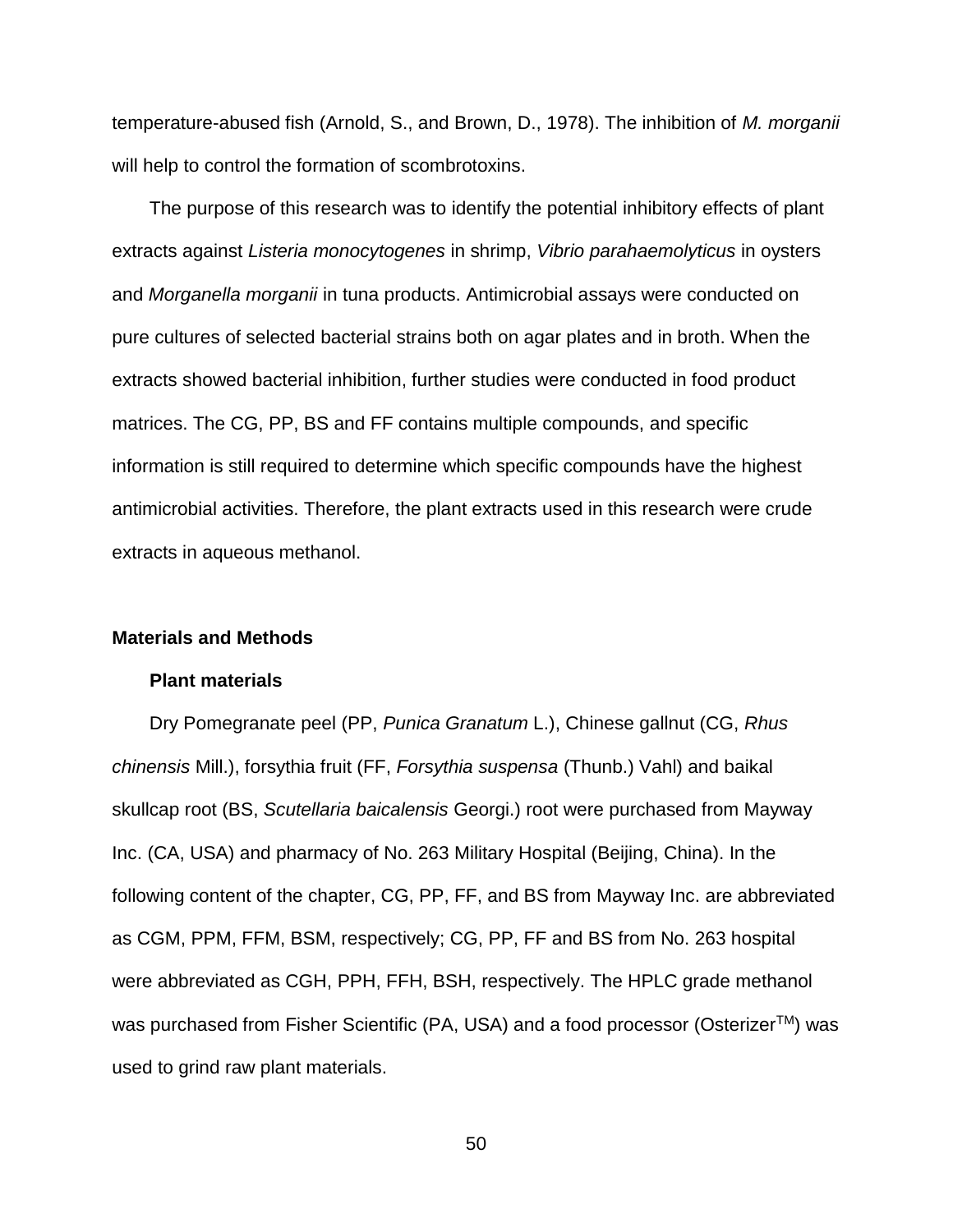The dry, capsule-like CG was carefully cracked using a hammer. The remains of aphids found inside the galls were removed and the hull tissue was collected and ground. The crude ground gall shell was sifted through a 40-mesh sieve and the fine powder was collected. Five grams of sifted powder was mixed with 100 ml aqueous methanol solution (MeOH:H<sub>2</sub>O = 70:30, v/v) and stirred with mild heating (30-40<sup>o</sup>C) for 3 hours. The mixture was separated by gravity filtration using #1 filter paper (Whatman<sup>®</sup>) and the filtrate was collected. The aliquot was standardized with 70% methanol to 100 ml and stored at -20 $\degree$ C for further use.

Large pieces of dry PP were separated by hand into approximately 1 x 1 cm pieces or smaller, and then ground and sifted through a 40-mesh sieve. The fine powder was extracted and collected using the same protocol as for the CG. The dry root and stem of BS was torn or cut into short pieces (<2 cm), ground and sifted through 40-mesh. Then the sifted powder was extracted and collected using the same protocols as the CG. Forsythia dry fruits were ground, sifted through 40-mesh, extracted and collected using the same protocols of CG stated above.

The concentration of the extract solutions were calculated as:

$$
Concentration\left(\frac{mg}{ml}\right) = \frac{Mass\ of\ dry\ powdered\ plant\ (mg)}{Volume\ of\ solution\ in\ 70\%\ methanol(ml)}
$$

Stock solutions (50 mg/ml) of those four plants were diluted with 70% methanol to 20 mg/ml, 10 mg/ml, 5 mg/ml, 2 mg/ml, 1 mg/ml, 0.4 mg/ml and 0.08 mg/ml, and used as treatment later in agar diffusion assays and microdilution assays.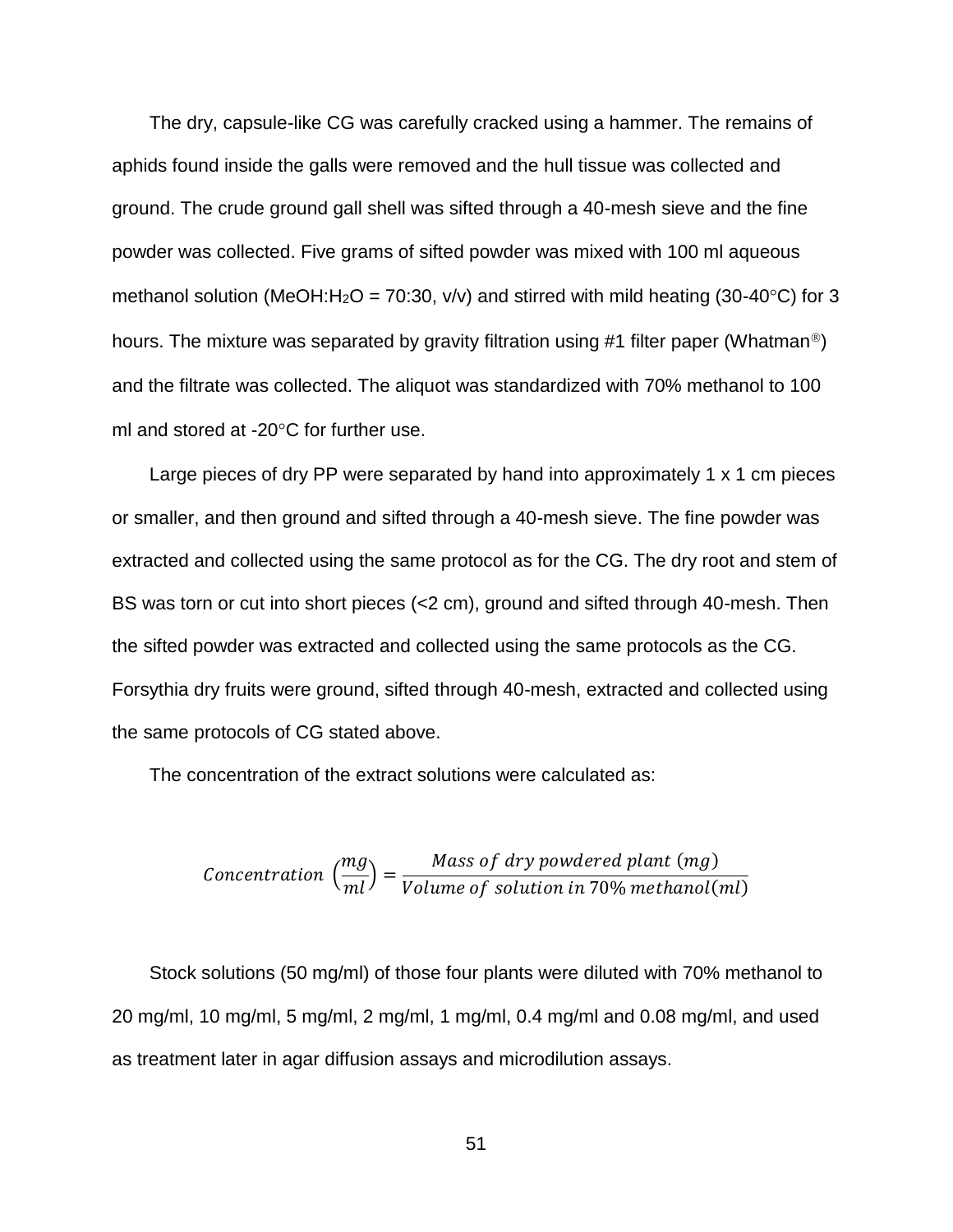# **Preparation of bacterial cultures**

*Listeria monocytogenes* stock strains (isolated by local CDC) and (Scott A) were obtained from the Department of Food Science and Technology, Virginia Tech. Frozen capsule cultures were thawed and transferred into 9.9 ml tryptic soy broth (TSB, BD Bacto<sup>TM</sup>) and then incubated at 37<sup>o</sup>C for 24 hours. After the first incubation, the cultures were transferred into another TSB tube and incubated for 24 hours at  $37^{\circ}$ C. After the second incubation, the culture was T-streaked on Modified Oxford Agar (MOX, BD  $Difco<sup>TM</sup>$  and incubated for 24 hours at 37 $^{\circ}$ C. A single clear colony with dark media surrounded was taken from the MOX plate and transferred into TSB tube and incubated for 24 hours at 37 $\degree$ C to reach the population of approximately 10 $\degree$  CFU/ml.

*Vibrio parahaemolyticus* stock strains (VP13) and (VP16) were obtained from the Department of Food Science and Technology, Virginia Tech. Frozen capsule cultures were thawed and transferred into 9.9 ml TSB+NaCl (1.5% sodium chloride, the total NaCl concentration of the medium was 2%) tube and then incubated at  $37^{\circ}$ C for 24 hours. After the first incubation, the cultures were transferred into another TSB+NaCl tube and incubated for another 24 hours at  $37^{\circ}$ C. After the second incubation, the culture was T-streaked on thiosulfate-citrate-bile salts-sucrose agar (TCBS, BD Difco<sup>TM</sup>) and incubated for 24 hours at  $37^{\circ}$ C. A single colony with dark green center was taken from the MOX plate and transferred into TSB+NaCl tube and incubated for 24 hours at  $37^{\circ}$ C to reach the population of approximately 10 $^{\circ}$  CFU/ml.

*Morganella morganii* stock strain (25830) was obtained from the Department of Food Science and Technology, Virginia Tech. Frozen capsule cultures were thawed and transferred into 9.9 ml TSB tube and then incubated at  $37^{\circ}$ C for 24 hours. After the first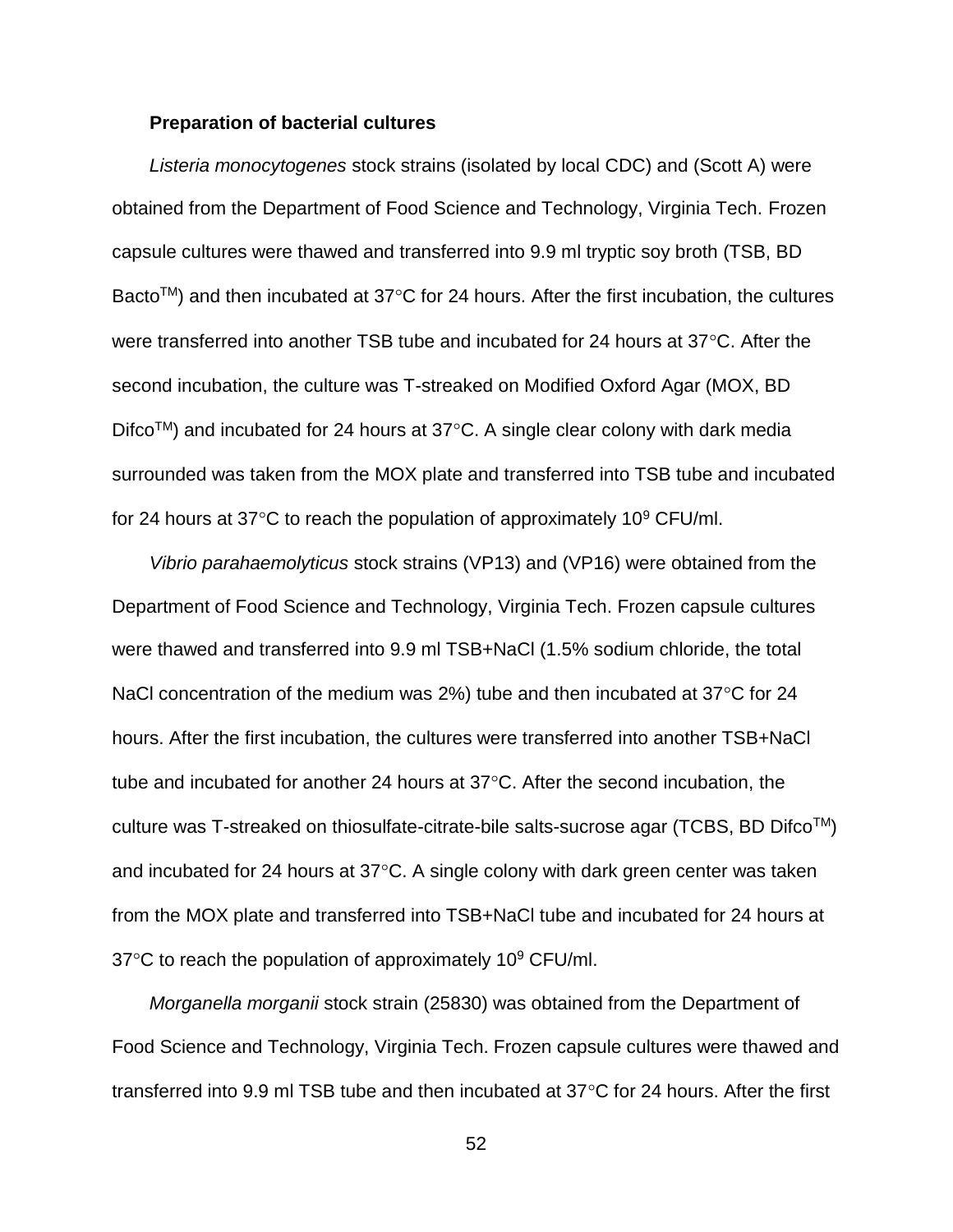incubation, the cultures were transferred into another TSB tube and incubated for another 24 hours at  $37^{\circ}$ C. After the second incubation, the culture was T-streaked on McConkey Agar (BD BBL<sup>TM</sup>) and incubated for 24 hours at  $37^{\circ}$ C. A single colony that was not red was taken from the McConkey plate and transferred into TSB tube and incubated for 24 hours at 37 $\degree$ C to reach approximate population of 10 $\degree$  CFU/ml.

# **Minimum inhibitory concentration (MIC) test using agar diffusion assays**

Agar diffusion assays were performed on Petri plates with tryptic soy agar (TSA, from BD). *L. monocytogenes*, *M. morganii*, and *V. parahaemolyticus* cultures were prepared as stated in Section 2.2. Whatman # 1 filter paper was cut into round paper disks with an average diameter of 7.2 mm, and autoclaved at  $121^{\circ}$ C for 15 minutes. Each TSA plate was divided into 7 areas. Bacteria cultures were inoculated onto the TSA plates using a sterile swab described by Williams (2013) with minor modifications. A sterile sampling swab was dipped into bacterial culture tube, then gently squeezed against the inner wall of the tube to remove excessive liquid. The whole TSA plate was covered by swabbing in one direction, then covered again by swabbing in a direction perpendicular to the first. After the swab inoculation, 7 sterile paper disks were placed on the agar. Ten microliters of 70% methanol, 5% commercial bleach (Clorox<sup>®</sup>, 6.0% sodium hydrochloride, the final concentration of NaClO is 0.3%, approx. 3 mg/ml), and extracts with concentrations of 20, 10, 5, 2, and 1 mg/ml were then pipetted onto the paper disks. The TSA plates with bacterial inoculation and extracts added were incubated at  $37^{\circ}$ C for 24 hours. The diameter of inhibitory zones was determined as the average of two perpendicular measurements.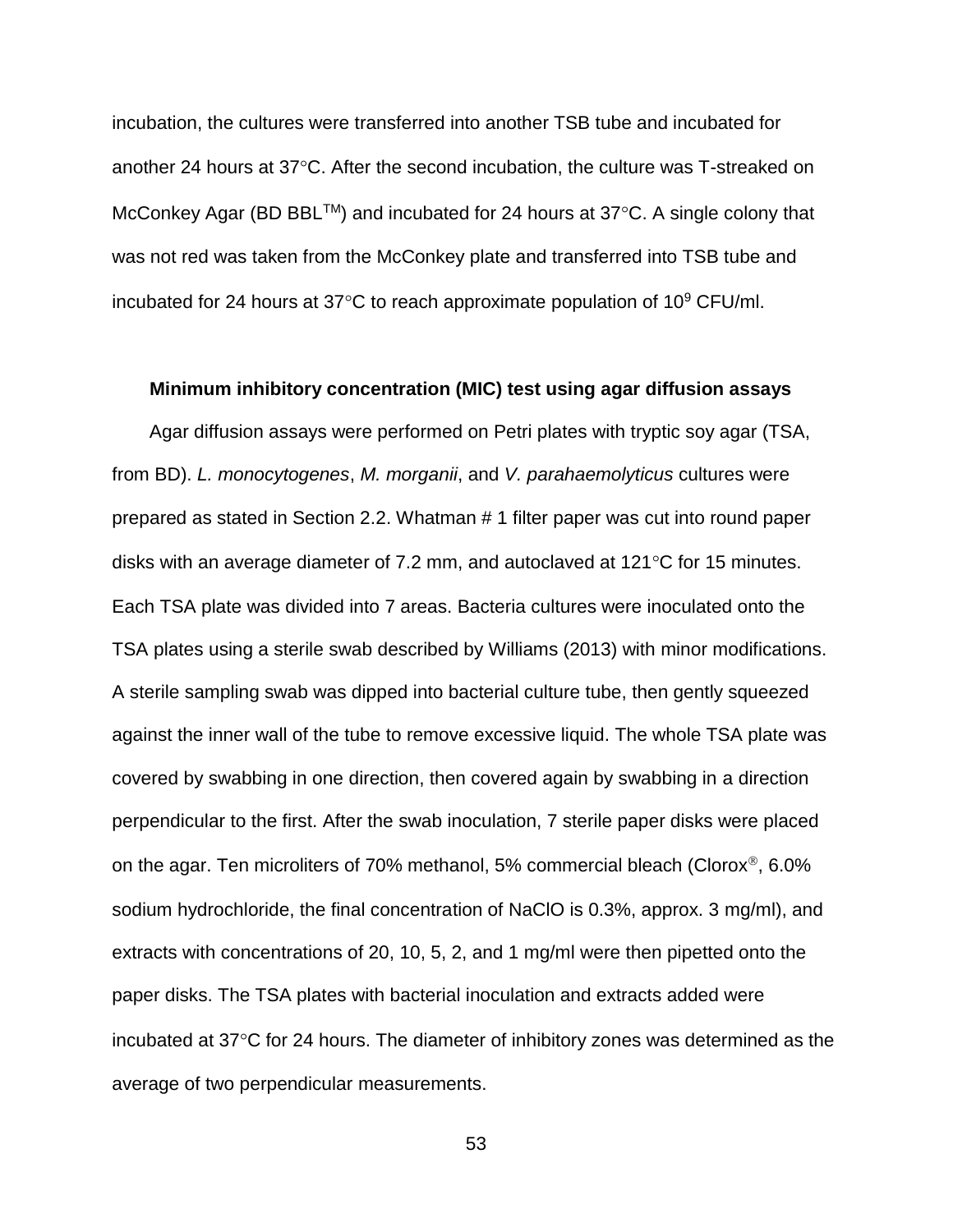## **MIC test using microdilution 96-well plate assay**

Sterile  $96*250$   $\mu$  well plates were from BD biosciences. One hundred and twentyfive microliters of TSB was pipetted into each well. Bacteria cultures (100  $\mu$ I) were added into 9.9 mL sterile 0.1% peptone (BD Bacto™) water. The diluted culture was homogenized on vortex and 10  $\mu$  (approx. 10<sup>5</sup> cfu) was inoculated into each well. Fifteen microliters of treatment were added to the assigned wells. Commercial bleach (15  $\mu$ l, diluted into 5%, NaClO concentration was 28.5 mg/ml) was added into the assigned wells as a positive control, and  $15 \mu l$  water was added into the assigned wells as a negative control. The treatments were extracts of CG, PP, BS or FF dissolved in 70% methanol, and extract concentrations in each well were 0, 0.008, 0.04, 0.2, 1, and 5 mg/ml, respectively. The experimental design is shown in Appendix A.

The whole 96-well plate was sealed to reduce moisture lost through evaporation and then incubated at 37 °C. The inoculum at starting time was diluted in 10<sup>-1</sup> and 10<sup>-3</sup> concentrations and spread plated on TSA. Samples were collected at 8 hours, 24 hours and 96 hours using the protocol described below. The well plate was manually shaken for 30 seconds to homogenize the culture in each well, then  $15 \mu$  sample of culture was transferred into a 10 ml 0.1% peptone water tube to make a diluted culture. The tube was mixed on a vortex mixer for 10 seconds, and 50  $\mu$  of the diluted culture was plated on duplicate TSA plates using a Spiral plater (Spiral Biotech Autoplate<sup>®</sup> 4000). The plates were incubated at 37  $\degree$ C for 24 hours and colony forming units were counted and calculated following the instructions in Autoplate 4000 operation manual.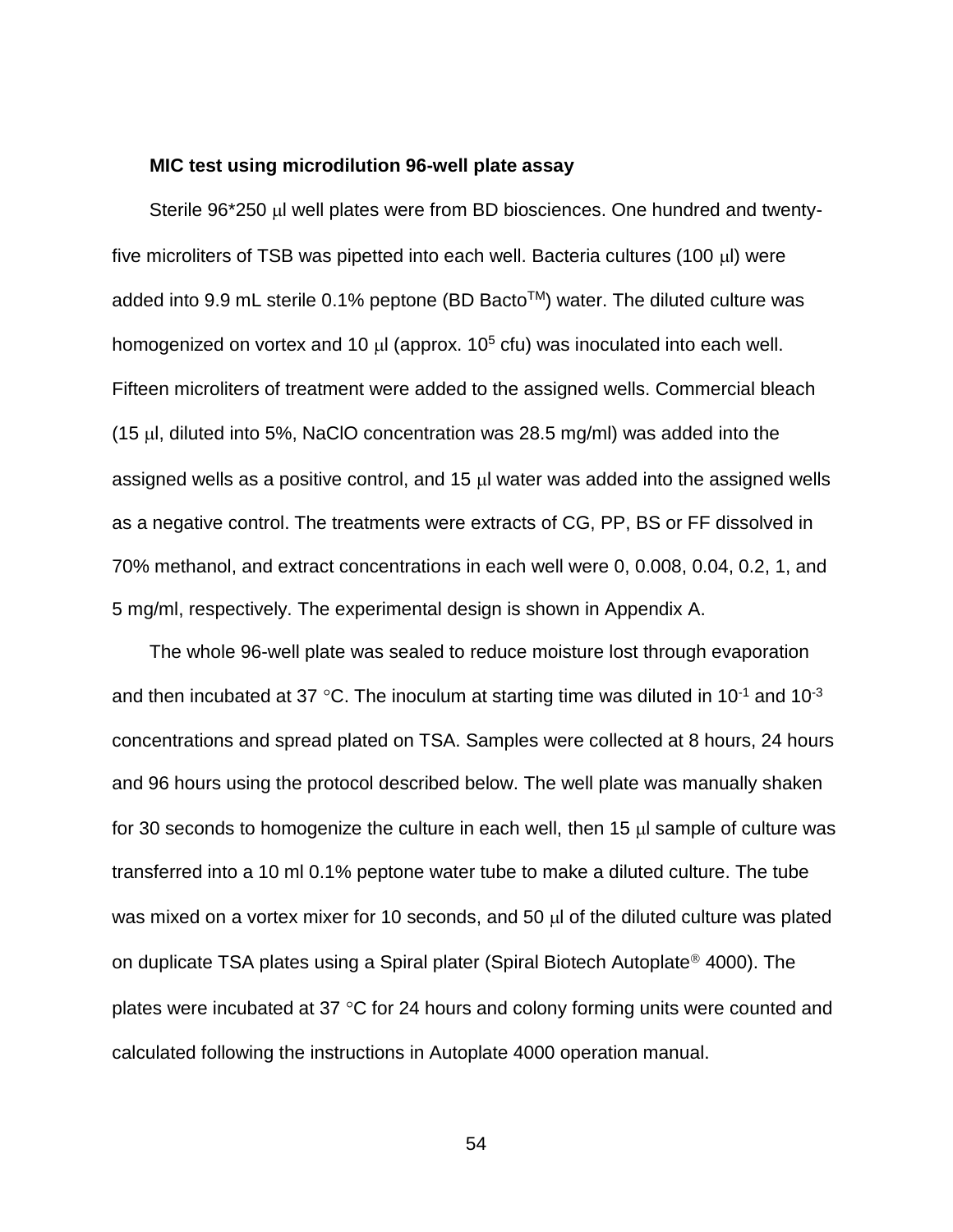## **Statistical Analysis**

The results were analyzed in GraphPad Prism Version 6.01. For both agar diffusion assay and microdilution assay, the results of treatments and controls were compared using two-way analysis of variance (ANOVA). Whenever the overall F test was significant, multiple comparisons were performed using Tukey's Studentized T-test (Zar, 2010) to find differences among treatments (Zar, 2010).

## **Results and Discussion**

## **Results of agar diffusion assay**

The results of agar diffusion assays are shown in Table 3.1 and 3.2. These data are based on triplicate samples. Seventy percent methanol was used as the negative control to demonstrate inhibition from the solvent. If the plant extract shows antibacterial activity, it will form a larger inhibitory zone compared with the inhibitory zone formed by the solvent itself. The results show that concentrations of 1 mg/ml (i.e. 1,000 ppm) and 2 mg/ml of CGM and CGH, respectively, showed significantly larger areas of inhibition on *V. parahaemolyticus*, compared with 70% methanol alone. These results indicate that CG is effective in inhibiting growth of *V. parahaemolyticus* in agar, and at higher concentrations of CG the inhibitory zones increased in diameter. Similarly, both PPM and PPH at concentrations of 5 mg/ml and higher, demonstrated strong inhibitions to *V. parahaemolyticus* by forming larger inhibitory zones compared with 70% methanol on Petri plates. Extracts from the other two plants, (i.e., FFM, FFH, BSM and BSH), did not form significantly larger inhibitory zones compared with 70% methanol, which indicates little to no antibacterial activities against *V. parahaemolyticus*. Against *L.*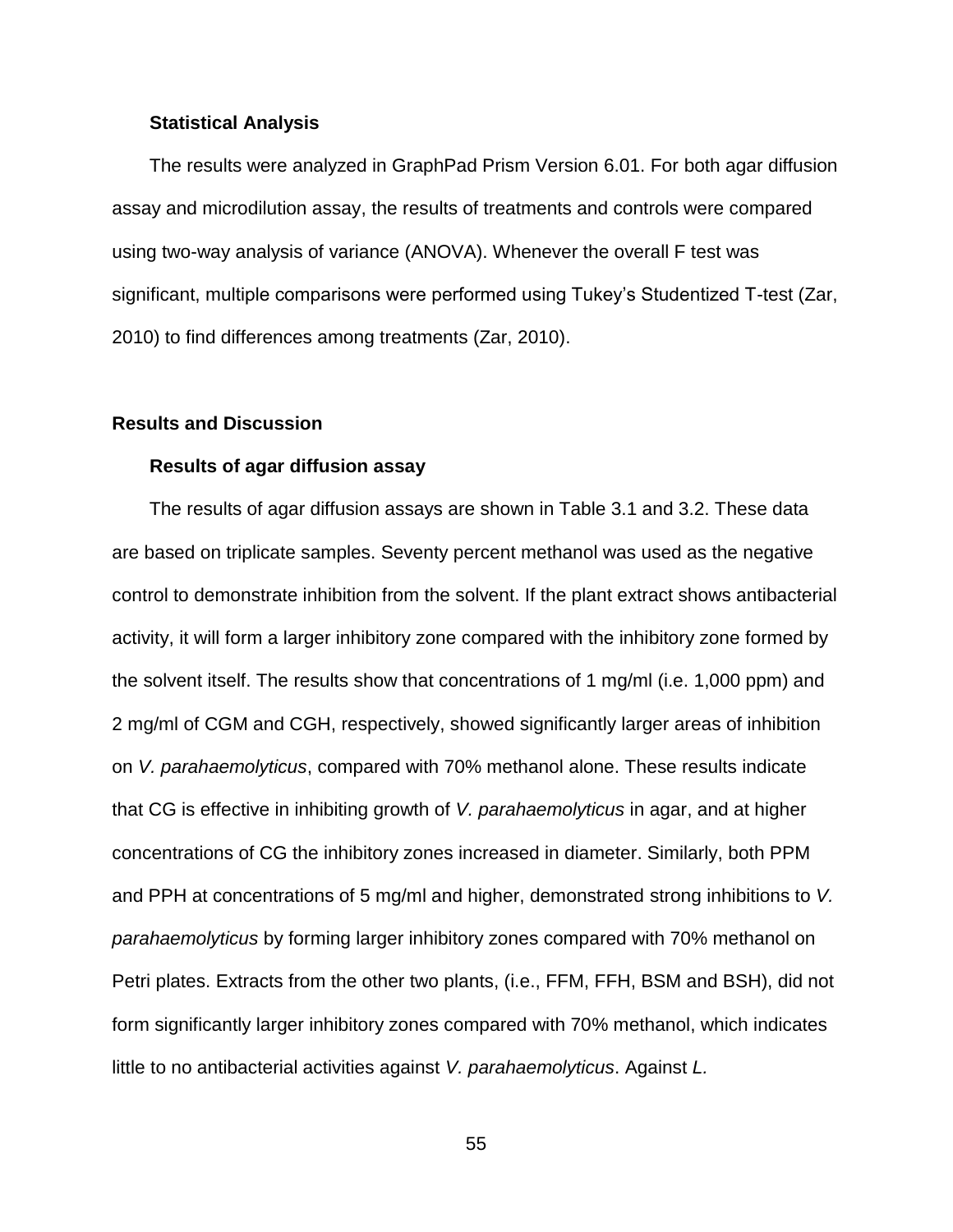*monocytogenes*, only CGM and CGH extracts showed significant inhibitions (i.e., CGM showed significant inhibition at concentrations of 10 mg/ml and 20 mg/ml, and CGH at 5 mg/ml and above). None of the plant extracts used in the assays were effective against *M. morganii* (Data not shown).

Seventy percent methanol inhibited the growth of *V. parahaemolyticus* on TSA plates, but did not show inhibitory effect on *L. monocytogenes*. Commercial bleach (5%) was used as a positive control to demonstrate the effectiveness of plant extracts compared with a traditional sanitizer. The bleach was diluted following the instruction, and the concentration of sodium hypochlorite was approximately 2.85 mg/ml (i.e. 2850 ppm). The diffusion assays against *L. monocytogenes* showed that CG extracts formed similar size inhibitory zones to chlorine. The *V. parahaemolyticus* was even more sensitive to CG and PP compared with chlorine.

The bacteria species used in this study showed different sensitivities to the crude extracts. The difference in sensitivities may be due to many factors, including different cell wall structures between Gram positive and Gram negative organisms (Montville and Matthews, 2005). Two strains of *V. parahaemolyticus* and two *L. monocytogenes* strains were tested in the assay. A primary agar diffusion assay was conducted and demonstrated that there is no significant difference between two tested strains of each species. Therefore, in major part of the study, the two strains of *V. parahaemolyticus* were mixed as a cocktail culture.

Possible differences in inhibitory activity between plant batches were also analyzed. The CGM and CGH started to show significant inhibition against *V. parahaemolyticus* at 1 mg/ml and 2 mg/ml, respectively. They also had different MICs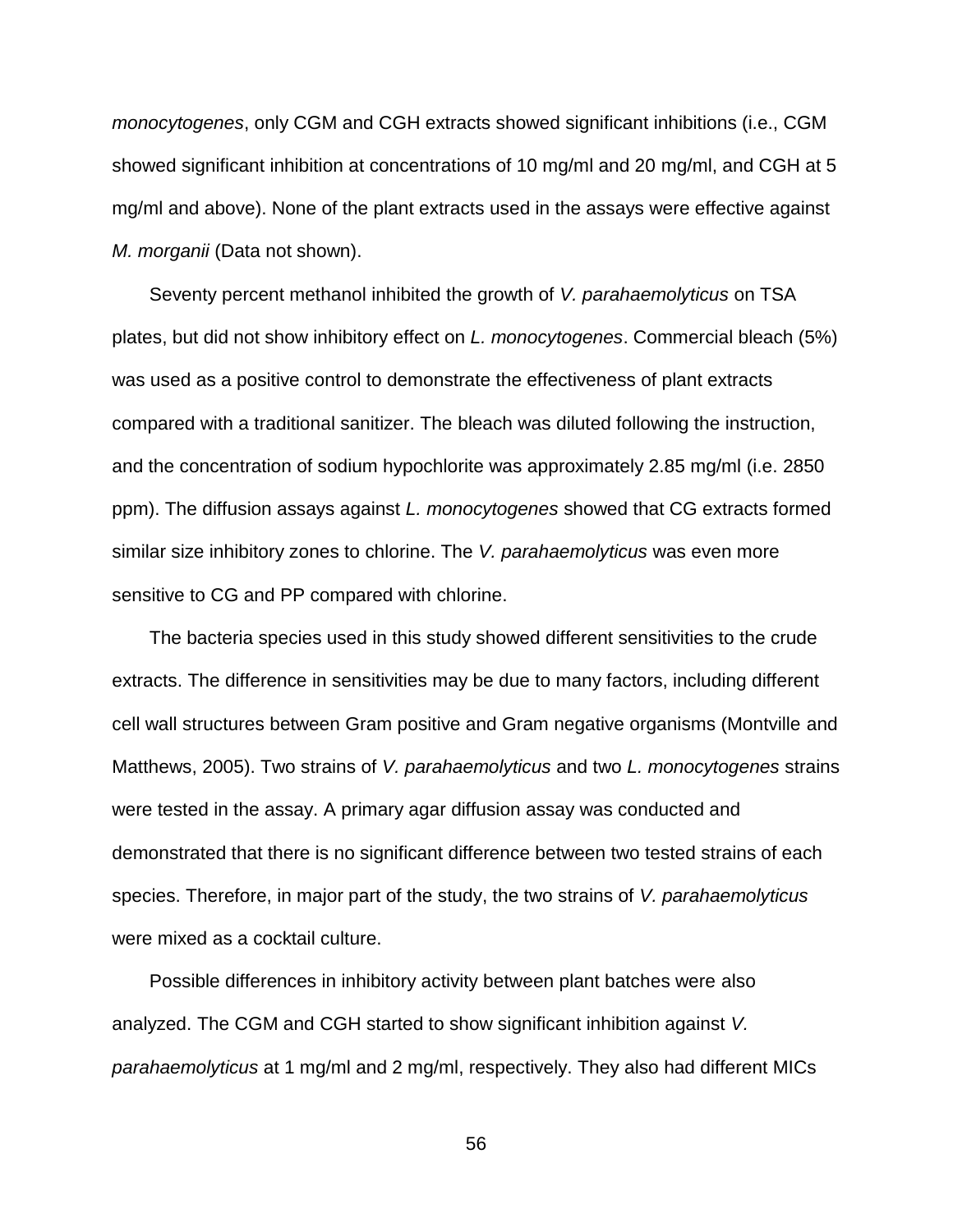against *L. monocytogenes*, at 10 mg/ml and 5 mg/ml, respectively. The difference in MICs may be from the different cultivars; also, it might be from different processing conditions or storage conditions of the plant materials. However, both batches inhibited both pathogens at higher concentrations.

Neither extract of FF and BS showed significant inhibition against either pathogen according to statistical analyses, but based on visual observations, higher concentrations (10 mg/ml and 20 mg/ml) of FF and BS formed weak inhibitory rings around the paper disks. To verify these potential inhibitions, FF and BS were both tested using microdilution assays discussed in the following section.

The MIC values of CG extracts in this research were higher than reported by others (Tian et al. 2009, Feng, et al. 2012). Unlike the studies by Tian and Feng, however, the plant-source compounds in this study were extracted in aqueous methanol and used in the solution form. Concentrations of plant extracts were calculated as:

$$
Concentration (mg/ml) = \frac{Mass\ of\ dry\ powdered\ plant\ (mg)}{Volume\ of\ solution\ in\ 70\%\ methanol(ml)}
$$

Direct comparisons among MIC results of different research are difficult, since the protocols vary among researchers (Burt, 2004). There are several reasons for using extracts in solution instead of pure extracts. First, it was more accurate to use extracts in the solution form for the antimicrobial tests. The stock extraction was standardized by using 100.0 ml aqueous methanol to extract 5.00 grams of powdered dry plant tissue, and the stock extracts were easily diluted and used in antimicrobial assays. The extracts were stored at -20 $\degree$ C to minimize degradation. Second, it requires extra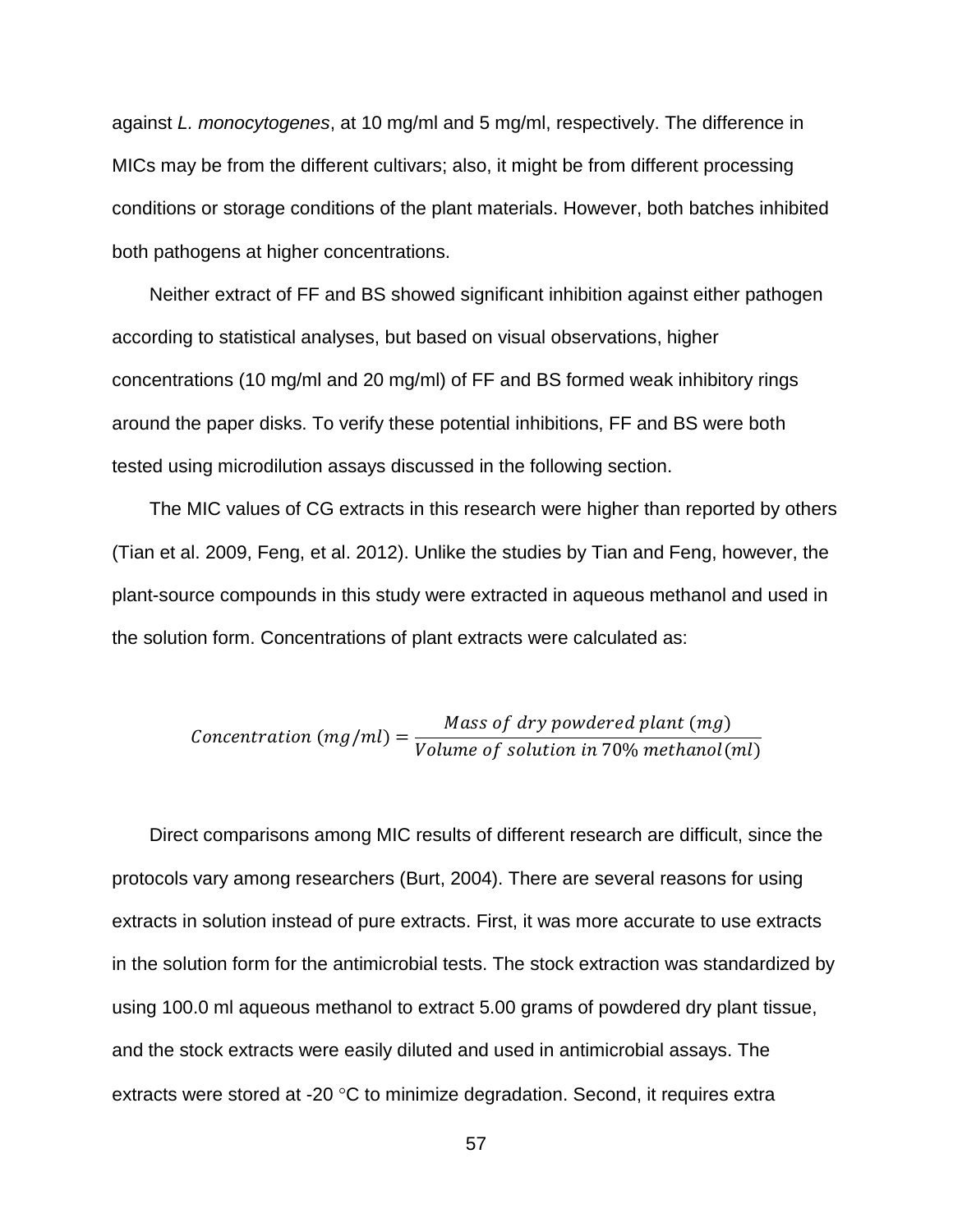processing steps to acquire pure extracts. The rotary evaporation and freeze drying processes may cause the loss of volatile and unstable compounds (such as essential oils in FF) (Endo and Hikino, 1984), thus were not conducted. Third, re-dissolving of pure extracts may be difficult. However, to assist the calculation of the concentration, freeze dried plant extracts were obtained and the yields were calculated, thus the concentration of the extracts based on dry plant material (as used in the study) can be converted to concentration based on freeze dried pure extracts if necessary, and vice versa.

Although both methanol and ethanol have been previously used in other research (Cai et al., 2004; Lu et al., 2011; Fawole et al., 2012), methanol was chosen as the solvent in this study, because of its minimal antimicrobial activity among all alcohols (Tilley and Schaffer, 1926), the better extraction ability, the lower cost, and the better compatibility with HPLC analysis.

Previously, CG has been reported to inhibit human and plant pathogenic bacteria (Tian et al., 2009; Feng et al., 2012); the hydrolysable tannins, which are the major active components in CG (Nishizawa et al., 1982), have been reported to inhibit *L. monocytogenes*; however, few research addressed on inhibition of *V. parahaemolyticus.* This study showed that as a Gram-negative bacterium, the *V. parahaemolyticus* is even more sensitive to tannins than some Gram-positive microorganisms, which does not happen to typical Gram-negative bacteria (Proestos et al. 2006).

## **Results of microdilution assays**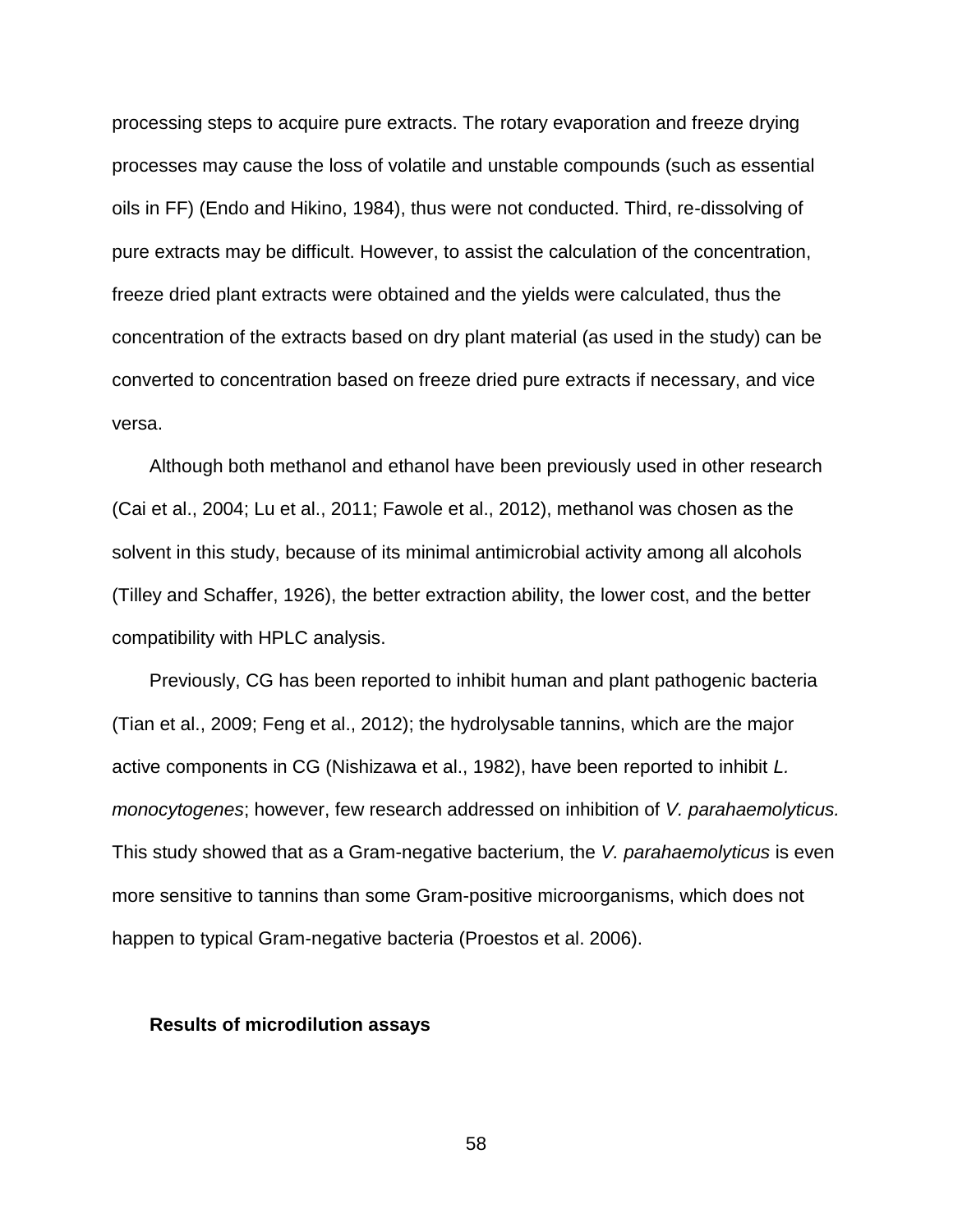The results of the microdilution assay against *V. parahaemolyticus* are shown in Figure 3.1. The results from two batches of each plant were combined and expressed. Generally, treatments of CG, PP and FS at concentrations of 0.04 mg/ml, 1 mg/ml and 5 mg/ml, respectively, successfully inhibited the growth of *V. parahaemolyticus*. When one of these treatments was used the population of *V. parahaemolyticus* remained below detection, at about  $10<sup>4</sup>$  cfu/ml. The bacterial numbers in the methanol or water controls were approximately 10<sup>7</sup> to 10<sup>8</sup> cfu/ml.

The results of microdilution assay against *L. monocytogenes* are shown in Figure 3.2. The bacterial cultures were completely inhibited at CG concentrations of 1 mg/ml (and 5 mg/ml, not shown) after 24 hours. For the PP treatment, *L. monocytogenes* was still present at  $10^5$  and  $10^6$  cfu/ml with a PP concentration of 5 mg/ml. The treatments using BS and FF extracts did not inhibit bacterial growth thus were not included in figure. *L. monocytogenes* numbers in the methanol or water controls were 10<sup>8</sup> cfu/ml or higher.

The microdilution assays with *M. morganii* did not demonstrate any significant inhibition (data not shown). The results were somehow confirmative to the results in previous agar diffusion assay. On TSA plate, the CG and PP extracts can form a transparent ring areas around the paper disks; however, when examined closely, smaller size colonies can still form within the ring area, thus the inhibition cannot be reported. It can be implied that the bacterial growth of *M. morganii* might have been retarded at very beginning (transparent ring areas were formed around extracts), but given enough nutrients (TSA), *M. morganii* can overcome the adverse impact from plant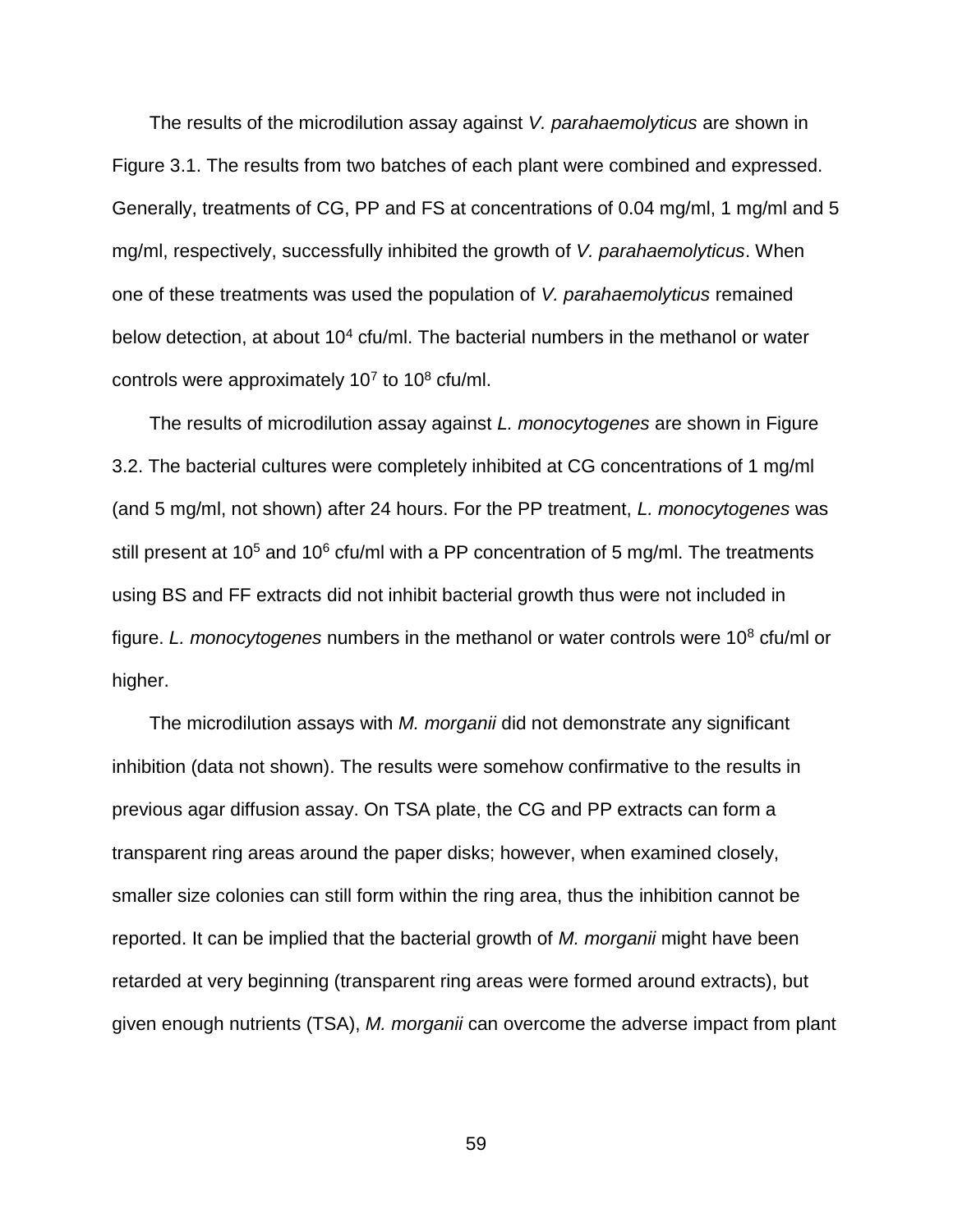extracts. The smaller colonies within the transparent ring area indicated a slower growth.

 To achieve more accurate concentrations of extracts. In the assays with both *V. parahaemolyticus* and *L. monocytogenes*, the CG, PP, and FS showed lower MICs than in the agar diffusion assays. The reason is that the plant extracts may be more evenly distributed throughout the broth cultures compared with the agar plates (Proestos et al. 2006).

Seventy percent methanol and water were used as two negative controls in the microdilution assays. The purpose was to analyze the possible antimicrobial effects from the solvent methanol. The CG, PP, BS and FF extracts were all dissolved in 70% methanol; when added as treatments, the methanol content might also inhibit bacterial growth, although the methanol is considered as an organic solvent with weak antimicrobial activity (Tilley and Schaffer, 1926). The concentration of methanol in the final culture was kept comparatively low. In all plant extract treatment groups and the methanol control group, the final methanol content in the broth was:

$$
\frac{15 \mu l \times 70\%}{(15 + 10 + 125)\mu l} = 7\%
$$

According to the results of ANOVA and multiple comparisons, the bacterial populations in the PP and CG treatment groups were significantly different from the water control; however, there were no significant differences between the bacterial growth of the methanol control group and that of water control group. Therefore, the inhibition of 7% methanol was negligible. The overall inhibitory effects of the plant extracts were mostly from the plant contents, not the solvent methanol.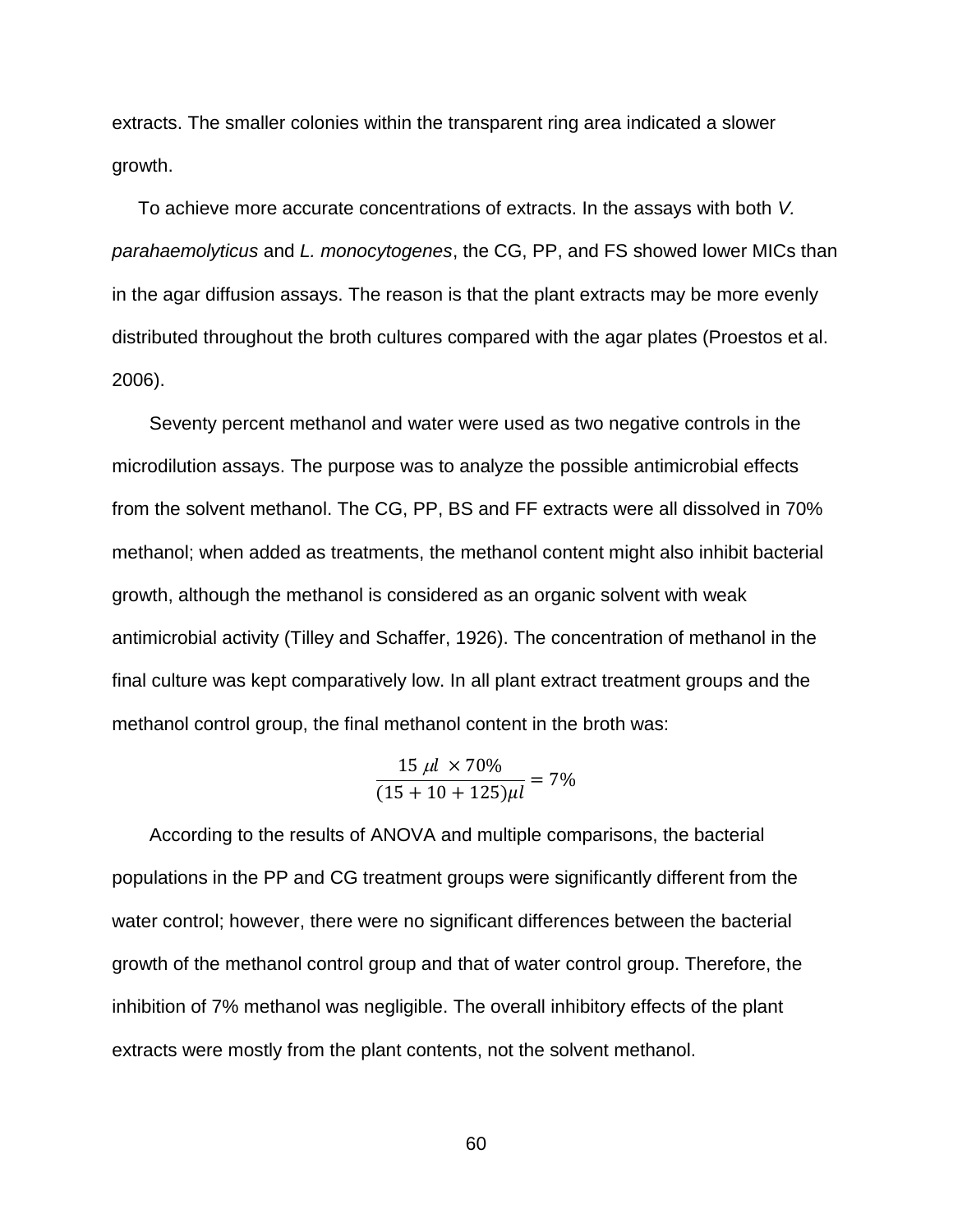The pH of plant extracts were tested and the pH of plant extracts varied from 5.3- 5.6. This was not the optimal pH range for *V. parahaemolyticus*; however, the lowest pH for Vibrio growth in nutrition culture is reported to be 4.5 (Adams and Moss, 2008)

Bioscreen  $C^{TM}$  optical density (OD) measurement was used to estimate the bacterial growth. However, the OD value was not a good indicator of bacterial growth, as some of the plant extracts, such as CG and PP, formed precipitates and caused cloudiness when added to TSB media. This increased the OD value without actual bacterial growth. According to Nishizawa, et al. (1982), the major compounds in CG are hydrolysable tannins, which denatured proteins and caused precipitation. The ability of CG to denature proteins may explain some of the antimicrobial mechanisms as the proteins contained in bacterial cell walls and other functional proteins such as enzymes may lose their biological functions.

In terms of different microorganisms, *M. morganii* was the least sensitive to crude plant extracts. In addition, *L. monocytogenes* showed higher resistance to the crude plant extracts than did *V. parahaemolyticus*. Most of the plant extracts were not completely lethal to these bacteria, but the bacterial growth were lower compared to controls. Thus, addition of plant extracts may not be effective by themselves, but may have application as part of the "hurdle technology" (Alasalvar, et al. 2011).

During the extraction process and antimicrobial assays, any differences between the different batches of each plants (CG, PP, FF and BS) were monitored. Batch "M" (purchased from Mayway) had a stronger/darker color compared with batch "H" (purchased from a hospital in China). In the antimicrobial tests, batch "M" showed slightly stronger inhibitory effects compared with batch "H". This may be due to several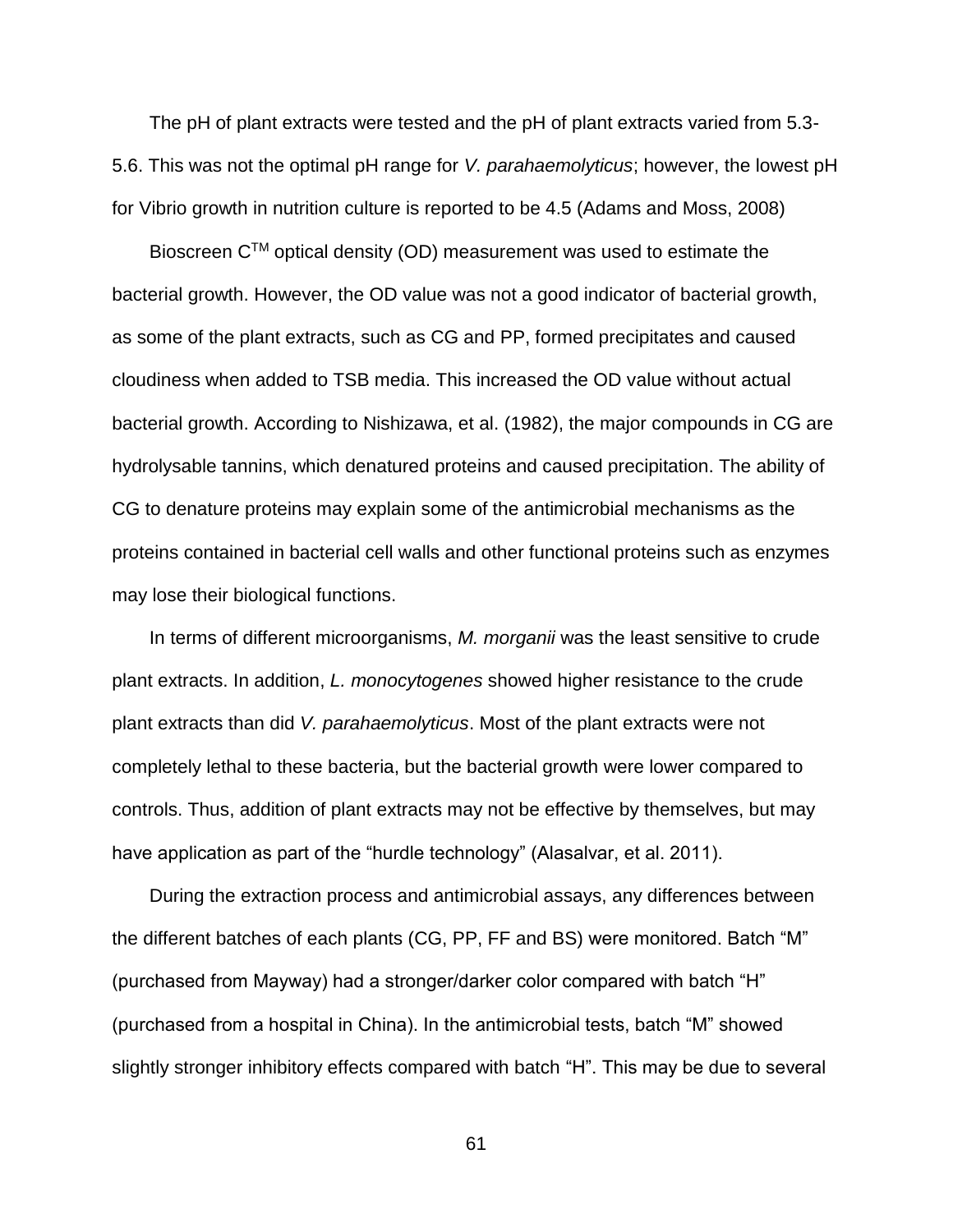factors. First, the growing and processing conditions of the plants may be different, and the cultivars may be different as well. Second, differences may be due to oxidation/deterioration during production or packaging of the plants. The batch "M" plants were packaged in sealed, two layer plastic bags while the batch "H" came in loose packages without sealing.

## **Summary**

Chinese gall (CG) extracts had the strongest inhibitory activity against both *V. parahaemolyticus* and *L. monocytogenes*. Pomegranate peel (PP) at higher concentrations demonstrated inhibition against those two bacteria. Forsythia fruit (FF) and Baikal skullcap (BS) did not show significant inhibitions. Crude extract from Chinese gall and pomegranate peel were used in additional tests in cooked shrimp and raw tuna.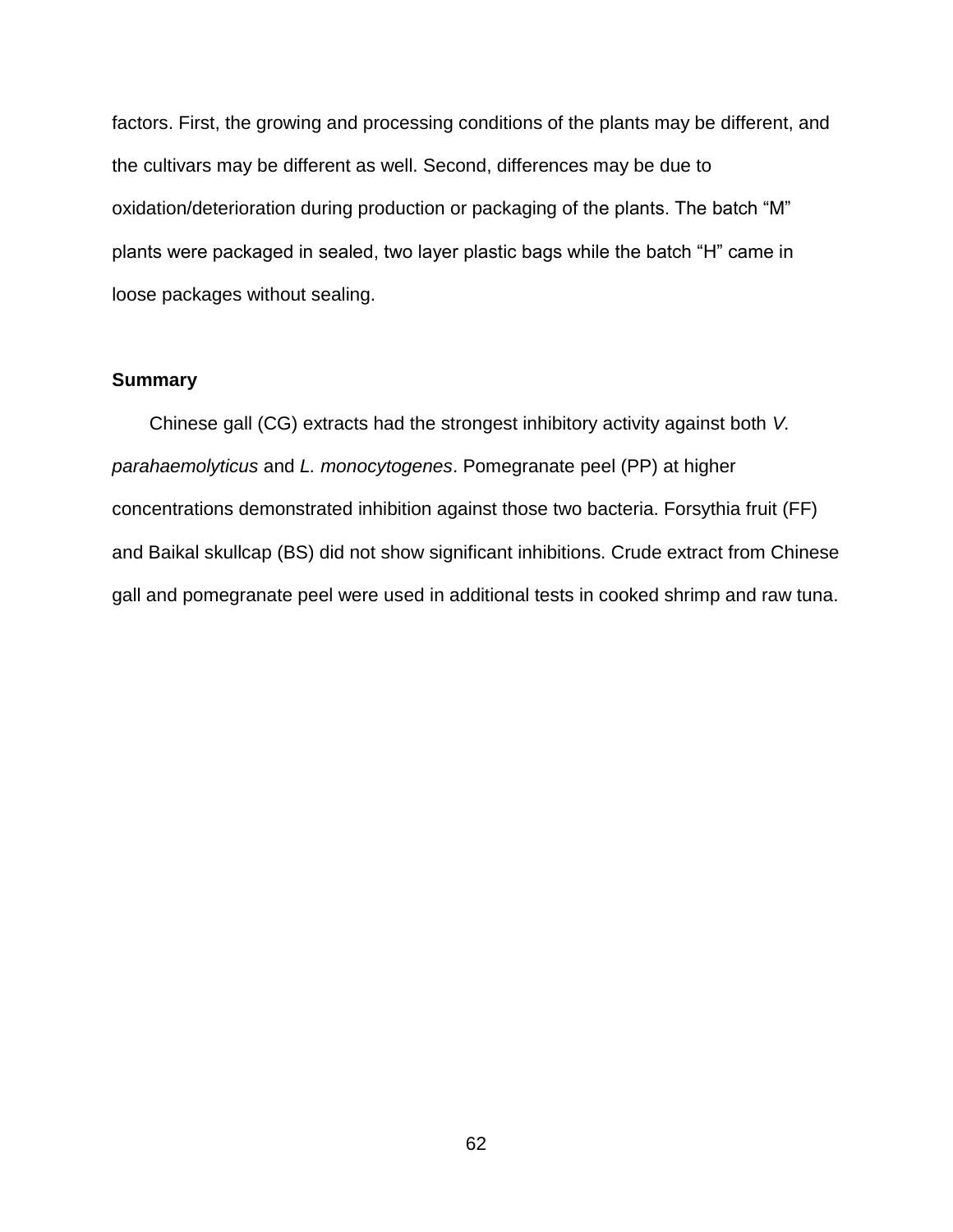#### **References**

- Adams, M. R., & Moss, M. O. (2008). *Food microbiology.* Cambridge, UK: RSC Publishing
- Alasalvar, C., Miyashita, K., Shahidi, F., & Wanasundara, U. (Eds.). (2011).*Handbook of Seafood Quality, Safety and Health Applications*. John Wiley & Sons.
- Arnold, S. H., & Brown, W. D. (1978). Histamine (?) toxicity from fish products. *Advances in Food Research*, *24*, 113-154.
- Burt, S. (2004). Essential oils: their antibacterial properties and potential applications in foods—a review. *International Journal of Food Microbiology*, *94*(3), 223-253.
- Cai, Y., Luo, Q., Sun, M., & Corke, H. (2004). Antioxidant activity and phenolic compounds of 112 traditional Chinese medicinal plants associated with anticancer. *Life Sciences*, *74*(17), 2157-2184.
- Endo, K., & Hikino, H. (1984). Structures of rengyol, rengyoxide, and rengyolone, new cyclohexylethane derivatives from Forsythia suspensa fruits. *Canadian Journal of Chemistry*, *62*(10), 2011-2014.
- Fawole, O. A., Makunga, N. P., & Opara, U. L. (2012). Antibacterial, antioxidant and tyrosinase-inhibition activities of pomegranate fruit peel methanolic extract. *BMC Complementary and Alternative Medicine*, *12*(1), 200-210.
- Feng, C. T., Su, H. J., Chen, C. T., Ho, W. C., Tsou, Y. R., & Chern, L. L. (2012). Inhibitory effects of Chinese medicinal herbs on plant-pathogenic bacteria and identification of the active components from gallnuts of Chinese sumac. *Plant Disease*, *96*(8), 1193-1197.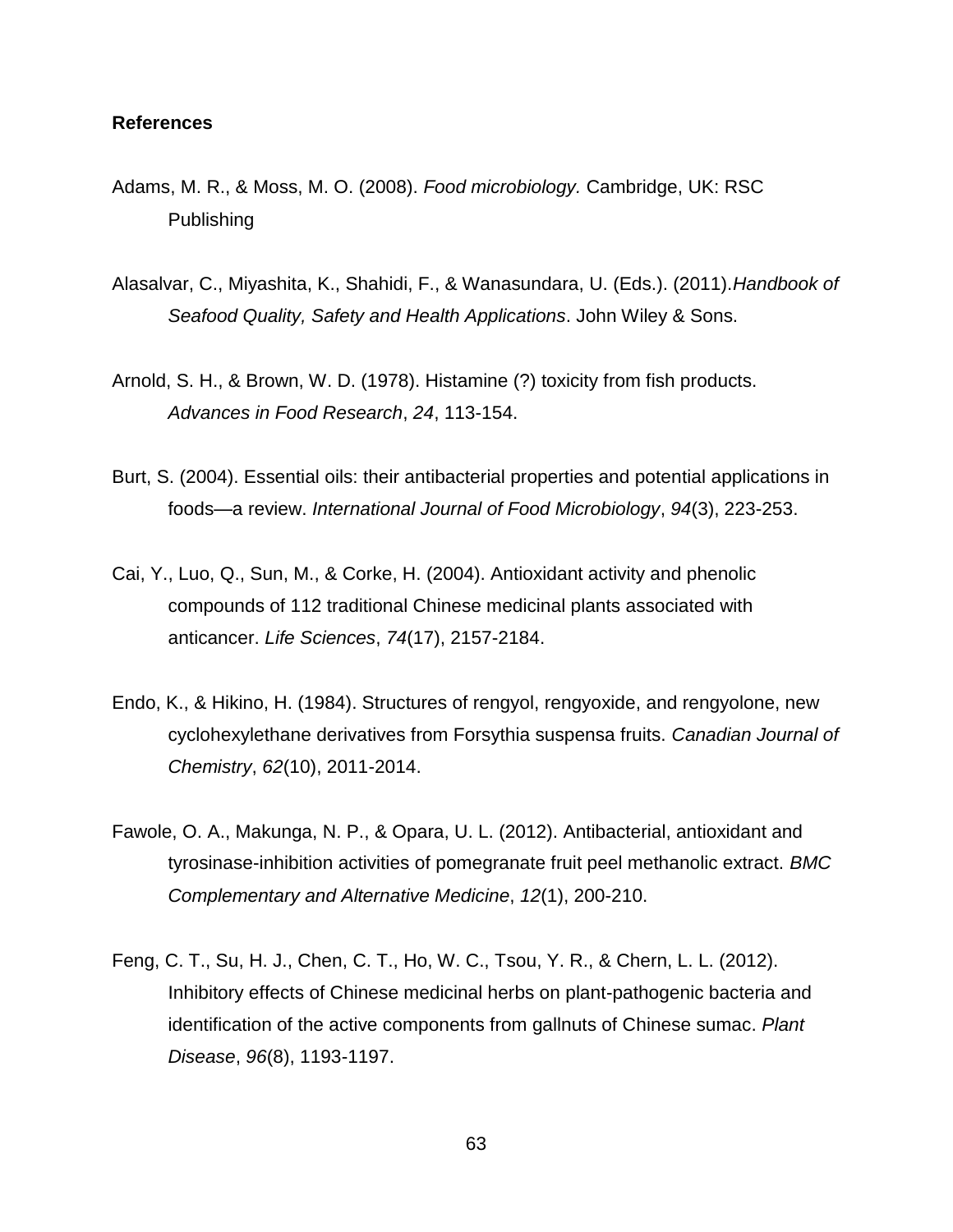- Jiao, J., Fu, Y. J., Zu, Y. G., Luo, M., Wang, W., Zhang, L., & Li, J. (2012). Enzymeassisted microwave hydro-distillation essential oil from *Fructus forsythia*, chemical constituents, and its antimicrobial and antioxidant activities. *Food Chemistry*, *134*(1), 235-243.
- Kanatt, S. R., Chander, R., & Sharma, A. (2010). Antioxidant and antimicrobial activity of pomegranate peel extract improves the shelf life of chicken products. *International Journal of Food Science & Technology*, *45*(2), 216-222.
- Kang, M. S., Oh, J. S., Kang, I. C., Hong, S. J., & Choi, C. H. (2008). Inhibitory effect of methyl gallate and gallic acid on oral bacteria. *The Journal of Microbiology*, *46*(6), 744-750.
- Lu, Y., Joerger, R., & Wu, C. (2011). Study of the chemical composition and antimicrobial activities of ethanolic extracts from roots of Scutellaria baicalensis Georgi. *Journal of Agricultural and Food Chemistry*, *59*(20), 10934-10942.
- Montville, T. J., & Matthews, K. R. (2005). *Food microbiology: an introduction (Chap 2)*. ASM Press.
- Nishizawa, M., Yamagishi, T., Nonaka, G. I., & Nishioka, I. (1982). Tannins and related compounds. Part 5. Isolation and characterization of polygalloylglucoses from Chinese gallotannin. *Journal of the Chemical Society, Perkin Transactions 1*, 2963-2968.
- Proestos, C., Boziaris, I. S., Nychas, G. J., & Komaitis, M. (2006). Analysis of flavonoids and phenolic acids in Greek aromatic plants: Investigation of their antioxidant capacity and antimicrobial activity. *Food Chemistry*, *95*(4), 664-671.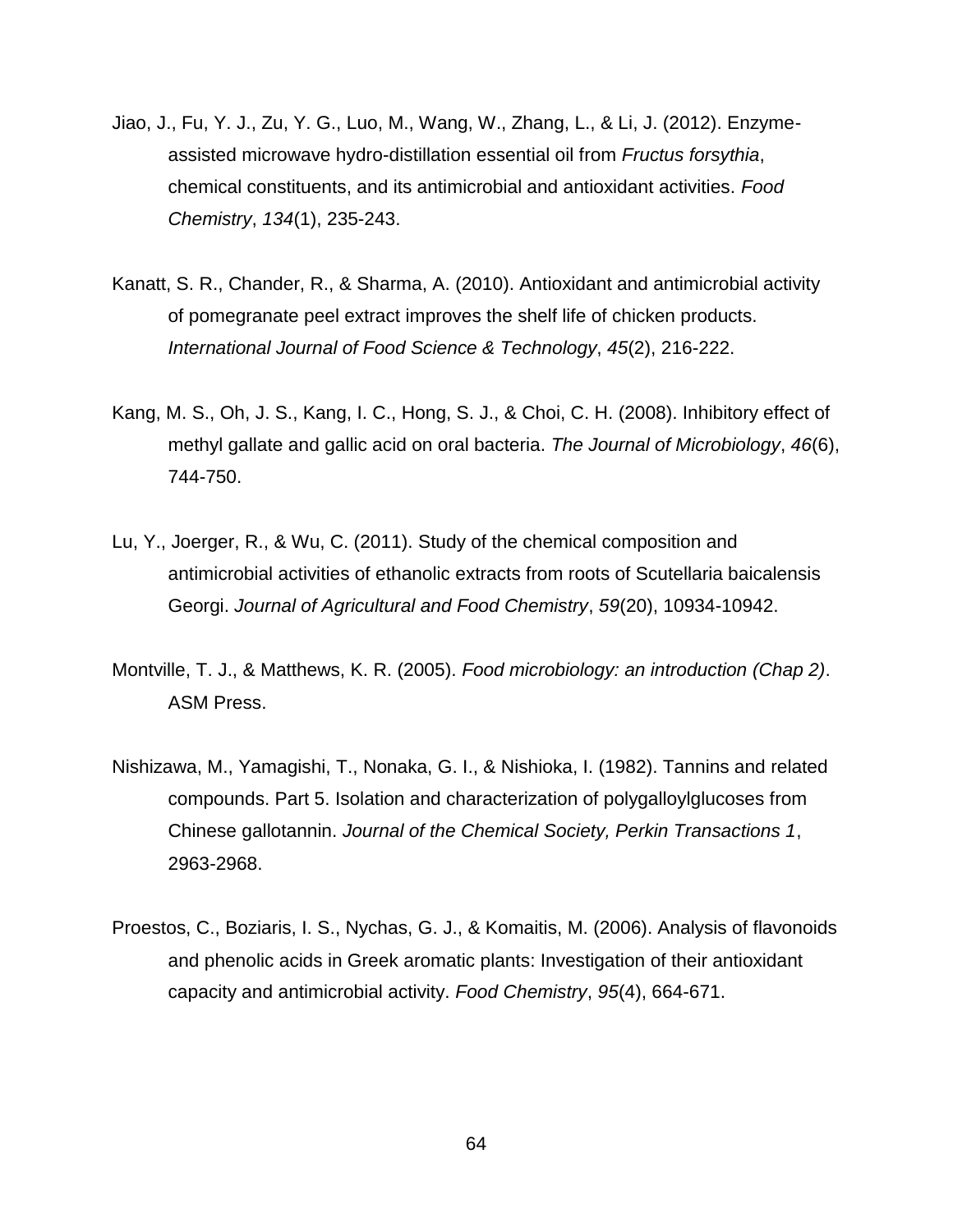- Tian, F., Li, B., Ji, B., Yang, J., Zhang, G., Chen, Y., & Luo, Y. (2009). Antioxidant and antimicrobial activities of consecutive extracts from *Galla chinensis*: The polarity affects the bioactivities. *Food Chemistry*, *113*(1), 173-179.
- Tilley, F. W., & Schaffer, J. M. (1926). Relation between the chemical constitution and germicidal activity of the monohydric alcohols and phenols. *Journal of Bacteriology*, *12*(5), 303.

Williams, R. (2013) *Food Microbiology Laboratory Manual*, Virginia Tech

Yuan, R., & Lin, Y. (2000). Traditional Chinese medicine: an approach to scientific proof and clinical validation. *Pharmacology & therapeutics*, *86*(2), 191-198.

Zar, J. H. (2010). *Biostatistical Analysis*: Prentice Hall.

Zhou, J., Xie, G., & Yan, X. (2011). *Encyclopedia of Traditional Chinese Medicines-Molecular Structures, Pharmacological Activities, Natural Sources and Applications: Vol. 6: Indexes* (Vol. 6). Springer.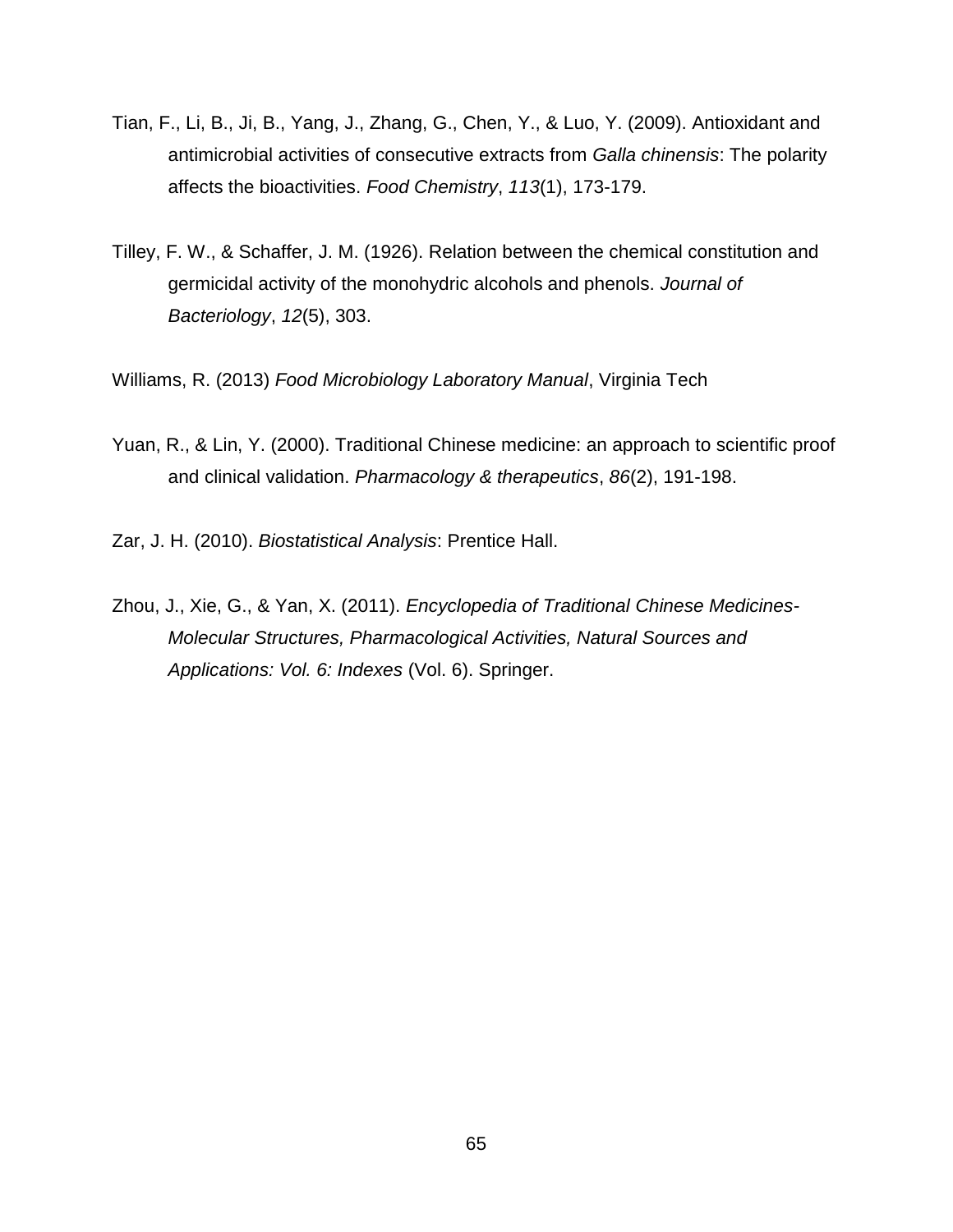**Table 3.1. Diameters of inhibitory zones (mm) formed by plant extracts against** *V. parahaemolyticus* **cultures on agar, after 24 hours incubation at 371C** 

| <b>Plant</b><br>Extract/<br><b>Treatment</b> | <b>MeOH</b>   | 1mg/ml        | 2mg/ml         | 5mg/ml         | $10$ mg/ml     | 20mg/ml        | NaCIO,<br>3 mg/ml |
|----------------------------------------------|---------------|---------------|----------------|----------------|----------------|----------------|-------------------|
| <b>CGM</b>                                   | $7.8 \pm 0.4$ | $9.7 \pm 0.8$ | $12.3 \pm 0.8$ | $16.1 \pm 0.3$ | $17.8 \pm 0.7$ | $19.5 \pm 0.8$ | $8.2 \pm 0.2$     |
| <b>CGH</b>                                   | $8.2 \pm 0.2$ | $8.3 \pm 0.3$ | $10.7 \pm 0.8$ | $14.0 \pm 0.8$ | $16.4 \pm 0.8$ | $18.2 \pm 0.7$ | $8.4 \pm 0.3$     |
| <b>PPM</b>                                   | $8.4 \pm 0.1$ | $8.3 \pm 0.2$ | $9.5 \pm 0.5$  | $13.3 \pm 0.4$ | $15.7 \pm 0.4$ | $17.1 \pm 0.2$ | $9.1 \pm 0.4$     |
| <b>PPH</b>                                   | $8.1 \pm 0.1$ | $8.1 \pm 0.5$ | $8.2 \pm 0.5$  | $10.3 \pm 0.4$ | $12.7 \pm 0.7$ | $15.2 \pm 0.0$ | $8.1 \pm 0.1$     |
| <b>BSM</b>                                   | $8.5 \pm 0.3$ | $7.9 \pm 0.5$ | $8.3 \pm 0.3$  | $8.2 \pm 0.1$  | $7.8 \pm 0.3$  | $8.1 \pm 0.1$  | $9.5 \pm 0.4$     |
| <b>BSH</b>                                   | $8.4 \pm 0.6$ | $8.8 \pm 0.2$ | $7.6 \pm 0.2$  | $7.3 \pm 0.1$  | $8.2 \pm 0.5$  | $8.7 \pm 0.3$  | $9.5 \pm 0.3$     |
| <b>FFM</b>                                   | $8.4 \pm 0.2$ | $8.7 + 0.2$   | $7.6 \pm 0.4$  | $7.9 \pm 0.4$  | $7.5 \pm 0.2$  | $7.5 \pm 0.2$  | $8.3 \pm 0.2$     |
| <b>FFH</b>                                   | $8.1 \pm 0.4$ | $8.4 \pm 0.3$ | $8.9 \pm 0.3$  | $8.2 \pm 0.2$  | $7.7 \pm 0.2$  | $7.5 \pm 0.2$  | $9.1 \pm 0.2$     |

**Agar Diffusion Assay Results**

The diameter of inhibitory zone was expressed as mean  $\pm$  standard deviation (SD). The underlined values are significantly larger (P<0.05) than the control (i.e. diameter of MeOH treatment), based on two-way analysis of variance and Tukey's multiple comparison. The paper disks used had a diameter of 7.2mm.

CGM: Chinese gall from Mayway Inc. (CA, USA); CGH: Chinese gall from a hospital (Beijing, China); PPM: pomegranate peel from Mayway Inc. (CA, USA); PPH: pomegranate peel from a hospital (Beijing, China); BSM: Baikal skullcap root from Mayway Inc. (CA, USA); BSH: Baikal skullcap root from a hospital (Beijing, China); FFM: forsythia fruit from Mayway Inc. (CA, USA); FFH: forsythia fruit from a hospital (Beijing, China)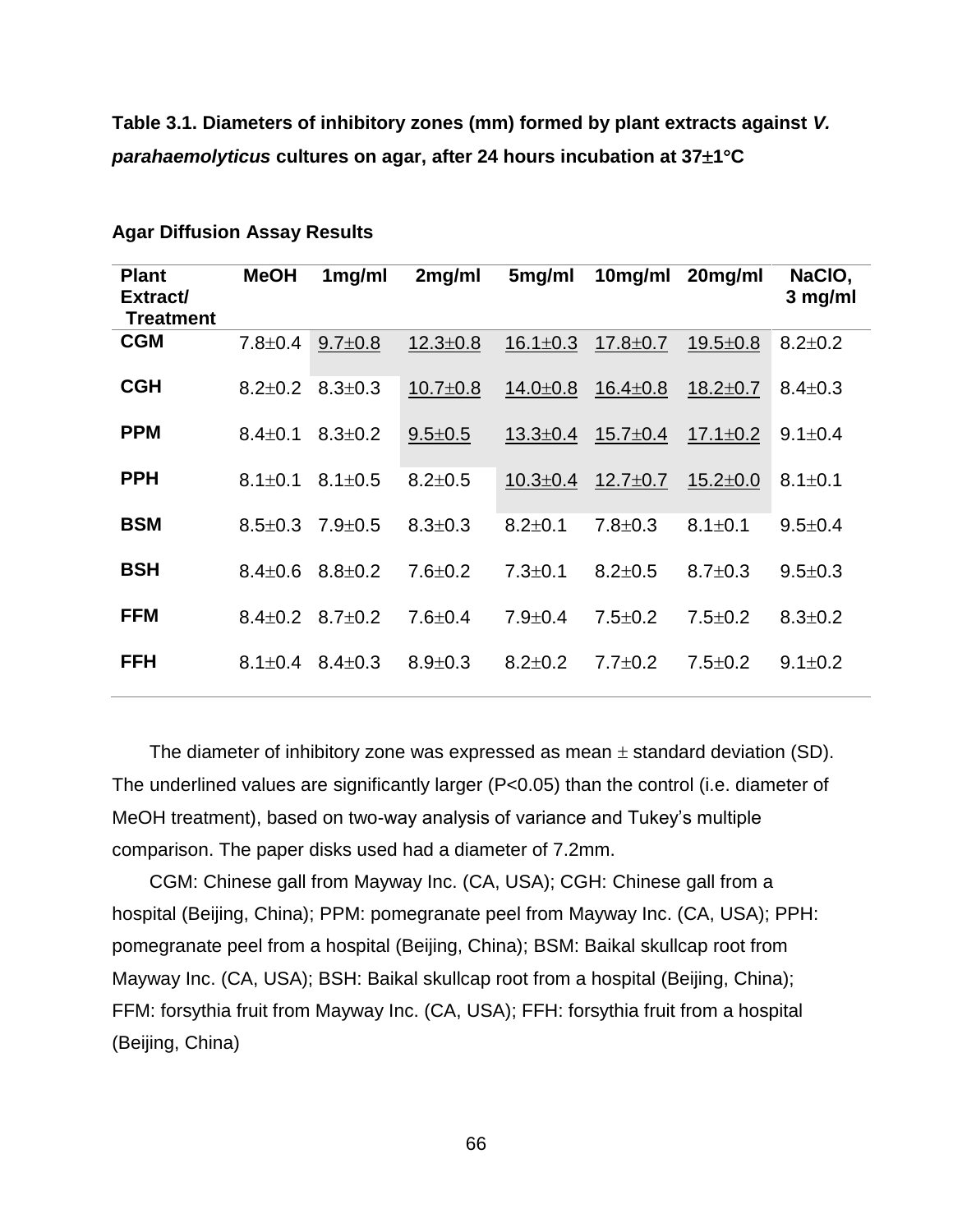**Table 3.2. Diameters of inhibitory zones (mm) formed by plant extracts against** *L. monocytogenes* **cultures on agar, after 24 hours incubation at 371C** 

| <b>Plant</b><br>Extracts/<br>Treatment | <b>MeOH</b>   | 1mg/ml        | $2$ mg/ml     | 5mg/ml        | 10mg/ml       | 20mg/ml       | NaCIO,<br>3 mg/ml |
|----------------------------------------|---------------|---------------|---------------|---------------|---------------|---------------|-------------------|
| <b>CGM</b>                             | $7.2 \pm 0.0$ | $7.2 \pm 0.0$ | $7.2 \pm 0.0$ | $7.2 \pm 0.0$ | $8.3 \pm 0.6$ | $9.2 \pm 0.4$ | $9.0 \pm 0.3$     |
| <b>CGH</b>                             | $7.2 \pm 0.0$ | $7.2 \pm 0.0$ | $8.0 + 0.3$   | $9.3 \pm 0.5$ | $9.3 \pm 0.1$ | $9.6 \pm 0.2$ | $10.2 \pm 0.6$    |
| <b>PPM</b>                             | $7.2 \pm 0.0$ | $7.2 \pm 0.0$ | $7.2 \pm 0.0$ | $7.2 \pm 0.0$ | $7.2 \pm 0.0$ | $7.3 \pm 0.1$ | $9.1 \pm 0.3$     |
| <b>PPH</b>                             | $7.2 \pm 0.0$ | $7.2 \pm 0.0$ | $7.2 \pm 0.0$ | $7.2 \pm 0.0$ | $7.2 \pm 0.0$ | $7.6 \pm 0.2$ | $10.6 \pm 0.6$    |
| <b>BSM</b>                             | $7.2 \pm 0.0$ | $7.2 \pm 0.0$ | $7.2 \pm 0.0$ | $7.2 \pm 0.0$ | $7.2 \pm 0.0$ | $8.3 \pm 0.3$ | $10.4 \pm 0.6$    |
| <b>BSH</b>                             | $7.2 \pm 0.0$ | $7.2 \pm 0.0$ | $7.2 \pm 0.0$ | $7.2 \pm 0.0$ | $7.3 \pm 0.1$ | $8.0 + 0.5$   | $12.6 \pm 0.0$    |
| <b>FFM</b>                             | $7.2 \pm 0.0$ | $7.2 \pm 0.0$ | $7.2 \pm 0.0$ | $7.2 \pm 0.0$ | $7.6 \pm 0.2$ | $7.2 \pm 0.0$ | $10.8 + 0.7$      |
| <b>FFH</b>                             | $7.2 \pm 0.0$ | $7.2 \pm 0.0$ | $7.2 \pm 0.0$ | $7.2 \pm 0.0$ | $7.5 \pm 0.2$ | $7.8 + 0.1$   | $10.4 \pm 0.1$    |
|                                        |               |               |               |               |               |               |                   |

**Agar Diffusion Assay Results, PE against** 

The underlined values are significantly larger (P<0.05) than the control (i.e. diameter of MeOH treatment), based on two-way analysis of variance and Tukey's multiple comparison. The paper disks used had a diameter of 7.2mm.

CGM: Chinese gall from Mayway Inc. (CA, USA); CGH: Chinese gall from a hospital (Beijing, China); PPM: pomegranate peel from Mayway Inc. (CA, USA); PPH: pomegranate peel from a hospital (Beijing, China); BSM: Baikal skullcap root from Mayway Inc. (CA, USA); BSH: Baikal skullcap root from a hospital (Beijing, China); FFM: forsythia fruit from Mayway Inc. (CA, USA); FFH: forsythia fruit from a hospital (Beijing, China)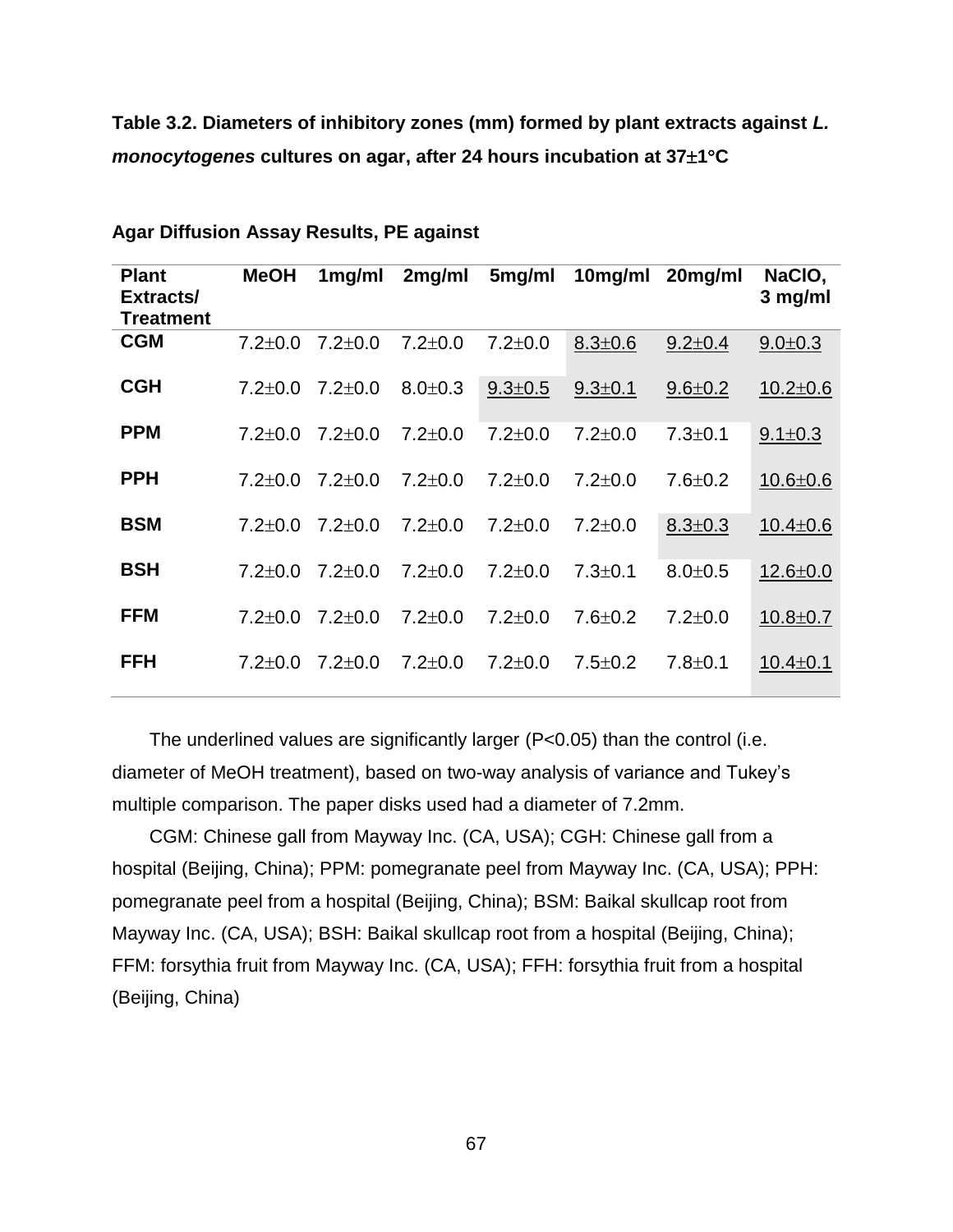**Figure 3.1. Population (cfu/ml) of** *V. parahaemolyticus* **in tryptic soy broth (TSB) with plant extract treatments, after 0 hour, 8 hours, 24 hours and 96 hours incubation at 371C**



Columns showed bacteria growths (cfu/ml) in samples. The initial populations (0 h) of bacteria cultures were calculated from the plate count of the inoculum. At both 24h and 96h, Chinese gall (CG), pomegranate peel (PP), and Baikal skullcap root (BS) treatments significantly reduced the bacterial growth (P< 0.0001). Error bars represent standard deviation (SD)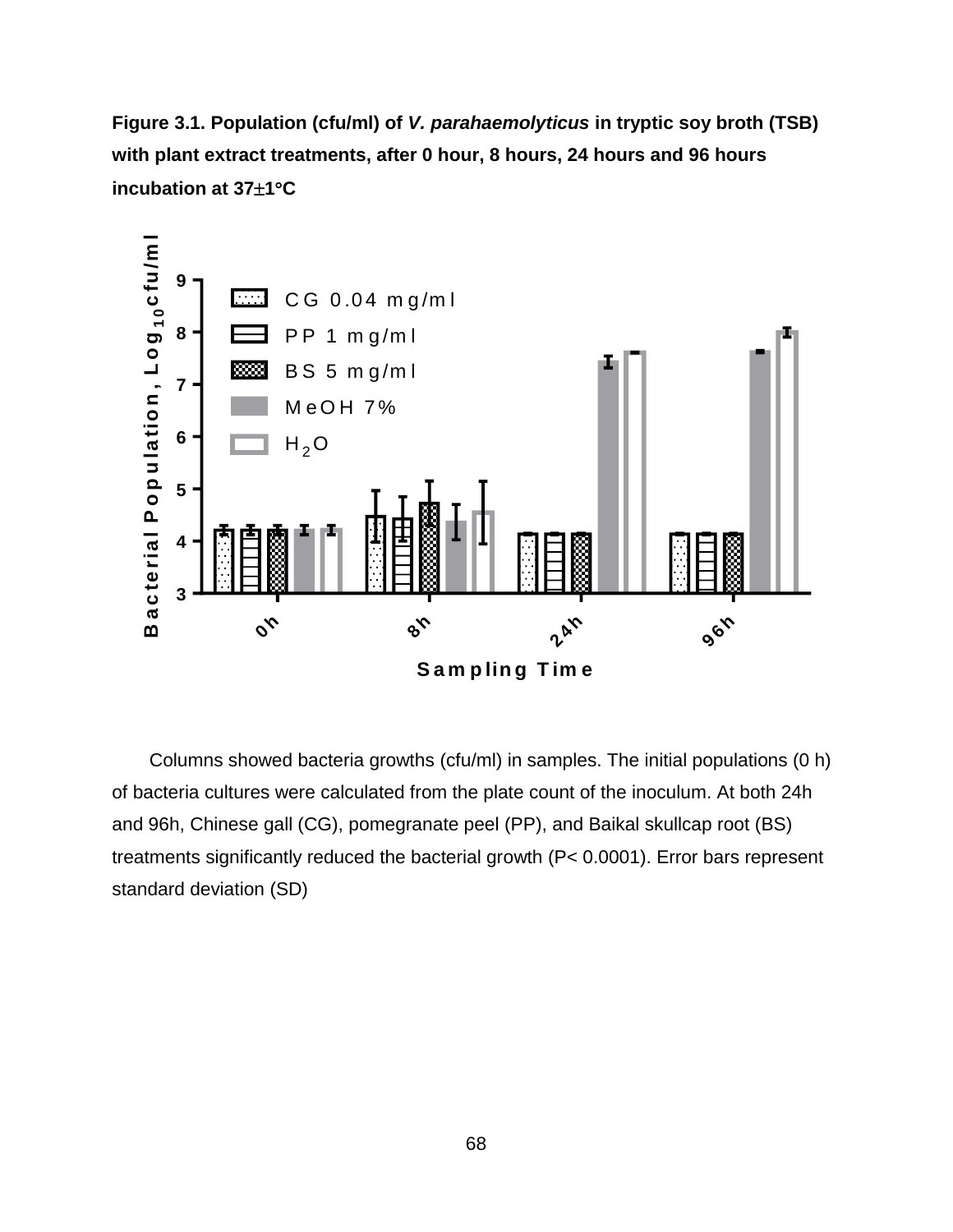**Figure 3.2. Population (cfu/ml) of** *L. monocytogenes* **in broth with plant extract treatments, after 0, 8, 24 and 96 hours incubation at 371C**



Columns showed bacteria growths (cfu/ml) in samples. The initial populations (0 h) of bacteria cultures were calculated from the plate count of the inoculum. Starting from 8 hours, Chinese gall (CG) and pomegranate peel (PP) treatments significantly reduced the bacterial growth (P< 0.0001). Error bars represent standard deviation (SD)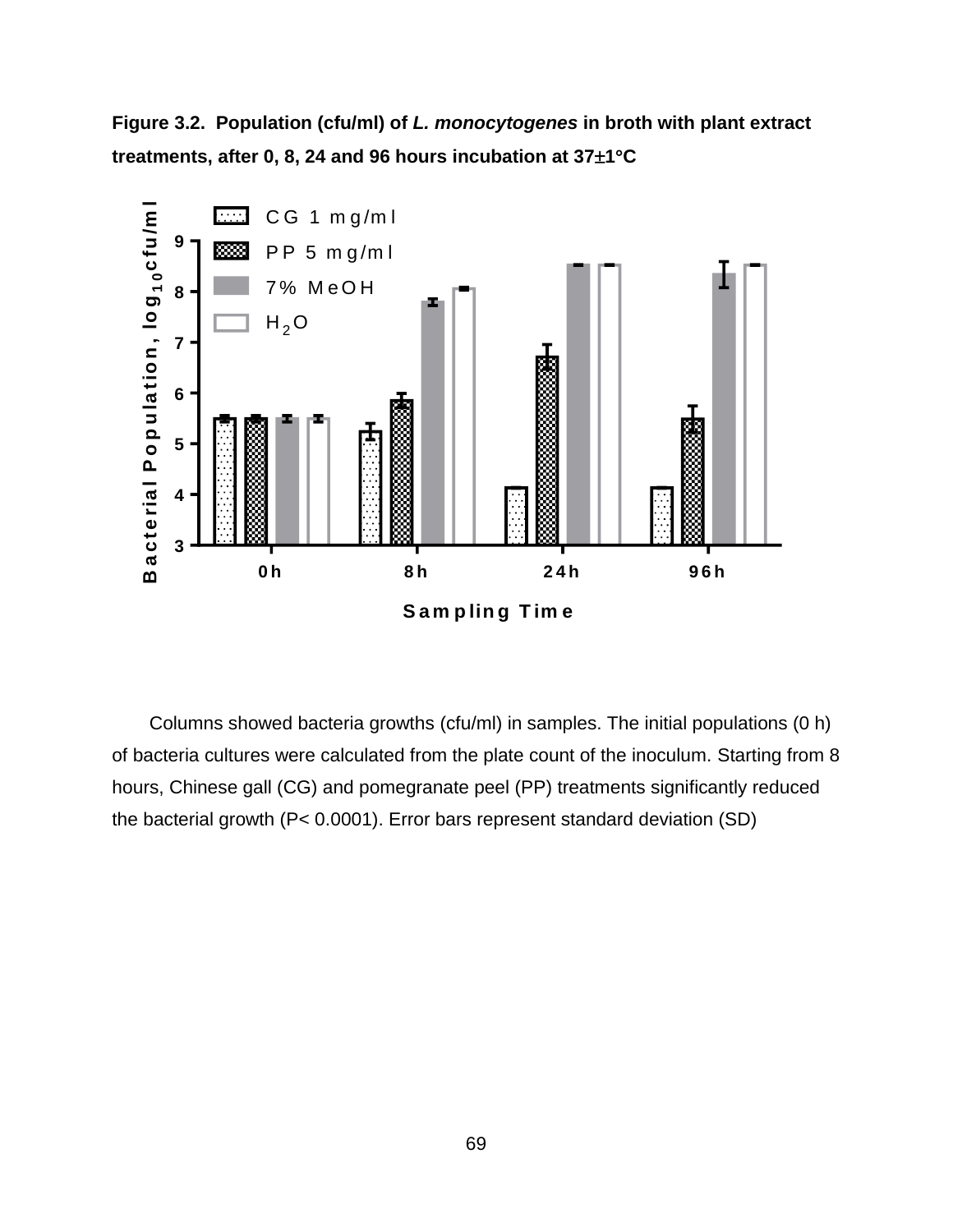# **ANTIMICROBIAL TEST OF GALLA CHINENSIS EXTRACTS WITH VIBRIO PARAHAEMOLYTICUS AND LISTERIA MONOCYTOGENES ON COOKED SHRIMP AND RAW TUNA**

#### **Abstract**

This research studied antimicrobial effects of aqueous methanol extracts from pomegranate peel ("PP", *Punica Granatum* L.) and Chinese gallnut ("CG", *Galla chinensis*) against *Vibrio parahaemolyticus* and *Listeria monocytogenes* on seafood products. Cooked shrimp and raw tuna slurry were treated with 70% methanol extracts of PP and CG, respectively. The concentration of soaking solution for shrimp is 5 mg/ml, and the concentration of extract in tuna was 1.7 mg/ml. The antimicrobial assay on *V. parahaemolyticus* was conducted at 12<sup>o</sup>C, and the assay in tuna was conducted on both  $4^{\circ}$ C and  $12^{\circ}$ C.

Both CG and PP extracts significantly inhibited growth of *V. parahaemolyticus* on shrimp and tuna respectively. The inhibition from CG was stronger than PP. Only CG significantly inhibited *L. monocytogenes*. Overall the *V. parahaemolyticus* was more susceptible to both plant extracts than *L. monocytogenes*. Both plant extracts showed stronger antimicrobial activity in the assay conducted on shrimp. The reason may be that the binding between plant extracts and fish broth/slurry weakened the antibacterial activity of plant extracts. In both assays, neither extract showed a complete inhibition of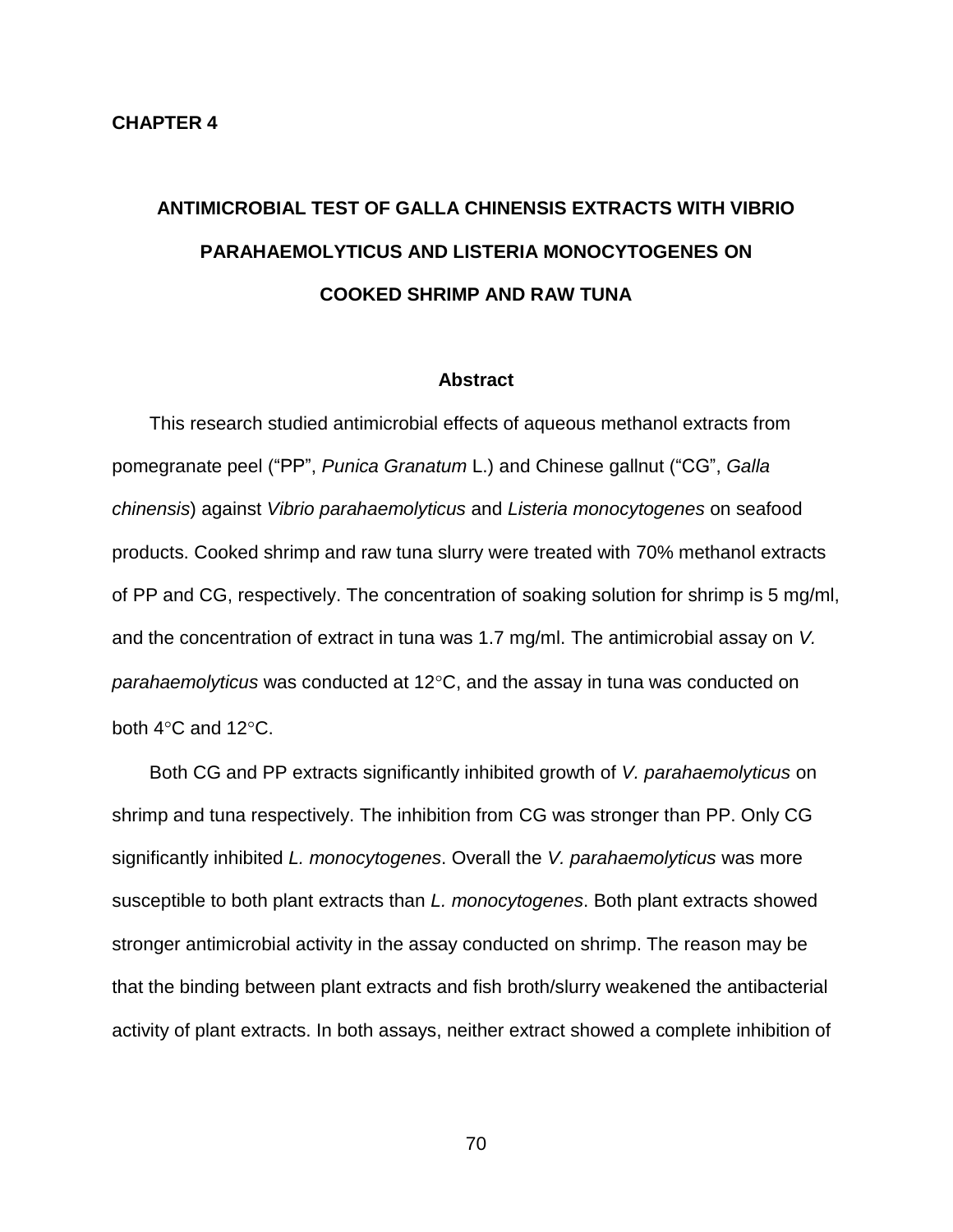bacteria, thus the plant extracts can work as a food preservative, but are not sufficient to be lethal against *V. parahaemolyticus or L. monocytogenes.*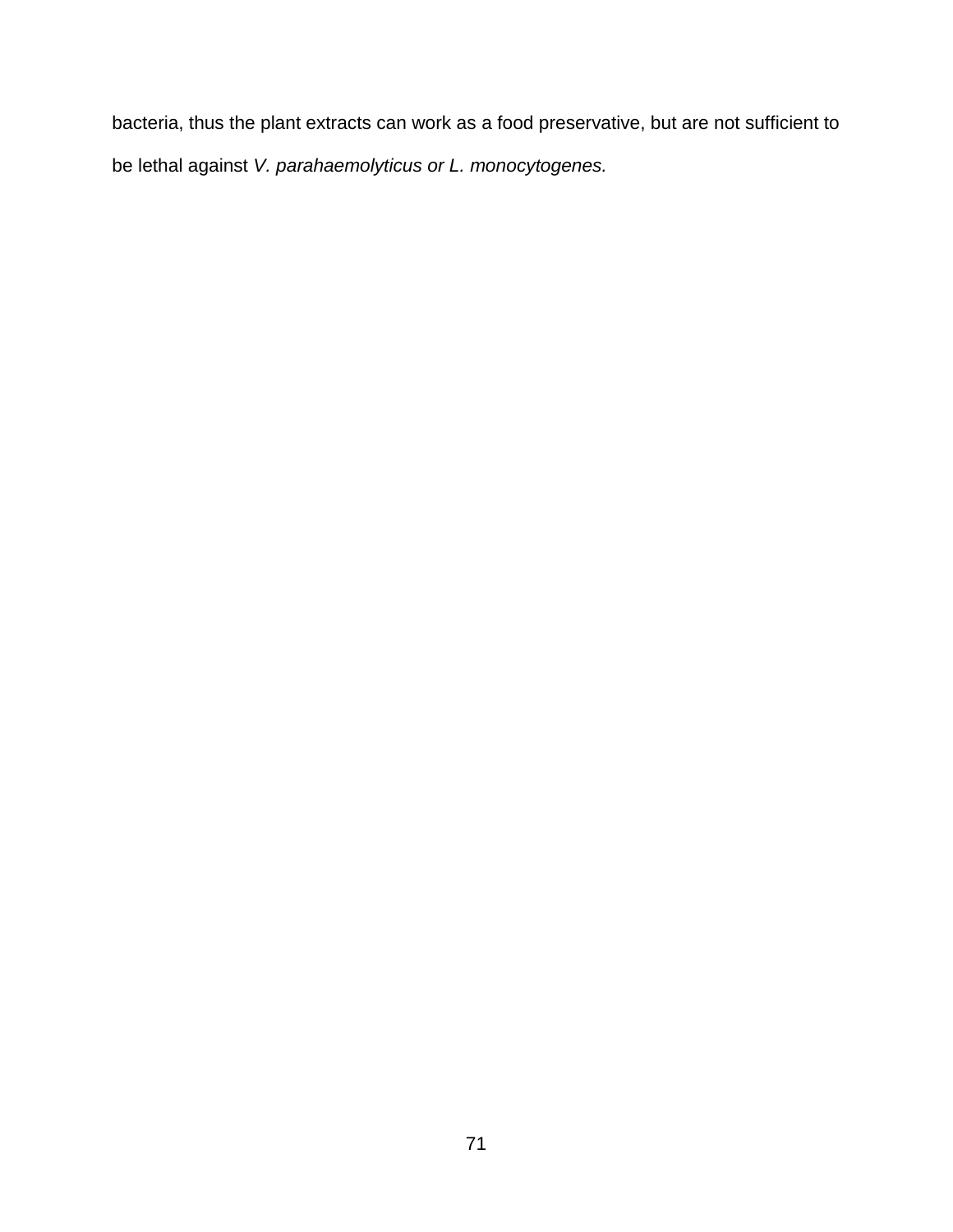## **Introduction**

*Vibrio parahaemolyticus* and *Listeria monocytogenes* are two important foodborne pathogenic bacteria. According to Centers of Disease Control and Prevention (CDC, 2011), the number of foodborne illnesses caused by *V. parahaemolyticus* is increasing. In 2013, the highest number of cases was observed since 1996. *L. monocytogenes* was responsible for the third largest number of foodborne deaths in the USA (CDC, 2010). According to CDC's foodborne outbreak online database, outbreaks caused by *V. parahaemolyticus* are specifically associated with consumption of raw shellfish and crustacean; outbreaks caused by *L. monocytogenes* are associated with ready-to-eat (RTE) food products. In both situations, pre-consumption heat treatment is either absent or not sufficient. Instead, plant extracts have the potentials to be used as natural preservatives that can improve food safety.

Previous research discussed the antimicrobial activities of CG and PP extracts (Al-Zoreky, 2009; Tian et al., 2009; Feng et al., 2012). Some research further addressed the potential application of plant-source polyphenols in food preservation (Taguri et al., 2004; Guillén and García, 2007; AL-Zoreky, 2009; González et al., 2010; Xi et al., 2012). However, there has been little research specifically addressing the application of CG's or its major components, gallotannins' application in seafood product. Research described in this chapter was the second part of the study. Based on the antimicrobial tests described in the previous chapter, CG and PP were two plants that inhibited the growth of *V. parahaemolyticus* and *L. monocytogenes*. Thus, only these two plant extracts were tested. Cooked shrimp and raw tuna were used for the food matrices. Cooked RTE shrimp was used to simulate contamination from post-processing and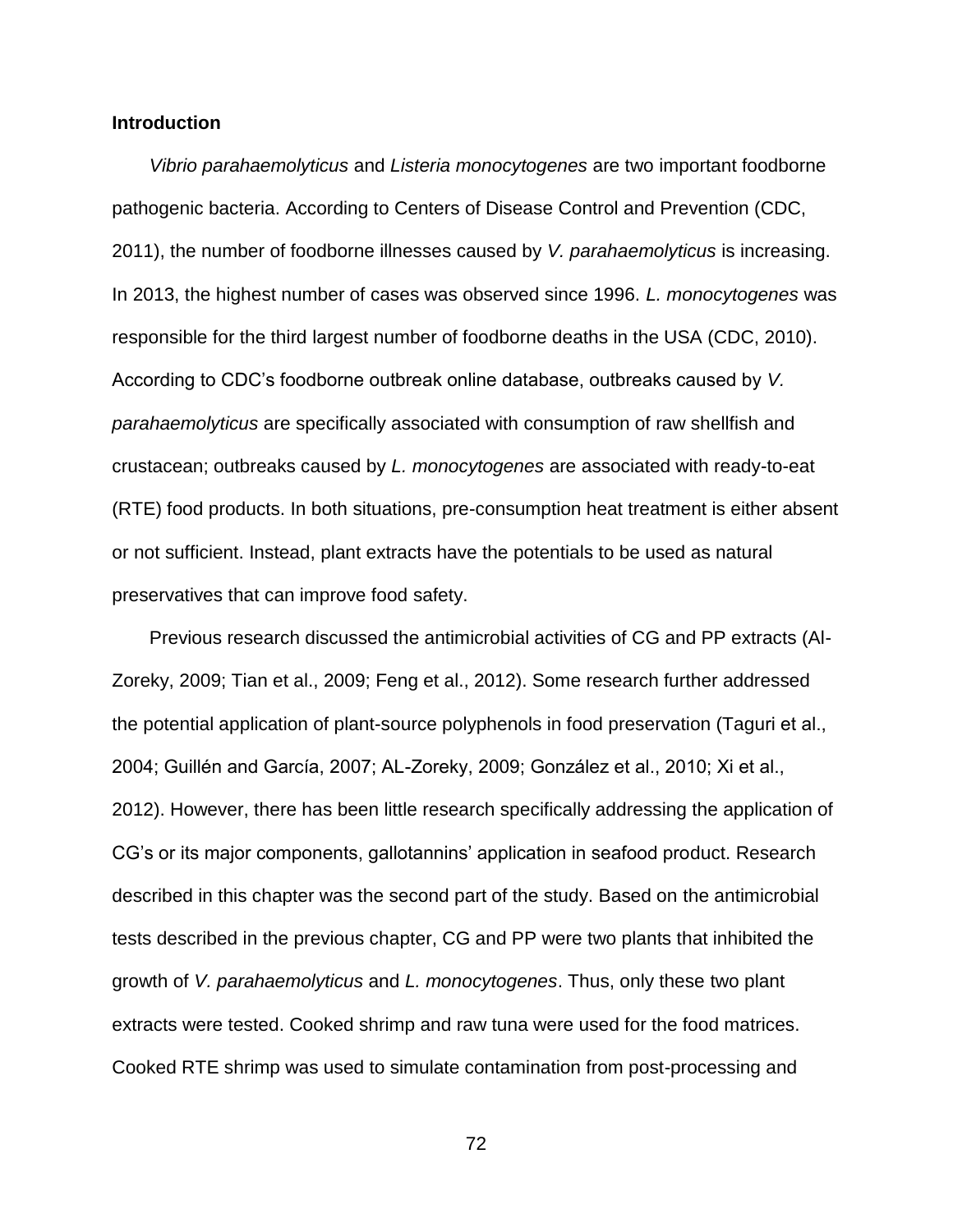consumer's handling. Raw tuna was used to simulate contamination of a RTE food that is without heat treatments (e.g., sushi and sashimi). Unlike other studies which applied polyphenols after inoculation (Al-Zorely, 2009; Xi et al, 2012), a pre-inoculation strategy was employed in this study. The study hypothesis is that the extracts applied to RTE food products can significantly reduce the growth of the inoculated pathogens.

## **Materials and Methods**

#### **Plant materials**

Pomegranate peel (PP, *Punica Granatum* L.) and Chinese gallnut (CG, *Rhus chinensis* Mill.) were purchased from Mayway Inc. (CA, USA) and pharmacy of No. 263 Military Hospital (Beijing, China) respectively, in the form of dry materials. The HPLC grade methanol was purchased from Fisher Scientific (PA, USA) and a food processor (Osterizer<sup>TM</sup>) was used to grind raw plant materials. The dry, capsule-like CG was carefully cracked using a hammer. The remains of aphids found inside the galls were removed and the shell part was collected and ground. The crude ground gall shell was sifted through a 40-mesh sieve and the fine powder was collected. Five grams of sifted powder was mixed with 100 ml aqueous methanol solution (MeOH:H<sub>2</sub>O = 70:30, v/v) and stirred with mild heating (30-40 $\degree$ C) for 3 hours. The mixture was separated by gravity filtration using #1 filter paper (Whatman<sup>®</sup>) and the filtrate was collected. The aliquot was standardized with 70% methanol to 100 ml and stored at -20 $\mathrm{^{\circ}C}$  for further use.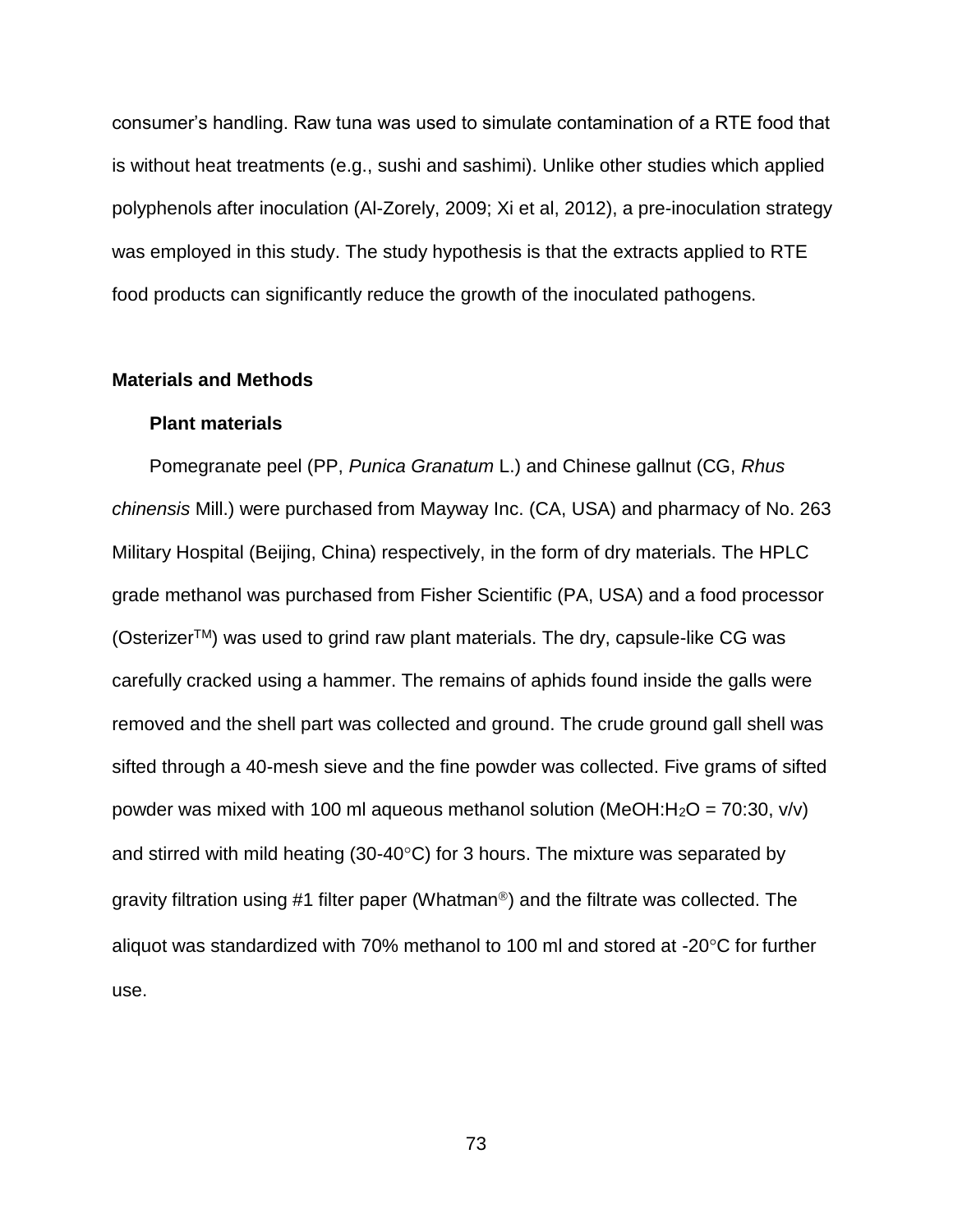Large pieces of dry PP were separated by hand into approximately 1 cm x 1 cm pieces or smaller, and then ground and sifted through a 40-mesh sieve. The fine powder was extracted and collected using the same protocol as for the CG.

The concentration of the extract solutions were calculated as:

$$
Concentration\left(\frac{mg}{ml}\right) = \frac{Mass\ of\ dry\ powdered\ plant\ (mg)}{Volume\ of\ solution\ in\ 70\%\ methanol(ml)}
$$

Stock solutions (50 mg/ml) of those four plants were stored at -20  $\degree$ C for later dilutions and uses in antimicrobial tests in shrimp and tuna.

## **Preparation of bacterial cultures**

*Listeria monocytogenes* stock strain (isolated by local CDC) was obtained from the Department of Food Science and Technology, Virginia Tech. Frozen capsule cultures were thawed and transferred into 9.9 ml tryptic soy broth (TSB, BD Bacto<sup>TM</sup>) and then incubated at  $37^{\circ}$ C for 24 hours. After the first incubation, the cultures were transferred into another TSB tube and incubated for another 24 hours at  $37^{\circ}$ C. After the second incubation, the culture was T-streaked on Modified Oxford Agar (MOX, BD Difco<sup>TM</sup>) and incubated for 24 hours at  $37^{\circ}$ C. A single clear colony with dark media surrounded was taken from the MOX plate and transferred into TSB tube and incubated for 24 hours at  $37^{\circ}$ C to reach the population of approximately 10 $^{\circ}$  CFU/ml.

*Vibrio parahaemolyticus* stock strain (VP16) was obtained from the Department of Food Science and Technology, Virginia Tech. Frozen capsule cultures were thawed and transferred into 9.9 ml TSB+NaCl (1.5% sodium chloride, the total NaCl concentration of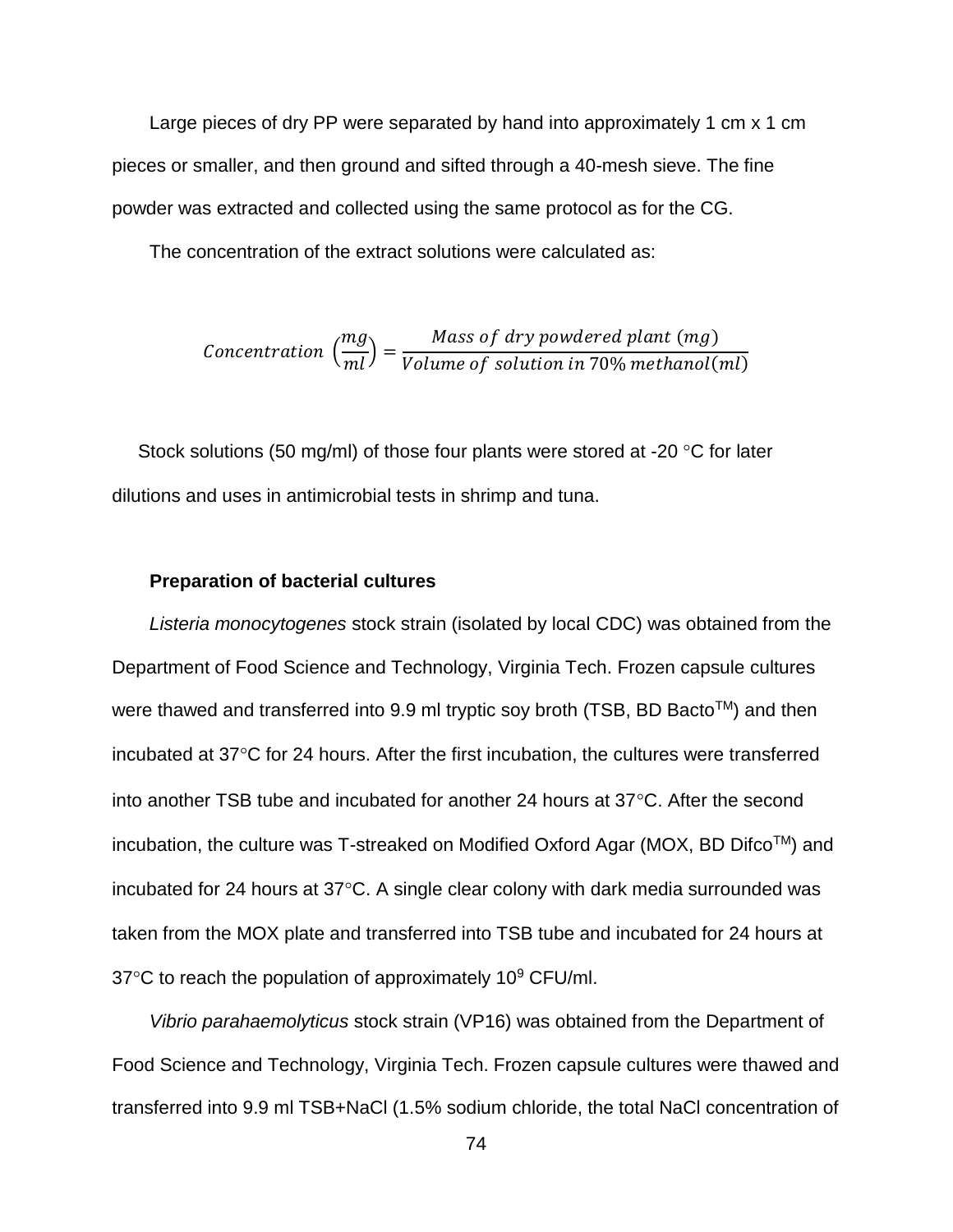the medium was 2%) tube and then incubated at  $37^{\circ}$ C for 24 hours. After the first incubation, the cultures were transferred into another TSB+NaCl tube and incubated for another 24 hours at  $37^{\circ}$ C. After the second incubation, the culture was T-streaked on Thiosulfate-citrate-bile salts-sucrose agar (TCBS, BD DifcoTM) and incubated for 24 hours at 37°C. A single colony with dark green center was taken from the MOX plate and transferred into  $TSB+NaCl$  tube and incubated for 24 hours at 37 $\degree$ C to reach the population of approximately 10<sup>9</sup> CFU/ml.

#### **Antimicrobial test on RTE food model – fully cooked shrimp**

Frozen, cooked shrimps were purchased from Kroger grocery store (Kroger<sup>®</sup>, tailon, peeled and deveined, 71-90/lbs, lot # R502803, best by 04/06/2015). Fifty milliliter of each stock solution (50 mg/ml) of CG and PP was diluted to 5 mg/ml using sterile deironized water. Shrimps were thawed at 4  $\degree$ C for 12 hours, and divided into 4 groups. Each group of shrimp was then sterilely transferred into diluted CG extract (5 mg/ml), diluted PP extract (5 mg/ml), 7% methanol, or sterile water. The shrimp were soaked and shaken for 5 minutes. After the soaking treatment, the shrimp (5.5-7.5 g) were drained and aseptically transferred into a stomacher bag. Bacterial cultures of *L. monocytogenes* and *V. parahaemolyticus* were diluted to approximately 10<sup>5</sup> and 10<sup>7</sup> CFU/ml, then 100 µl of *L. monocytogenes* or *V. parahaemolyticus* were inoculated into each bag. The shrimp inoculated with *V. parahaemolyticus* were incubated at 12 °C for 10 days. On Day 1, 4, 7 and 10, two bags were removed. Sterile peptone salt water (0.1% with 2% NaCl) was added to make a 20 g mixtures which was then homogenized using a stomacher (AES™). One hundred microliters of the mixture was removed and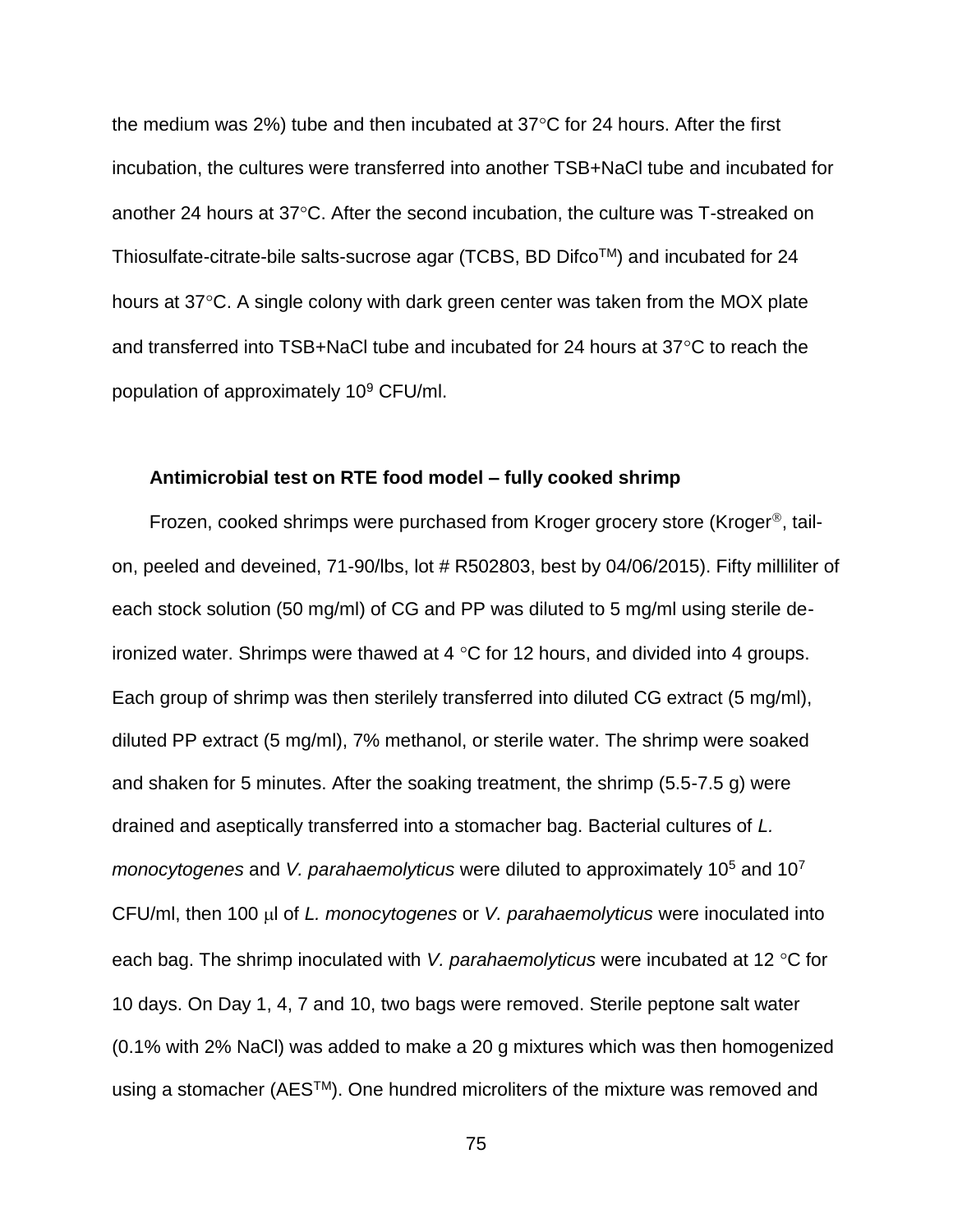plated on TCBS agar. The plates were incubated at 37  $\degree$ C for 24 hours and counted for colony forming units. The shrimp inoculated with *L. monocytogenes* were divided into two groups, and incubated at 4 $\degree$ C and 12  $\degree$ C respectively, for 10 days. On Day 1, 4, 7 and 10, two samples were removed. Sterile peptone water (0.1%) was added to make a 20 g mixture and then the mixture was homogenized in the stomacher. Fifty microliters of the homogenized sample were plated on MOX agar using a spiral plater (Spiral Biotech Autoplate<sup>®</sup> 4000). The plates were incubated at 37 °C for 24 hours and counted for colony forming units.

#### **Antimicrobial test on raw seafood model – frozen tuna**

Frozen raw tuna steaks were purchased from a local grocery store in Hampton, VA (Berkley&Jensen<sup>®</sup>, wild caught ahi tuna steaks raw, lot code 24690-PO20091, best by 10/01 2014). The tuna steaks were thawed at  $4^{\circ}$ C for 12 hours and then cut into small pieces (approx. 10 mm\*10 mm\*5 mm or smaller) and approximately 20 grams were sterilely weighed in a stomach bag. Methanol (7%), sterile water, CG and PP extracts (5 mg/ml in 7% methanol) were prepared respectively and 10 ml of either of them were added into one bag. The stomacher bag with tuna pieces and crude extracts were homogenized in the stomacher, and divided into two groups for inoculation with *V. parahaemolyticus* and *L. monocytogenes*. The cultures of *V. parahaemolyticus* were diluted to approximately 10<sup>7</sup> CFU/ml, and 100  $\mu$  of diluted culture were inoculated into each bag. The bags were manually massaged for 5 min and then incubated at 12  $\degree$ C for 10 days. On Day 1, 4, 7 and 10, the bags of tuna slurry were taken out and massaged for 5 minutes, then 100  $\mu$  was plated on TCBS agar. The plates were incubated at 37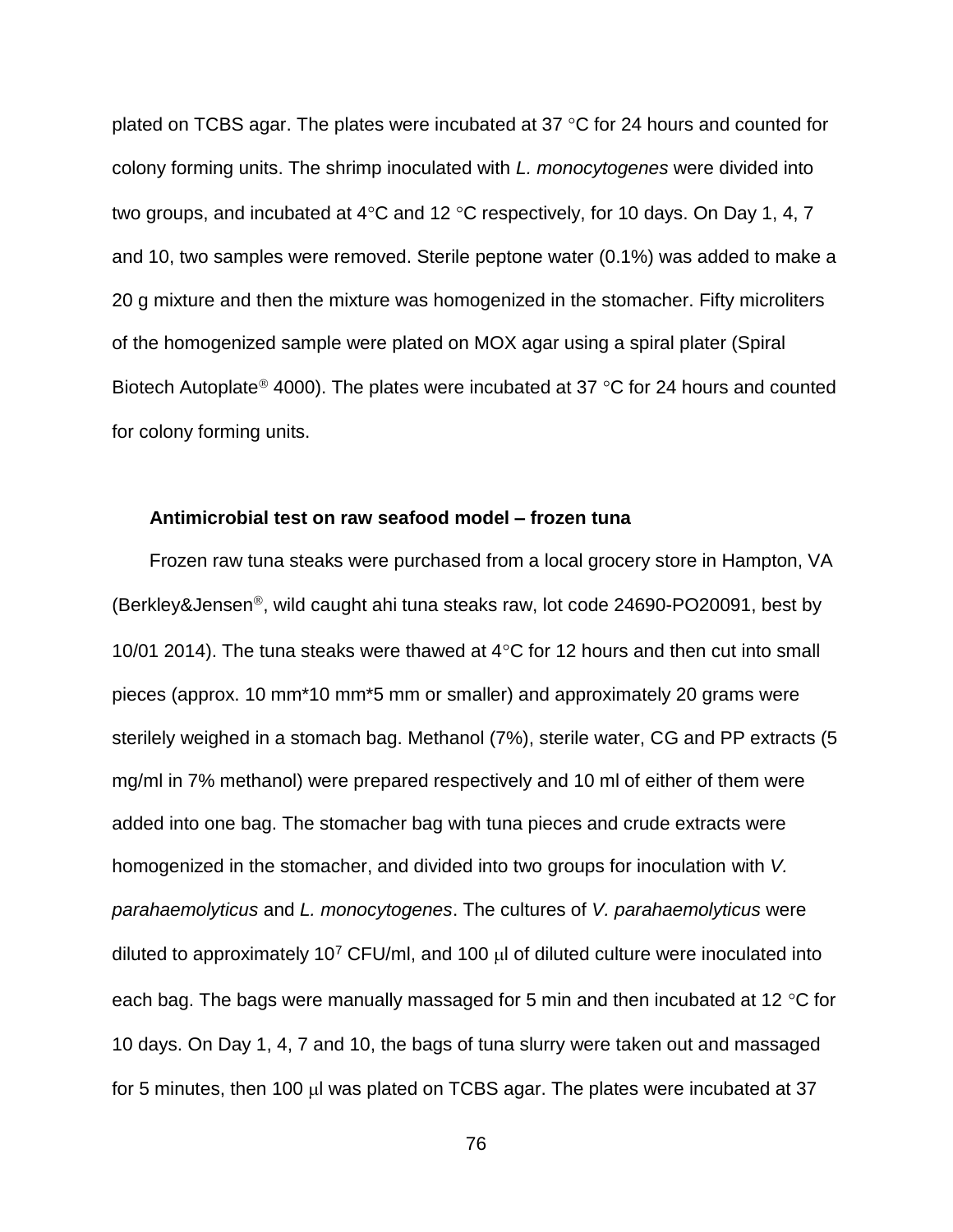C for 24 hours and counted for colony forming units. The cultures of *L. monocytogenes* were diluted to approximately 10<sup>5</sup> CFU/ml and 100  $\mu$ l was inoculated in each bag. The bags were manually massaged for 5 min and further divided into two groups, then incubated at  $4^{\circ}$ C and 12  $^{\circ}$ C respectively, for 10 days. On Day 1, 4, 7 and 10, the bags of tuna/treatment mixture were removed and massaged for 5 min and 50  $\mu$  was removed and then plated on MOX agar using spiral plater. The plates later were incubated at 37 $\degree$ C for 24 hrs and counted for colony forming units.

## **Statistical Analysis**

The results were analyzed in GraphPad Prism Version 6.01. The results were compared using two-way ANOVA. Whenever the overall F value was significant, multiple comparisons were performed using Tukey's Studentized T-test to find differences among treatments (Zar, 2010).

## **Results and Discussions**

## **Antimicrobial test on shrimp against** *V. parahaemolyticus*

The results of the test on shrimp and *V. parahaemolyticus* are shown in Figure 4.1. The planned incubation temperature was 12  $\degree$ C, while according to measurements the actual incubation temperature was  $14\pm 2$  °C. This was set to simulate the situation of a mild temperature abuse, which may be more likely to happen in the real world, and have been previously discussed (Hudson and Mott, 1993). The plate counts, indicate that inhibitions of bacterial growth by CG began on Day 1, and continued to Day 4. On day 4, the bacterial growth in CG treated samples was below detectable levels, and growth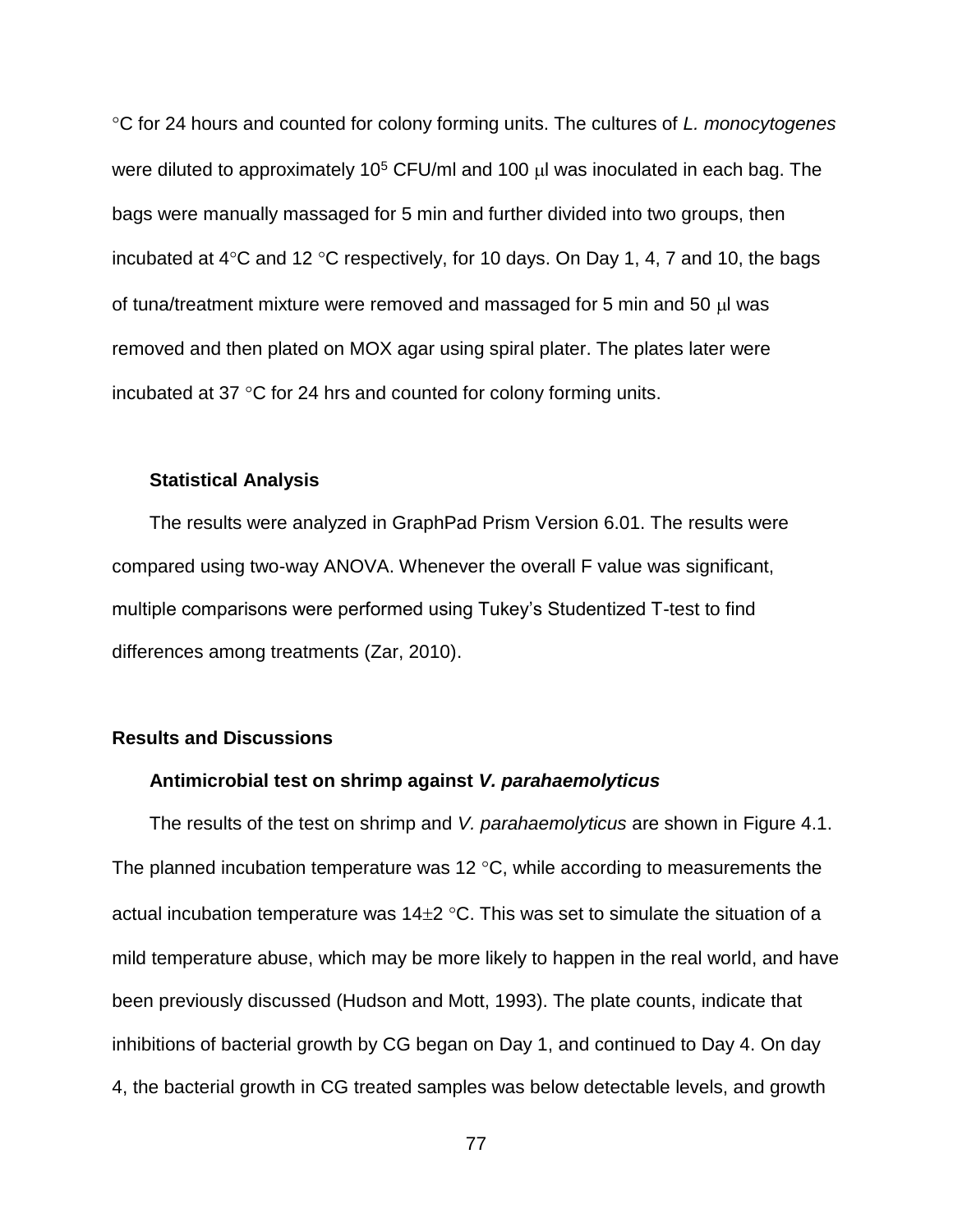inhibition occurred during the entire incubation process. The inhibition of bacterial growth by PP extracts reached its maximum on Day 4, but the population of *V. parahaemolyticus* recovered afterwards, and fluctuated between 10<sup>4</sup> and 10<sup>5</sup> cfu/g. In contrast, the bacterial growth in the control group increased from  $10<sup>4</sup>$  to over  $10<sup>8</sup>$  cfu/g. The methanol control treatment involved dipping the shrimp in 7% methanol prior to incubation. Although the concentration (7%) was the same as in the microdilution assay, the growth of *V. parahaemolyticus* was different in the two tests. In microdilution study, under optimum conditions (TSB+NaCl 37C) *V. parahaemolyticus* numbers increased throught the study. In the shrimp inoculation study, growth of *V. parahaemolyticus* was suppressed due to the methanol during the first several days. On Day 4, no bacterial growth was detected in the methanol treated shrimp. The bacterial growth gradually increased beginning on day 7, and was similar to growth in the water control group by day 10. In summary, the CG extract (5 mg/ml) treatment decreased the growth of *V. parahaemolyticus* on cooked shrimp by 4 logs during a 10-day incubation period. The PP treatments did not completely inhibit *V. parahaemolyticus* growth, but bacterial growth was reduced by 3 logs over a 10-day period.

#### **Antimicrobial test on tuna and** *V. parahaemolyticus*

The results of the tuna test are shown in Figure 3.2. The prior study using cooked shrimp test was to use the crude plant extracts as a soaking treatment. For the study using tuna, the tuna was homogenized and the crude plant extracts were mixed into the homogenized tuna. This enabled the exact concentration of crude plant extracts mixed with the ground tuna to be determined. On day 4, the raw tuna was spoiled and the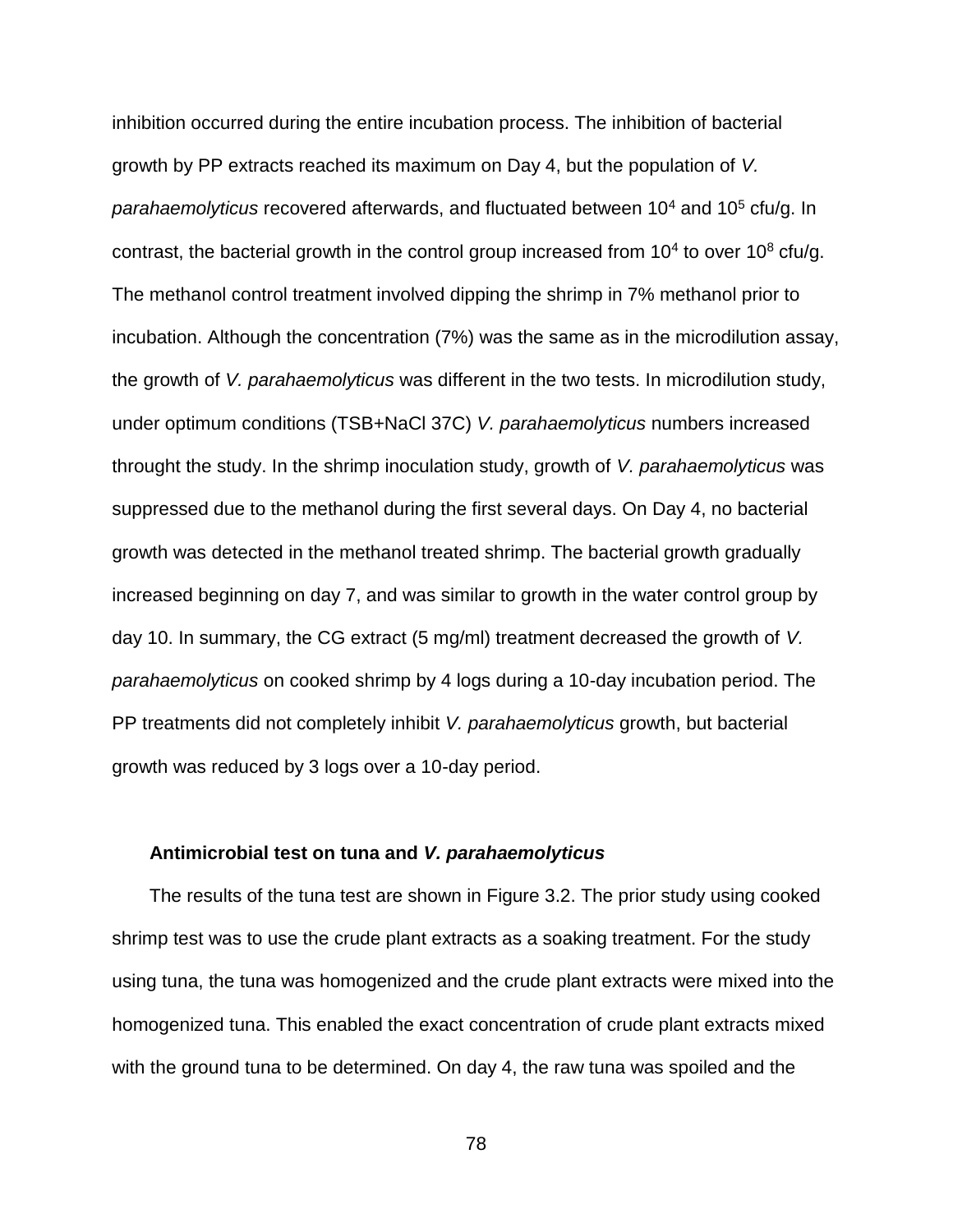spoilage microflora formed numerous yellowish green colonies on TCBS plate. Thus, plate count numbers of *V. parahaemolyticus* could not be determined. The inhibitory activity of CG against *V. parahaemolyticus* was still observed during the first 3 days as bacterial growth in tuna with CG treatments increased by less than 1 log. In contrast, the bacterial numbers in the control group increased by more than 3 logs from  $10<sup>4</sup>$  to more than  $10<sup>7</sup>$  cfu/g. The PP crude at 1.7 mg/ml in raw tuna did show a 1 log inhibition against *V. parahaemolyticus.* The methanol control group also showed a slight inhibition of bacterial growth.

Although the same concentration (5 mg/ml) of plant extracts were used in both the shrimp and tuna tests, the concentration of actual residue of treatments in tuna test might be different than those used in the shrimp study. In the shrimp study, whole shrimps were soaked in the crude extract solution. In the tuna study, the plant extracts were mixed into the homogenized tuna. Although the total residue of plant extracts in the shrimp might be lower than that in tuna, the plant extracts in shrimp study were more likely to be found on surface of the shrimp surface where direct contact with bacteria occurred. Therefore, the bacteria were exposed to a higher concentration of crude plant extract in shrimp compared with the tuna study. This may explain why the crude plant extracts demonstrated a stronger bacterial inhibition on the shrimp. The concentration of the crude plant extract in the homogenized tuna was less but still higher compared with the MIC study.

The inhibitory effects of the crude plant extracts on *L. monocytogenes* and *V. parahaemolyticus* were lower in tuna compared to the shrimp. Although this may be due to the different concentrations of the crude extracts, a more likely explaination may be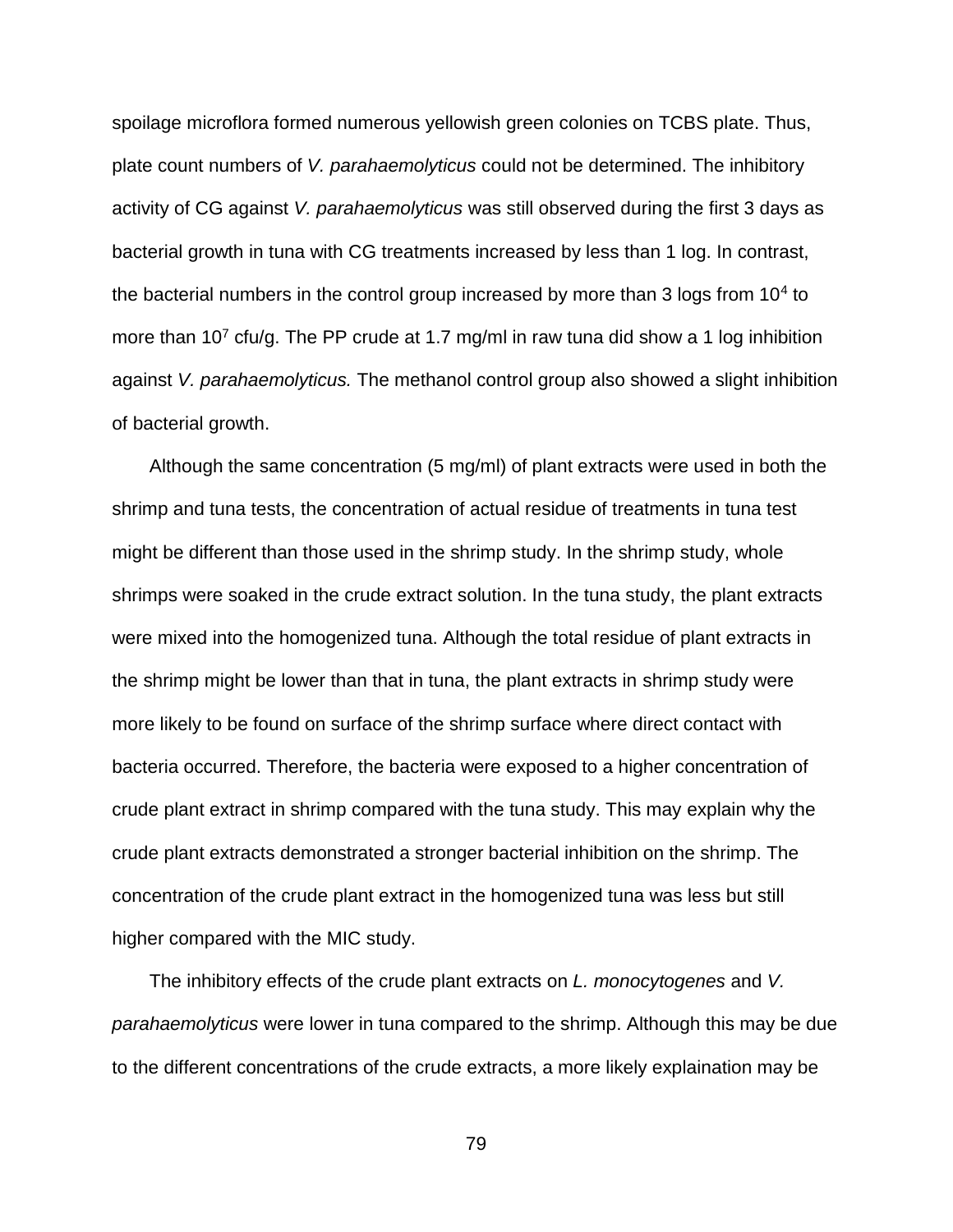due to the differences in the food matrices. The raw tuna reacted with the crude plant extract forming cloudiness. The cooked shrimp was less reactive with plant extract. This treatment-food reaction (cloudiness) may have significantly reduced the efficacy of the crude plant extracts.

## **Antimicrobial test on shrimp against** *L. monocytogenes*

The results of the test are shown in Figure 4-3. The inhibitory effects of CG and PP were tested both at 4 °C (Figure 3.3-a) and  $12\pm1$ °C (Figure 3.3-b), simulating the situation of refrigerated storage (thawing) and mild temperature abuse, respectively. The initial bacterial population in the samples was  $10<sup>3</sup>$  cfu/g level. During the 10 day incubation, *L. monocytogenes* in the 4 °C group increased by 3 logs in the control samples. In the CG treated samples, the inhibition started on Day 7. On Day 10, the CG treatment reduced bacterial growth by 2 logs, compared to the control. The PP treatment had a weaker inhibition on *L. monocytogenes* growth, and by day 10, bacterial numbers were 1 log less compared with the controls. The methanol control treatment reduced bacterial growth but the difference not significant. In the 12  $\degree$ C group, the overall growth of *L. monocytogenes* was greater than at 4°C. Significant inhibition from CG extract began on Day 4, and continued until Day 10. On Day 10, the bacterial growth with the CG treatment was 2 logs lower than the control group. The PP treatment did not have any significant inhibition at  $12^{\circ}$ C.

Only CG and PP were used in the study on fish or shrimp, since the agar diffusion and microdilution studies demonstrated that the FF and BS extracts demonstrated weak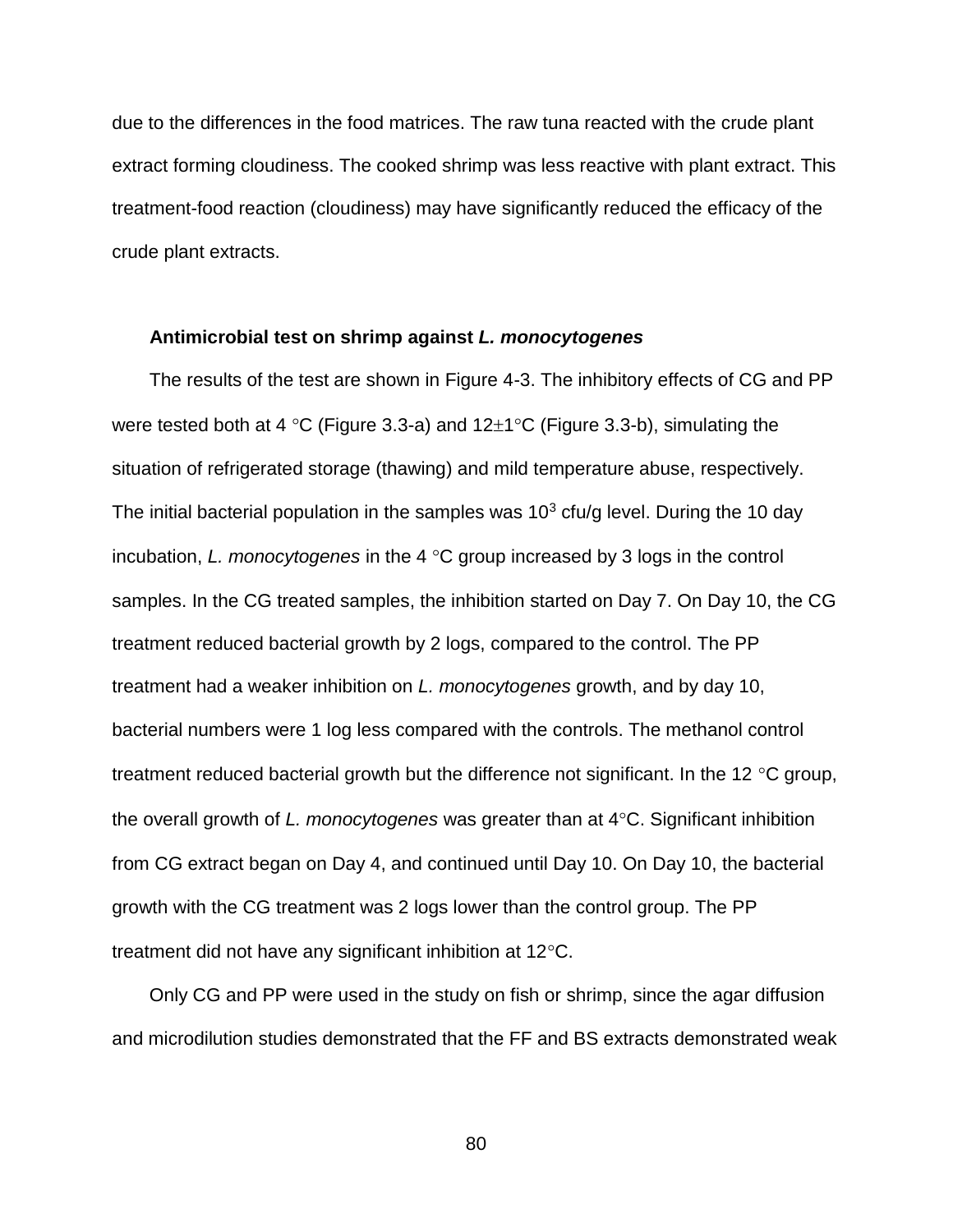inhibitions against the bacterial growths. The *L. monocytogenes* study was also conducted at refrigeration temperatures, since *Listeria* can survive and grow at 4C.

The studies were conducted at refrigerated temperature  $(4^{\circ}C)$  and at slightly higher temperature (12 $\degree$ C). The inhibitory effect of the CG extracts was shown after a comparatively long incubation period (approximately 7 days). These results indicate that the CG treatment was unable to completely inhibit *L. monocytogenes*, but it did postpone the exponential phase of bacterial growth. The CG treatment may be able to reduce the risk of listeria in accidental situations when thawing or transportation span is longer than usual. The CG treatment may have application for RTE foods such as salad, deli meat, sushi and sashimi which are recommended to be kept at refrigerated temperatures,

#### **The antimicrobial test on tuna against** *L. monocytogenes*

The results are shown in Figure 4-4. During the 7-day incubation, the bacterial population in the tuna samples increased rapidly (3-4 logs), despite the addition of the crude plant extracts. Samples with added CG or PP extracts had significant lower bacterial populations compared with than control; but the differences were less than 1 log.

Along with the plant extract treatments, the change of sensory properties of the shrimp and tuna may be a concern (Pérez-Mateos et al., 2001). As discussed in section 3.2, raw tuna contains undenatured protein which can interfere with the activity of the plant extracts compared with a cooked product (Kawamoto et al. 1997). In this study, the tuna meat was whitened by CG and PP extracts after the contact.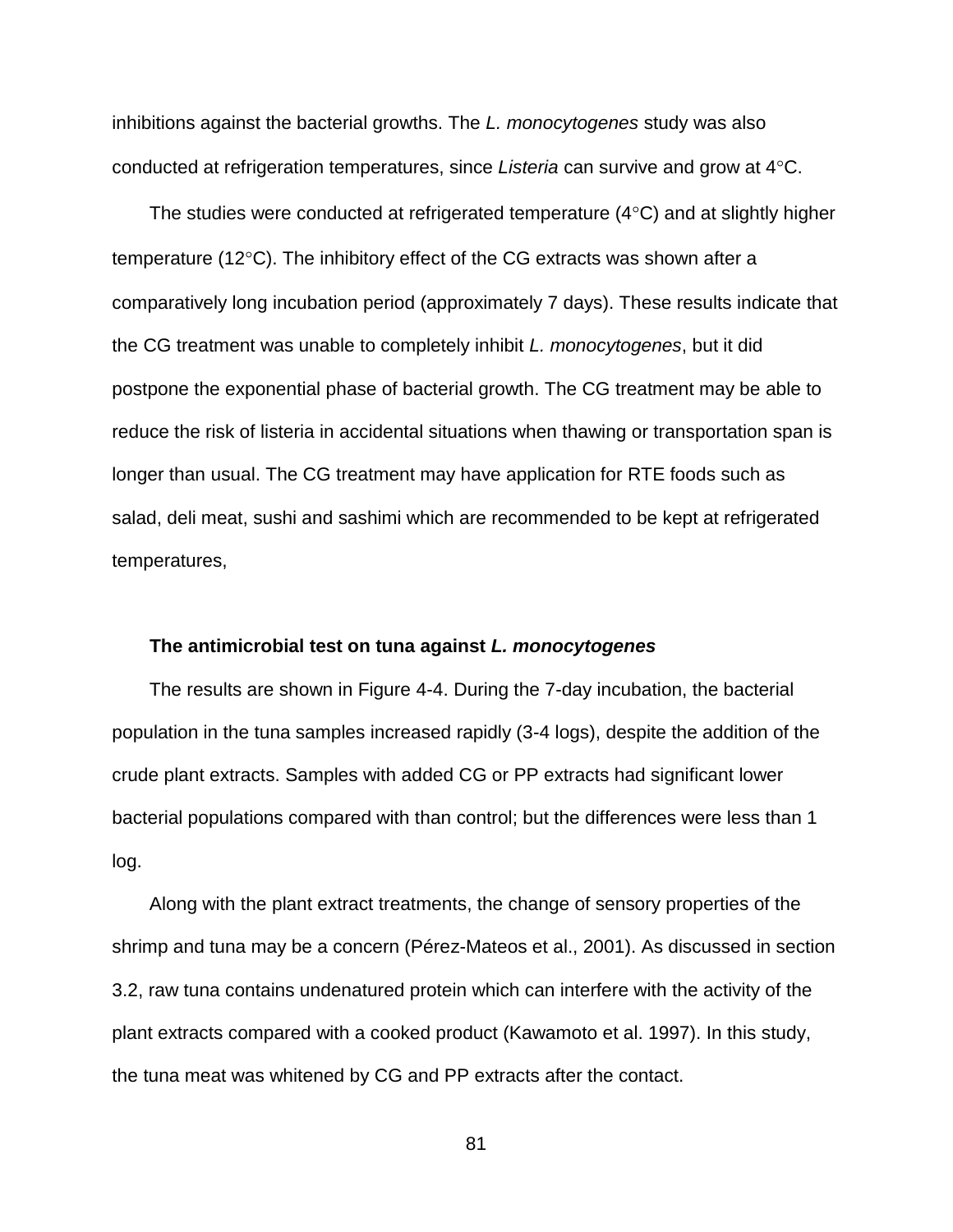Antimicrobial tests of plant extracts in culture media and on food matrices were conducted at different temperature. According to the results, *L. monocytogenes* were more resistant to plant extracts at lower temperature (4 $\degree$ C or 12 $\degree$ C) than at higher temperature ( $37^{\circ}$ C). This might be from the different media used; it might be also from the difference in cell membrane permeability at different temperature (Nikaido, 2003).

Estimated standard plant counts (ESPC) were reported instead of standard plant counts (SPC), since a spiral plater was used. Even when the agar plate was too numerous to count (TNTC), (>>250 cfu/plate), the number of colonies were calculated using the formula provided. Therefore, fewer dilutions were required, and since the actual number of cfu seldom fell in the 25-250 range, it was not appropriate to be reported as SPC (Williams, 2013). The studies were conducted using inoculations higher than those found in the real world. This was to ensure the successful growth and sampling of the bacteria.

## **Summary**

The use of crude CG extract can significantly reduce the population of *V. parahaemolyticus* and *L. monocytogenes* in both shrimp and tuna, but the inhibitory effects were less than those found on TSA plates or TSB tubes. Storage temperature must be controlled as the prerequisite of the application of the extracts. The application of plant extracts in conjunction with control of storage temperatures can control the growth of pathogens on seafood products. The use of plant extracts may also act as a "hurdle" to reduce the risk from potential product temperature abuse.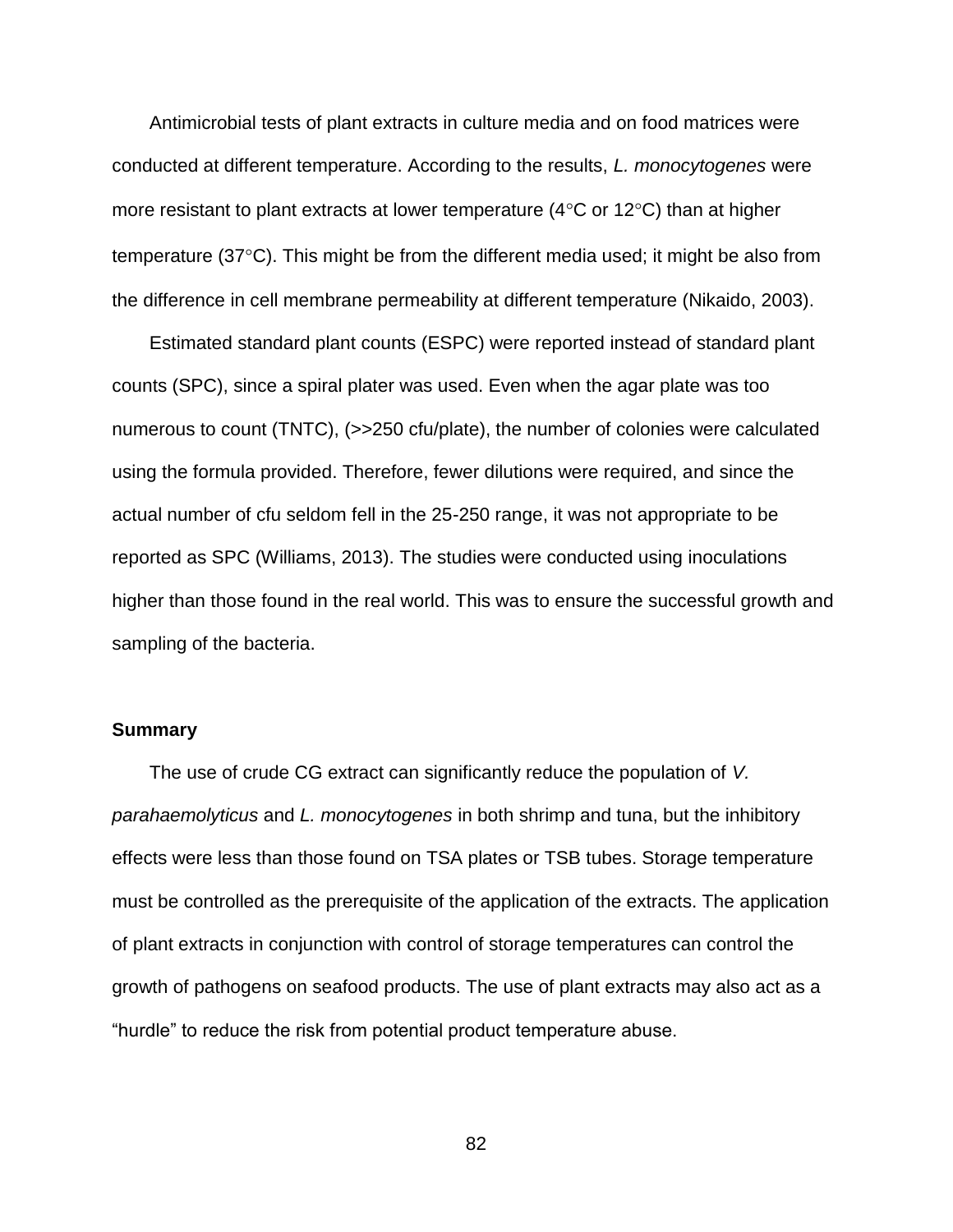#### **References**

- Al-Zoreky, N. S. (2009). Antimicrobial activity of pomegranate (*Punica granatum* L.) fruit peels. *International Journal of Food Microbiology*, *134*(3), 244-248.
- Centers for Disease Control and Prevention. (2011). Cholera and Other Vibrios Illness Surveillence (COVIS) annual summary 2011.
- Feng, C. T., Su, H. J., Chen, C. T., Ho, W. C., Tsou, Y. R., & Chern, L. L. (2012). Inhibitory effects of Chinese medicinal herbs on plant-pathogenic bacteria and identification of the active components from gallnuts of Chinese sumac. *Plant Disease*, *96*(8), 1193-1197.
- González, M. J., Torres, J. L., & Medina, I. (2010). Impact of thermal processing on the activity of gallotannins and condensed tannins from Hamamelis virginiana used as functional ingredients in seafood. *Journal of Agricultural and Food Chemistry*, *58*(7), 4274-4283.
- Guillén, G., & Montero García, P. (2007). Polyphenol uses in seafood conservation. *American Journal of Food Technology*, *2*, 593-601.
- Juneja, V. K., Altuntaş, E. G., Ayhan, K., Hwang, C. A., Sheen, S., & Friedman, M. (2013). Predictive model for the reduction of heat resistance of *Listeria monocytogenes* in ground beef by the combined effect of sodium chloride and apple polyphenols. *International Journal of Food Microbiology*, *164*(1), 54-59.
- Kawamoto, H., Mizutani, K., & Nakatsubo, F. (1997). Binding nature and denaturation of protein during interaction with galloylglucose. *Phytochemistry*, *46*(3), 473-478.
- Nikaido, H. (2003). Molecular basis of bacterial outer membrane permeability revisited. *Microbiology and Molecular Biology Reviews*, *67*(4), 593-656.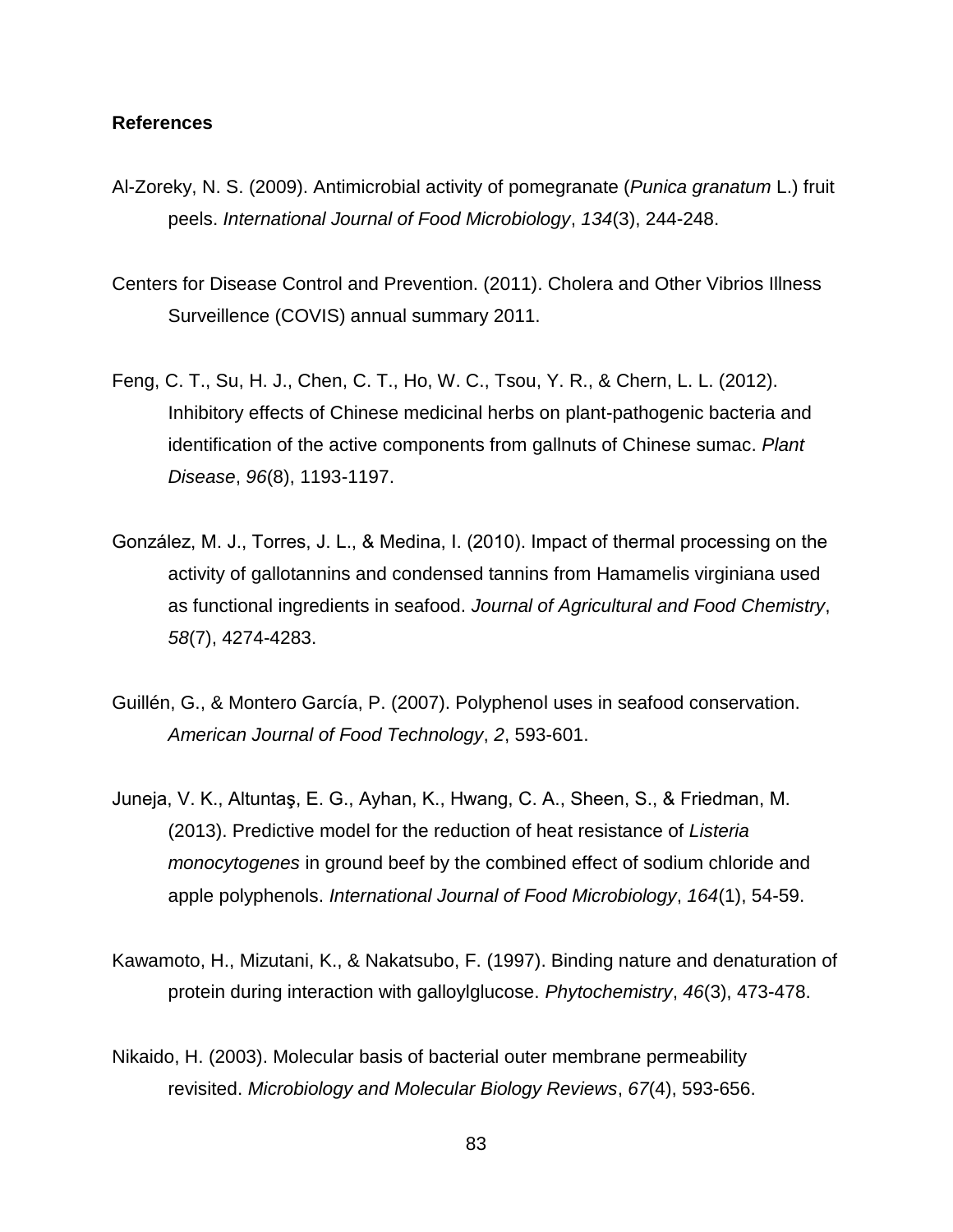- Pérez-Mateos, M., Boyd, L., Allen, J. C., & Lanier, T. C. (2001, August). Omega-3 fortification of surimi seafood. In *46th Atlantic Fisheries Technology Conference (AFT)* (pp. 26-29).
- Taguri, T., Tanaka, T., & Kouno, I. (2004). Antimicrobial activity of 10 different plant polyphenols against bacteria causing food-borne disease. *Biological and Pharmaceutical Bulletin*, *27*(12), 1965-1969.
- Tian, F., Li, B., Ji, B., Yang, J., Zhang, G., Chen, Y., & Luo, Y. (2009). Antioxidant and antimicrobial activities of consecutive extracts from *Galla chinensis*: The polarity affects the bioactivities. *Food Chemistry*, *113*(1), 173-179.

Williams, R. (2013) *Food Microbiology Laboratory Manual*, Virginia Tech

- Xi, D., Liu, C., & Su, Y. C. (2012). Effects of green tea extract on reducing *Vibrio parahaemolyticus* and increasing shelf life of oyster meats. *Food Control*, *25*(1), 368-373.
- Zar, J. H. (2010). *Biostatistical Analysis*: Prentice Hall.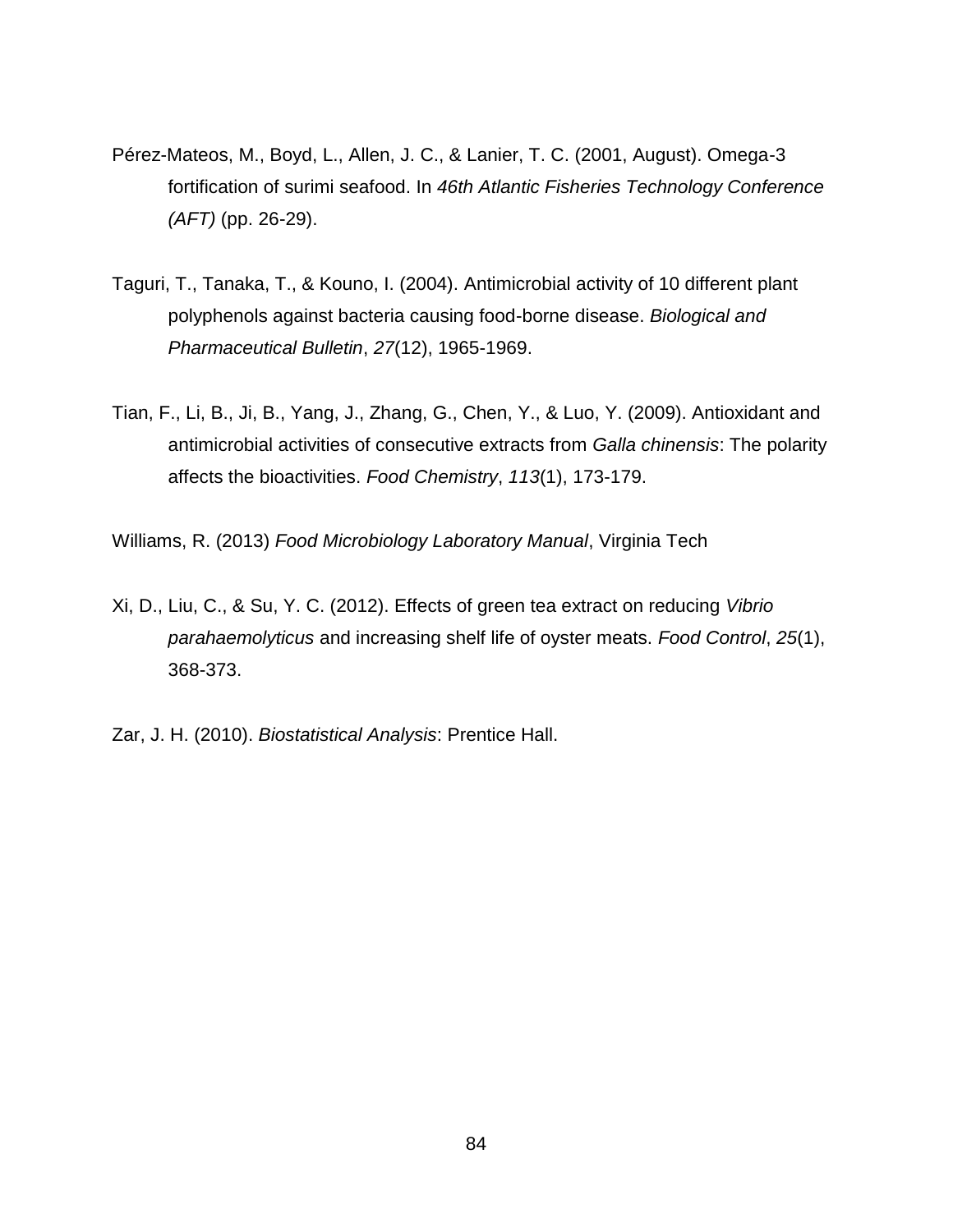**Figure 4.1. Population (cfu/ml) of** *V. parahaemolyticus* **on cooked shrimp with treatments of Chinese gall (CG) extract, pomegranate peel (PP) extract, 7% methanol and water, after 0 day, 1 day, 4 days, 7 days and 10 days incubation at 121C**



The columns showed bacteria growths (cfu/g) in samples. The concentration of plant extracts used as soaking agent was 5 mg/ml in 7% methanol. The initial populations (Day 0) of bacteria cultures were calculated from the plate count of the inoculum. On Day 4, 7, and 10, Chinese gall (CG) and pomegranate peel (PP) significantly inhibited the growth of *V. parahaemolyticus* on shrimp (P<0.01) based on two-way analysis of variance. Error bars represent the standard deviation (SD).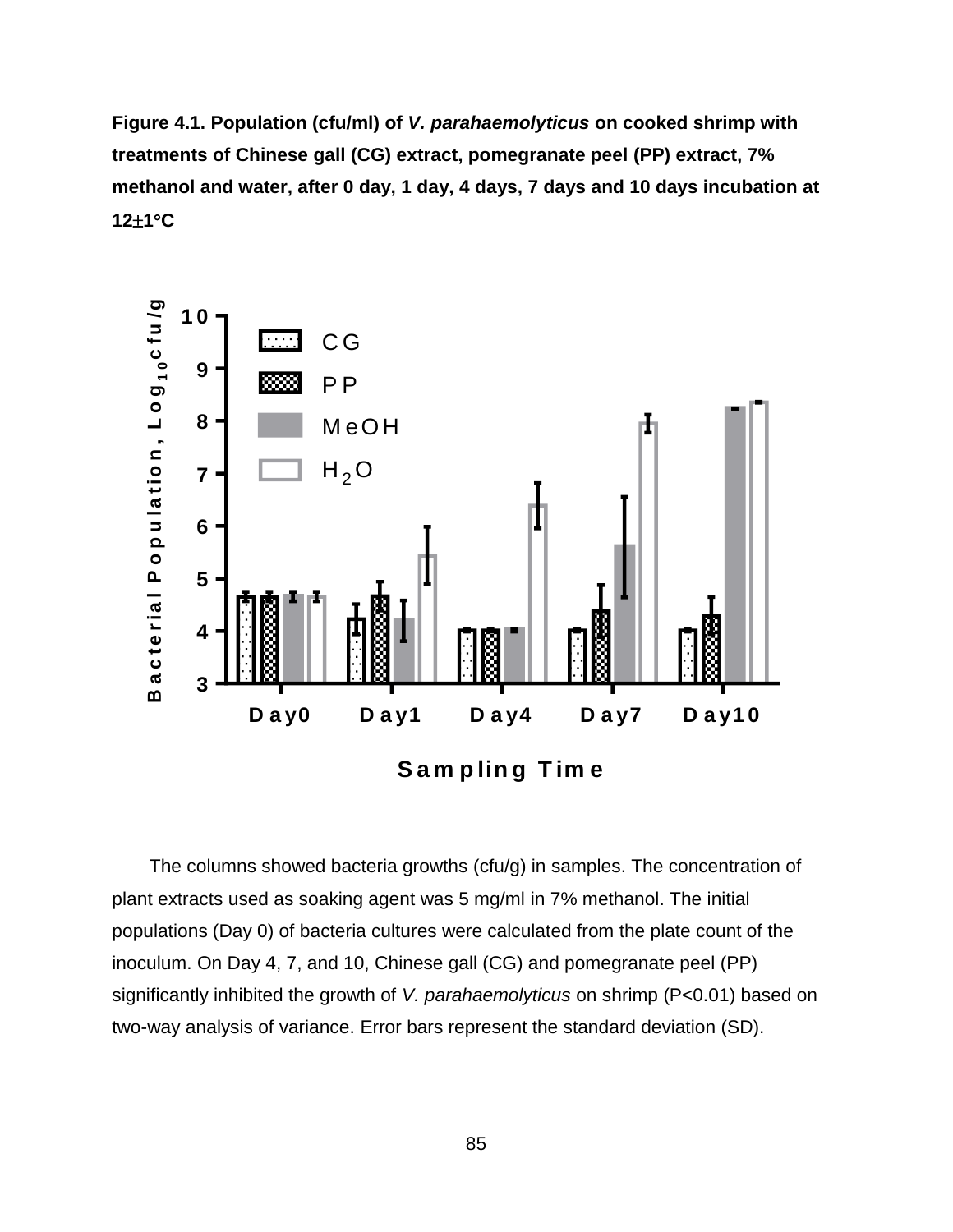**Figure 4.2. Population (cfu/ml) of** *V. parahaemolyticus* **on raw tuna with treatments of Chinese gall extract, pomegranate peel extract, methanol and water, after 0 day, 1 day, and 4 days incubation at 142C**



The columns showed bacteria growths (cfu/g) in samples. The concentration of plant extracts in tuna was 1.7 mg/g. The initial populations (Day 0) of bacteria cultures were calculated from the plate count of the inoculum. On Day 2, and 4, Chinese gall (CG) and pomegranate peel (PP) significantly inhibited the growth of *V. parahaemolyticus* (P<0.05) based on two-way analysis of variance. After Day 4, the growth of *V. parahaemolyticus* cannot be quantified due to the boost of natural microflora on tuna. Error bars represent the standard deviation (SD).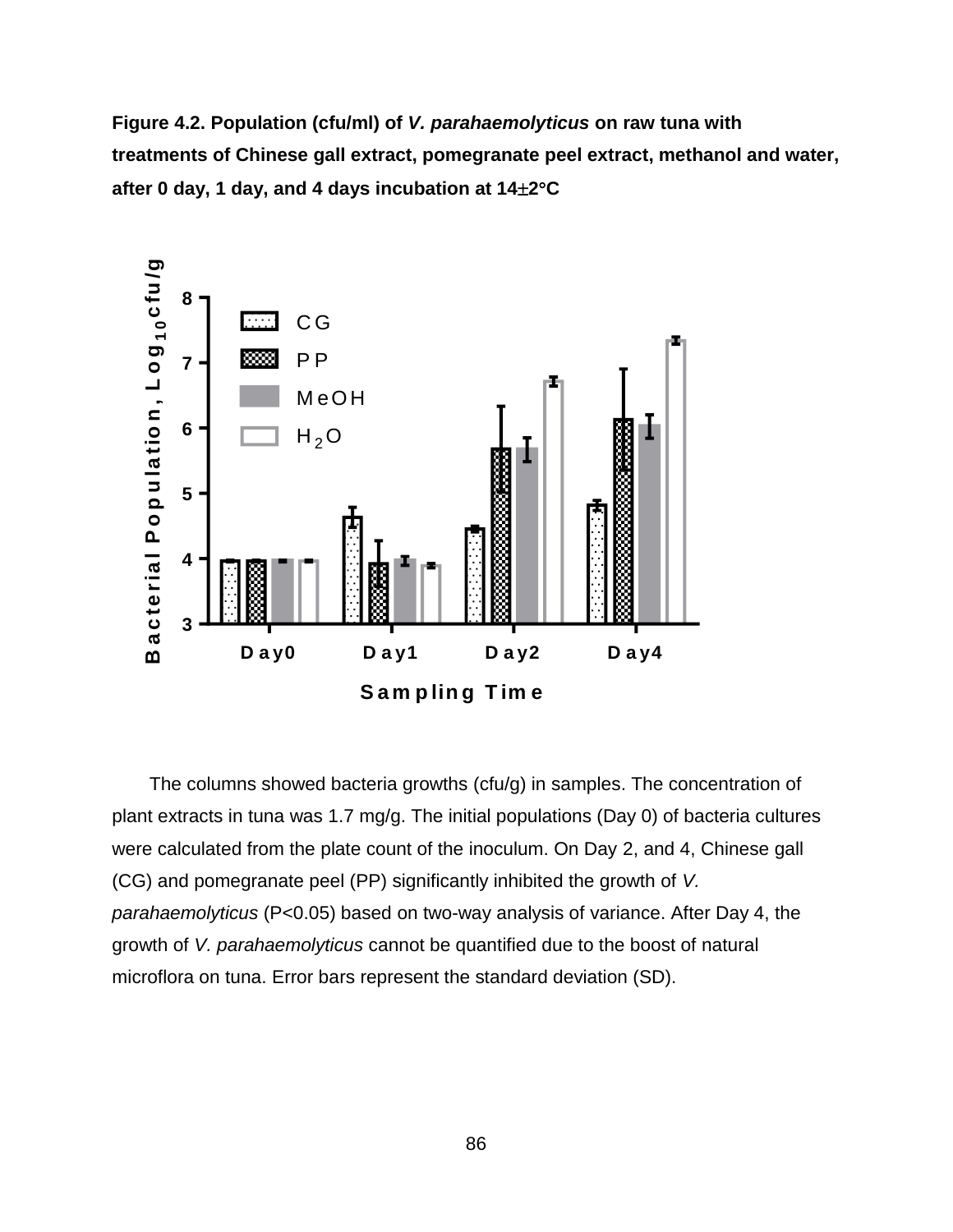**Figure 4.3. Population (cfu/ml) of** *L. monocytogenes* **on cooked shrimp with treatments of Chinese gall extract, pomegranate peel extract, methanol and water, after 0 day, 1 day, 2 days, 4 days, 7 days and 10 days incubation at 41C**



The columns showed bacteria growths (cfu/g) in samples. The concentration of plant extracts used as soaking agent was 5 mg/ml in 7% methanol. The initial populations (Day 0) of bacteria cultures were calculated from the plate count of the inoculum. Neither of Chinese gall (CG) or pomegranate peel (PP) showed significant inhibition on the growth of *L. monocytogenes* on shrimp (P>0.05) until Day 10, based on two-way analysis of variance. Error bars represent the standard deviation (SD).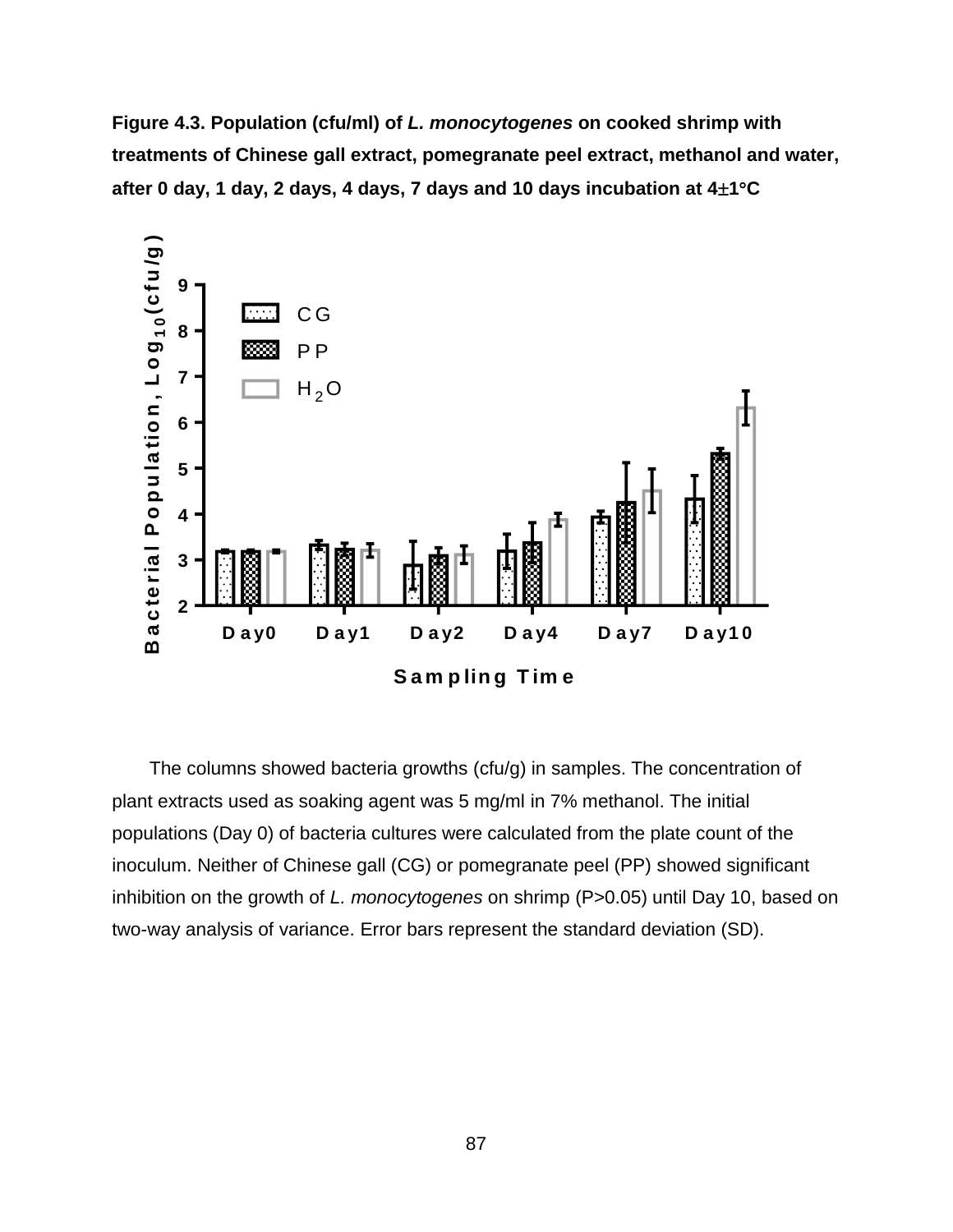**Figure 4.4. Population (cfu/ml) of** *L. monocytogenes* **on cooked shrimp with treatments of Chinese gall extract, pomegranate peel extract, methanol and water, after 0 day, 1 day, 2 days, 4 days, 7 days and 10 days incubation at 121C**



The columns showed bacteria growths (cfu/g) in samples. The concentration of plant extracts used as soaking agent was 5 mg/ml in 7% methanol. The initial populations (Day 0) of bacteria cultures were calculated from the plate count of the inoculum. Starting from Day 2, Chinese gall (CG) showed significant inhibition on the growth of *L. monocytogenes* on shrimp (P<0.05). Pomegranate peel (PP) did not show significant inhibition on the growth of *L. monocytogenes* on shrimp (P>0.05) except for Day 4, based on two-way analysis of variance. Error bars represent the standard deviation (SD).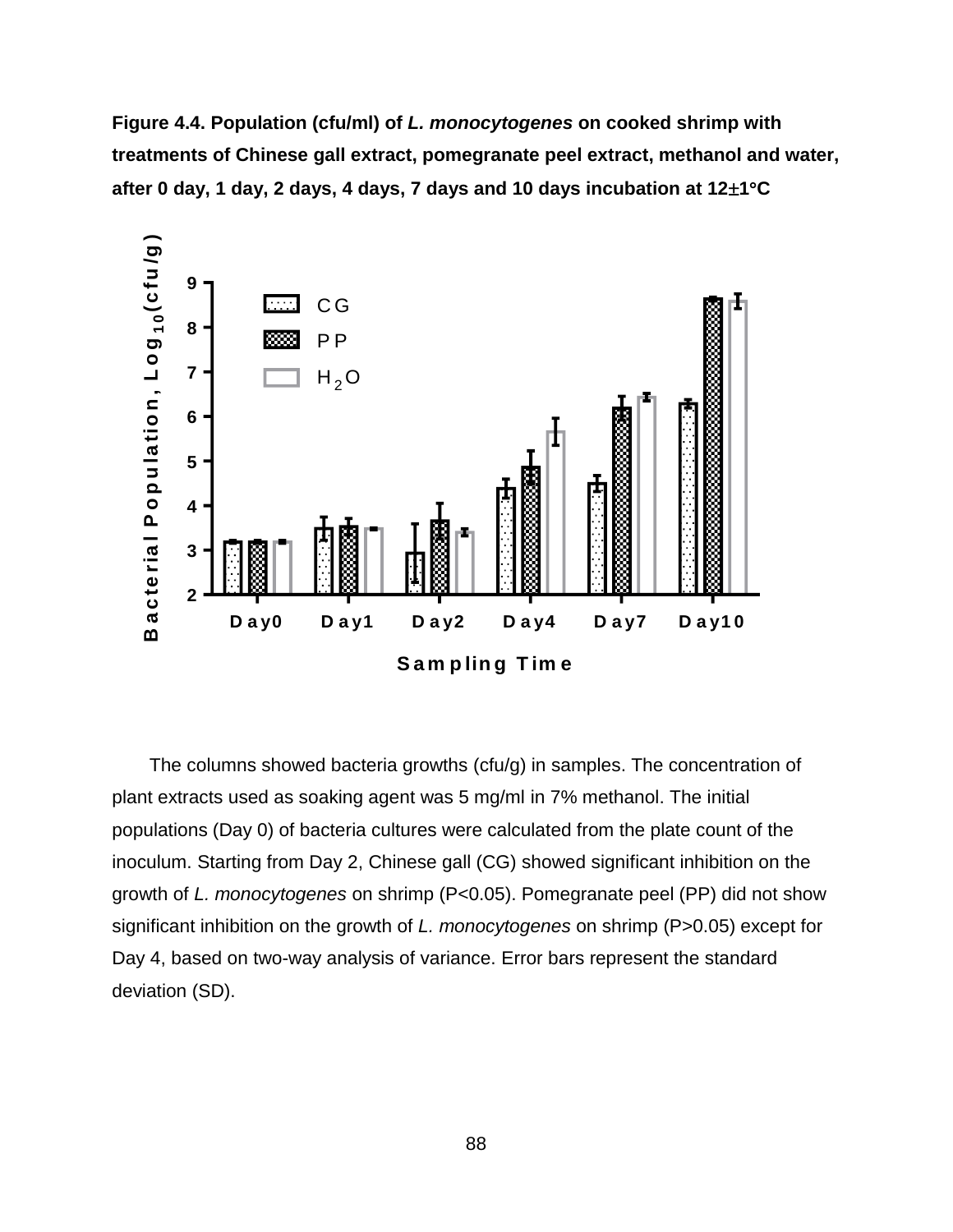**Figure 4.5. Population (cfu/ml) of** *L. monocytogenes* **on raw tuna with treatments of Chinese gall extract, pomegranate peel extract, methanol and water, after 0**  day, 1 day, 4 days, and 7 days incubation at  $4\pm1$ <sup>o</sup>C



The columns showed bacteria growths (cfu/g) in samples. The concentration of plant extracts in tuna was 1.7 mg/g. The initial populations (Day 0) of bacteria cultures were calculated from the plate count of the inoculum. On Day 4 and 7, both Chinese gall (CG) and pomegranate peel (PP) significantly inhibited the growth of *L. monocytogenes* on tuna (P<0.05) based on two-way analysis of variance. Error bars represent the standard deviation (SD).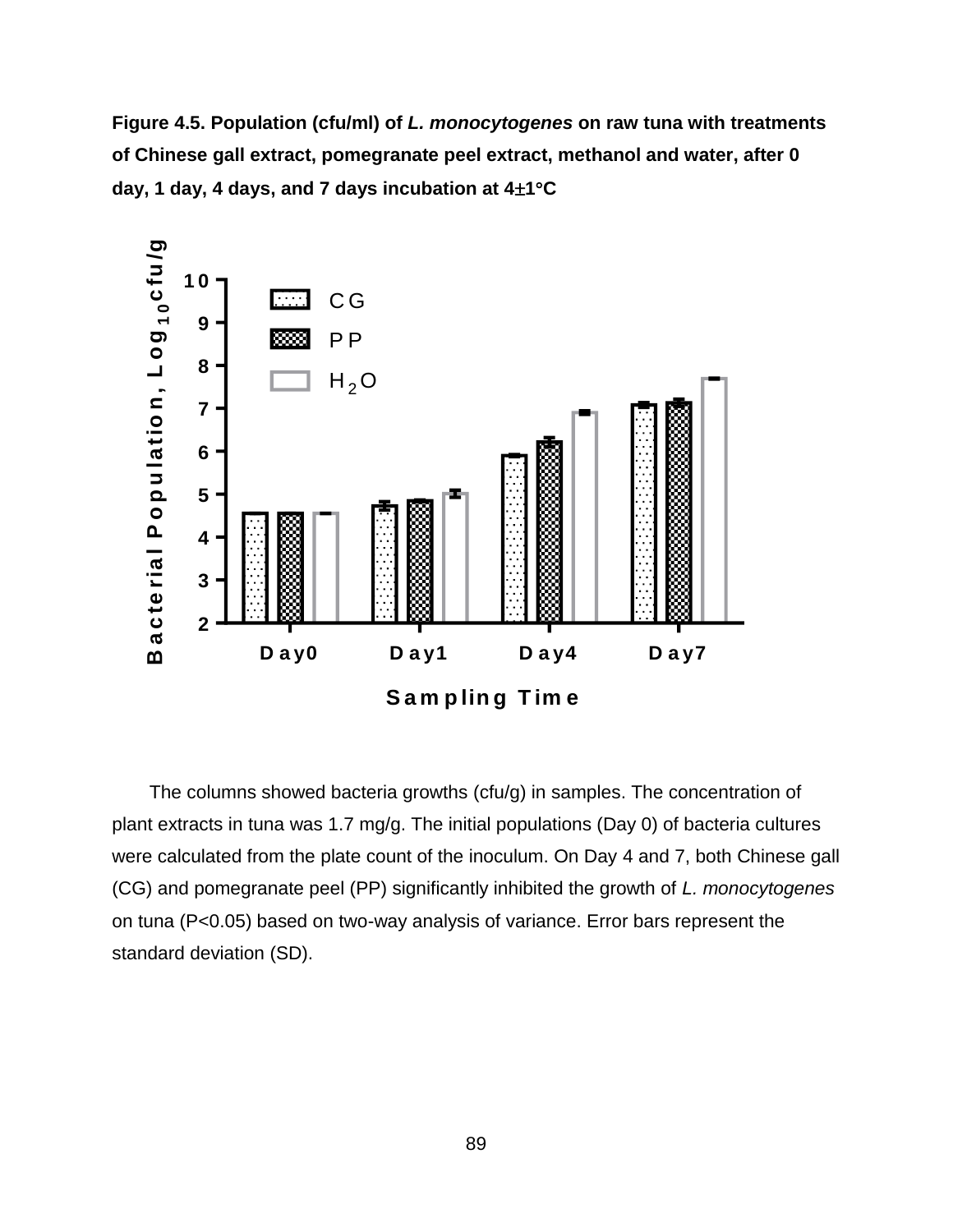**Figure 4.6. Population (cfu/ml) of** *L. monocytogenes* **on raw tuna with treatments of Chinese gall extract, pomegranate peel extract, methanol and water, after 0 day, 1 day, 4 days, and 7 days incubation at 121C**



The columns showed bacteria growths (cfu/g) in samples. The concentration of plant extracts in tuna was 1.7 mg/g. The initial populations (Day 0) of bacteria cultures were calculated from the plate count of the inoculum. On Day 1 and 7, both Chinese gall (CG) and pomegranate peel (PP) significantly inhibited the growth of *L. monocytogenes* on tuna (P<0.05) based on two-way analysis of variance. Error bars represent the standard deviation (SD).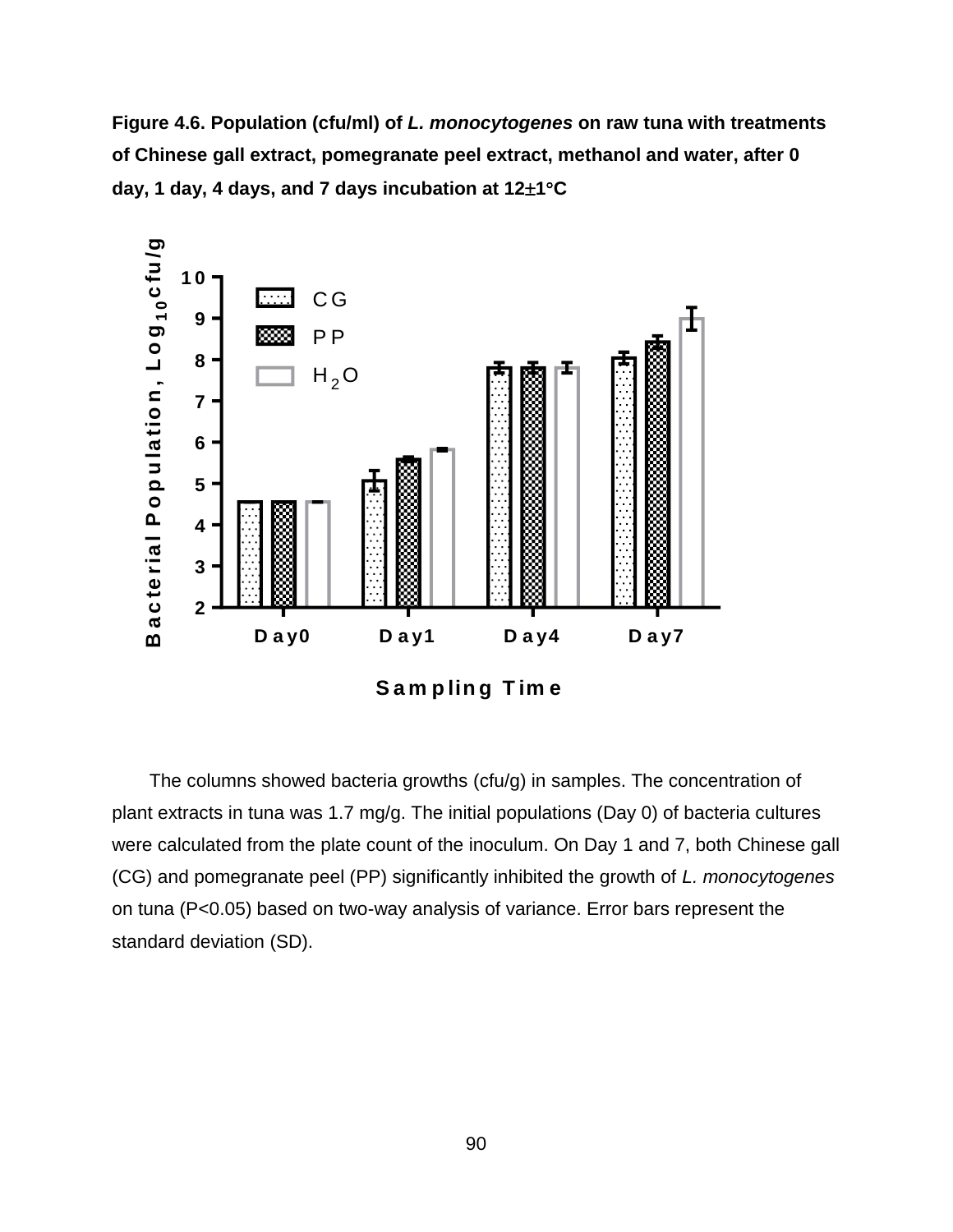## **FRACTIONATION AND ANALYSIS OF** *GALLA CHINENSIS* **AND ANTIMICROBIAL ASSAYS OF ITS FRACTIONS**

#### **Abstract**

The goal of this study was to analyze the major components of Chinese Gall (CG, *Galla chinensis*) extracts that are responsible for the antimicrobial activity against *Listeria monocytogenes*, *Vibrio parahaemolyticus*, and *Morganella morganii*. The crude extract of CG in 70% methanol was fractionated using reversed-phase HPLC. Seven fractions (CG1-CG7) of the UV-absorbing compounds were collected based on the major peaks at 280nm. The compounds were analyzed using LC-MS and identified as gallic acid, digallic acid, methyl gallate, and gallotannins (oligo-galloyl-D-glucose, nGG, n=1~10). Fractions of CG were freeze dried and standardized to 10 mg/ml in 70% methanol, and tested for their antimicrobial activities using both agar diffusion assay and microdilution assay.

The fractions of CG2+CG3, CG4, CG5, and CG6 showed significant inhibition to *L. monocytogenes* in tryptic soy broth (TSB), but the inhibitions on tryptic soy agar (TSA) were not observed. All fractions showed significant inhibition to *V. parahaemolyticus* in TSB and CG4, CG5, and CG6 showed significant inhibition on TSA. The growth of *M. morganii* on TSA was also inhibited by CG4, CG5, and CG6; however, in TSB there was no inhibition of *M. morganii* from any CG fraction.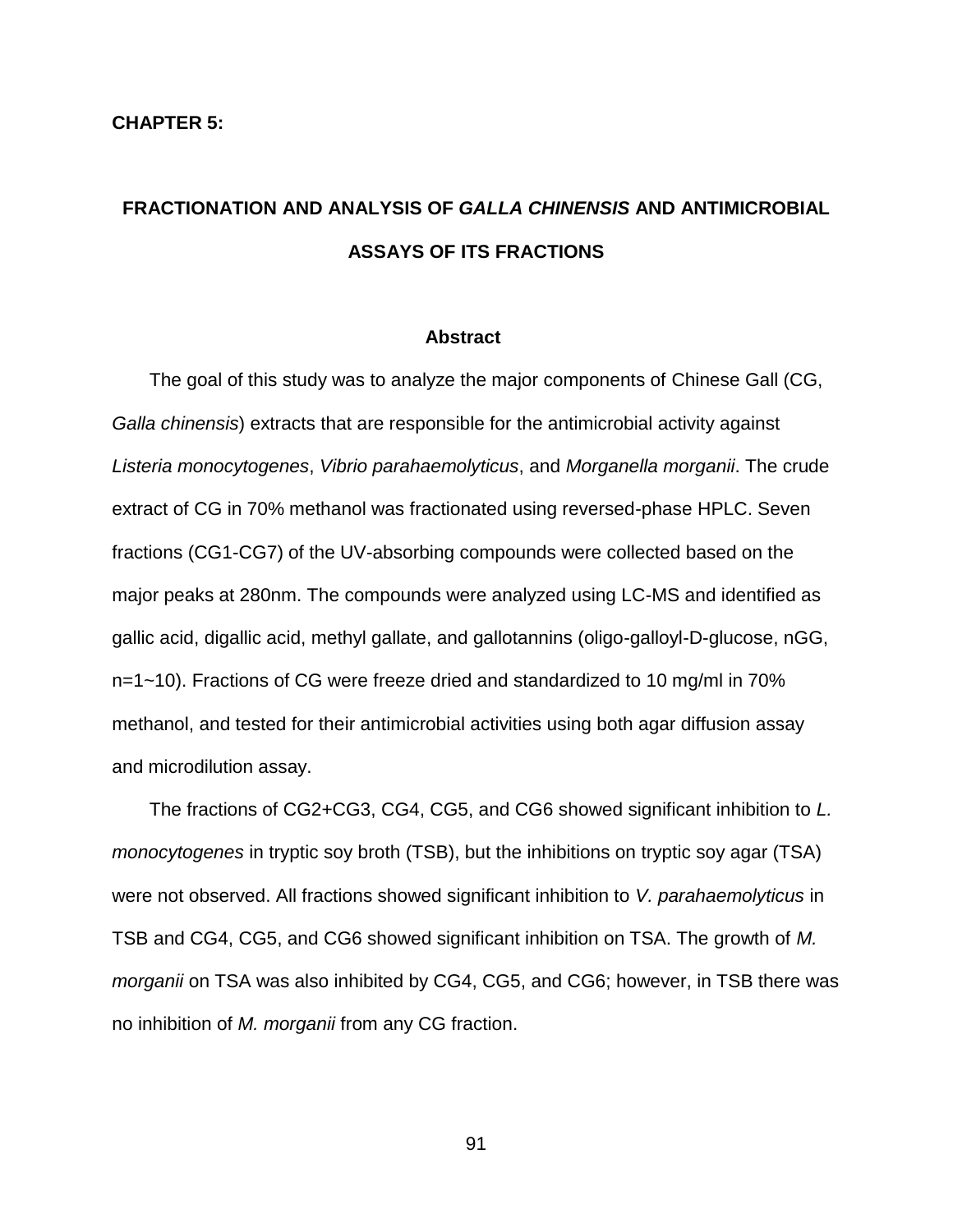The antimicrobial activity of fractions may be influenced by the molecular weight or polarity of the components. Among all components, the 3GG to 8GG have higher antimicrobial activities than free gallic acid, methyl gallate and digallic acid.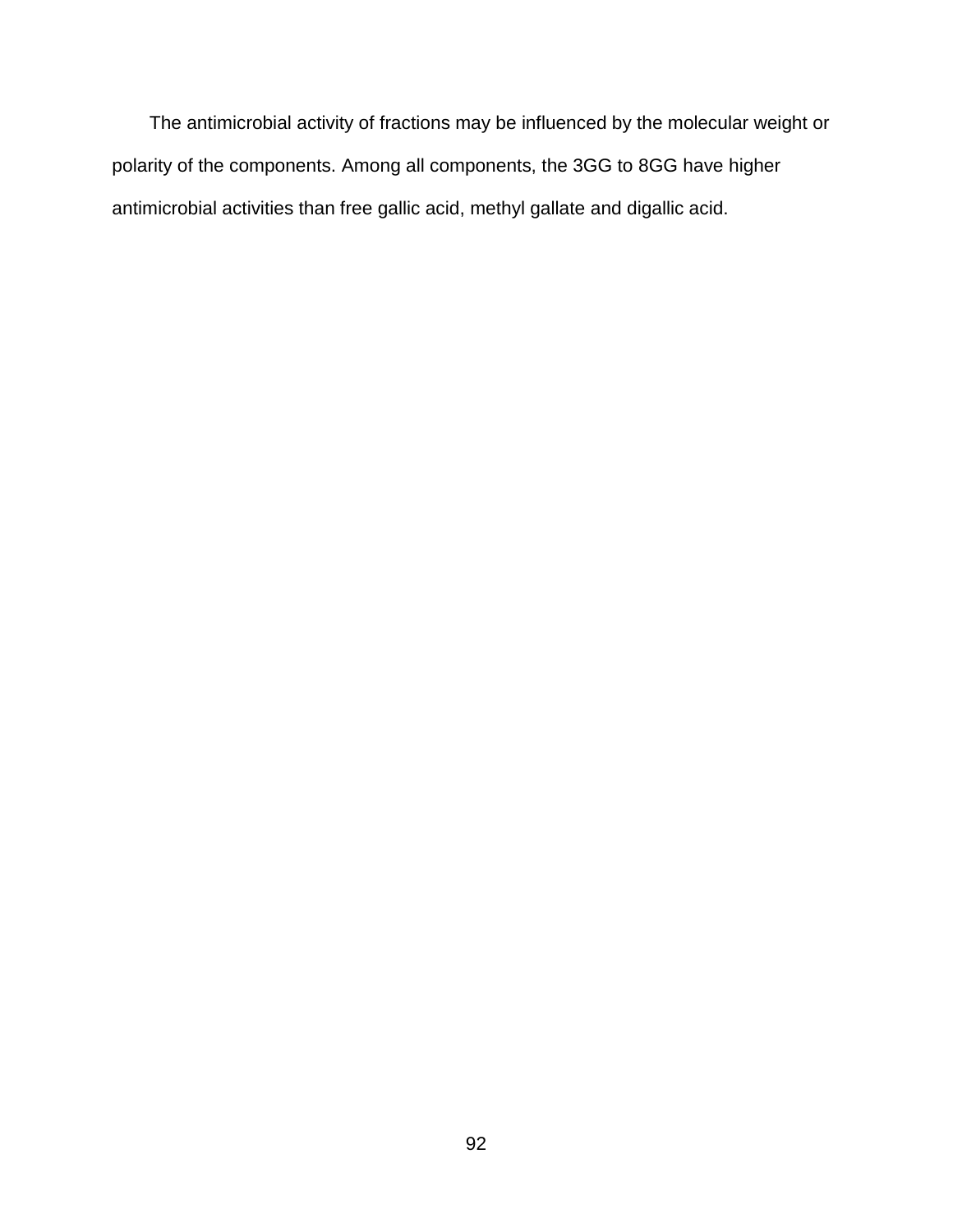## **Introduction**

Chinese Gallnut ("CG", *Galla chinensis*) is the gall of sumac trees. It has been appreciated for its antimicrobial and anti-inflammation activities and used as a traditional medicine in China and other Asian countries for centuries (Djakpo and Yao, 2010). Previous research shows that the CG contains abundant gallotannins (Nishizawa et al. 1982; Tian et al., 2009b), a series of polyphenols that have been reported to have antimicrobial and antioxidant activities (Scalbert, 1991; Akiyama et al., 2001; Buzzini et al., 2008; Anguilar-Galvez et al., 2014). The studies of antimicrobial activity of the major components in CG showed that the gallotannins can inhibit the growth of several foodborne pathogens and plant pathogens (Taguri et al., 2004; Tian et al., 2009a, 2009b; Engels et al., 2011; Feng et al., 2012); however, there has been few research addressing the inhibition of the major compound(s) in CG against *Vibrio parahaemolyticus* or *Listeria monocytogenes.* The relationship between galloylation of tannins and antimicrobial activity was briefly discussed by Tian et al. (2009b), yet the assays were not specifically to *V. parahaemolyticus* or *L. monocytogenes*.

The previous steps of this study (Chapter 3 and 4) showed that the CG crude extract in 70% methanol as a whole treatment can significantly inhibition some pathogenic bacteria species both in culture media and in seafood matrices. The results from this study showed that *V. parahaemolyticus* and *L. monocytogenes* reacted to tannins differently than typical Gram-positive and Gram-negative bacteria, when compared with previous research (Taguri et al., 2004; Tian et al., 2009b; Maqsood et al., 2013). Therefore, the specific anti-vibrio and anti-listeria activities of tannins are still unclear.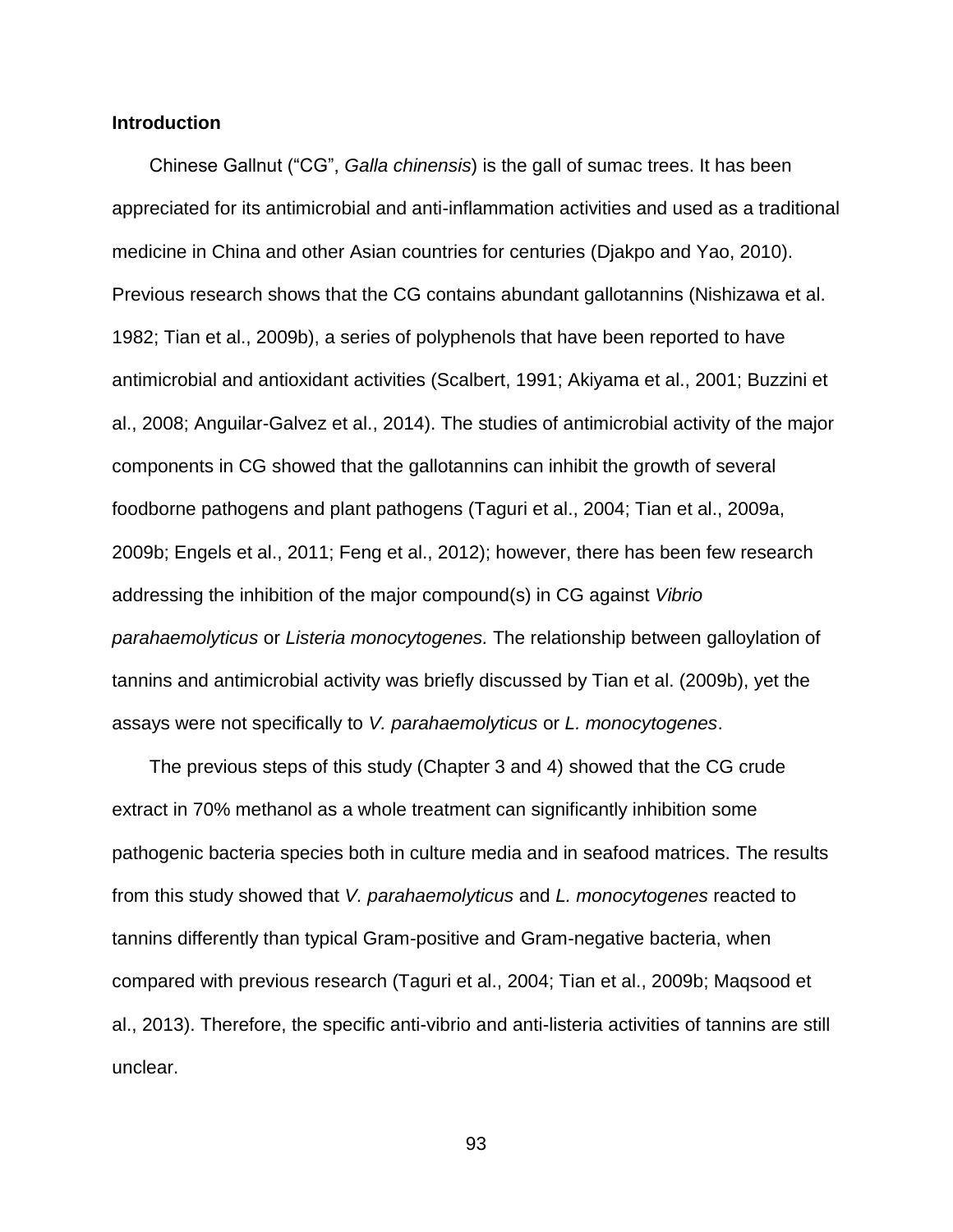In this chapter, the study addressed identifying the major compounds of the CG extract, as well as the antimicrobial activity of individual compounds against *V. parahaemolyticus* and *L. monocytogenes*. The CG crude extract was fractionated using HPLC methods and analyzed by LC-MS. All the fractions collected were standardized into the same concentration and were tested using agar diffusion assays and microdilution assays described in Chapter 3 and 4.

#### **Materials and Methods**

#### **Preparation of plant extract**

Chinese gallnut (CG, *Rhus chinensis* Mill.) were purchased from Mayway Inc. (CA, USA) and pharmacy of No. 263 Military Hospital (Beijing, China) respectively, in the form of dry materials. HPLC grade methanol was purchased from Fisher Scientific (PA, USA) and a food processor (Osterizer<sup>TM</sup>) was used to grind raw plant materials.

The dry, capsule-like CG were carefully cracked using a hammer. The remains of aphids found inside the galls were removed and the shell part was collected and ground. The crude ground gall shell was sifted through a 40-mesh sieve and the fine powder was collected. Five grams of sifted powder was mixed with 100 ml aqueous methanol solution (MeOH:H<sub>2</sub>O = 70:30, v/v) and stirred with mild heating (30-40<sup>o</sup>C) for 3 hours. The mixture was separated by gravity filtration using #1 filter paper (Whatman<sup>®</sup>) and the filtrate was collected. The aliquot was standardized with 70% methanol to 100 ml and stored at -20 $\degree$ C for further use.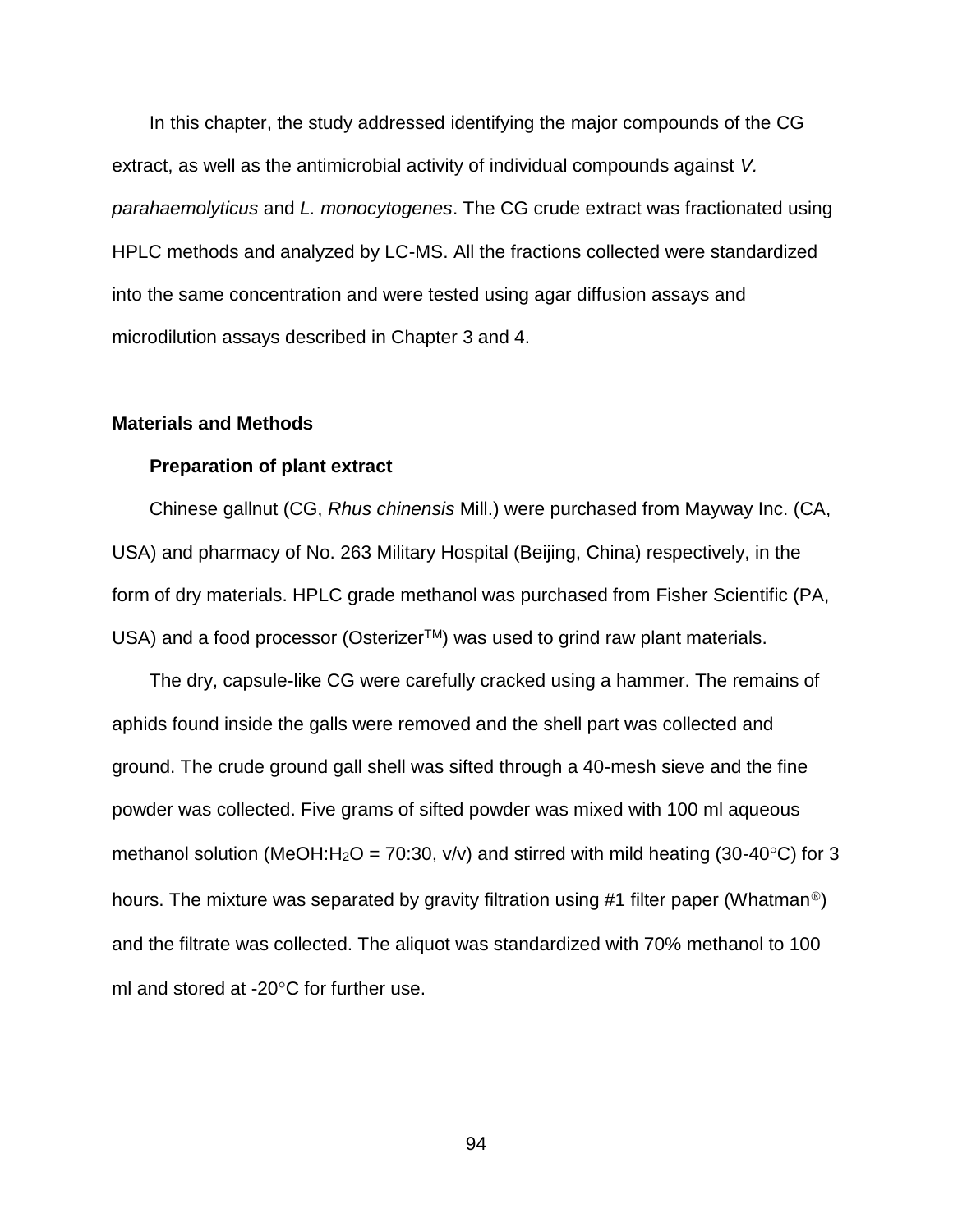Large pieces of dry PP were separated by hand into approximately 1 cm x 1 cm pieces or smaller, and then ground and sifted through a 40-mesh sieve. The fine powder was extracted and collected using the same protocol as for the CG.

The concentration of the extract solutions were calculated as:

$$
Concentration\left(\frac{mg}{ml}\right) = \frac{Mass\ of\ dry\ powdered\ plant\ (mg)}{Volume\ of\ solution\ in\ 70\%\ methanol(ml)}
$$

Stock solutions (50 mg/ml) of those four plants were stored at -20  $\degree$ C for later dilutions and uses in antimicrobial tests in shrimp and tuna.

## **HPLC-DAD analysis of CG extract**

The HPLC method was based on Tian et al. (2009b) with modifications. An HP Agilent<sup>™</sup> 1100 series HPLC with Diode-Array Detector (DAD) was used for the study (G1379A Degasser, G1313A ALS, G1311A Quat Pump, G1316A Column Oven, and G1315A DAD). An AgilentTM Eclipse XDB-C18 reversed-phase column (250mm\*4.6mm, particle size 5  $\mu$ m) with a guard column (model) was used for the analysis. The gradient elution used was as follows: Solvent A: 0.1% formic acid in acetonitrile; Solvent B: 0.1% formic acid in water; 0-20 min, 0%-15% A; 20-35 min, 15%-90% A; 35-40 min, 90% A; 40-41 min, 90%-0% A; 41-46 min, 0% A. The flow rate was 1.0 ml/min, and the injection was 5-25 µl. The absorbance was detected at 280 nm.

#### **LC-MS analysis of CG extract**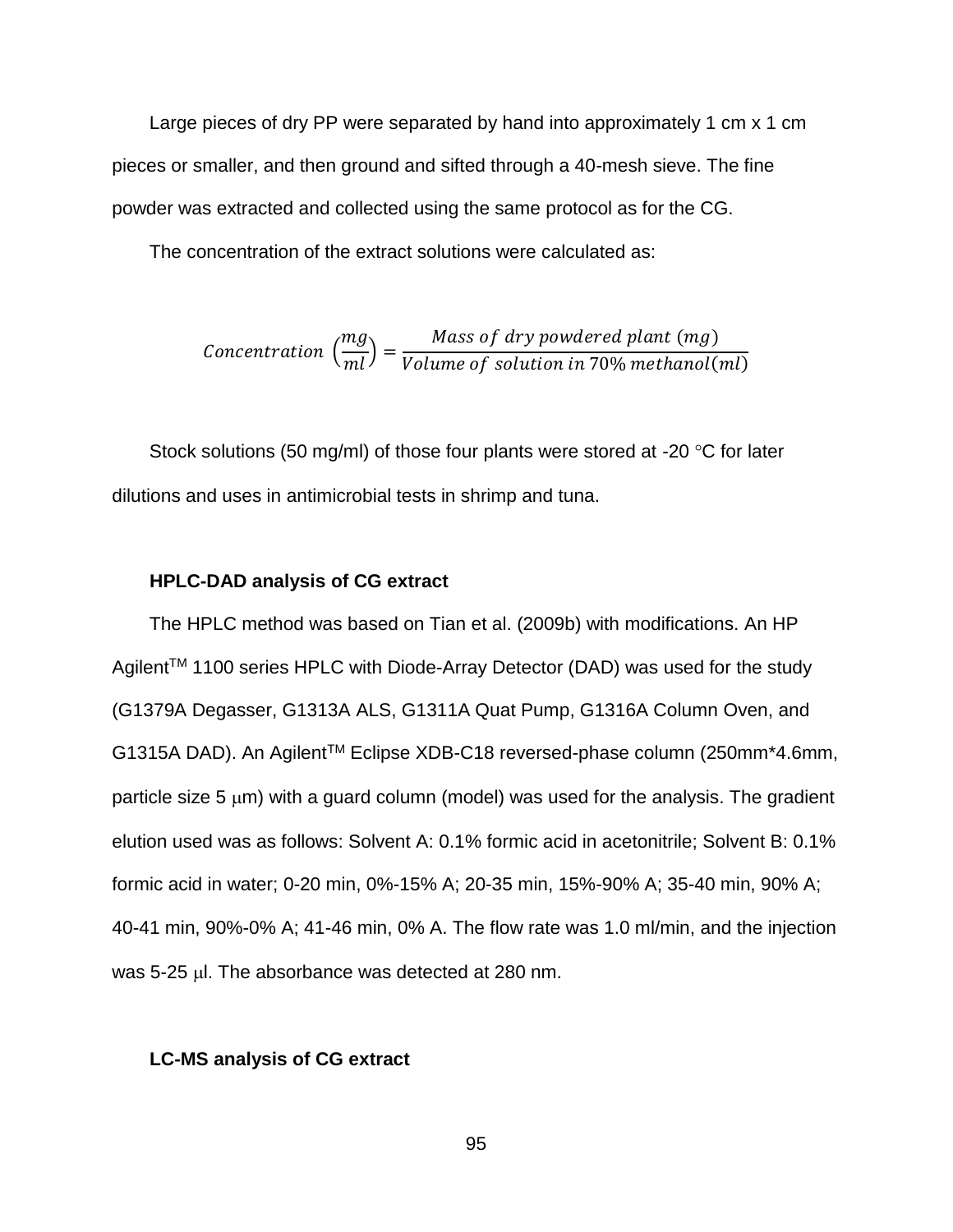The LC-MS analysis was conducted on a Waters<sup>™</sup> Acquity H-class separation module. The same Agilent<sup>™</sup> Eclipse XDB-C18 reversed-phase column used for HPLC analysis described in Section 2.2 was used. The elution performed was described as follow: Solution A: 0.1% formic acid in acetonitrile; Solvent B: 0.1% formic acid in water, 0-30 min, 0%-20% A; 30-45 min, 20%-90% A; 45-50 min, 90% A; 50-51 min, 90%-0% A; 51-56 min, 0% A. MS analysis of column effluent was performed by (−)-electrospray ionization (ESI) on a Waters Acquity TQD (triple quadrupole) mass spectrometer equipped with a Z-spray electrospray interface. The ESI capillary voltage was –4.00 kV. The source and desolvation temperatures were 150°C and 400°C, respectively. The desolvation gas and cone gasses were  $N_2$  at flow rates of 480 L/min and 20 L/min, respectively. The scanned m/z was 150-1500. Data acquisition was carried out with MassLynx software (version 4.1, Waters).

#### **Preparation of CG fractions**

The crude CG extract was obtained from 2.1. The fractionation condition was the same as described in 2.2, with the injection volume of 25  $\mu$ . The fractionation procedure was repeated 40 times. Fractions (CG1 – CG7) were collected as follows: CG1: 4.0-6.5 min; CG2: 11.0-14.0 min; CG3: 14.0-15.5 min; CG4: 17.0-20.5 min; CG5: 23.5-27.5 min; CG6: 28.0-31.5 min; CG7: 32.0-34.0 min. The fractions were evaporated under 15 psi vacuum at 45  $\degree$ C using a rotary evaporator (Make/model) to remove the acetonitrile and formic acid, and then were freeze dried at -40  $\degree$ C for 72 hours until all moisture was removed. The residues of the fractions were weighed and re-dissolved in 70% methanol and standardized to 10 mg/ml.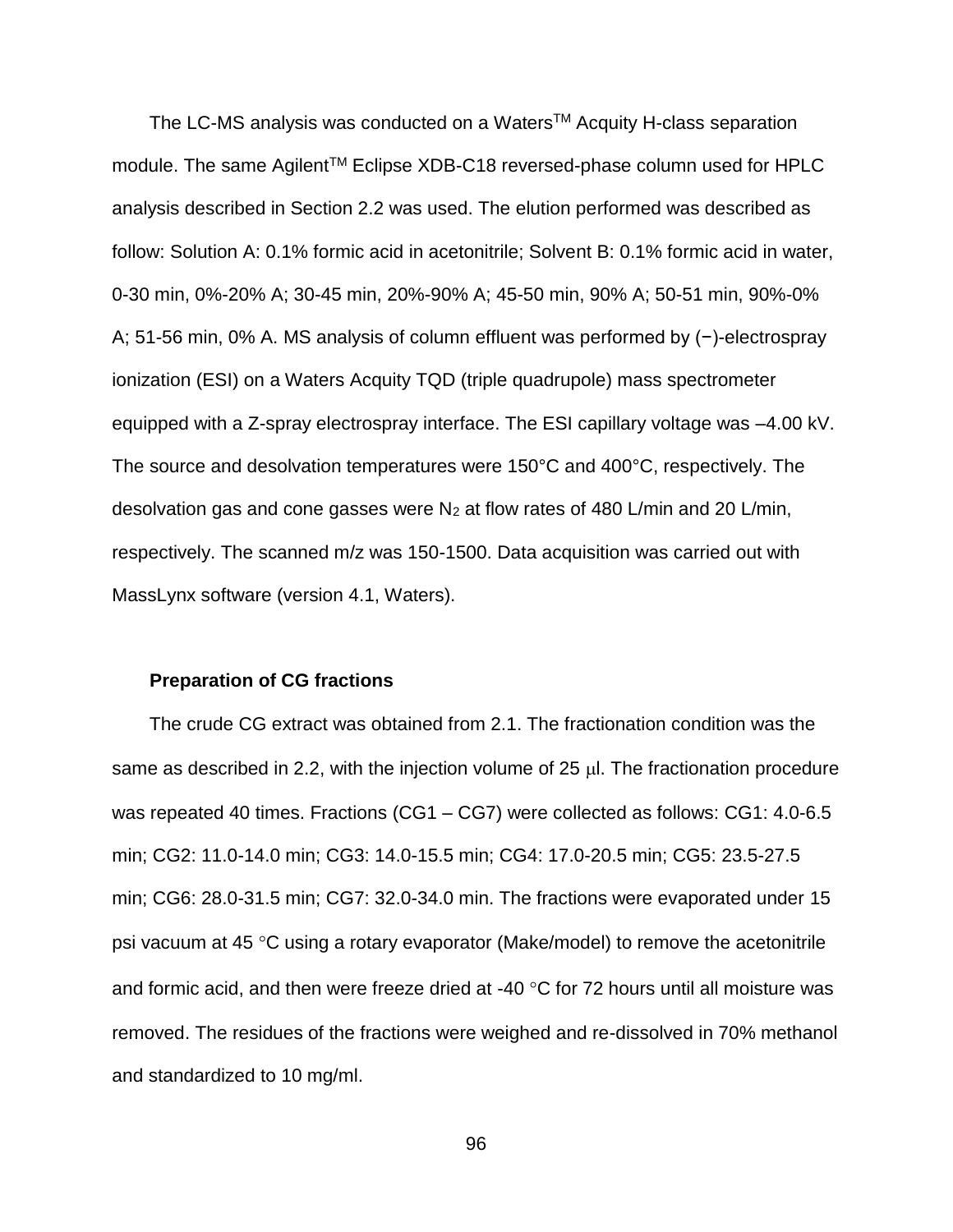#### **Preparation of bacteria cultures**

A *Listeria monocytogenes* stock strain (isolated by local CDC) was obtained from the Department of Food Science and Technology, Virginia Tech. Frozen capsule cultures were thawed and transferred into 9.9 ml tryptic soy broth (TSB, BD Bacto<sup>TM</sup>) and then incubated at  $37^{\circ}$ C for 24 hours. After the first incubation, the cultures were transferred into another TSB tube and incubated for 24 hours at  $37^{\circ}$ C. After the second incubation, the culture was T-streaked on Modified Oxford Agar (MOX, BD DifcoTM) and incubated for 24 hours at  $37^{\circ}$ C. A single clear colony with dark media surrounded was taken from the MOX plate and transferred into TSB tube and incubated for 24 hours at  $37^{\circ}$ C to reach the population of approximately 10 $^{\circ}$  CFU/ml.

*Vibrio parahaemolyticus* stock strain (VP16) was obtained from the Department of Food Science and Technology, Virginia Tech. Frozen capsule cultures were thawed and transferred into 9.9 ml TSB+NaCl (1.5% sodium chloride, the total NaCl concentration of the medium was 2%) tube and then incubated at  $37^{\circ}$ C for 24 hours. After the first incubation, the cultures were transferred into another TSB+NaCl tube and incubated for another 24 hours at  $37^{\circ}$ C. After the second incubation, the culture was T-streaked on Thiosulfate-citrate-bile salts-sucrose agar (TCBS, BD DifcoTM) and incubated for 24 hours at 37°C. A single colony with dark green center was taken from the MOX plate and transferred into  $TSB+NaCl$  tube and incubated for 24 hours at  $37^{\circ}C$  to reach the population of approximately 10<sup>9</sup> CFU/ml.

*Morganella morganii* stock strain (25830) was obtained from the Department of Food Science and Technology, Virginia Tech. Frozen capsule cultures were thawed and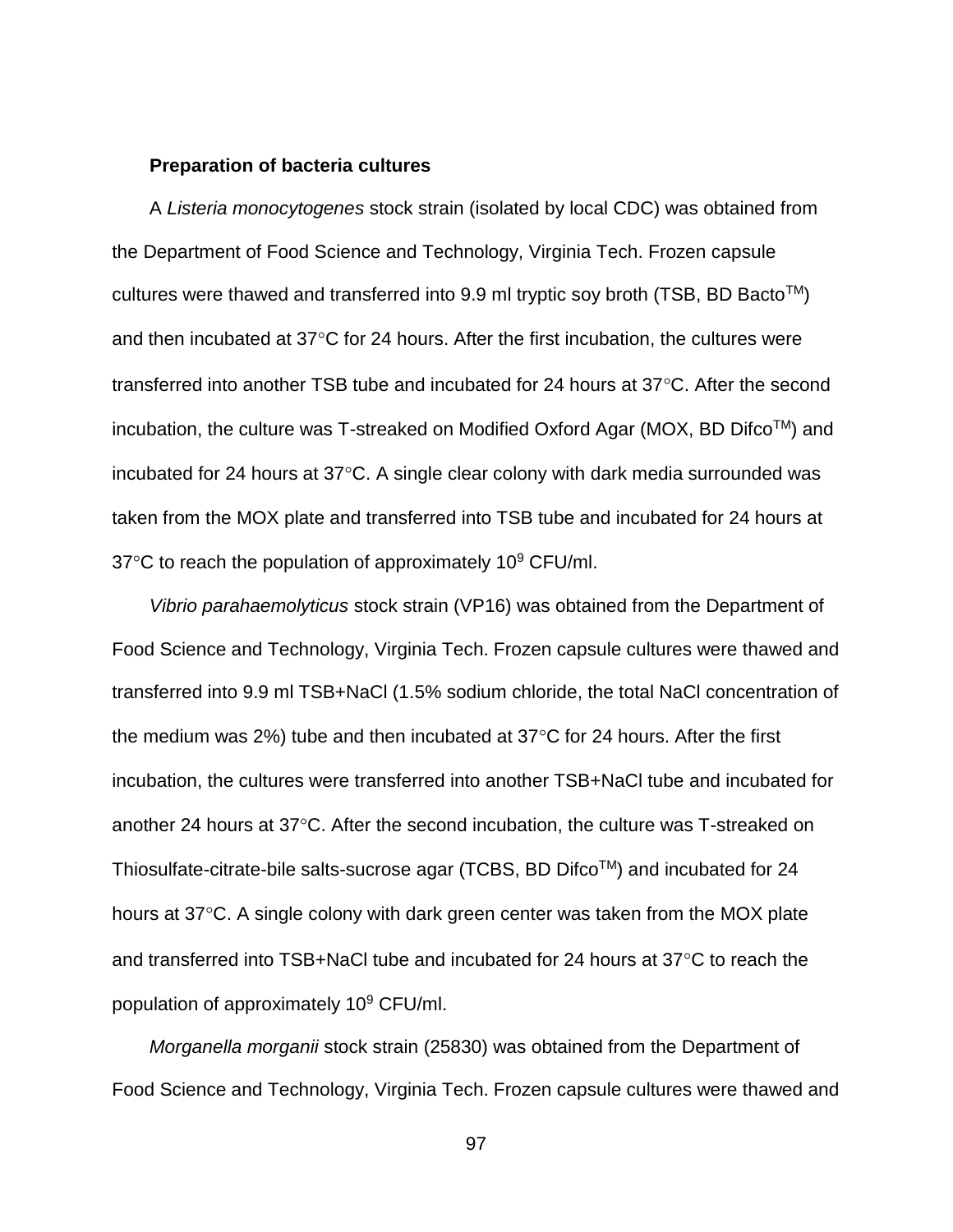transferred into 9.9 ml TSB tube and then incubated at  $37^{\circ}$ C for 24 hours. After the first incubation, the cultures were transferred into another TSB tube and incubated for another 24 hours at  $37^{\circ}$ C. After the second incubation, the culture was T-streaked on McConkey Agar (BD BBL<sup>TM</sup>) and incubated for 24 hours at  $37^{\circ}$ C. A single colony that was not red was taken from the McConkey plate and transferred into TSB tube and incubated for 24 hours at 37 $\degree$ C to reach approximate population of 10 $\degree$  CFU/ml.

#### **Antimicrobial assays of CG fractions.**

The antimicrobial activity of the fractions was studied using the agar diffusion assays and microdilution assays described in Chapter 3 with modifications.

#### *Agar diffusion assay*

Whatman # 1 filter papers were cut into round paper disks with an average diameter of 7.2 mm, and autoclaved at  $121^{\circ}$ C for 15 minutes. Each TSA plate was divided into 7 areas. Bacteria cultures were inoculated onto the TSA plates using a sterile swab as described by Williams (2013) with minor modifications. A sterile sampling swab was dipped into bacterial culture tube, then gently squeezed against the inner wall of the tube to remove excessive liquid. The whole TSA plate was inoculated by swabbing in one direction, then covered again by swabbing in the perpendicular direction to the first. After the swab inoculation, 7 sterile paper disks were placed on the agar. Ten microliters of 70% methanol, 5% commercial bleach (Clorox<sup>®</sup>, 6.0% sodium hypochlorite, the final concentration of NaClO is 0.3%, i.e. 3 mg/ml), and extracts with concentrations of 20, 10, 5, 2, and 1 mg/ml were then pipetted onto the paper disks.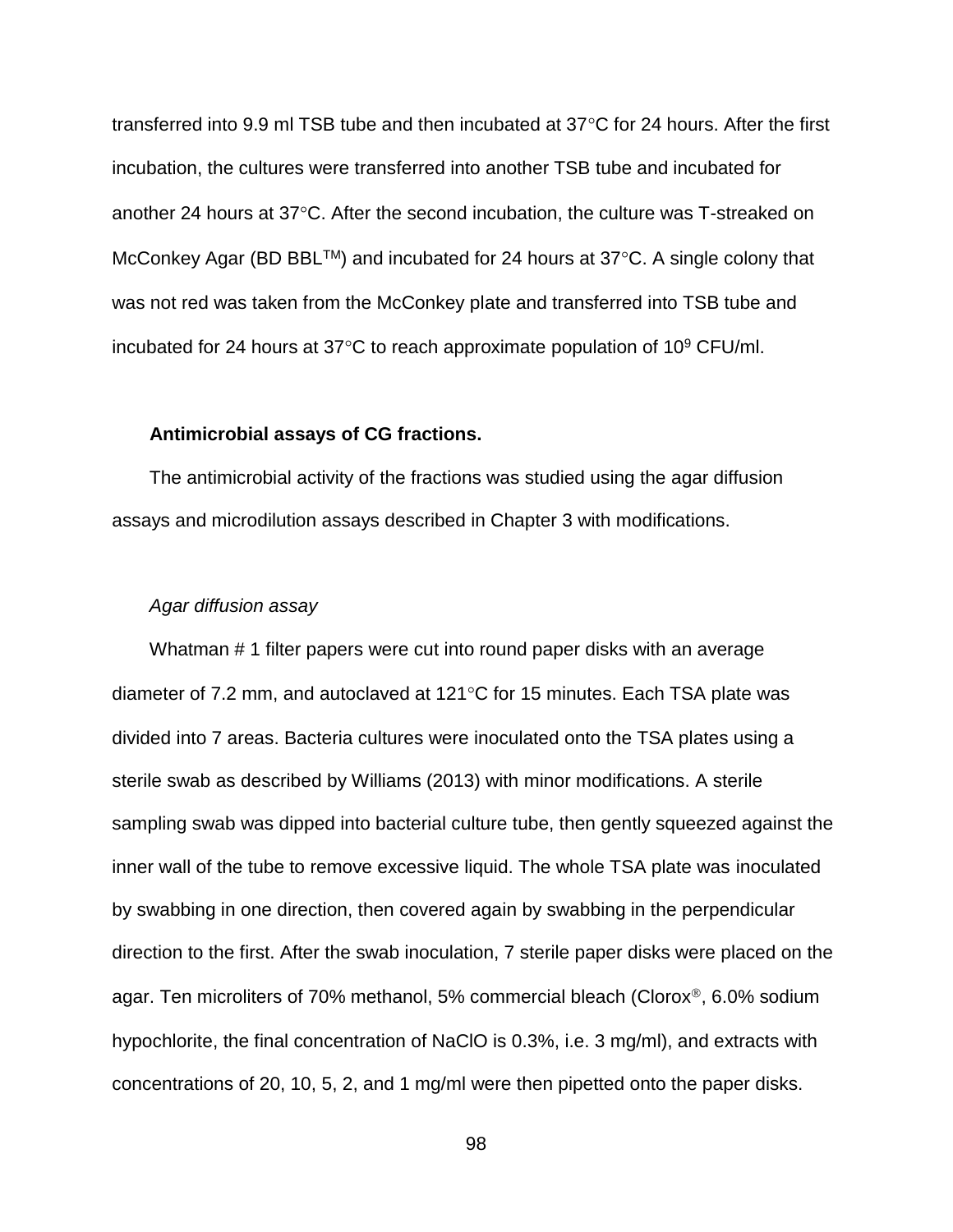The TSA plates with bacterial inoculation and extracts added were incubated at  $37^{\circ}$ C for 24 hours. The diameter of inhibitory zones was determined by averaging two perpendicular measurements.

#### *Microdilution assay*

Sterile  $96*250$   $\mu$  well plates were obtained from BD biosciences. The experimental design is shown in Appendix B. One hundred and twenty-five microliters of TSB was pipetted into each well. Bacteria cultures (100 µl) were added into 9.9mL sterile 0.1% peptone (BD Bacto™) water. Each of the diluted culture was homogenized on vortex and 10  $\mu$  (approx. 10<sup>5</sup> cfu) was inoculated into wells. For each bacterium, two rows of wells (24 wells in total) were inoculated. Fifteen microliters of unfractionated CG, CG1, CG2+CG3, CG4, CG5, CG6 and CG7 were added to the assigned wells respectively. The concentration of these treatments was 10 mg/ml. Commercial bleach (15 µl, diluted into 5%, NaClO concentration was 3 mg/ml) was added into the assigned wells as a positive control, and 15  $\mu$  water was added into the assigned wells as a negative control.

The whole 96-well plate was sealed to reduce moisture lost through evaporation and then incubated at 37  $\degree$ C for 24 hours. The inoculum at starting time was diluted in  $10^{-1}$  and  $10^{-3}$  concentrations and spread plated on TSA. Each of the culture wells was sampled at 24 hours using the protocol described below. The well plate was gently shaken by hand for 30 seconds to homogenize the culture in each well, then 15  $\mu$ l sample of culture was transferred into a 10 ml 0.1% peptone water tube to make a diluted culture. The tube was mixed using a vortex mixer for 10 seconds, 50  $\mu$  diluted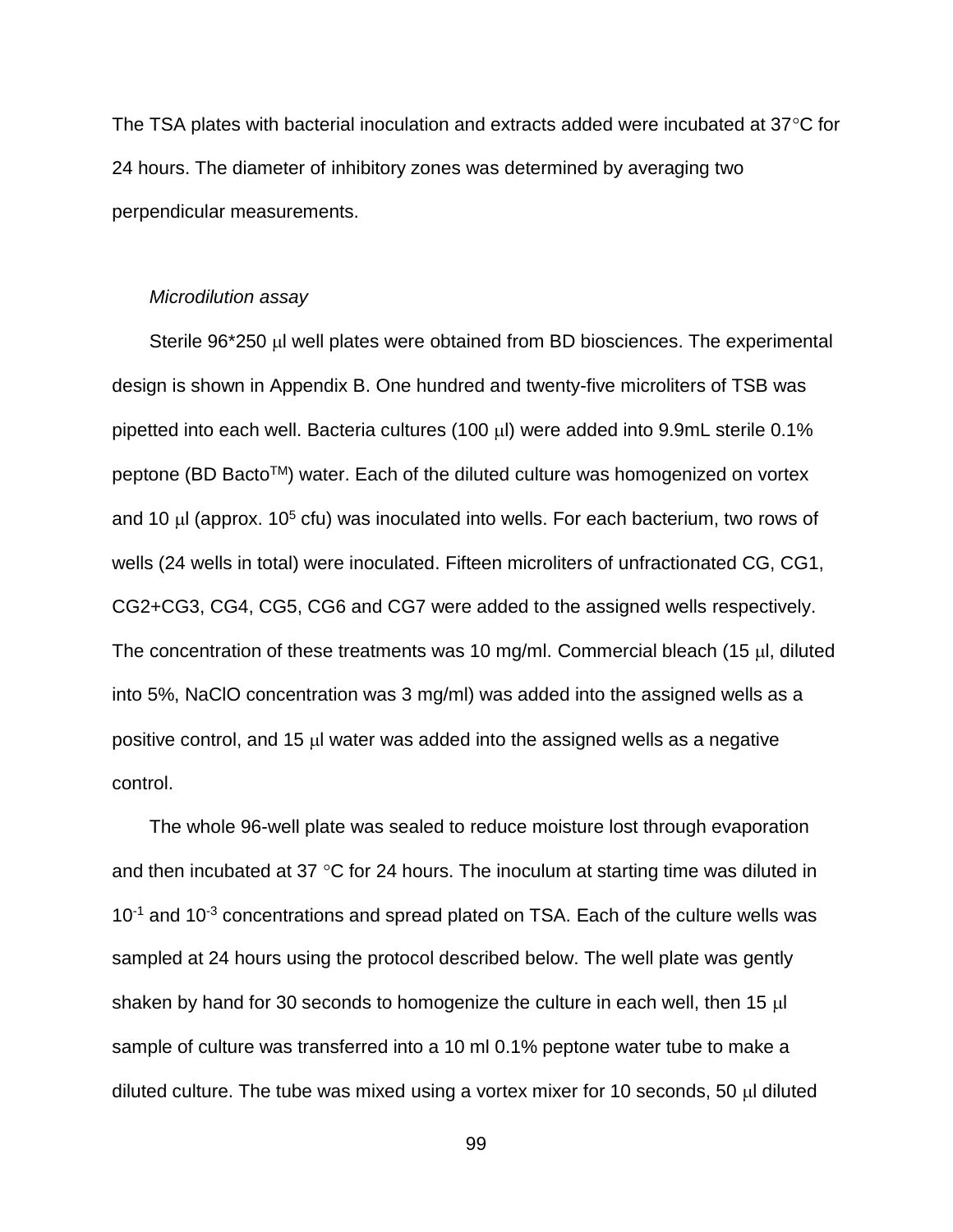culture was plated on duplicate TSA plates using the Spiral plater (Spiral Biotech Autoplate<sup>®</sup> 4000). The plates were incubated at 37 °C for 24 hours and colony forming units were counted and calculated following the instructions in Autoplate 4000<sup>®</sup> operation manual.

# **Statistical analysis**

The results were analyzed in GraphPad Prism Version 6.01. For both agar diffusion assay and microdilution assay, the results of treatments and controls were compared using two-way analysis of variance (ANOVA). Whenever the overall F test was significant, multiple comparisons were performed using Tukey's Studentized T-test (Zar, 2010) to find differences among treatments(Zar, 2010).

## **Results and Discussion**

#### **HPLC analysis and fractionation**

The chromatogram of CG fractionation is shown in Figure 5.1. The CG crude extract showed several major peaks when scanned at 280nm, which were divided into seven fractions and collected respectively. The method used was modified from Tian's research (2009b) but with major changes. The purpose of the modifications was to acquire better separation of peaks, while the elution time was not the primary consideration.

Fractions collected from the HPLC elution were collected, evaporated and freeze dried. Dry contents were weighted into 1.5 ml Eppendorf™ centrifuge tubes. Although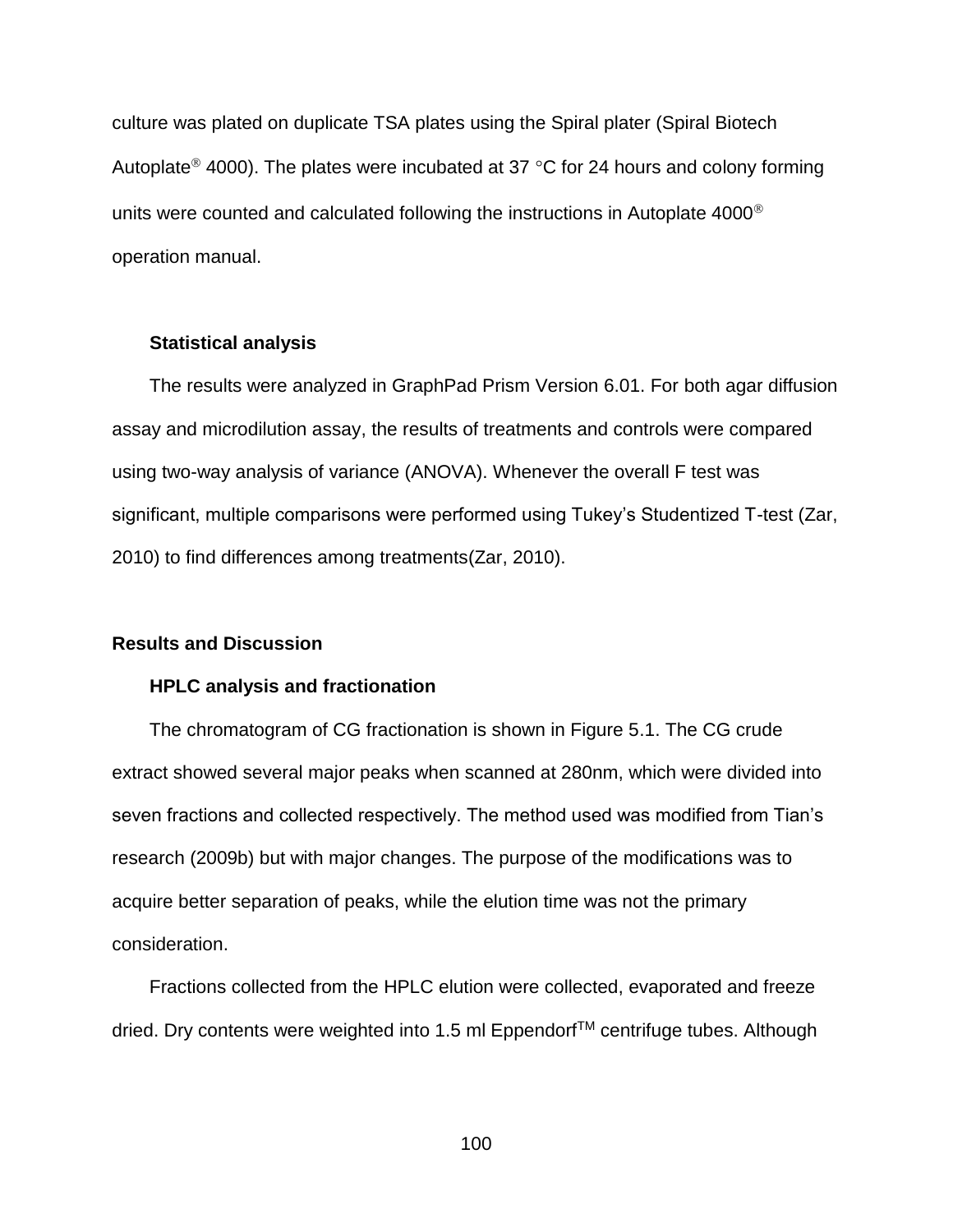the gap areas between two peaks were not collected, the yield was higher than 90%, indicating that the CG mainly consisted of UV-absorbing compounds.

Compared with previous research, this study obtained a fast HPLC methods to fractionate gallotannins with good separations of major components, and the method is more effective for lower galloylated tannins, mostly 5GG and below. The separation methods can be prolonged to acquire better resolutions of 5GG – 8GG with a flatter gradient, but the elution gradient used was also modified for fractionation. The fractionation of gallotannins from plant sources has also been conducted using different chromatographic methods, including column chromatography (Tian et al. 2009a) and high-speed counter-current chromatography (HSCCC) (Engels et al., 2010). However, the HPLC method used in this study has fewer requirements and can be modified easily.

#### **LC-MS results**

A representative chromatogram of the LC-MS is shown in Figure 5.2. The HPLC method was based on the same method in fractionation, but the elution time was longer. This was to obtain better resolution of the UV-absorbing compounds in the CG crude extract. The molecular weight of the major peaks formed by UV-absorbing compounds are shown in Table 5.1. The mono-galloyl-D-glucose (1GG) and free gallic acid were the major compounds in the fraction CG1. Digallic acid, methyl gallate, and 2GG were the major compounds found in CG2. Digallic acid was the most abundant in CG3. From CG4 to CG5, the major compounds were 3GG and 4GG. The fraction CG5 and CG6 had various gallotannins from 5GG (tannic acid), 6GG, 7GG and 8GG. The last fraction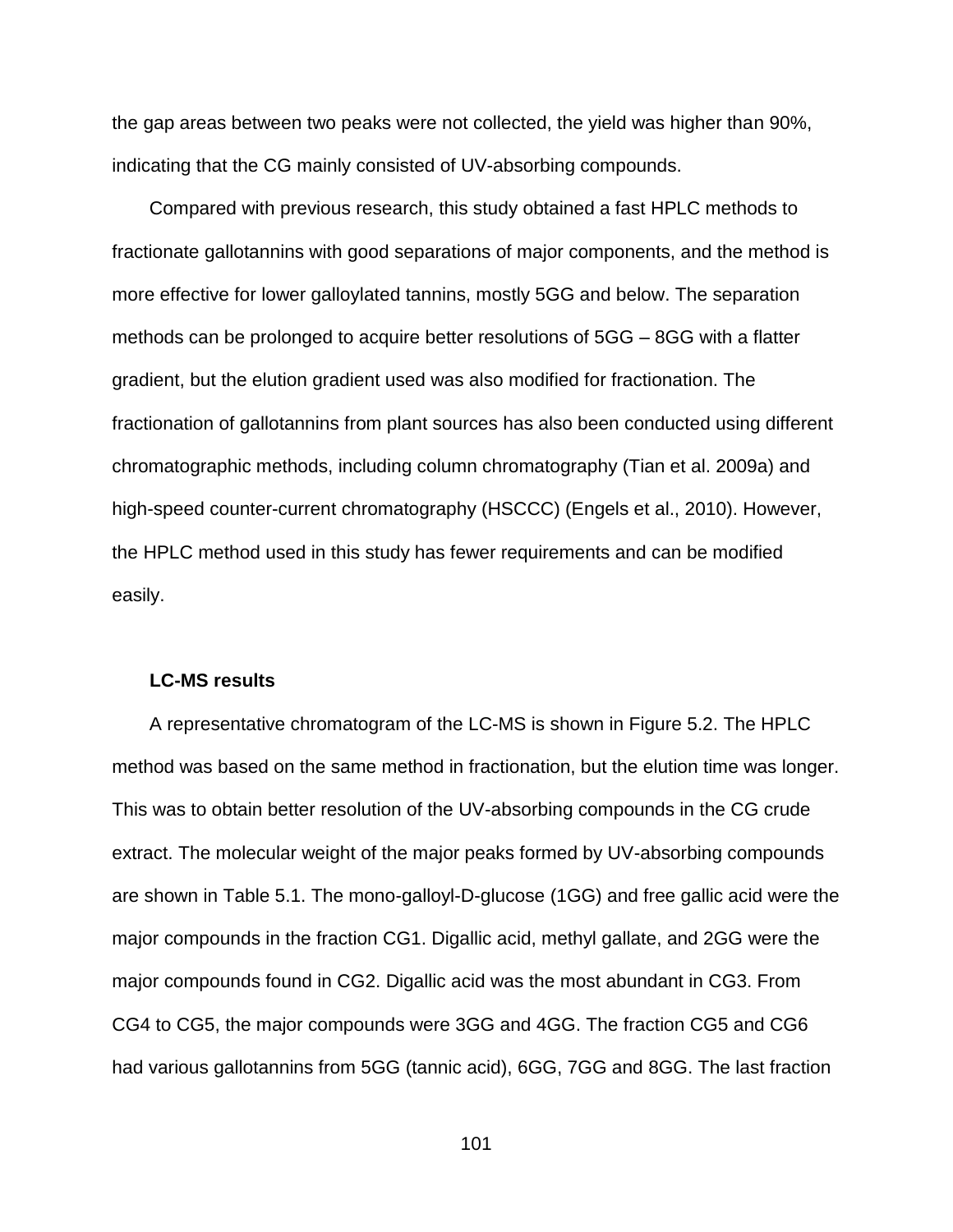collected, the CG7, contains compounds with molecular weight higher than 1500, which was beyond the detection range of the MS analysis. However, gallotannins with higher molecular weight compose only a small portion of the whole extract.

According to the MS identification, the major compounds in the CG extract were ranged from 0GG (gallic acid, methyl gallate, digallic acid) to 10 GG, which confirms previous research from Tian et al. (2009b). However, the composition of CG extract is dependent to extraction solvent. Compared with the report from Huang et al. (2012), the aqueous extract contained majorly free gallic acid and 1GG-3GG, while gallotannins with higher galloylation appear in organic solvents such as methanol, ethanol, and ethyl acetate (Tian et al., 2009b). The difference in CG extract composition can be explained by the polarity of the gallotannins – the higher galloylation, the smaller polarity.

#### **Antimicrobial tests results**

The results of the agar diffusion assay of CG fractions are shown in Table 5.2. Without fractionation, the crude extract of CG significantly inhibited all three pathogens at 10 mg/ml. The Fraction # 4-6 significantly inhibited *V. parahaemolyticus* and *M. morganii*. However, none of the fractions showed significant inhibition on *L. monocytogenes*.

The results were similar to the study in Chapter 3; however, a part of the results deserve further discussion. First, the fractions of the CG crude extract did not form inhibitory zones around filter paper disks on *L. monocytogenes* cultures. This indicated the loss of the antimicrobial activity during the fractionation. The compromise may be from the degradation of compounds in CG during the processing; however, it is more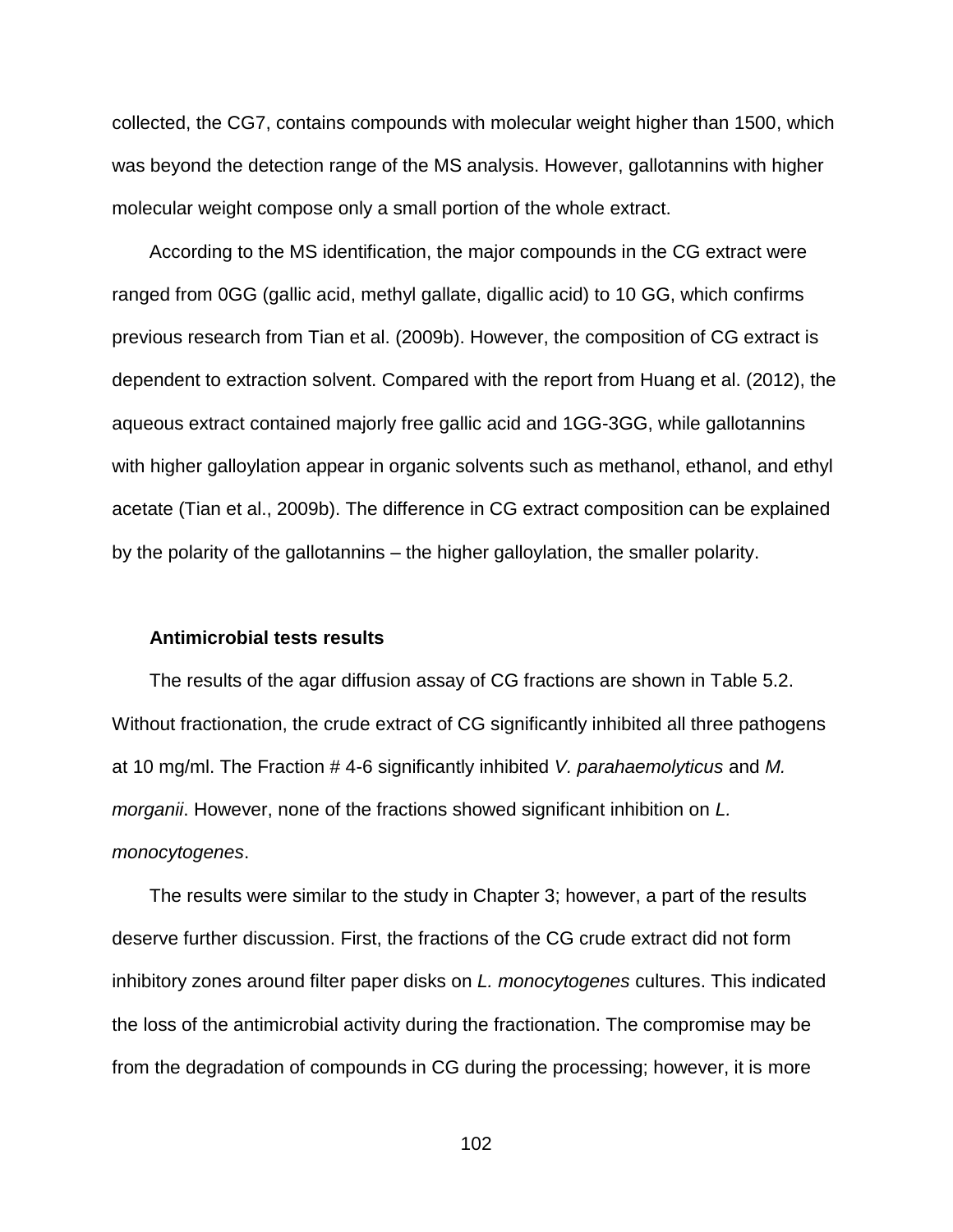likely from the concentration difference – the fractions of CG, once dried from freeze drying, cannot totally re-dissolved in 70% methanol. In the agar diffusion assay, the treatments were mostly suspensions, instead of solutions, in 70% methanol. Therefore, the actual concentrations of some fractions of CG were lower than 10 mg/ml. Second, the CG crude extract as well as some fractions can form inhibitory zones against *M. morganii*. Similar results were obtained in previous research described in Chapter 3, that the CG treatment can form clear inhibitory zones around paper disks but cannot inhibit the growth of *M. morganii* in TSB culture. This indicates that *M. morganii* may have been suppressed by the CG treatment but recovered afterwards. Third, from the results on *V. parahaemolyticus* and *M. morganii* cultures, the most active antimicrobial fraction was CG4, composed mostly by 3GG. Previous research reported the gallotannins with higher galloylation have the stronger antimicrobial activity (Tian et al., 2009b), but in this research, 3GG shows the strongest antimicrobial effect against *V. parahaemolyticus* and *M. morganii*.

The results of microdilution assay of the unfractionated CG extract and fractions of CG are shown in Figure 5.3. The unfractionated crude extract of CG significantly inhibited *V. parahaemolyticus* and *L. monocytogenes*. All 6 fractions of CG (CG2 and CG3 were tested combined) inhibited *V. parahaemolyticus*, and fractions CG2/3, CG4, CG5 and CG6 significantly reduced the population of *L. monocytogenes* comparing to the control. Neither the unfractionated CG extract nor any fraction reduced the population of *M. morganii*. The results were consistent with the agar diffusion except for *M. morganii*. The most possible explanation may be that the *M. morganii* was firstly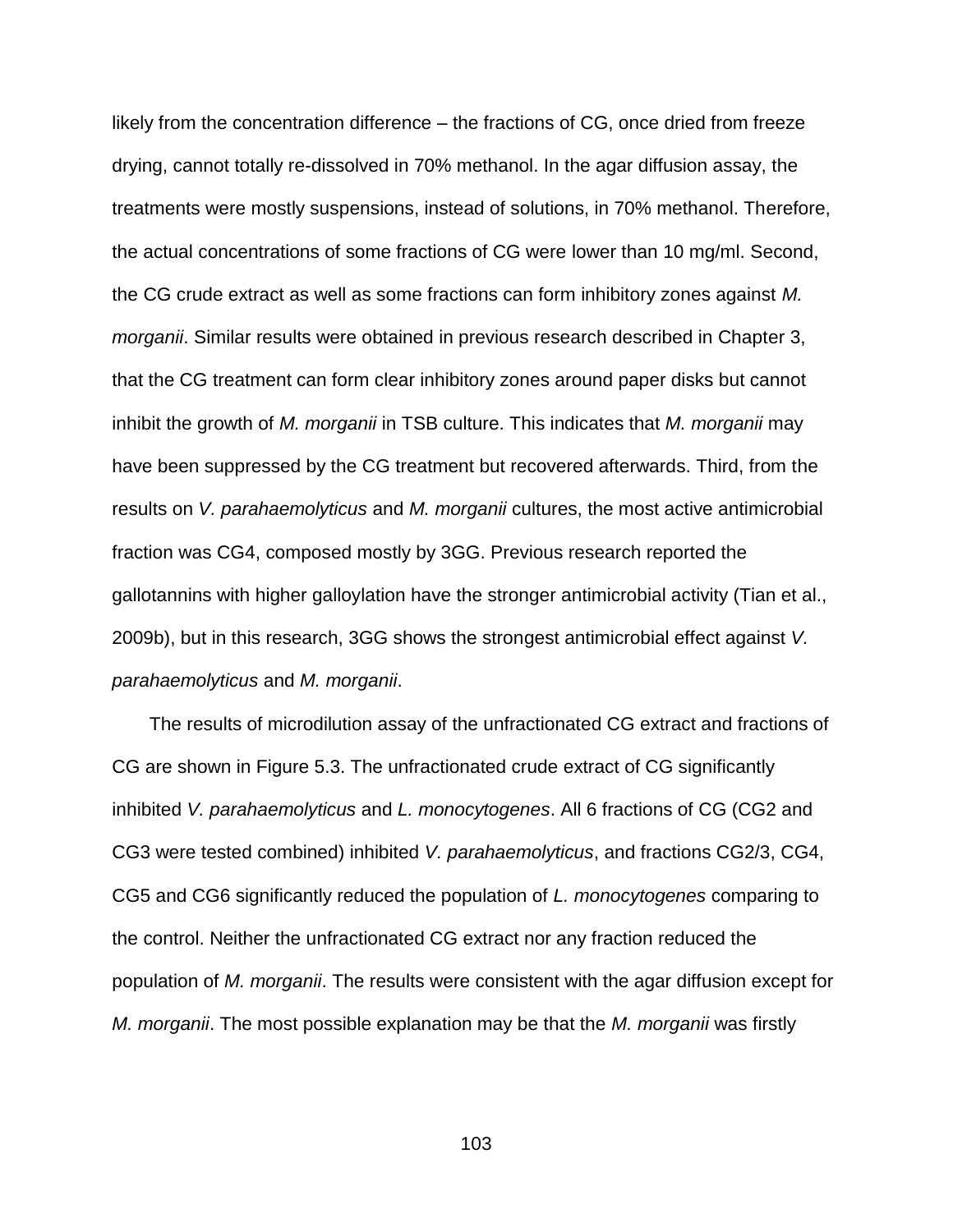suppressed by the CG extracts or fractions but then successfully overcame the unfavorable conditions.

The relative abundance of each tannin component may impact the total antimicrobial activity of an individual fraction of the CG extract. In preliminary tests, each whole fraction of CG was re-dissolved in the same volume of 70% methanol. Generally, the results showed that the fractions with larger amount of tannin contents (shown as larger area in HPLC chromatogram in Figure 5.1.). To exclude this impact by relative abundance, all 7 fractions were collected, weighed, and standardized into 10 mg/ml solutions.

The fractions of CG extract caused precipitation of the protein in the culture media. The protein-combining ability has also been reported by others (Zhao et al., 1997; He and Yao, 2006; Engels et al., 2011). It can be implied that the gallotannins can deprive the protein components in the culture media which may starve the bacteria inoculated; also, the interaction between gallotannins and the protein of the bacteria may contribute to the antimicrobial activity.

Gallotannins as a typical group of hydrolysable tannins have been isolated and studied from other plant sources. Engels et al. (2009) isolated from mango kernels. They tested the antimicrobial activity of purified penta-O-galloylglucose (5GG), hexa-Ogalloylglucose (6GG) and hepta-O-galloylglucose (7GG), against selected stains of *Bacillus spp.*, *E. coli*, *Staphylococcus spp*. and *Listeria monocytogenes*. Their results showed that gallotannins inhibited *L. monocytogenes*, but the inhibition was from a higher concentration (Engels et al., 2009). The difference might be from different settings in the antimicrobial tests, including media, incubation and enumeration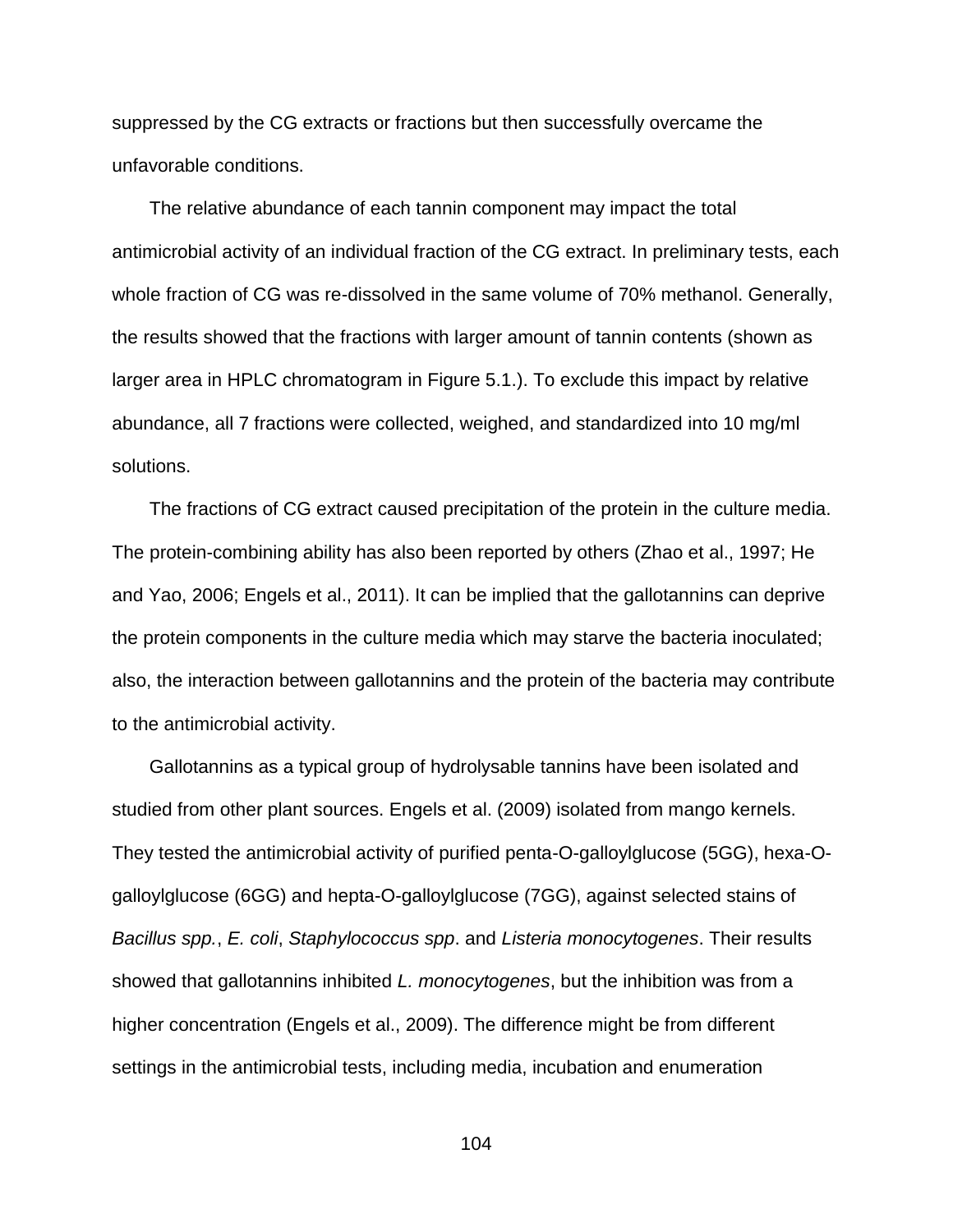methods. It is indicated that certain composition in media may increase the resistance of the bacteria against gallotannins (Engels et al., 2011a), however, more detailed mechanisms are yet available.

# **Summary**

In summary, the major components of the CG crude aqueous methanol extract are gallotannins. Some fractions of CG containing 3GG – 8GG showed significant inhibitions on *V. parahaemolyticus*, *M. morganii* and *L. monocytogenes*.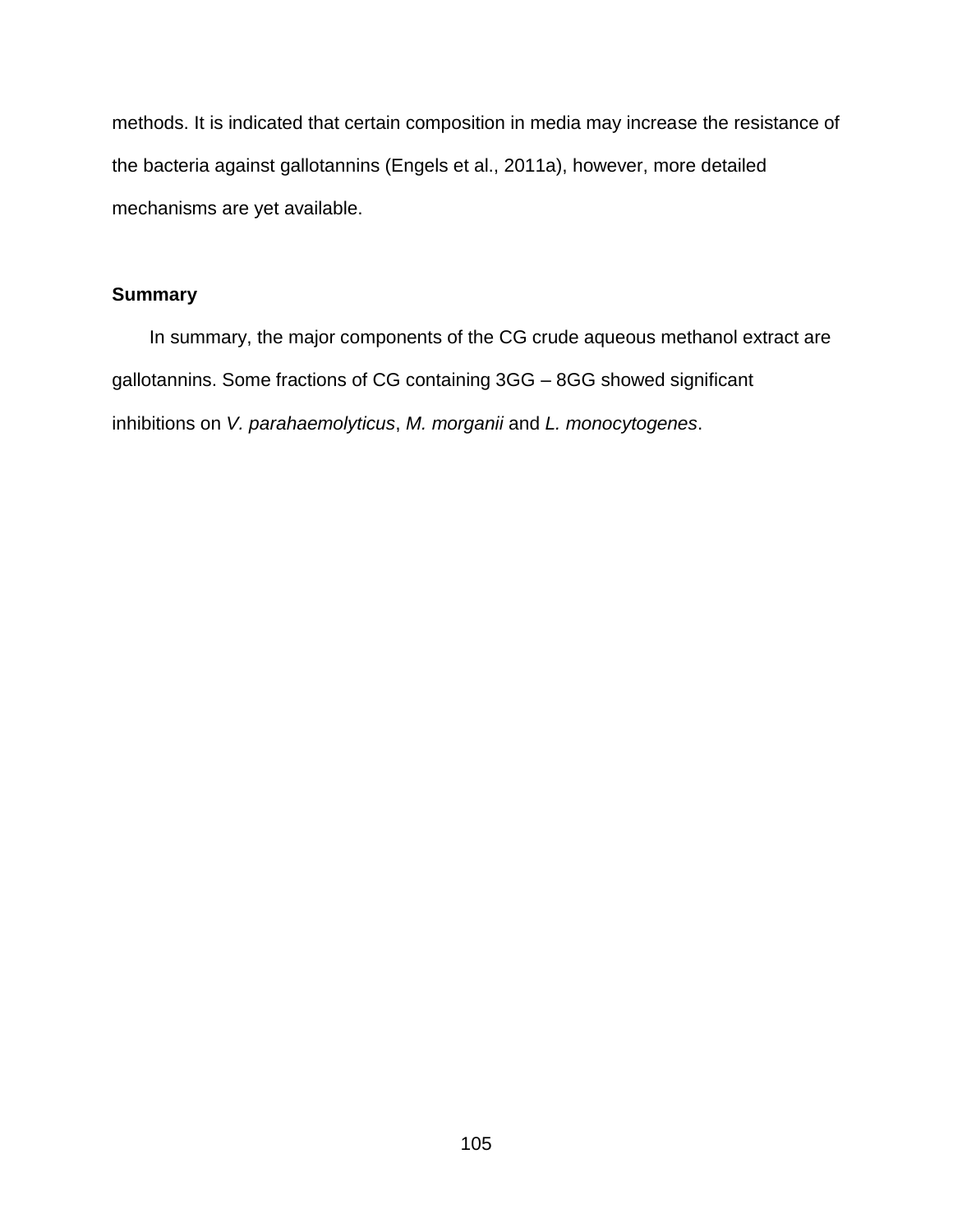## **References**

- Aguilar-Galvez, A., Noratto, G., Chambi, F., Debaste, F., & Campos, D. (2014). Potential of tara (Caesalpinia spinosa) gallotannins and hydrolysates as natural antibacterial compounds. *Food Chemistry, 156*(0), 301-304.
- Akiyama, H., Fujii, K., Yamasaki, O., Oono, T., & Iwatsuki, K. (2001). Antibacterial action of several tannins against Staphylococcus aureus. *Journal of Antimicrobial Chemotherapy*, *48*(4), 487-491.
- Buzzini, P., Arapitsas, P., Goretti, M., Branda, E., Turchetti, B., Pinelli, P., Romani, A. (2008). Antimicrobial and antiviral activity of hydrolysable tannins. *Mini reviews* in Medicinal Chemistry, 8(12), 1179-1187.
- Djakpo, O., & Yao, W. (2010). *Rhus chinensis* and *Galla chinensis*--folklore to modern evidence: review. *Phytother Res*, *24*(12), 1739-1747.
- Engels, C., Knodler, M., Zhao, Y.-Y., Carle, R., Gänzle, M. G., & Schieber, A. (2009). Antimicrobial activity of gallotannins isolated from mango (Mangifera indica L.) kernels. *Journal of Agricultural and Food Chemistry, 57*(17), 7712-7718
- Engels, C., Ganzle, M. G., & Schieber, A. (2009). Fractionation of gallotannins from mango (Mangifera indica L.) kernels by high-speed counter-current chromatography and determination of their antibacterial activity. *Journal of Agricultural and Food Chemistry, 58*(2), 775-780
- Engels, C., Schieber, A., & Ganzle, M. G. (2011). Inhibitory spectra and modes of antimicrobial action of gallotannins from mango kernels (Mangifera indica L.). *Appl Environ Microbiol, 77*(7), 2215-2223. doi: 10.1128/AEM.02521-10
- Engels, C., Gänzle, M. G., & Schieber, A. (2012). Fast LC–MS analysis of gallotannins from mango (*Mangifera indica* L.) kernels and effects of methanolysis on their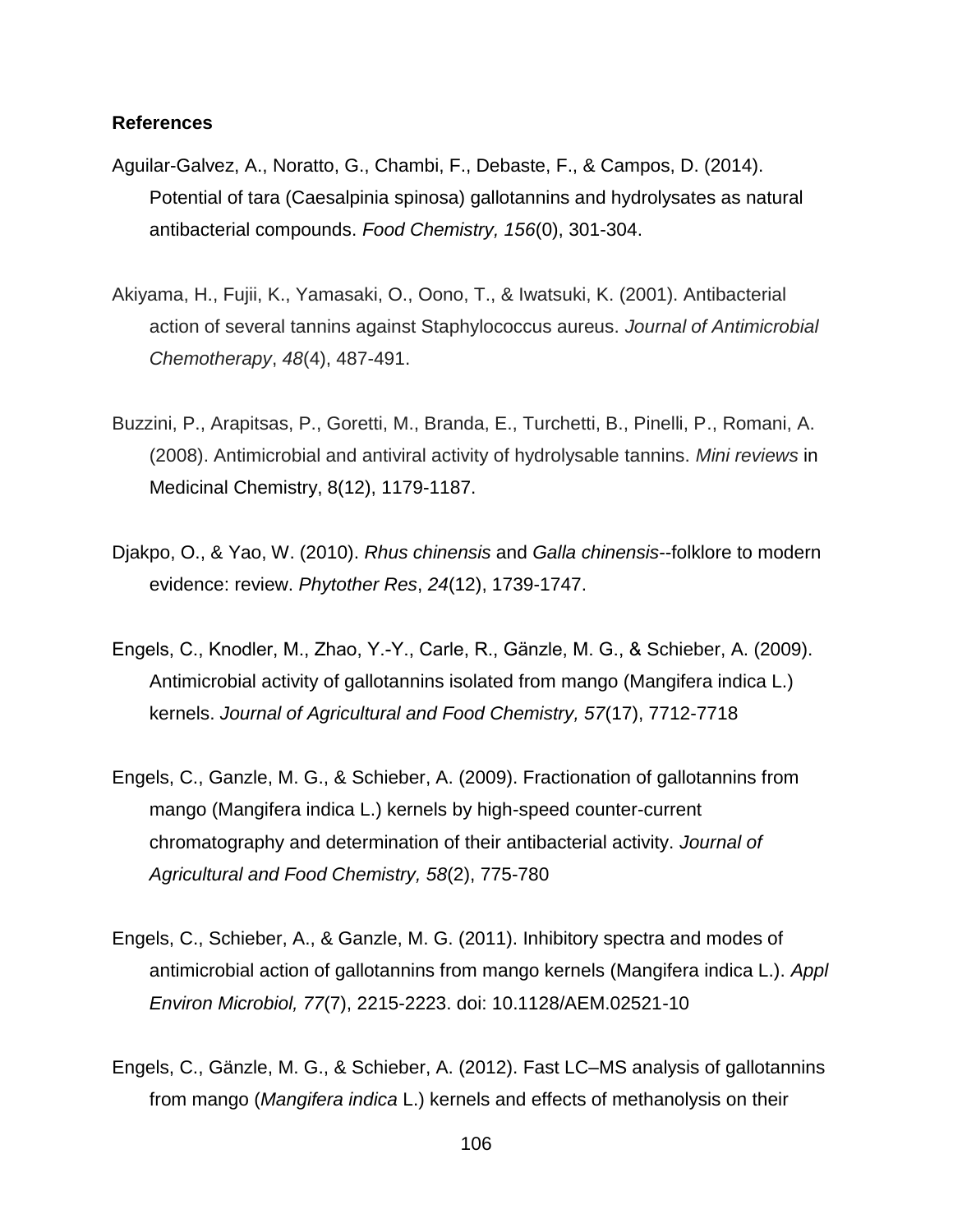antibacterial activity and iron binding capacity. *Food Research International*, 45(1), 422-426.

- Huang, X. L., Liu, M. D., Li, J. Y., Zhou, X. D., & ten Cate, J. M. (2012). Chemical composition of *Galla chinensis* extract and the effect of its main component(s) on the prevention of enamel demineralization in vitro. *International Journal of Oral Science, 4*(3), 146-151.
- He, Q., Shi, B., & Yao, K. (2006). Interactions of gallotannins with proteins, amino acids, phospholipids and sugars. *Food Chemistry,* 95(2), 250-254.
- Maqsood, S., Benjakul, S., & Shahidi, F. (2013). Emerging role of phenolic compounds as natural food additives in fish and fish products. *Critical Reviews in Food Science and Nutrition*, *53*(2), 162-179.
- Nishizawa, M., Yamagishi, T., Nonaka, G. I., & Nishioka, I. (1982). Tannins and related compounds. Part 5. Isolation and characterization of polygalloylglucoses from Chinese gallotannin. *Journal of the Chemical Society, Perkin Transactions 1*, 2963- 2968.
- Scalbert, A. (1991). Antimicrobial properties of tannins. *Phytochemistry*, *30*(12), 3875- 3883.
- Taguri, T., Tanaka, T., & Kouno, I. (2004). Antimicrobial activity of 10 different plant polyphenols against bacteria causing food-borne disease. *Biological and Pharmaceutical Bulletin*, *27*(12), 1965-1969.
- Tian, F., Li, B., Ji, B., Yang, J., Zhang, G., Chen, Y., & Luo, Y. (2009a). Antioxidant and antimicrobial activities of consecutive extracts from *Galla chinensis*: The polarity affects the bioactivities. *Food Chemistry*, *113*(1), 173-179.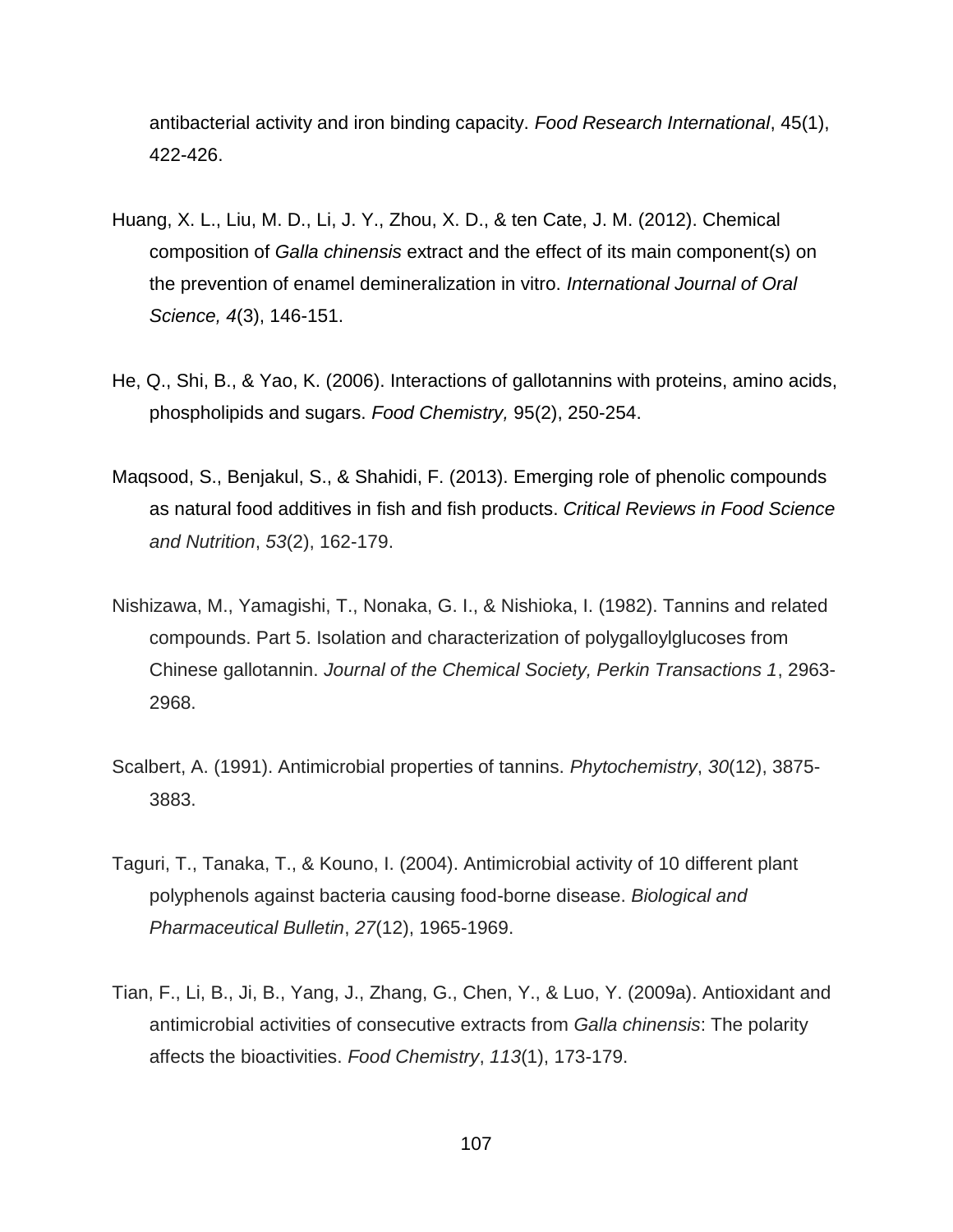Tian, F., Li, B., Ji, B., Zhang, G., & Luo, Y. (2009b). Identification and structure–activity relationship of gallotannins separated from *Galla chinensis*. *LWT-Food Science and Technology*, *42*(7), 1289-1295.

Williams, R. (2013) *Food Microbiology Laboratory Manual*, Virginia Tech

Zar, J. H. (2010). Biostatistical Analysis: Prentice Hall.

Zhao, G., Chung, K.-T., Milow, K., Wang, W., & Stevens, S. E. (1997). Antibacterial properties of tannic acid and related compounds against the fish pathogen *Cytophaga columnaris*. *Journal of Aquatic Animal Health*, *9*(4), 309-313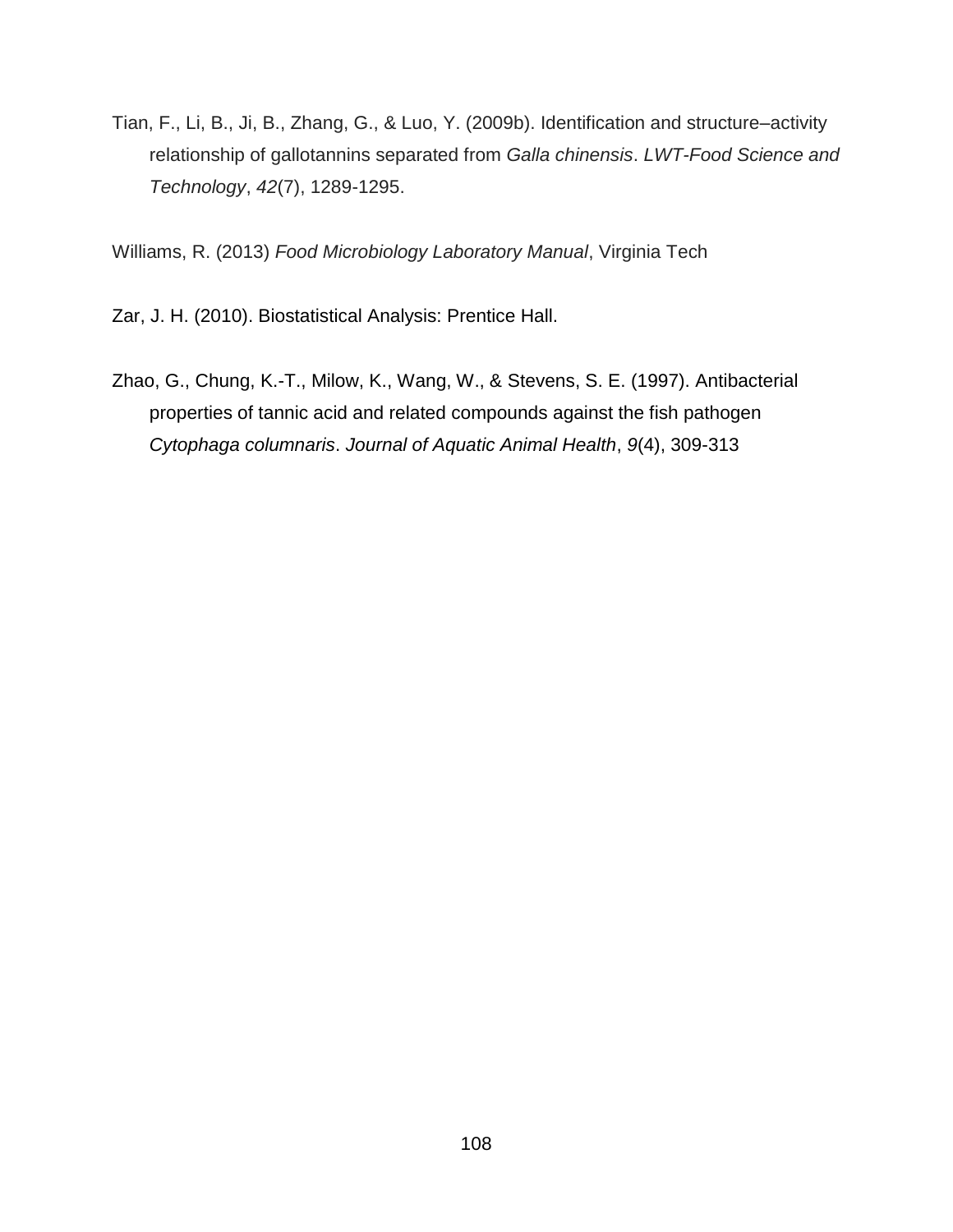| <b>Observed</b><br><b>Peaks</b> |                 | <b>Fraction Retention</b><br>time | Observed (m-1)/z                        | Theoretical m/z          | <b>Possible Compound</b>         |  |
|---------------------------------|-----------------|-----------------------------------|-----------------------------------------|--------------------------|----------------------------------|--|
| 1                               | CG1             | 7.88                              | 331, 663                                | 332                      | 1GG                              |  |
| $\mathbf{2}$                    | CG1             | 8.45                              | 169, 339                                | 170                      | Gallic acid                      |  |
| 3                               | CG <sub>2</sub> | 18.37.                            | 183, 321                                | 184, 322,                | Methyl gallate, digallic<br>acid |  |
| 4                               | CG <sub>2</sub> | 19.27                             | 483                                     | 484                      | 2GG                              |  |
| 5                               | CG <sub>3</sub> | 20.17                             | 321                                     | 322                      | Digallic acid                    |  |
| 6                               | CG4             | 24.44                             | 635                                     | 636                      | 3GG                              |  |
| 7                               | CG5             | 28.98                             | 393, 635, 787                           | 636, 788                 | 3GG, 4GG                         |  |
| 8                               | CG5             | 30.54                             | 393, 787                                | 788                      | 4GG                              |  |
| 9                               | CG6             | 33.27                             | 469, 939                                | 940                      | 5GG                              |  |
| 10                              | CG6             | 34.17                             | 469, 545, 939, 1091                     | 940, 1092                | 5GG, 6GG                         |  |
| 11                              | CG <sub>6</sub> | 34.61                             | 469, 545, 621, 939,<br>1243,            | 940, 1092, 1244          | 5GG, 6GG, 7GG                    |  |
| 12                              | CG <sub>6</sub> | 35.05                             | 487, 545, 621, 939,<br>1092, 1243, 1395 | 940, 1092, 1244,<br>1396 | 5GG, 6GG, 7GG, 8GG               |  |
| 13                              | CG7             |                                   | >1500                                   | 1548, 1700, 1852         | N/A                              |  |

**Table 5.1. Major compounds in CG crude extract in 70% methanol, according to LC-MS analysis.** 

CG1-CG7 refer to the 7 HPLC fractions of CG crude extract; Observed peaks 1-13 are labeled on Figure 5.2. nGG: n-galloyl-D-glucose; The detection range of molecular weight was 150-1500. m/z and  $(m - 1)/z$  are the mass-to-charge ratio.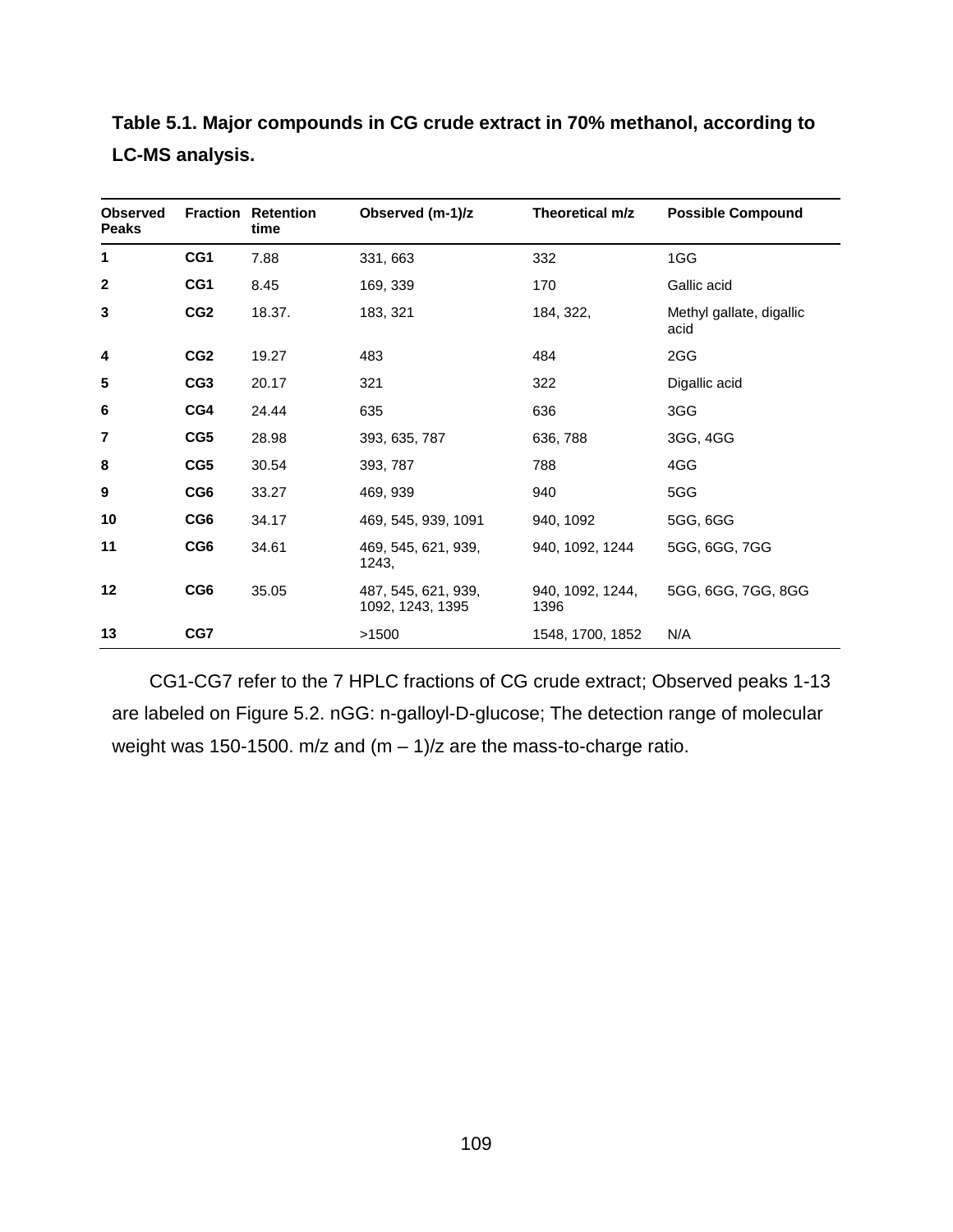**Table 5.2. Diameters of inhibitory zones (mm) formed by CG crude extract and fractions against** *V. parahaemolyticus, M. morganii* **and** *L. monocytogenes* **cultures on agar, after 24 hours incubation at 371C**

|                  | <b>Treatment</b> |                                  |                                       |                               |                           |                                       |                                       |                           |                         |
|------------------|------------------|----------------------------------|---------------------------------------|-------------------------------|---------------------------|---------------------------------------|---------------------------------------|---------------------------|-------------------------|
| <b>Bacterium</b> | MeOH,<br>70%     | <b>CGM</b><br>$10 \text{ mg/ml}$ | CG <sub>1</sub><br>$10 \text{ mg/ml}$ | CG2+CG3<br>$10 \text{ mg/ml}$ | CG4<br>$10 \text{ mg/ml}$ | CG <sub>5</sub><br>$10 \text{ mg/ml}$ | CG <sub>6</sub><br>$10 \text{ mg/ml}$ | CG7<br>$10 \text{ mg/ml}$ | <b>NaCIO</b><br>3 mg/ml |
| VP               | $7.9 \pm 0.4$    | $18.4 \pm 0.4$                   | $8.6 \pm 0.4$                         | $8.8 \pm 0.2$                 | $17.3 \pm 0.4$            | $15.1 \pm 0.3$                        | $12.7 \pm 0.5$                        | $8.3 \pm 0.3$             | $9.6 + 0.2$             |
| MМ               | $7.2 \pm 0.0$    | $12.7 \pm 1.0$                   | $7.2 \pm 0.1$                         | $7.2 \pm 0.0$                 | $15.8 \pm 0.6$            | $13.4 \pm 0.5$                        | $11.9 \pm 0.5$                        | $7.2 \pm 0.0$             | $9.1 \pm 0.6$           |
| LM               | $7.1 \pm 0.0$    | $8.7 \pm 0.3$                    | $7.1 \pm 0.0$                         | $7.1 \pm 0.0$                 | $7.2 + 0.0$               | $7.2{\pm}0.0$                         | $7.2 \pm 0.0$                         | $7.2 + 0.0$               | $8.5 \pm 0.2$           |

The values (mm) of diameters of inhibitory zones were based on triplicated samples, and each sample with 2 perpendicular measurements. Crude extract of Chinese gall purchased from Mayway Inc. (CGM) and its fractions (CG1-CG7) were dissolved in 70% methanol with concentration at 10 mg/ml. VP: *Vibrio parahaemolyticus*; MM: *Morganella morganii*; LM: *Listeria monocytogenes*. The underlined values are significantly different (P<0.05) from control (i.e. MeOH treatment) in each row, according to two-way analysis of variance with Tukey's multiple comparisons.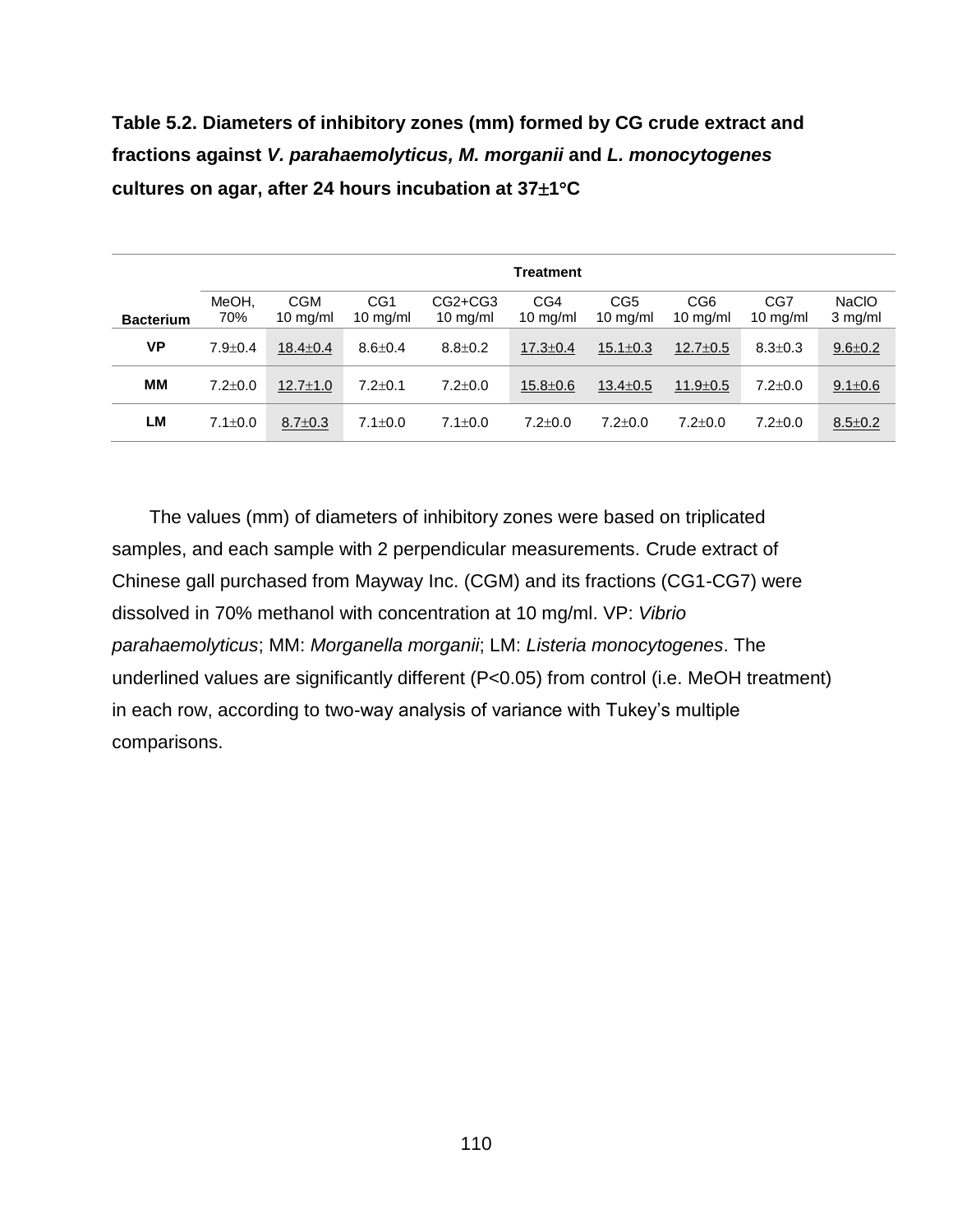



CG1 – CG 7 represent the 7 collected fractions. The collection of fractions was based on retention time as: CG1: 4.0-6.5 min; CG2: 11.0-14.0 min; CG3: 14.0-15.5 min; CG4: 17.0-20.5 min; CG5: 23.5-27.5 min; CG6: 28.0-31.5 min; CG7: 32.0-34.0 min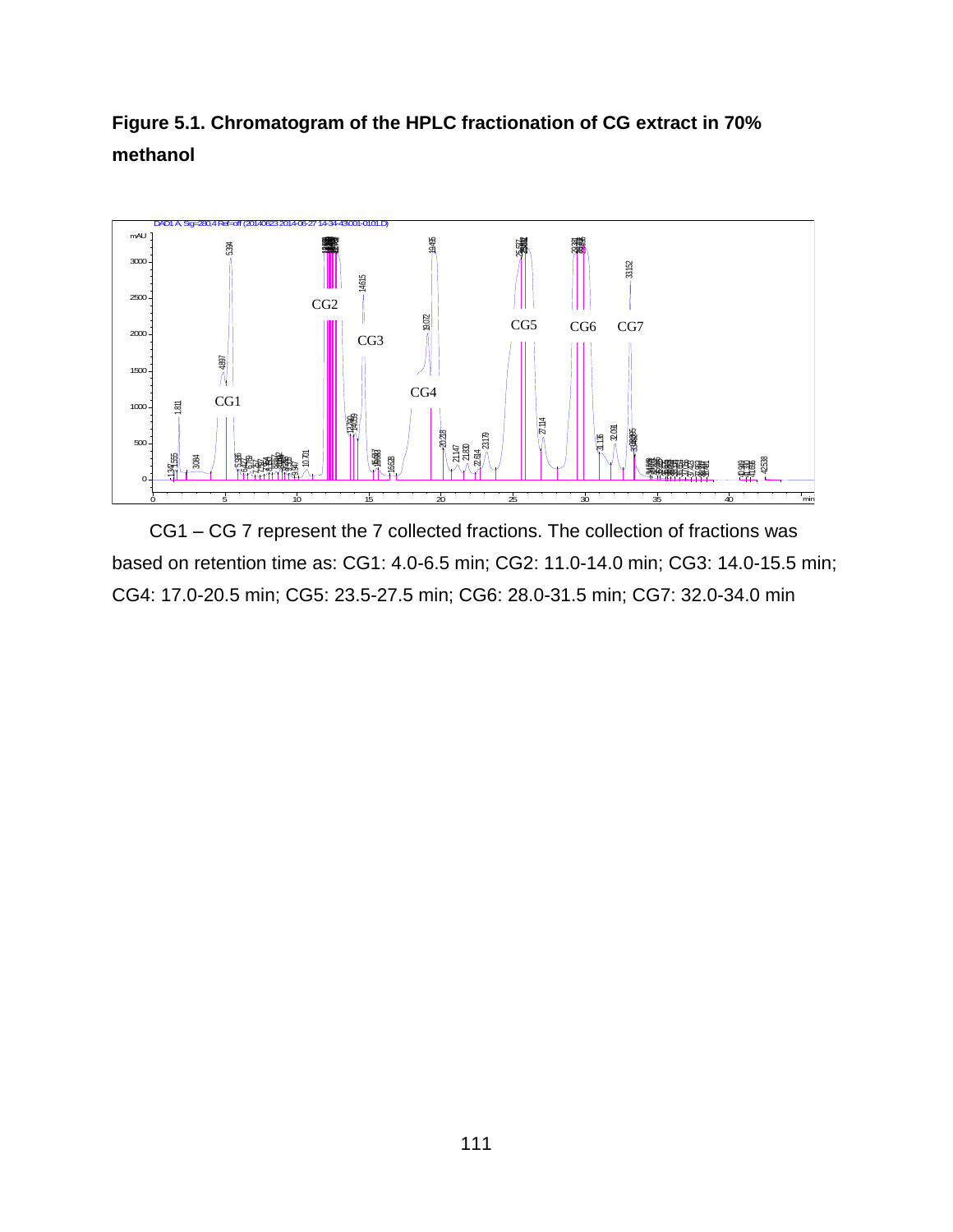**Figure 5.2. LC-MS analysis of CG extract in 70% methanol**



The peaks 1-12 were identified by MS. The (m-1)/z values are 1: 331 (1GG); 2: 169 (gallic acid); 3: 183 (methyl gallate); 4: 483 (2GG); 5: 321 (digallic acid); 6: 635 (3GG); 7: 787 (4GG); 8: 787 (4GG); 9: 939 (5GG); 10: 939 (5GG) and 1091 (6GG); 11: 939 (5GG), 1091 (6GG) and 1243 (7GG); 12: 939 (5GG), 1091 (6GG),1243 (7GG) and 1395 (8GG)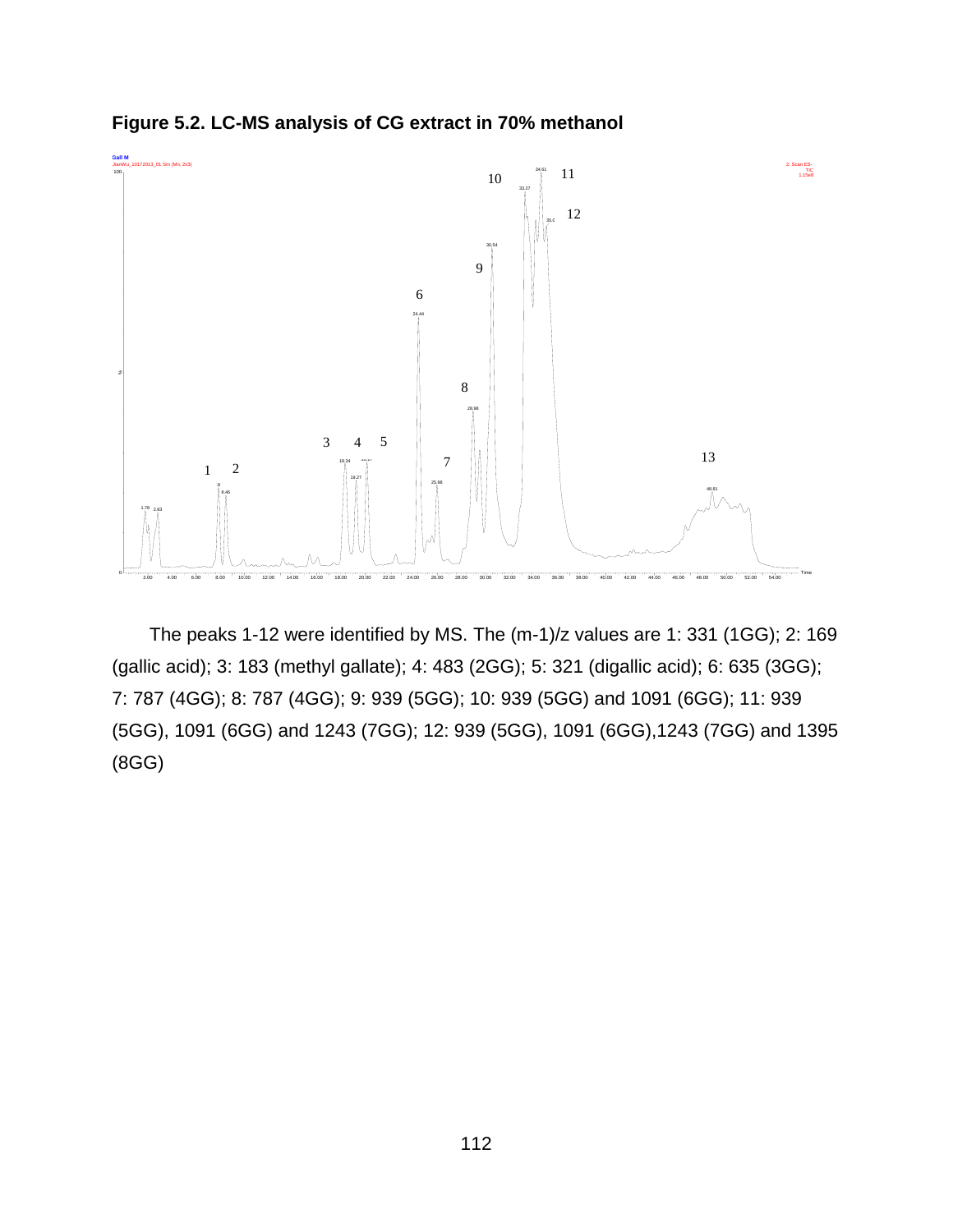**Figure 5.3. Population (cfu/sample) of** *V. parahaemolyticus* **and** *L. monocytogenes* **in tryptic soy broth (TSB) with treatments of CG crude extract, CG HPLC fractions, 70% methanol, and sterile water** 



Column showed the bacterial growths in samples. The error bars stand for standard error of the mean (SEM). CG: The crude Chinese gall extract; CG1-CG7: the 7 HPLC fractions of CG.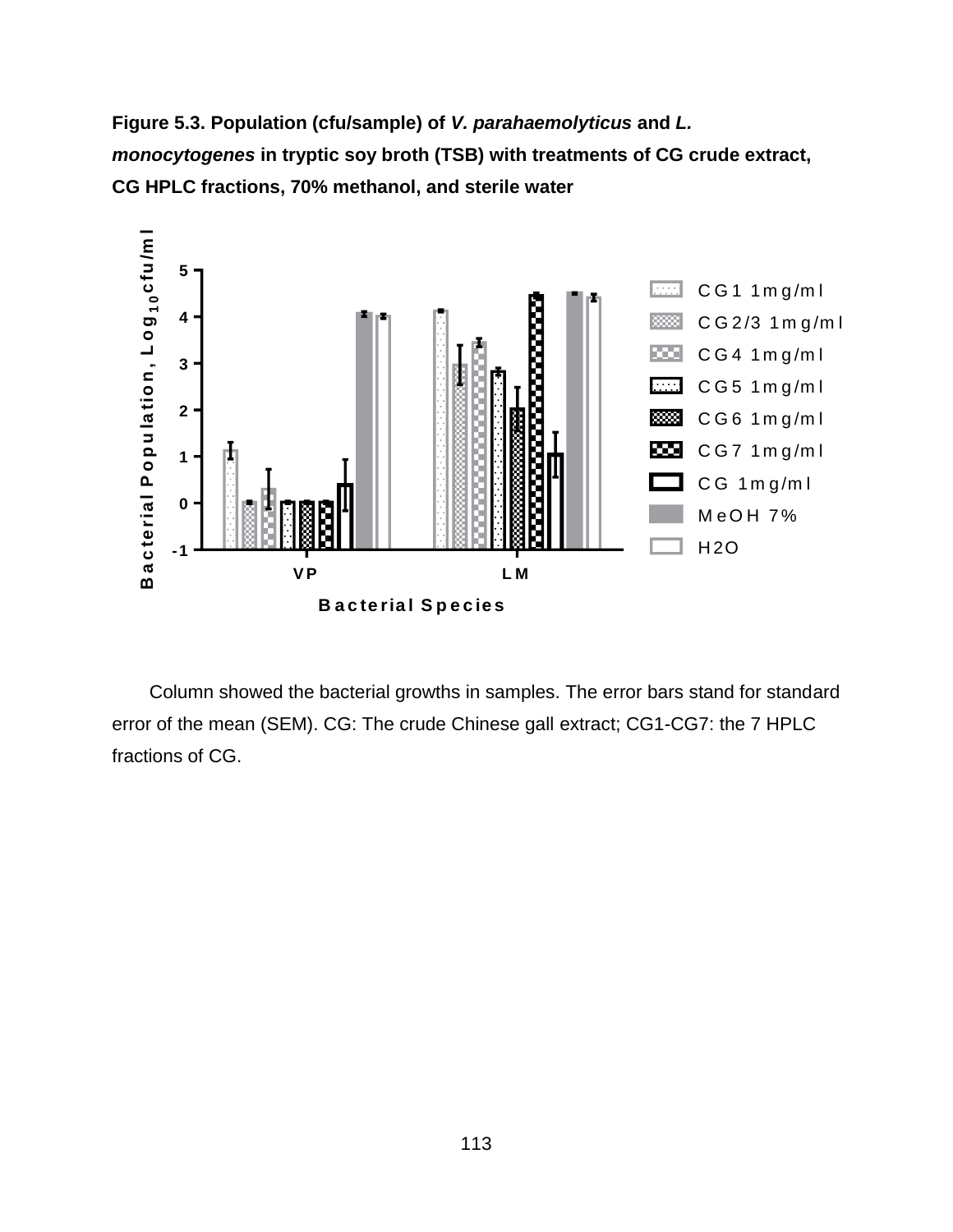## **CHAPTER 6:**

## **CONCLUSIONS AND FUTURE DIRECTIONS**

The purposes of this research were to better understand the antimicrobial properties of several commonly used medicinal plants and their potential application in reduction of seafood-borne illnesses caused by pathogenic bacteria including *Vibrio parahaemolyticus* and *Listeria monocytogenes*, and histamine-forming bacterium *Morganella morganii*. Materials from four medicinal plants, including Chinese gallnut (CG, *Rhus chinensis* Mill.), pomegranate peel (PP, *Punica Granatum* L.), forsythia fruit (FF, *Forsythia suspensa* (Thunb.) Vahl) and baikal skullcap root (BS, *Scutellaria baicalensis* Georgi.), were studied in this research. The extracts were tested for their inhibitory activities against *V. parahaemolyticus*, *L. monocytogenes*, and *M. morganii* on tryptic soy agar plate, in tryptic soy broth, and in tuna and shrimp respectively.

The results of the *in vitro* study demonstrated that the CG and PP successfully inhibited the growth of *V. parahaemolyticus* and *L. monocytogenes* in culture media. When comparing the two bacteria species, *V. parahaemolyticus*, as a Gram-negative microorganism, was more susceptible to plant extracts than *L. monocytogenes*, which is Gram-positive. The result was uncommon comparing to previous research, thus the mechanism of inhibition deserves further study and discussion.

The CG crude extract was analyzed and fractioned by HPLC and LC-MS. From the LC-MS analysis, the CG contains a series of hydrolysable tannins that contribute to the antimicrobial activity. The antimicrobial assay of HPLC fractions of CG crude extract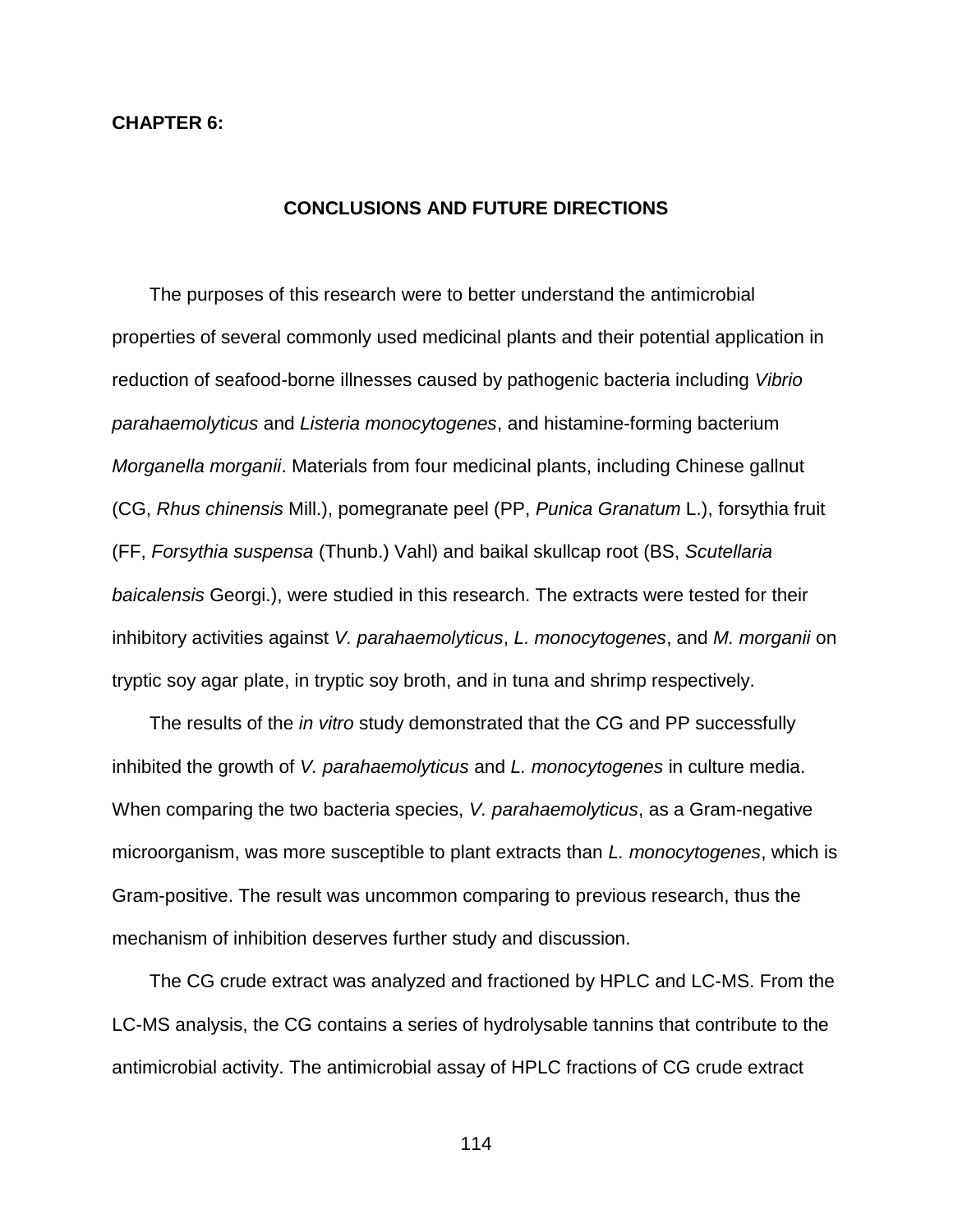showed that gallotannins with a moderate galloylation (3GG – 8GG) is the strongest antimicrobial compound against tested bacterial species. The results of the study on shrimp and tuna matrices revealed that the CG and PP still inhibited *V. parahaemolyticus*, while the bacterial growth of *L. monocytogenes* was suppressed or delayed. All these results together indicated that the CG and PP may contribute to control possible vibriosis and listeriosis caused by consumption of seafood products. The histamine-forming *M. morganii*, on the other hand, was not totally inhibited by any of the selected plants. When comparing the results of antimicrobial assays on TSA and in TSB, the growth of *M. morganii* was delayed firstly, but later the growth resumed. However, it is still possible that the CG and PP can delay the formation of histamine in fish thus extending the shelf life of the fish products.

The current research can be supplemented and extended in several ways. First, more research can be conducted on the inhibitory effect of plant-source material on *M. morganii,* especially on the inhibition of the histidine decarboxylation. For example, the histamine concentration in plant extract treated tuna can be monitored and compared with controls. Second, research can be conducted on synergies of several preservation strategies, including natural antimicrobial additives, antimicrobial film made of natural materials, temperature control, heat treatment, modified atmosphere packaging, high static pressure processing and so on. Third, the antimicrobial plant-source materials can be tested on more food matrices including fresh produce, fruit, juice, and other ready-toeat food products. Fourth, plant-source materials may contain flavor compounds that can interfere with the food product. Therefore, the related sensory study is also important. In conclusion, extracts from medicinal plants CG and PP can inhibited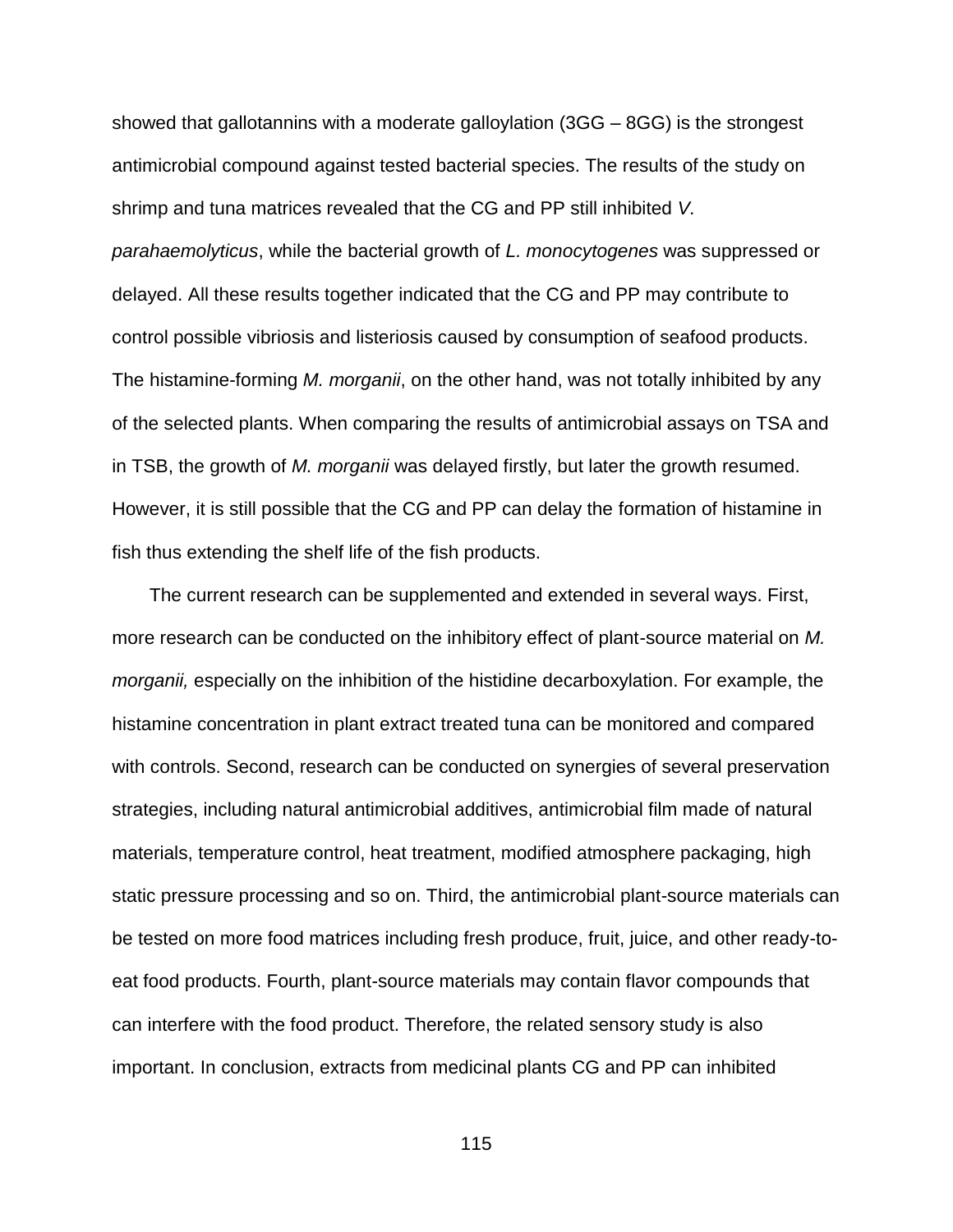pathogenic bacteria *V. parahaemolyticus* and *L. monocytogenes*, and reduce the risk of foodborne illnesses caused by these pathogens.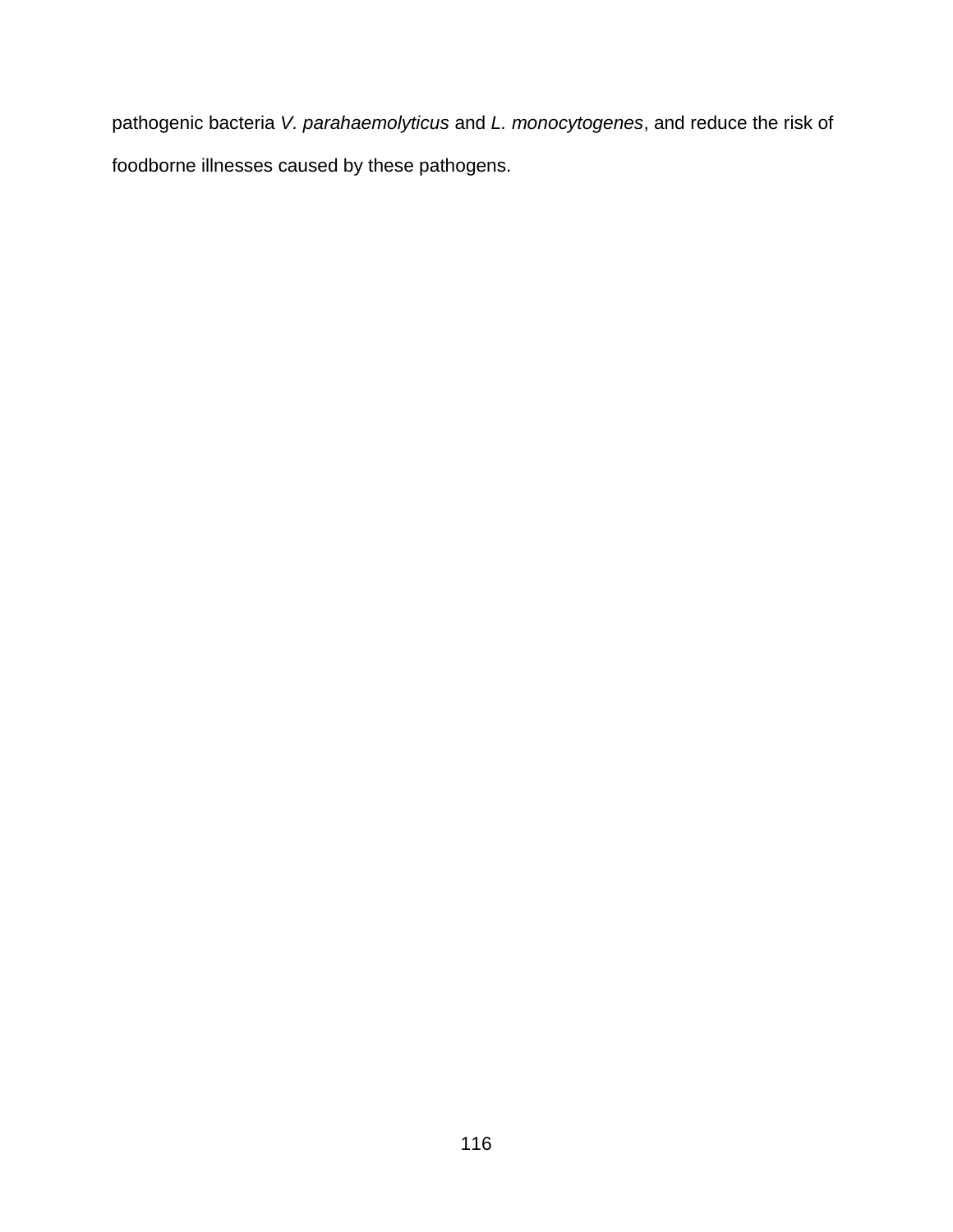**APPENDIX A: Experimental design of antimicrobial test of plant extracts against**  *V. parahaemolyticus***,** *L. monocytogenes***, or** *M. morganii* **on 96-well plates (extract concentrations expressed as mg/ml)**

|              | 1          | $\mathbf 2$  | 3          | 4          | 5          | 6             | 7             | 8          | 9            | 10         | 11         | 12         |
|--------------|------------|--------------|------------|------------|------------|---------------|---------------|------------|--------------|------------|------------|------------|
| $\mathsf{A}$ | <b>CGM</b> | <b>CGM</b>   | <b>CGM</b> | <b>CGM</b> | <b>CGM</b> | Water         | Water         | <b>CGH</b> | <b>CGH</b>   | <b>CGH</b> | <b>CGH</b> | <b>CGH</b> |
|              | 5          | 1            | 0.2        | 0.04       | 0.008      |               |               | 5          | 1            | 0.2        | 0.04       | 0.008      |
| В            | <b>CGM</b> | <b>CGM</b>   | <b>CGM</b> | <b>CGM</b> | <b>CGM</b> | Water         | Water         | <b>CGH</b> | <b>CGH</b>   | <b>CGH</b> | <b>CGH</b> | <b>CGH</b> |
|              | 5          | 1            | 0.2        | 0.04       | 0.008      |               |               | 5          | 1            | 0.2        | 0.04       | 0.008      |
| C            | <b>PPM</b> | <b>PPM</b>   | <b>PPM</b> | <b>PPM</b> | <b>PPM</b> | <b>MeOH</b>   | MeOH          | <b>PPH</b> | <b>PPH</b>   | <b>PPH</b> | <b>PPH</b> | PPH        |
|              | 5          | $\mathbf{1}$ | 0.2        | 0.04       | 0.008      |               |               | 5          | $\mathbf{1}$ | 0.2        | 0.04       | 0.008      |
| D            | <b>PPM</b> | <b>PPM</b>   | <b>PPM</b> | <b>PPM</b> | <b>PPM</b> | MeOH          | MeOH          | <b>PPH</b> | <b>PPH</b>   | <b>PPH</b> | <b>PPH</b> | PPH        |
|              | 5          | 1            | 0.2        | 0.04       | 0.008      |               |               | 5          | 1            | 0.2        | 0.04       | 0.008      |
| Е            | <b>FFM</b> | <b>FFM</b>   | <b>FFM</b> | <b>FFM</b> | <b>FFM</b> | No            | No            | <b>FFH</b> | <b>FFH</b>   | <b>FFH</b> | <b>FFH</b> | <b>FFH</b> |
|              | 5          | 1            | 0.2        | 0.04       | 0.008      | Trtmt         | Trtmt         | 5          | 1            | 0.2        | 0.04       | 0.008      |
| F            | <b>FFM</b> | <b>FFM</b>   | <b>FFM</b> | <b>FFM</b> | <b>FFM</b> | No            | No            | <b>FFH</b> | <b>FFH</b>   | <b>FFH</b> | <b>FFH</b> | <b>FFH</b> |
|              | 5          | 1            | 0.2        | 0.04       | 0.008      | Trtmt         | Trtmt         | 5          | 1            | 0.2        | 0.04       | 0.008      |
| G            | <b>BSM</b> | <b>BSM</b>   | <b>BSM</b> | <b>BSM</b> | <b>BSM</b> | <b>Bleach</b> | <b>Bleach</b> | <b>BSH</b> | <b>BSH</b>   | <b>BSH</b> | <b>BSH</b> | <b>BSH</b> |
|              | 5          | 1            | 0.2        | 0.04       | 0.008      |               |               | 5          | 1            | 0.2        | 0.04       | 0.008      |
| H            | <b>BSM</b> | <b>BSM</b>   | <b>BSM</b> | <b>BSM</b> | <b>BSM</b> | Bleach        | Bleach        | <b>BSH</b> | <b>BSH</b>   | <b>BSH</b> | <b>BSH</b> | <b>BSH</b> |
|              | 5          | 1            | 0.2        | 0.04       | 0.008      |               |               | 5          | 1            | 0.2        | 0.04       | 0.008      |

The design of experiment in a 96-well plate are illustrated in the table above. The content in a single well includes 125 µl TSB media, 10 µl bacteria culture (*V. parahaemolyticus, L. monocytogenes or M. morganii*), and 15 µl plant extracts, or 15 µl sterile water, or 15  $\mu$  70% methanol, or 15  $\mu$  diluted commercial bleach with approximately 3 mg/ml sodium hypochlorite (NaClO). The wells labeled as "No Trtmt" were not included.